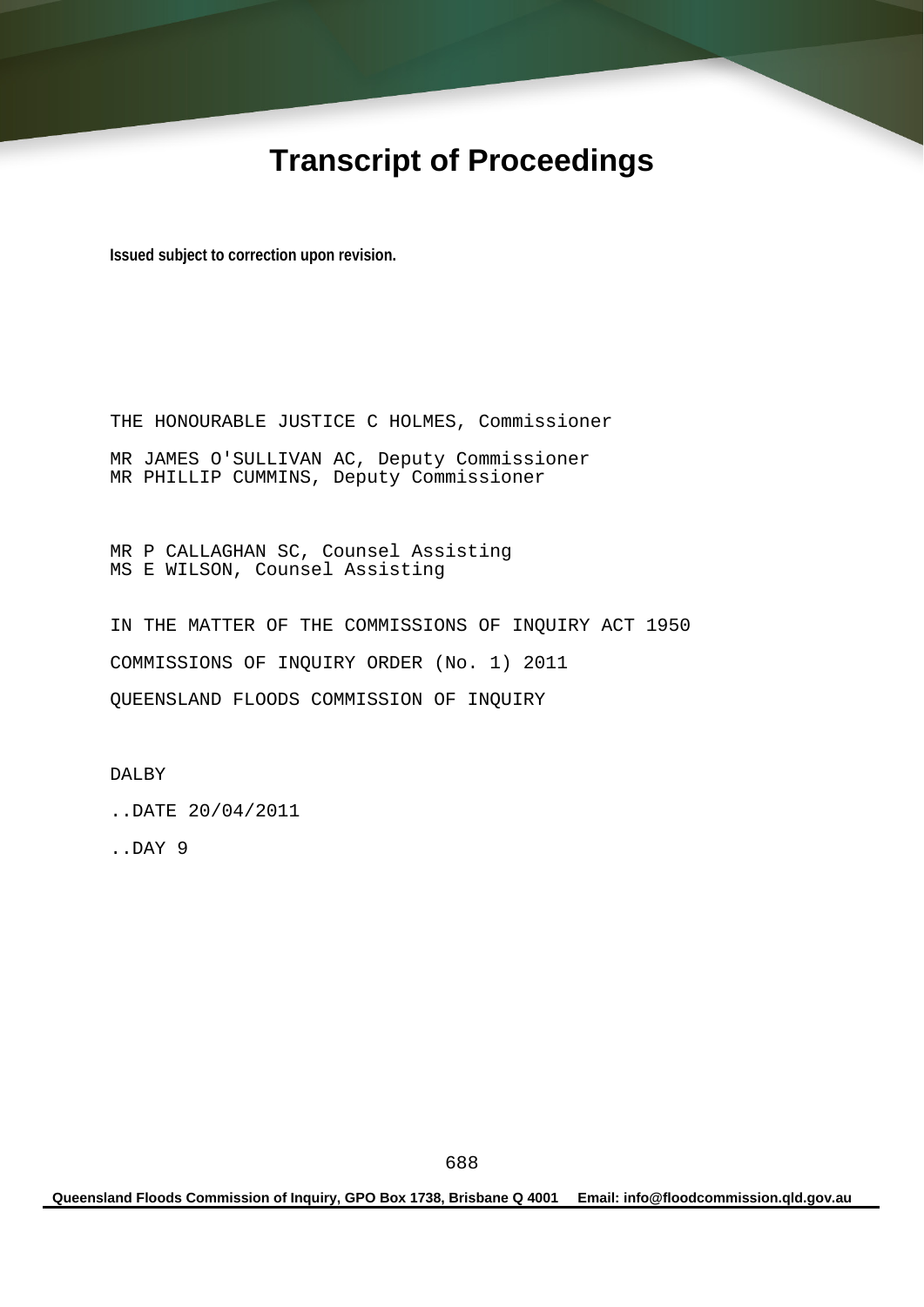THE COMMISSION RESUMED AT 10.00 A.M. AT DALBY

#### COMMISSIONER: Yes, Ms Wilson?

MR URE: Excuse me. If it please the Commission, my name is Ure, U-R-E, initials S N. I am instructed by King & Co Solicitors, and I appear on behalf of the Local Government Association of the Queensland on behalf of the Western Downs Regional Council.

COMMISSIONER: Thanks, Mr Ure.

MS WILSON: Would you like us to announce our appearances, Madam Commissioner?

COMMISSIONER: I don't think it's necessary. There are no other changes. I will simply put that on the record. That's right, isn't it?

MS WILSON: Yes. Thank you, Madam Commissioner. The Queensland Flood Commission of Inquiry is sitting today in the Western Downs Regional Council Chambers in Dalby. The Western Downs Regional Council is among the 20 largest councils in Queensland. It is amalgamation of the previous local government shires of Chinchilla, Murilla, Tara, Wambo, Taroom and the Dalby Town Council, also encompassing the towns of Jandowae, Miles, Wandoan and the Condamine, amongst many others.

Major flooding occurred across this region from 21 December to 17 January 2011. The Western Downs region was declared a disaster situation on 28 December 2010 and this was also extended again on the 11th of January 2011. There were at least seven different floods throughout the Western Downs, spanning December 2010 and January 2011. This flooding caused extensive damage to property, livestock and infrastructure throughout this region. Hundreds evacuated from their homes and had to deal with the impact of the disaster.

The first flooding event in Dalby occurred on December 27 2010, and at various times throughout the weeks that followed evacuation centres throughout this district assisted Dalby residents and evacuees from the greater Western Downs.

**50**  The Dalby Water Treatment Plant was flooded on two occasions, causing the water supply of Dalby to be compromised and requiring water to be delivered to residents in bottled form. Level 6 water restrictions were put in place and water consumption was closely monitored by the council.

The town of Condamine flooded twice, first on 30 December 2010 and then again following the rapid rise in the river. The river height peaked at 14.6 metres on 14 January 2011.

The first evacuation of Condamine was initially a voluntary

689

**30** 

**20** 

**40** 

**10**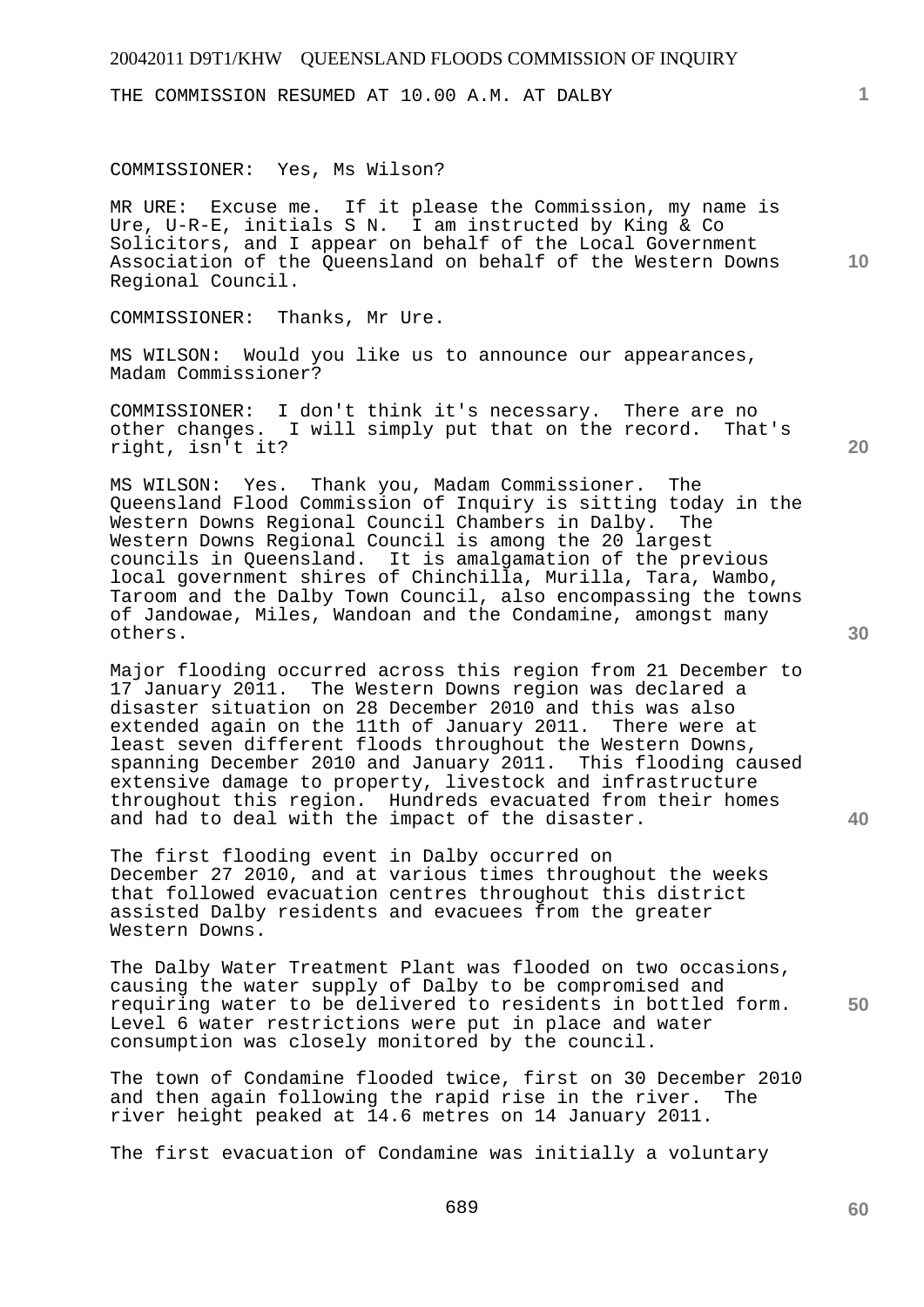evacuation but due to a changing assessment of the potential disaster at hand, it became a mandatory evacuation for all residents. A little before midnight on the 30th of December, all residents, with the assistance of Miles police officer, Ben Wiltshire and emergency services, were safely evacuated from the Condamine. Residents returned on 6th of January only again to have to self-evacuate on the 14th of January 2011 when the river rose once more, inundating homes and businesses.

Photographs prepared by the DERM, the Department of Environment and Resource Management, graphically shows the extent of flooding in Condamine. Madam Commissioner, I will tender that photograph.

COMMISSIONER: You want to tender it now?

MS WILSON: Yes, please.

**20**  COMMISSIONER: Exhibit 108. That's the town of Condamine, an aerial flood photograph.

ADMITTED AND MARKED "EXHIBIT 108"

MS WILSON: The town of Chinchilla flooded on 28 December 2010 and again on 12 January 2011. Premises were left without power and some were forced to evacuate from their homes. Chinchilla residents had to boil water following the second flood event until receiving the all clear from the council.

Apart from Dalby, evacuation centres were set up in Miles and Chinchilla, and in a cooperative arrangement between disaster management personnel and private enterprise, Queensland Gas Company work camp "Wyndebri" facilitated evacuees on site, providing food and bedding.

The first task for the Commission pursuant to the Terms of Reference is to provide an interim report due on the 1st of August 2011 on matters associated with flood preparedness to enable early recommendations to be implemented before next summer's wet season. To that end, we will also examine any practical or legislative changes that will contribute to a more effective response by government agencies.

Today we will call witnesses, including residents from Chinchilla, Tara and the Condamine, who will raise issues, including the adequacy of warnings and information about flood levels. A common theme arises about a lack of warning received of the impending water that, although not causing loss of life, could sometimes be the difference between the preservation of property and livestock that can often be essential to a person's livelihood.

Any communication gap between the local government and State

**10** 

**1**

**50**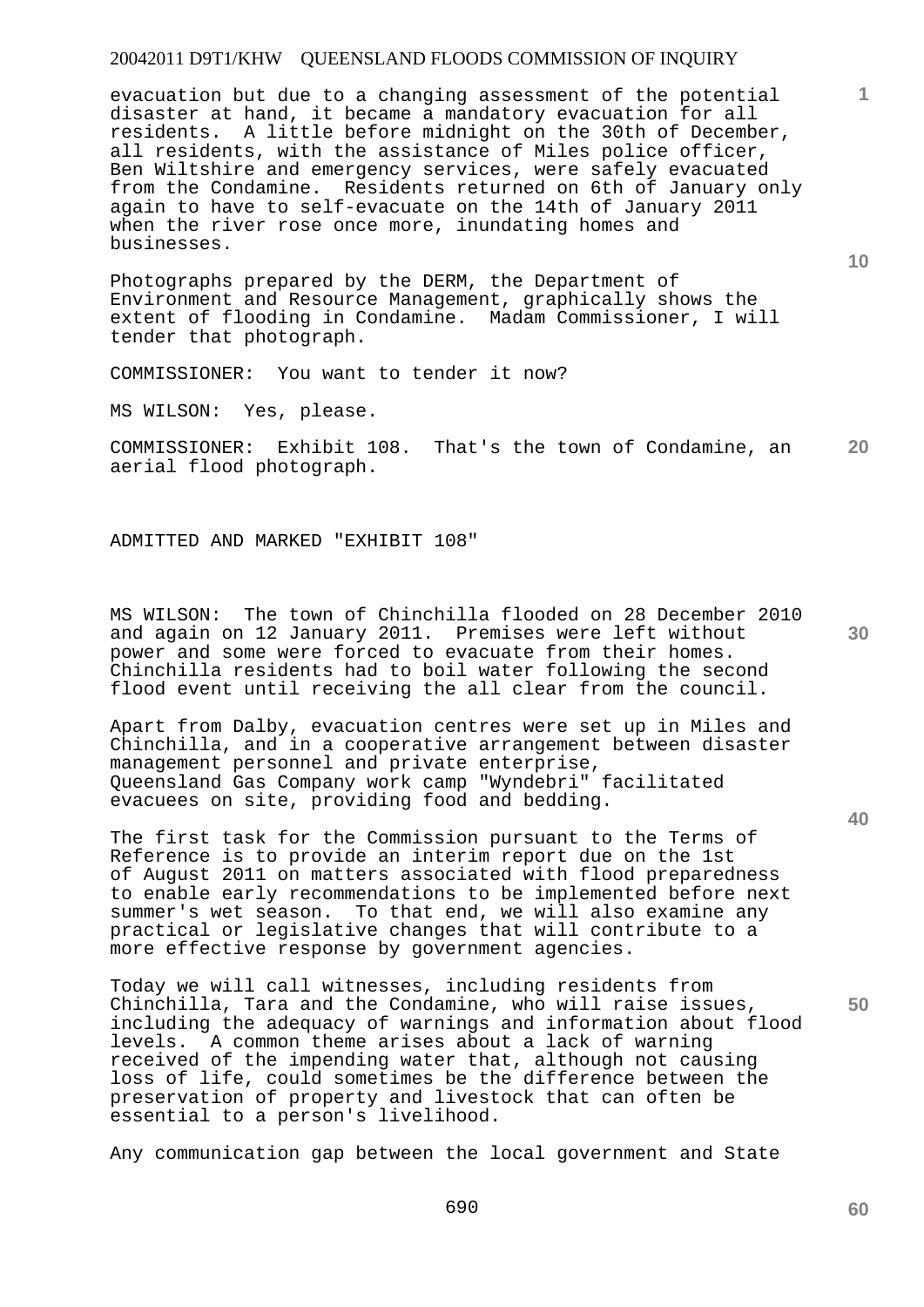agencies involved in the district and local disaster management became privy to this information and when service received by the community will be explored.

Another issue raised by residents is the distribution of information generally concerning disaster preparation, such as evacuation centres' location. This issue is arising at a number of localities across the State and the way in which people are educated and informed about what to do in times of disaster will be explored.

We will call Christopher Artiemiew, the Area Director, Central, Southwest Region of Emergency Management Queensland. Emergency Management Queensland, EMQ, is responsible for the SES and it is of interest that we will also call an SES volunteer from Condamine who will give evidence about his experience during the floods and the lack of information provided to the residents of Condamine concerning the rising waters in relation to the first flood.

Issues are raised by Douglas Bougoure, a Western Downs Regional Council employee, concerning his frustration at the bureaucracy when attempting to arrange a re-supply for the Tara community, a region that has been declared a disaster. Council had arranged a plane to resupply food staples to Tara but were directed by EMQ Toowoomba to get three quotes before food could be transported. In the circumstances, this was not possible and appeared to be ignorant of the urgency required to action such requests in times of disaster.

Senior Sergeant Antony Chase was the district officer at Dalby from the 4th of August 2010 until the 2nd of January 2011 when relieved by Inspector Terry Kajewski. As the acting district officer, he also assumed the role of Dalby District Disaster Coordinator for that period.

We will also hear from Inspector Terry Kajewski, and one of the issues he raises is the impact of local government boundaries not being in alignment when directing disaster management in regions outside their normal jurisdiction. For example, the towns of Miles, Condamine and Taroom and Wandoan are in the Roma Police District but now come under the governance of the Dalby Disaster District. He suggests that the realignment of these boundaries would assist in command and control of police resources during further disaster events. This issue will be examined and ultimately has relevance across Queensland.

Sergeant Ben Wiltshire is the officer in charge of the Miles Police Station. He was a vital member of the local disaster group in Miles coordinating meetings in December 2010<br>to prepare the community for the impending floods. He was of to prepare the community for the impending floods. great assistance in facilitating the evacuation of all Condamine residents in the first major flood on the 30th of December 2010. He provides an assessment of the way in which various emergency and government agencies drew on each other's resources to facilitate evacuations and resupply.

**20** 

**10** 

**40** 

**50**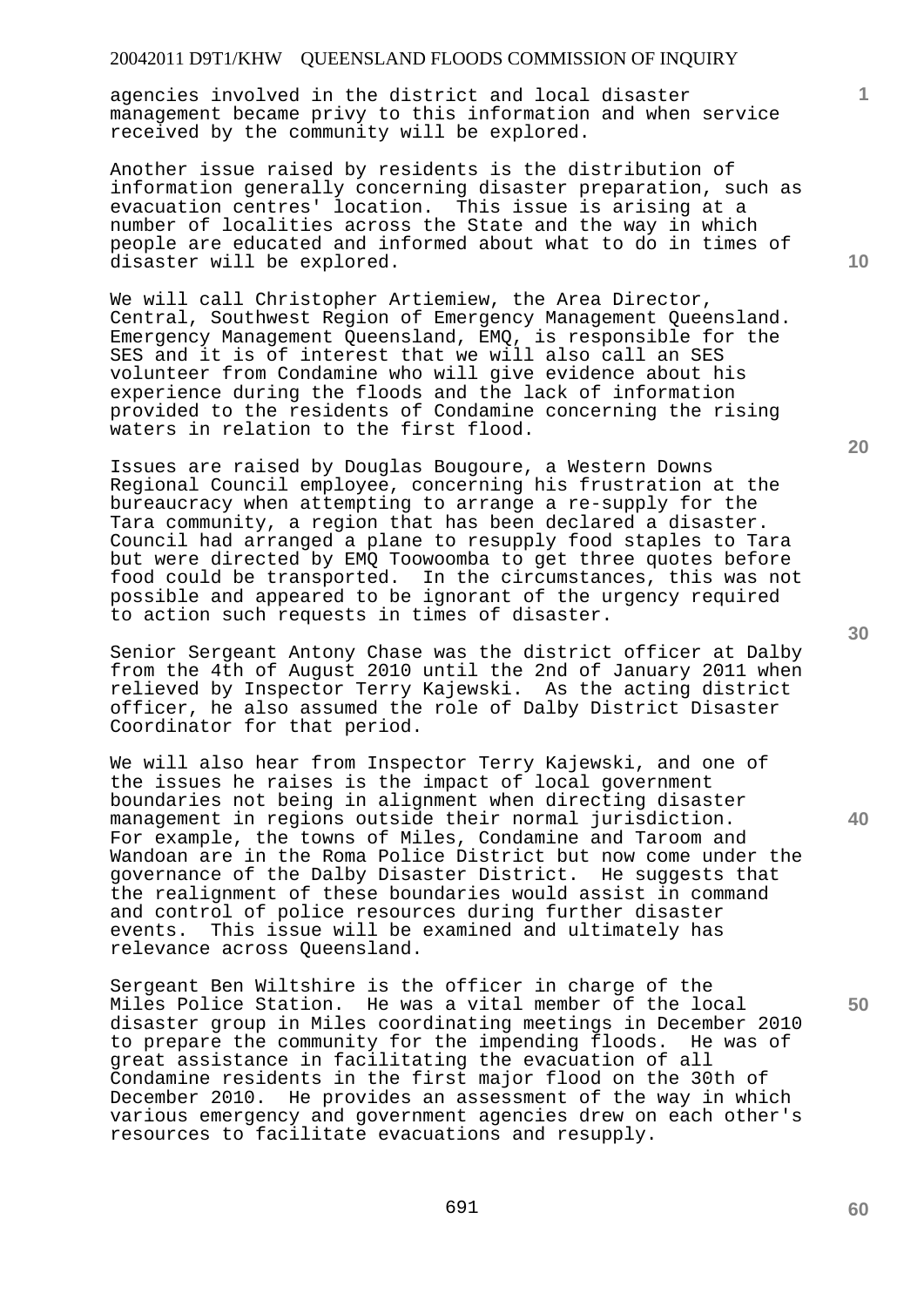Ray Brown, the mayor of Western Downs Regional Council, and Phil Berting, the CEO, will also give evidence detailing the planning, preparation and response of the council. They will provide recommendations based upon their experience of these flood events.

The Commission's work does not stop after these hearings are concluded in Dalby. These public hearings are only a part of the Commission's process. There are matters that need further clarification and investigation - this will be done - after the hearings and within the time constraints of meeting the report deadlines.

Madam Commissioner, may we adjourn for just a short period before we call our first witness?

COMMISSIONER: Thank you. We will adjourn.

THE COMMISSION ADJOURNED AT 10.10 A.M.

THE COMMISSION RESUMED AT 10.22 A.M.

COMMISSIONER: Yes, Ms Wilson?

**30**  MS WILSON: Madam Commissioner, I call Mr Glen Taylor.

GLEN LESLIE TAYLOR, SWORN AND EXAMINED:

**40 50**  MS WILSON: Is your full name Glen Leslie Taylor?-- That's correct. And you have a farm outside the Condamine?-- That's correct. And you farm cotton and grain?-- That is correct. And it consists of about 5,000 acres?-- That's correct. Have you made a statement for the Inquiry?-- I have. Could I show you this document?-- Thank you. Yes. All correct. Madam Commissioner, I tender that statement. COMMISSIONER: That will be Exhibit 109.

ADMITTED AND MARKED "EXHIBIT 109"

**1**

**10**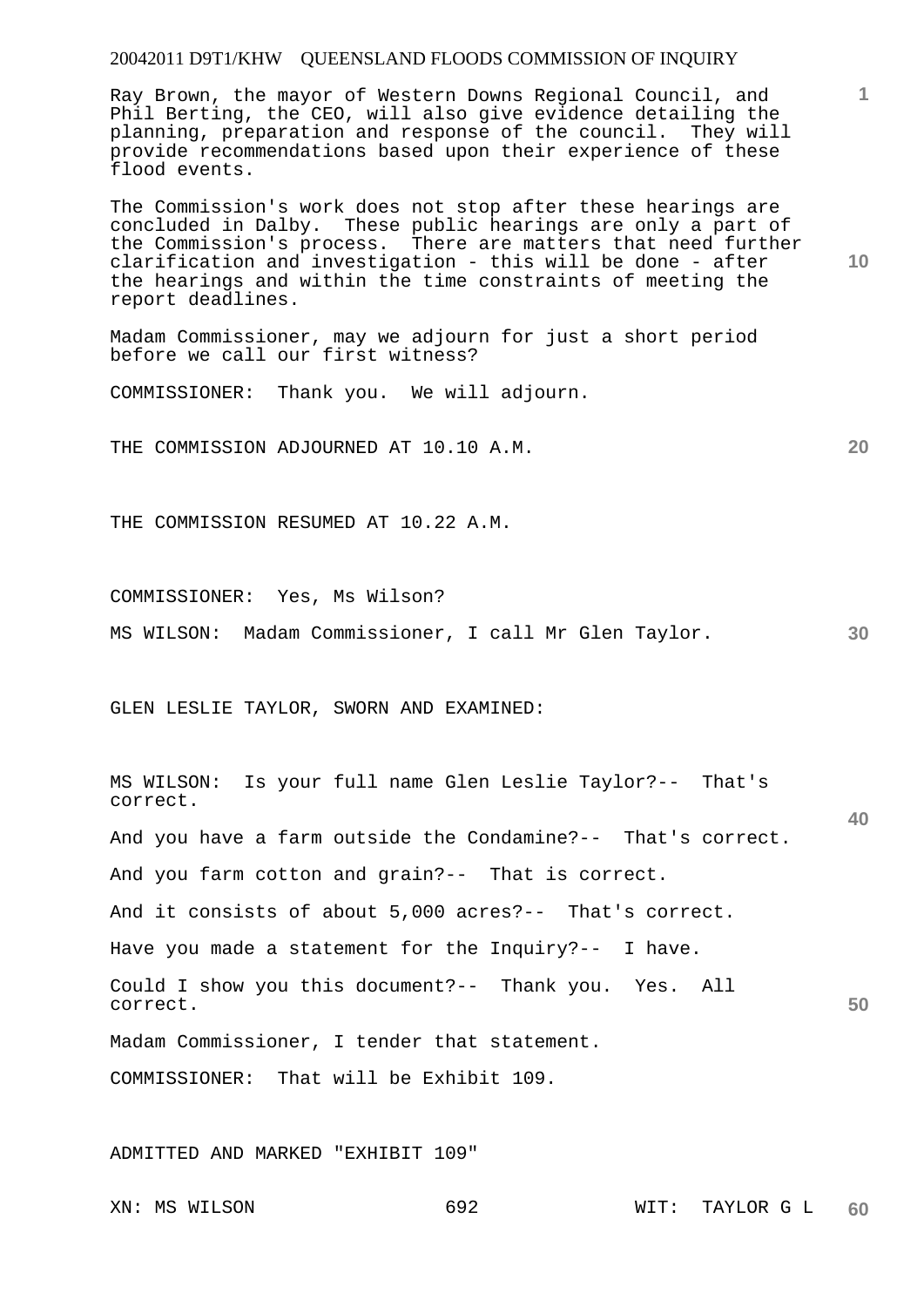MS WILSON: Now, you have been living in the district since 1972?-- That's correct.

And you have been involved in a number of floods since 1972?-- Yeah, I have.

**10**  Which ones stand out in your memory?-- '83, 1983, 5/5, we had a river height of 14.6, and, of course, our last one in the New Year.

Okay. Now, you heard me say in my opening the height of the flood of the Condamine River exceeded 15 metres?-- I did.

When did that occur?-- This occurred on  $1/1/2011$ , 15.25, and the second time we evacuated was 16/1 and it was 14.67.

**20**  Now, you have been a member of the State Emergency Services?-- Thirty years.

Okay. You work for the SES, the State Emergency Service?-- State Emergency Services under Emergency Management.

In Condamine?-- In Condamine, yes.

Can you explain to me the organisation of SES in Condamine?-- Okay. We have originated back in the late 70s. We were all community-minded people out there and then the State Emergency Service was put under the umbrella of the police department, and Greg Wilson was our man then. We had a police sergeant and a secretary in Toowoomba - they certainly looked after us - and we had a marvellous council who provided us with buildings, equipment, flood boats - this is our second flood boat - and all the training that we required, and in the early stages we had up to 30 members and I think the Emergency Services had volunteers of about 36,000.

**40**  How many members have you got now?-- We have got about four.

Okay. Now, you are the deputy controller?-- That's correct.

Who's the controller?-- My controller is Billy Power.

Okay?-- He is semi-retired and he has been there the whole stint as well.

**50**  So, there's you and Mr Power and two others?-- Oh, we have new recruits that have all signed up since the flood, but it's the regulation side of things that are really stemming our progress in volunteers.

So, at the time of the floods, there was four of you in the Condamine who were working?-- Who were legally SES members, yes.

You have had flood boat training?-- Yes.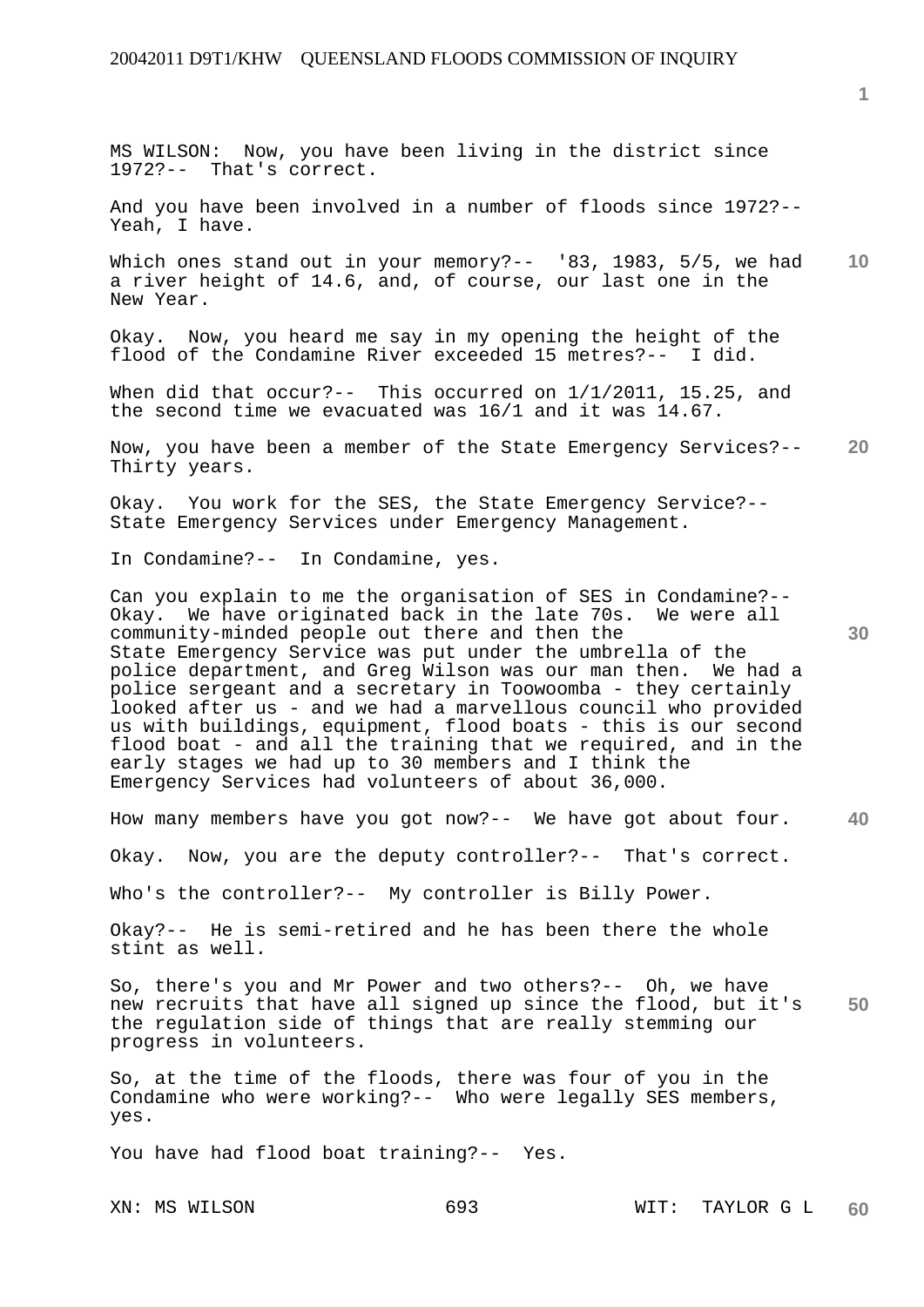Now, if I can take you to the 30th of December 2010?-- Yes.

Now, on the morning of that, the river was still rising?-- It was.

Now, you say in your statement at paragraph 6 - have you got a copy of your statement there?-- I have.

Can I take you there?-- Yep. Yes.

You say you could not get any information on the heights regarding the river?-- Yes. This is one of our main problems. We just - I went up there on the Boxing Day. Billy Power, my controller, called us up and we got all our boys together and that's - when I say all of us, there are a lot of people in town that do assist us - and we had our meeting and we sat there for a couple of days wondering working on our old previous flood heights that came in '83, was our highest one, and like I said there, we just - we were trying to get information from the Met Bureau from their readings, we tried to ring our people up the river a bit, but they have since moved on. We used to always have people up the river just below Chinchilla that we could ring and get some honest heights and things. Well, that was gone, and yeah, that was-----

I will just stop you there about ringing the farmer in Chinchilla-----?-- Mmm.

-----about honest heights. How would they get the honest heights?-- Welt, they lived on the river and they used to all our previous floods, they used to be able to go down and they made marks on their trees and things and they had - could tell us what it was doing.

Okay. So, it wasn't in terms of measurement, it was just where the water was on on the tree?-- Yeah, that's correct.

Okay. And then they would ring through-----?-- Yes.

-----to you?-- They would ring through. Nearly every day we'd have a - in the previous floods, they'd let us know what the height was doing, coming up or down, and when we'd have about two to three days for that water to come from Chinchilla to the Condamine.

**50**  Okay. So, is it the case that you know when the water hits that mark or a mark on a tree that you know to a certain degree what-----?-- Well, they just say, "That's what it was - that's what it peaked in '84 or '83.", and we knew it was there and then that was 14-odd in Condamine.

Okay. Now, that property has now since been sold?-- Yes, we haven't got contact with those folk any more.

So, you no longer had access to that?-- We didn't have access to that gentleman.

XN: MS WILSON 694 WIT: TAYLOR G L **60** 

**30** 

**20** 

**10**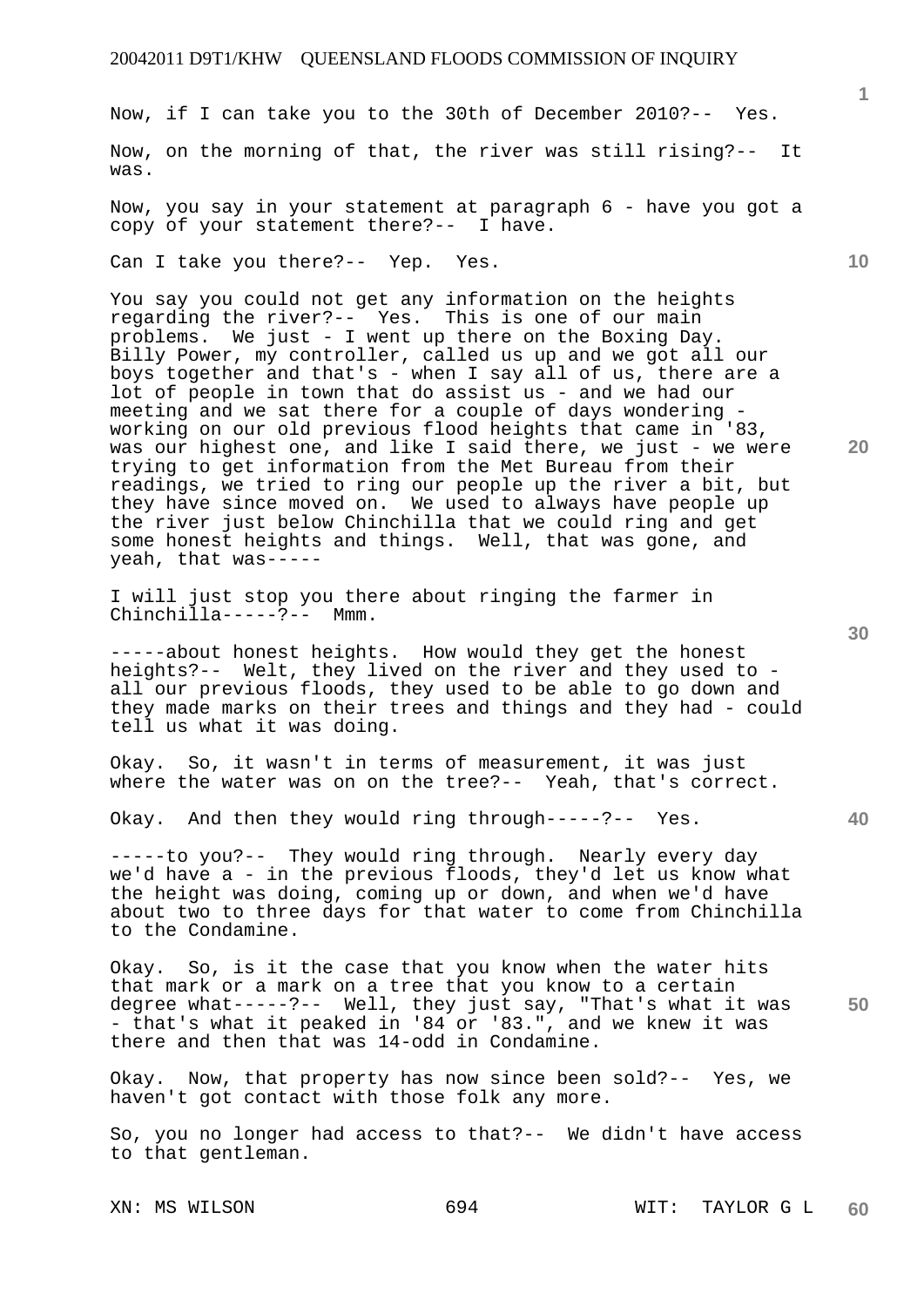Now, on the morning of the 30th of December, John Fry from Ergon Energy came to the town?-- He certainly did, good mate of mine, John. He's a great fellow and he just - he got out of the chopper and he said, "We're here" - there was six of them - to turn off all the power from every home a metre above 14 metres, and that's when I said to - I said John, "You better come with us, we better go and ring - we will go up and see Bill.", because I said that-----

Bill Power?-- Bill Power.

Yes?-- I said, "That will be half the town."

Okay?-- Or more.

And then did you and Sergeant Bill Wiltshire-----?-- Yes.

-----and Bill Power have a meeting?-- Yes, we did, we - we got on to Ben and Helen Thomas at the council in Miles and Ben flew in, he came over and said - you know, "Where do we start, boys?", he was very - because he's a new sergeant out there, and he hadn't - he's only been there six months, and we started to explain - we had a meeting with Ergon in our SES shed and they clarified it was going to go to 15 metres at least, and we all pressed warning buttons and said, "We better let the townspeople know.", called a meeting down in front of the pub, and that was at 2 o'clock, and the waters - we were standing in water in front of the hotel then which was about just about under 14 meets - just over 14 metres, and we were told we could - it was going to be a voluntary evacuation. Once that happened, someone in the crowd said, "Oh, well, we just heard on the ABC that we're going to be mandatory evacuated.", and we said we didn't know anything about that, the sergeant and ourselves. Then we told them what was happening, we said we have got voluntary, we had about 20-odd people that wanted to leave town, most of those were travellers, and we were heading back up in our car - up to the SES shed and Ben's phone rang again and he said, "We're going back, boys. It's mandatory."

Okay. And where were - do you have any idea where Ben was getting that information from, that's-----?-- Oh, he was talking - by that stage, he was well hooked up - he was hooked up with Dalby here, the police that were coordinating the show.

Now, the SES in Condamine, who's your contact outside Condamine to get information?-- Okay. We worked through the Darling Downs regions based in Toowoomba, Bob Bundy is the boss man and Chris-----

Yep?-- -----and the crew down in Toowoomba. Being - being the Christmas holidays and things we tried contacts and things and I think Bill may have spoken to them - I haven't read Bill's statement - he may have spoken to someone at Emergency Management at Toowoomba, but we were mainly dealing with Helen Thomas and the police, the council and police was where

**10** 

**1**

**20** 

**30** 

**40**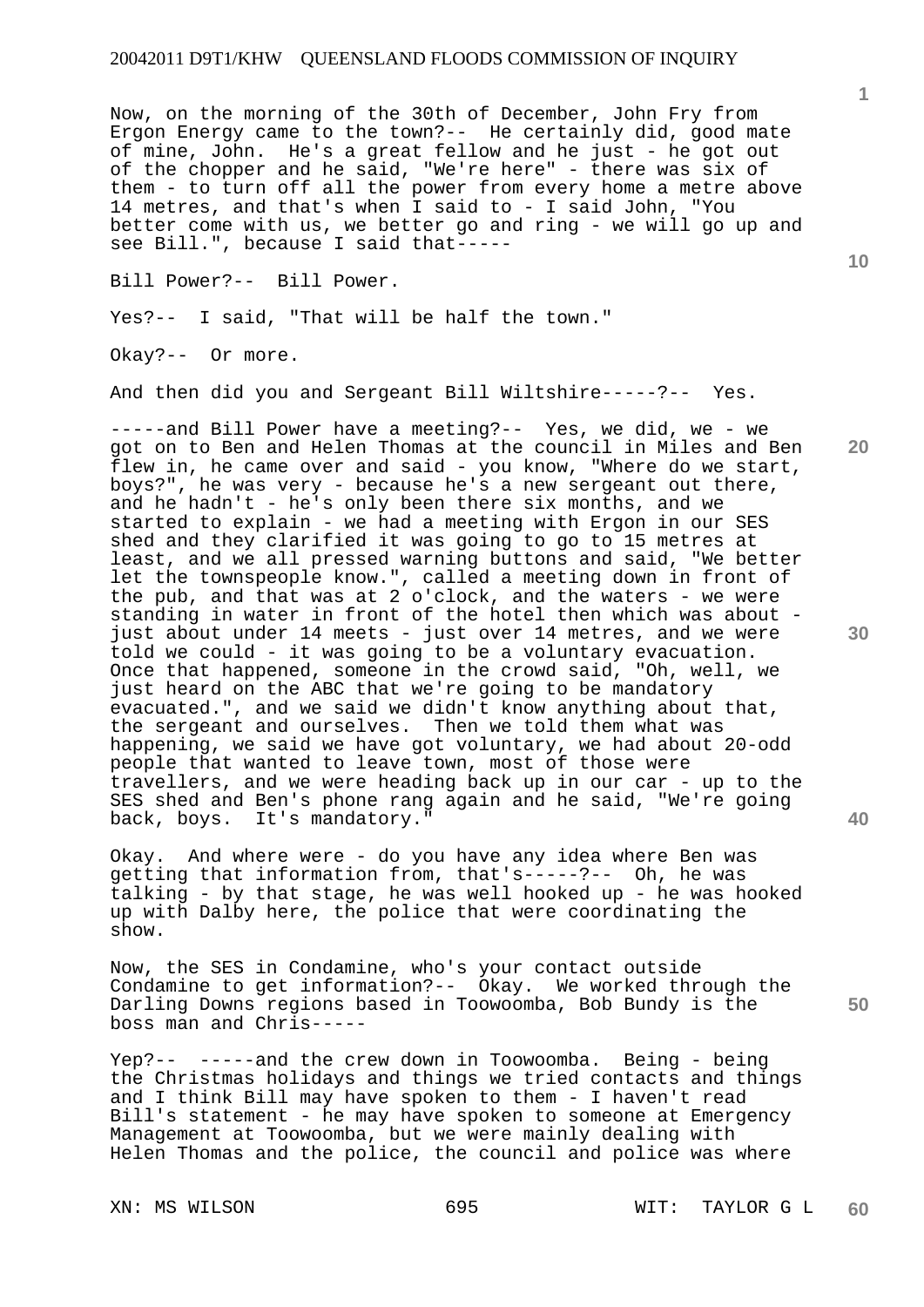most of the dealings were coming from.

And to your knowledge, was the SES getting any information about the river heights from the SES?-- No, but I'm not always in the SES yet either. Bill was up there most of the time.

**10**  Okay. Now, if I can just take you to paragraph 16, which is your recommendations, and your first recommendation is that, "Property owners need to install gauges so that local networks can monitor the rise and progress of flood waters."?-- That's true.

And do you think that it should be the residents to have that or should it be another government agency?-- Well, look, it worked very well in the previous years. I do feel that electronic devices down the river, I can take people down in the boat now and show them where we did have a few that were doing other things. Well, they're not there any more.

**30** 

**20** 

**40** 

**50**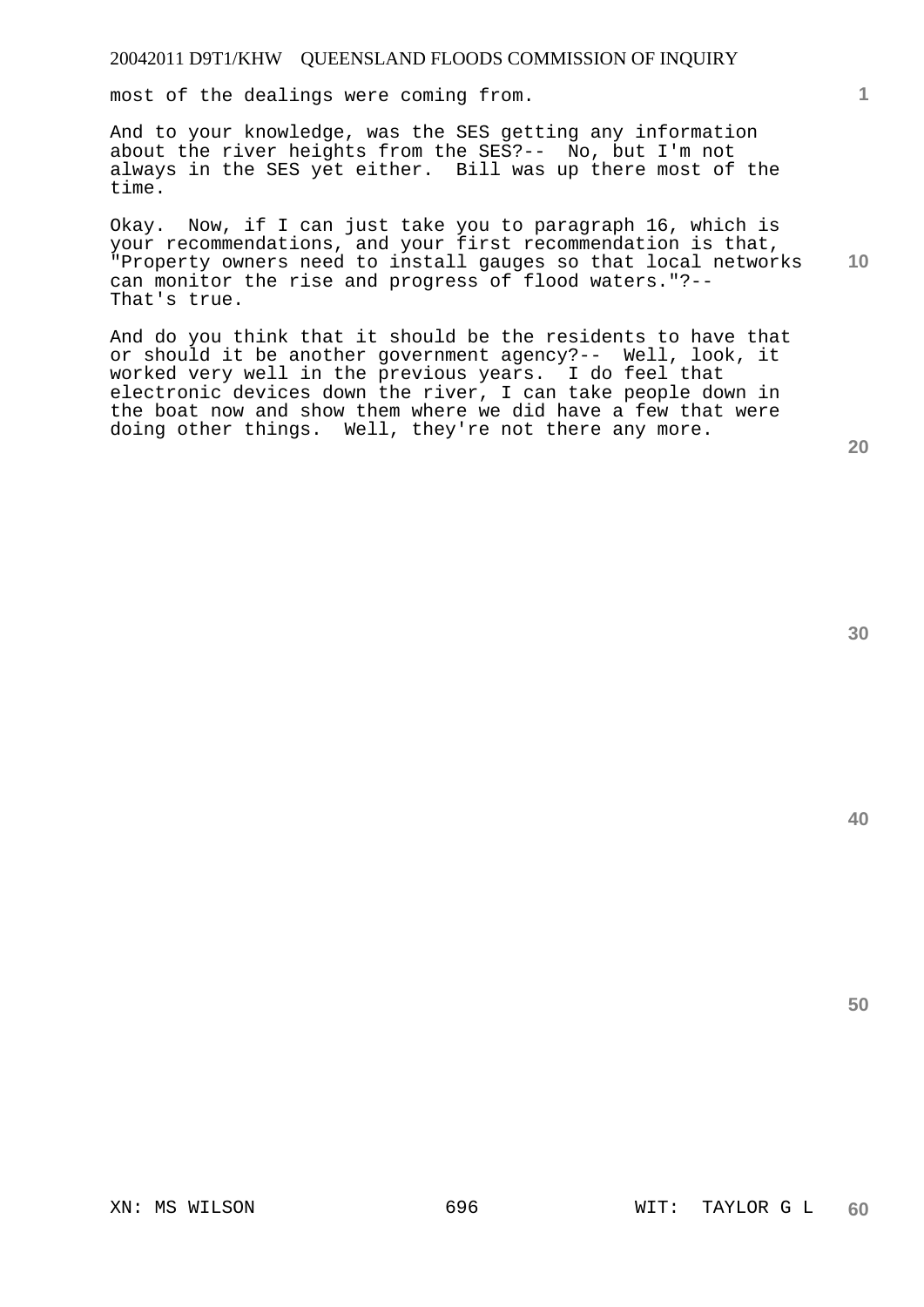# 20042011 D.9 T2/MBL QUEENSLAND FLOODS COMMISSION OF INQUIRY

Very expensive things to erect and maintain. Technology again, it just doesn't work where you want it to. Where if we had the - the Queensland Gas people have offered their services, Wyndebri to read meters if we put them up there and - but it was all very awkward. It was all a very different sort of a flood because there was - we had a lot more water round us and heavy rain that we didn't have before.

#### COMMISSIONER: Could I just ask you a couple of things?-- Yes.

You referred to automatic gauges that aren't there anymore?-- Well, they weren't - we saw them down the river, downstream. In March we went down in the boat and they were erecting someone was, we don't know if it was Fisheries or who was, but they were under water and two of them were under water when we went down in the boat and we've been down since and they're not there.

When you're talking about residents having gauges, are you just talking about manually-----?-- Manual people on the river that - contacts that are on the river itself. Just a - just a couple, like we had the person in Chinchilla because, like I said, we had three days' notice. We knew it was going to be 14 metres there; it was going to be 14 metres at our place.

Thank you.

MS WILSON: Paragraph 18, you say that in your opinion there was very little consultation from a local level about issues in Condamine from the EMQ. Could you explain that to me?-- Well, it was a frustrating time and I know all the people at EMQ have been very good in consulting with us. But we just we had Bob Bundy, we had them out there during the flood itself, and they - and Carl and Chris, they were there, with all the fire department and everyone else. But we just didn't - yeah, we just didn't seem to have the - before we used to always worked to emergency management but now it's-----

Sorry, I didn't quite hear you?-- Before we always worked to emergency management or SES back in the previous floods but now since the new regime, council has taken over, the police department were running it from here and it just didn't - it just wasn't the same sort of situation at all that we used we used to have a fair bit of control of its ourselves and knew what we were going to do, but this time we were just over regulated and just - we were floundering for a little while until we took charge.

Until what, the SES took charge?-- Well, the police, the - Bob, our local sergeant and ourselves, and Helen and the council, we sort of - we sort of had to go and do our own thing.

So you say that you were floundering for a little while until the local SES and the local police officer took charge?-- And the community.

**10** 

**30** 

**40** 

**50**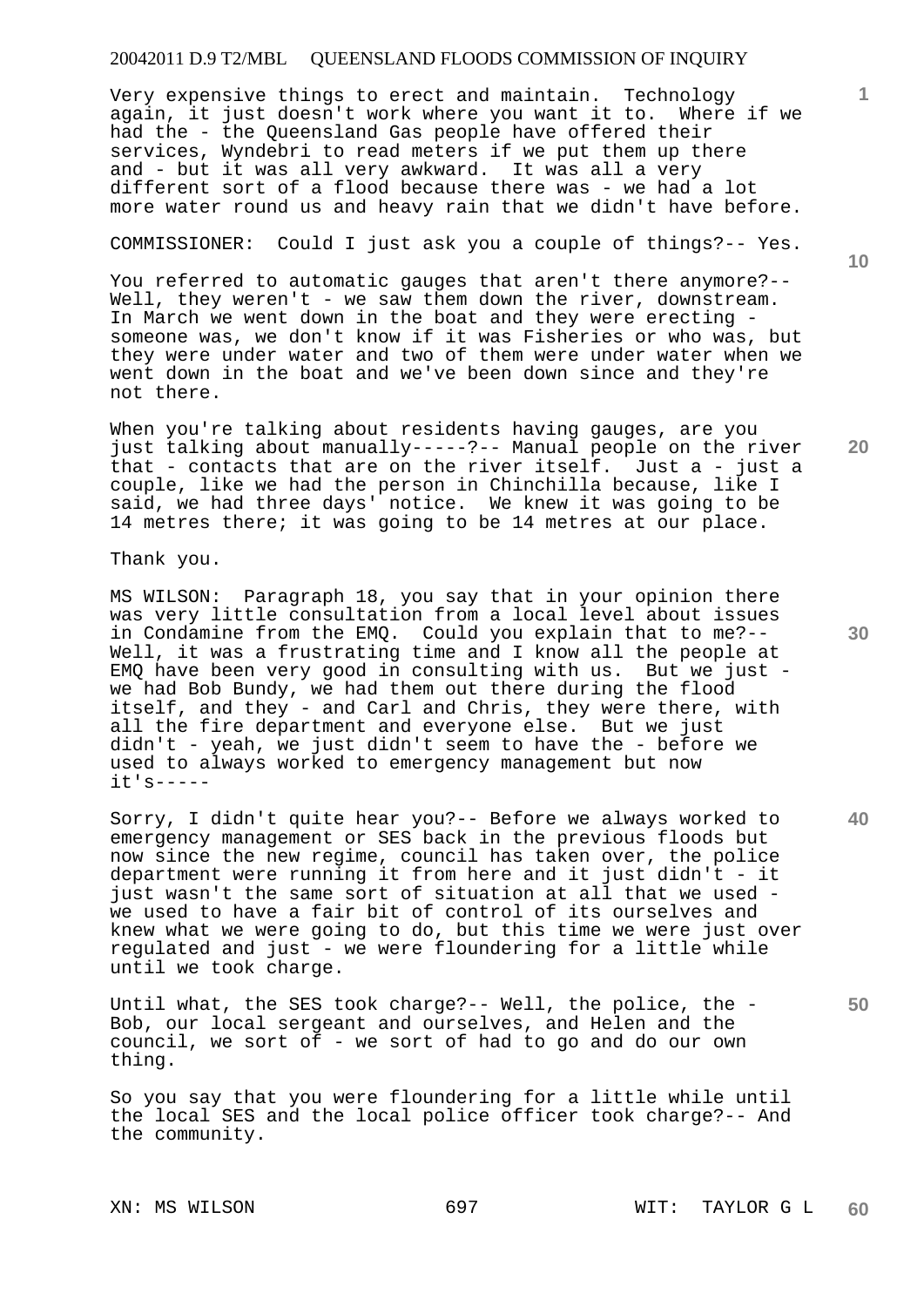And the community?-- The whole community.

Is your complaint that you weren't getting any direction from management?-- Well, direction we - we were getting was sort of contradicting itself. The left hand didn't sort of know what the right hand was doing.

Can you give me an example of that?-- Oh, I can give you an - every day there was an example of some silly little bureaucratic thing but it was-----

Can you just give me one?-- Okay. Well - oh, look, I don't want to go into that sort of thing honestly, I bloomin because it's just little silly things that shouldn't have happened. But we - I was told that I - after the 14th day I was in my flood boat. It was in the second flow. A big fire truck pulls up at the western side of town and says, "Boys, you can't run that boat across until we get ourselves ready. We're the swift water fellows." And I said, "Okay", and I said, "Well, I'll just take these people over, I'll come back and we'll take you for a drive." Took them for a drive and they sort of said, "Okay, that's a bit out of our league." They are great fellows and they worked very hard for the whole day and they were going to get down a rugby dingy with pump up - with paddles and they were going to save us if our boat went over.

Right?-- Just silly little things. That's one. We couldn't take trucks and things across the river, across our bridge when we were trying to clean up because we had a five tonne limit on it yet the army were flying bloody rubber duck their trucks across in the second flood for half the day and then they were stopped because the Main Roads fellow came down and said, "The bridge is shut. We've got a hole in it." Well, the hole that was in the bridge has been there since '83. Just silly little things. Care packs came in, a load of care packs, eight tonne of it came in in an eight-tonne truck. Thank God the fireys were there that day. And I had to load it all on the boat, two tonne of water or more, 600 care packs, across the river. Got them into Condamine, got them up into the church. I said, "Gee", I said, "Rockhampton are going to be upset." I said, "There's only 150 people in Condamine and we've got 600 care packs." Silly little things. But they all meant well but they just didn't dovetail.

You say in paragraph 19, "From the SES stand point, the constant need for accreditation and renewal training is killing the membership in the area"?-- It is in the west. I don't know how it goes on over the range. I know it is a different situation altogether. But we have got highly skilled fellows out there that we're signing up now that helped us in town, head of contractors, bloomin earth moving mob, boys - just local fellows that want to be involved but they cannot go and do all the accreditation and courses that the emergency services want us to do now.

But you do accept, don't you, that training is essential?-- Oh, it's gone - it's gone up to here. Regulation is just

**1**

**10** 

**20** 

**30** 

**40**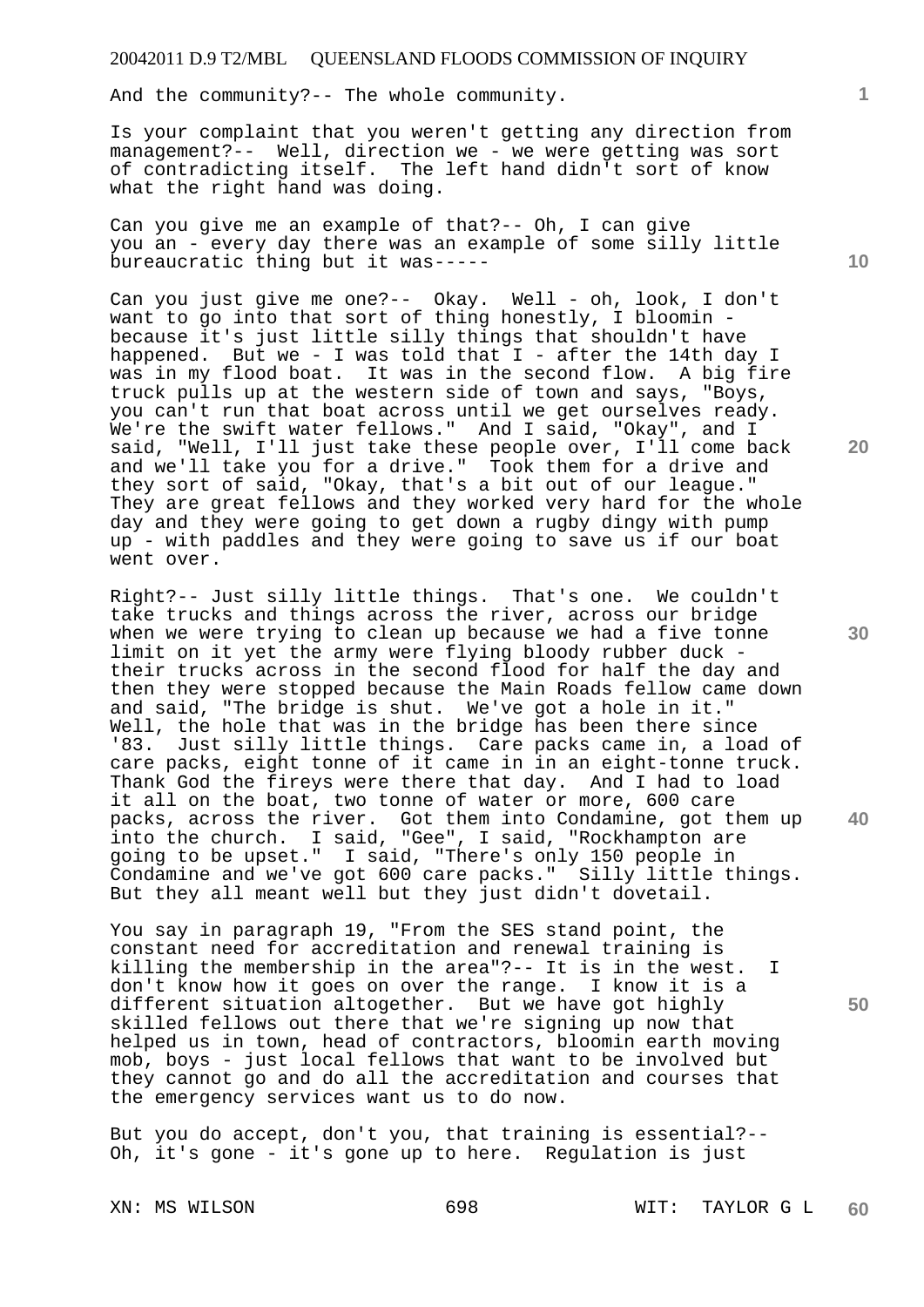# 20042011 D.9 T2/MBL QUEENSLAND FLOODS COMMISSION OF INQUIRY

about choking all you people and it's - if it's going to keep going, you won't - we'll just go back to doing what we used to do in the community because no-one can keep the standards up to what they want us to do. And that's the feeling all the people in - the Miles group have started up again. They've got some volunteers and they're trying to do the right - get their courses going and doing things. But as for Condamine, well, our biggest hassle has always been floods or searches  $and---$ 

But in relation to, for example, flood boats, you need to have training to operate a flood boat?-- Well, I've - yes, we've done - we do, but we need competent bloomin - if you look at the flood photos you see on TV, people are in these flood boats with bloody long overalls, hard hats, boots and they're a danger to themselves. If they go overboard they're gone. We go out with our rubber boots on, shorts and our life jacket, and a big hat and sunscreen. The regulations things they want us all to do was a two-day course for two weekends and you have to upgrade it all the time. Come for a run in the river when it's flooding and we can teach you, everything. It is frustrating. I love - we love being in it and we've got a lot of good people that mean well and want to help us but the regulation is going to - well, it is stifling, I feel, the emergency services.

Thank you, Madam Commissioner. That is the evidence of Mr Taylor. Thank you, Mr Taylor.

COMMISSIONER: Do you see any alternative for local training?-- Sorry?

Do you see an alternative of local training of volunteers?-- Look, yes, but the emergency management is trying to have local people doing it but we can't go to the courses to get our instructors up to the standard that they want to come back home and teach our - in the early stages we had people coming up from Brisbane for a weekend and it worked really well. They were ex-SAS fellows and policeman one and we just bang, bang, bang. We learnt more in a bloomin afternoon than what you would looking at a screen for two days.

So that's the sort of thing you think?-- Just practical things - practical things, because all of our volunteers are very competent people. And there is another thing I didn't put in my statement, that's competency and commonsense. That's what we want to bloomin work on because it's - we feel it's just - just gone over the top.

Right?-- But we're still there and we got through it. And if we had have been doing it the way I was supposed to with only people in my boat at a time and everyone else - we'd still be there. And I'm supposed to sign everyone on that got in the boat, and I'm just on the boat side. Bill's up there in helicopters. And Murray Harton wrote - it is a lovely poem. One day you might have time to listen to it and it just - it just puts all the facts exactly where they are.

XN: MS WILSON 699 WIT: TAYLOR G L **60** 

**30** 

**10** 

**1**

**20**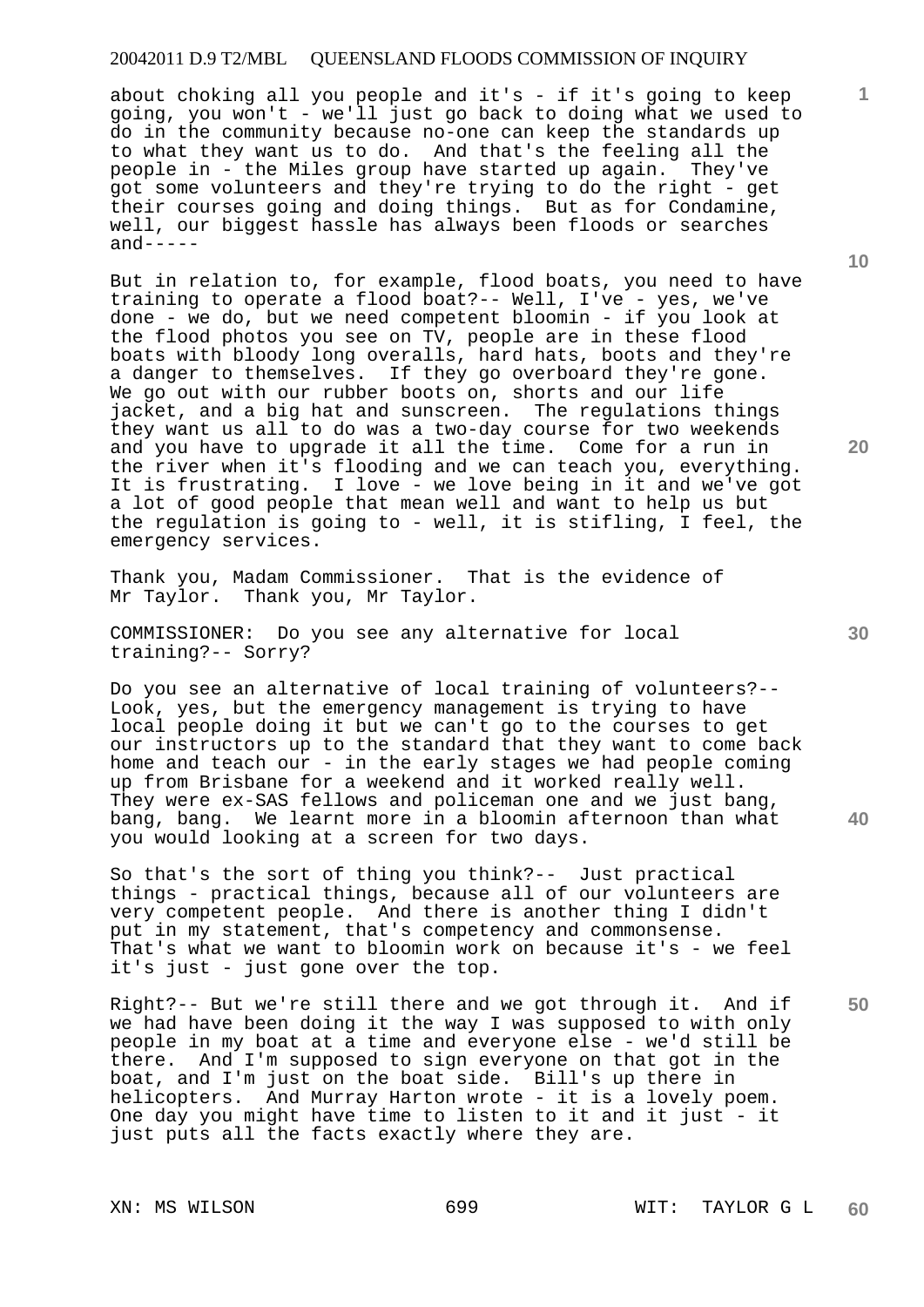| 20042011 D.9 T2/MBL  QUEENSLAND FLOODS COMMISSION OF INQUIRY                          |    |
|---------------------------------------------------------------------------------------|----|
| Ms McLeod, I might ask you.                                                           |    |
| MS McLEOD: No, questions, thank you.                                                  |    |
| COMMISSIONER: Mr MacSporran.                                                          |    |
| MR MacSPORRAN: I have nothing, thank you.                                             |    |
| COMMISSIONER: Mr Ure?                                                                 | 10 |
| MR URE: I have nothing.                                                               |    |
| MS WILSON: Thank you, Madam Commissioner, may the witness be<br>excused?-- Thank you. |    |

# WITNESS EXCUSED

MS WILSON: Madam Commissioner, I call Robert Sanderson.

**20** 

**40**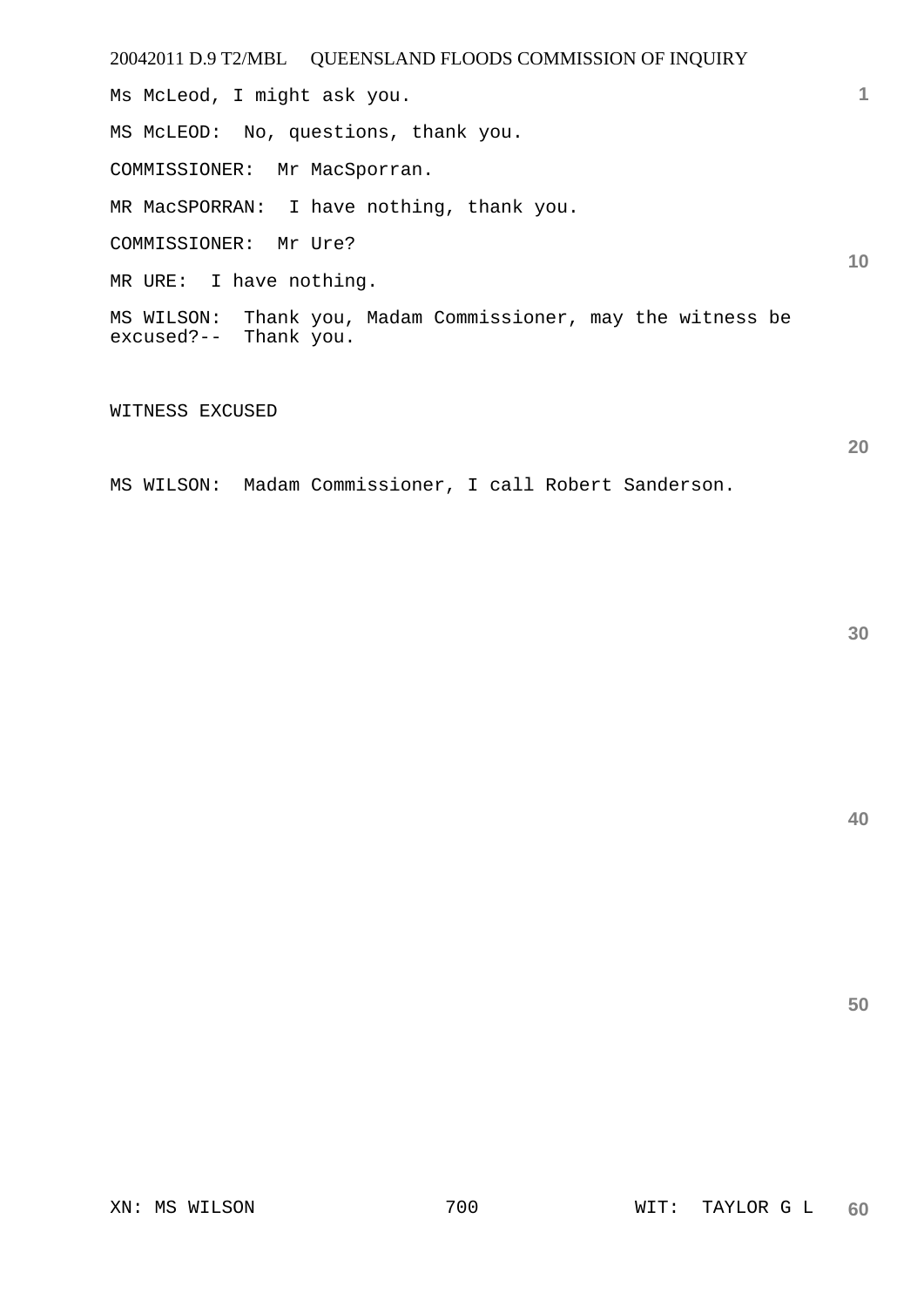# 20042011 D.9 T2/MBL QUEENSLAND FLOODS COMMISSION OF INQUIRY **1 10 20 30**  ROBERT PARR SANDERSON, SWORN AND EXAMINED: MS WILSON: Is your full name Robert Parr Sanderson?-- That's correct. And you reside at Sunnyside, a property near Condamine?-- That is correct. And Sunnyside is a 3,000 acre property?-- Correct, yep. And you farm cattle and grain?-- True. And you have been living on this property for the last six years?-- That's correct. Now, did you sign a statement before the Flood Commission of Inquiry?-- Yep. And this statement is signed the 12th of April 2011. I'll just show you the statement?-- That's correct. That's it. Madam Commissioner, I tender that statement. COMMISSIONER: Exhibit 110. ADMITTED AND MARKED "EXHIBIT 110"

MS WILSON: Now, on the 22nd of December you left your property to go to Tambo to celebrate Christmas?-- That is true, yep. Correct.

**40**  On the 28th, did you have a conversation with your uncle?-- I did have a conversation with my uncle and he told me that it looks like it is going to be a fairly big flood and get back to home and start preparing for it.

Now, your uncle had been - is 65 years and he's lived in the area for part of his life?-- Part of his life - well, most of his life, yes.

So you got told by your uncle there is a flood and you should go back home?-- That's correct, yep.

**50**  How did you get back home?-- We chartered a helicopter from Tambo and flew us back into home as we couldn't - couldn't drive in there because the flood waters were too high at that stage so we flew back in.

Okay?-- My brother and  $I$  - my brother came with me and my family stayed at Tambo, my wife and child, and my brother came with me.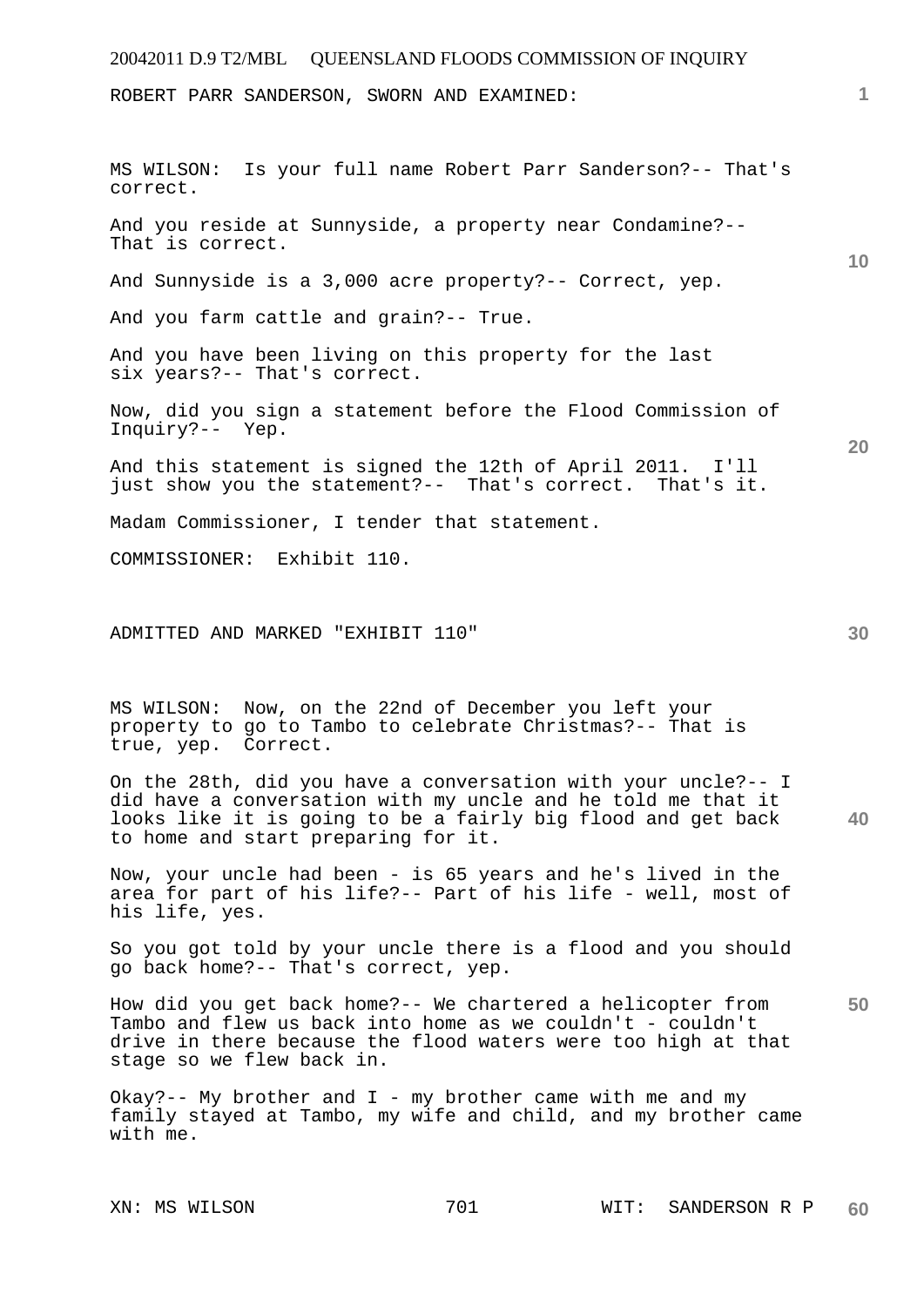# 20042011 D.9 T2/MBL QUEENSLAND FLOODS COMMISSION OF INQUIRY

You say in paragraph 3 that you did not receive any official warning and acted only under the advice of your elderly uncle?-- That's correct, yep.

Were you looking for information?-- We weren't looking for it but it came to us on the television and we sort of knew it was raining. When we left Condamine to go to Tambo, the river was rising. So we had a fair idea that, you know, it was on the cards so, you know, we were fairly prepared. And I think it was that - my uncle rang me because north of Chinchilla had a heap of rain and he said it will probably flood, and so we made the decision to go back to Condamine, to Sunnyside.

When you went back to your property you put whatever machinery you cut on to higher ground?-- Yeah, we took it to the neighbour's place, took all our machinery to the neighbour's place, and we stacked all our tools and everything in the shed onto Roundup shuttles and have everything on high ground and, yeah, we were just getting prepared because we couldn't go anywhere or do anything so we just got prepared if it was the worst scenario.

So on New Year's Day you say at about 11 o'clock you received significant flooding?-- Yeah, it was about, yep, 11 o'clock. Knew years' day we woke up at 4 in the morning and it was on our doorstep and then it just - it just kept coming so we-----

And the flood covered 1500 acres?-- That's correct.

About half your property?-- Yep, that's correct.

What did you lose because of the floods, what infrastructure?-- We didn't lose any stock or crops as we didn't have any crops down the river country. We lost fences, roads. That was about it. Pastures, obviously. They all That was about it. Pastures, obviously. They all died. But no machinery or significant losses as we were - you know, we prepared ourselves for the worst so we were - we were in the right situation at the time.

**40 50**  What about communications? What communications your receiving on your property?-- The only communications we had was the Internet because we still had our power. Our phone went out, I'm not sure about this but I think it was about the 29th it went out and it went out for a month, our landline. Where we live, we've got no mobile service. So we were just working off the Internet on river heights to give us a bit of an idea, which was a problem in itself because the original - the river heights we were getting with an automatic station was at Chinchilla Weir. There is another one at Bedarra, they call it Bedarra site, but it went after about - it was around about the 13 metres it went offline and it was never - never came back on. And Condamine is manually read but when they got evacuated from Condamine, it was some days it wasn't red, some days it was read twice a day and it was - it was all over the place. So really, the only information we had was from the automatic station at Chinchilla Weir. And at my neighbour's place, if we got up on the roof of his house we could get a little bit of service, mobile service, and I was actually

**10** 

**1**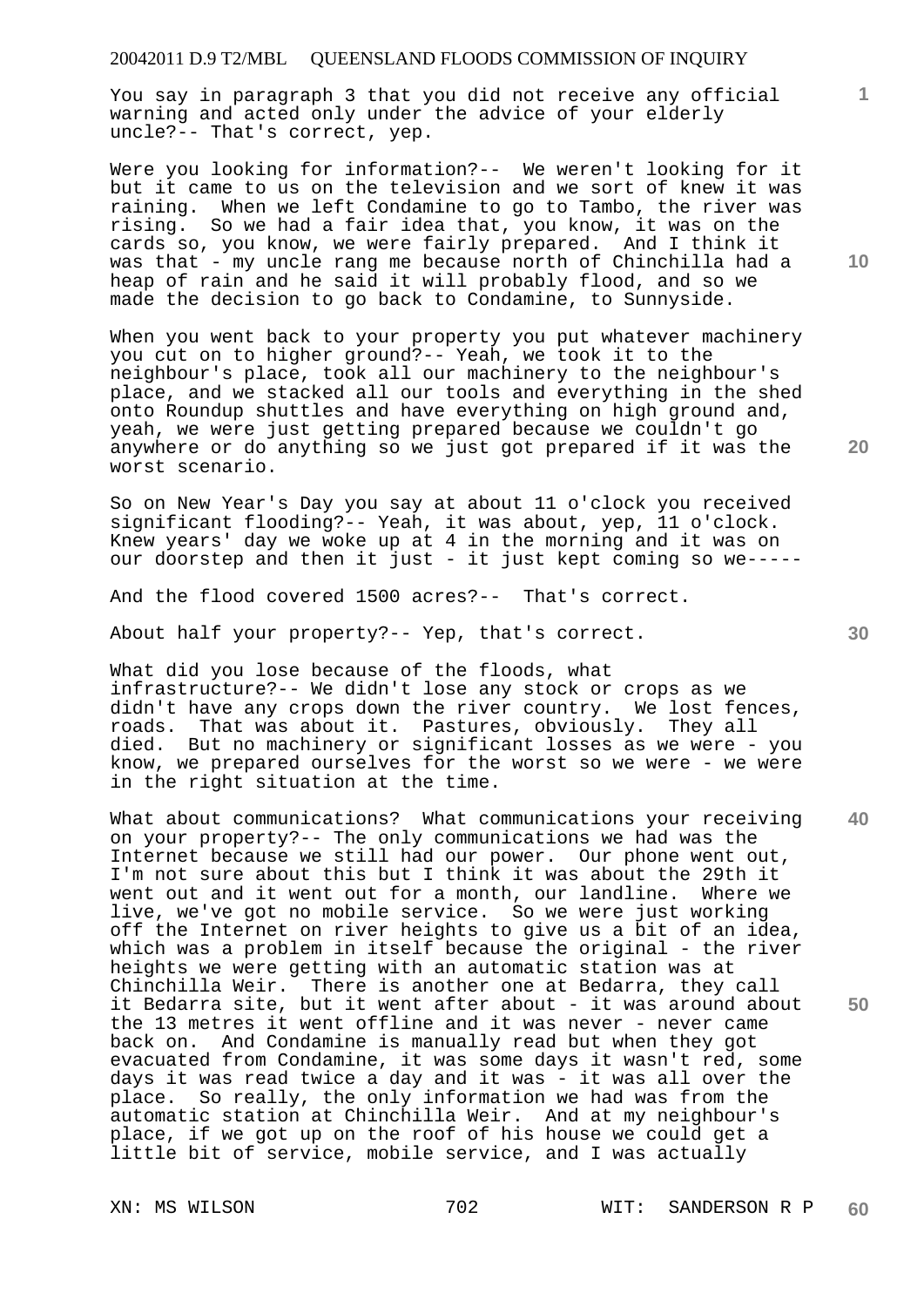# 20042011 D.9 T2/MBL QUEENSLAND FLOODS COMMISSION OF INQUIRY

ringing Glen Taylor's son Sam every now and then. He was texting me back the river heights in Condamine. So it was about the only communication we had at the time.

And I should have asked you this question: are you downstream from the Condamine?-- We are. We're about 28 ks south-west of Condamine, so downstream.

Okay. Now, you left your property about the 8th day of January?-- Yep, the 8th day we left when the river went down before the second flood and we - I got out and went to Toowoomba and met up with my wife and child in Toowoomba and stayed there till - till the water went down after the second flood then.

You say in paragraph 9, "As these river heights are extremely important to predict flooding in our area", you think that rivers should have automatic stations that report the heights every hour?-- I do. I believe that Condamine should have an automatic station in case they get evacuated again and there is no-one there to read it or it's - it's there for people who - downstream who can get a bit of an idea. I also believe that the Western Downs Council were sending text messages to people in the council area to self-evacuate and things like that and I believe that there should be mobile towers along the river, as in a high spot along the river, not on the river obviously, so that people on the river can get communication of some description to say, you know, what's coming.

You did receive a text, didn't you?-- We received a text but we received it because I was in Toowoomba and that's why we received a text.

That's because you could get mobile phone coverage?-- Mobile service in Toowoomba, that's correct.

So when you went back into mobile phone coverage, you received a text about self-evacuation?-- No, the self-evacuation was on the second flood and we were in Toowoomba before the second flood, so it came through. Yeah, it wasn't a delayed message at all.

Just going back to the river should have automatic stations that report the heights every hour, is that important for you because you're constantly looking at the river height to evaluate what you should do in relation to flooding?-- That's correct, yes. In our situation with the flood, Chinchilla Weir - once Bedarra went out, Chinchilla Weir was our only one. And below Chinchilla Weir, between us and Chinchilla Weir, there's Charleys Creek comes in, there's Wieambilla Creek and a few other local little creeks. And with Charleys Creek, there was a lot of water came through there. So without - we didn't really know what was coming. We couldn't read what was coming. We only - we knew it was coming down the Condamine at the Chinchilla Weir but between us and Chinchilla there's a lot of water comes into the river, so.

**10** 

**20** 

**1**

**50**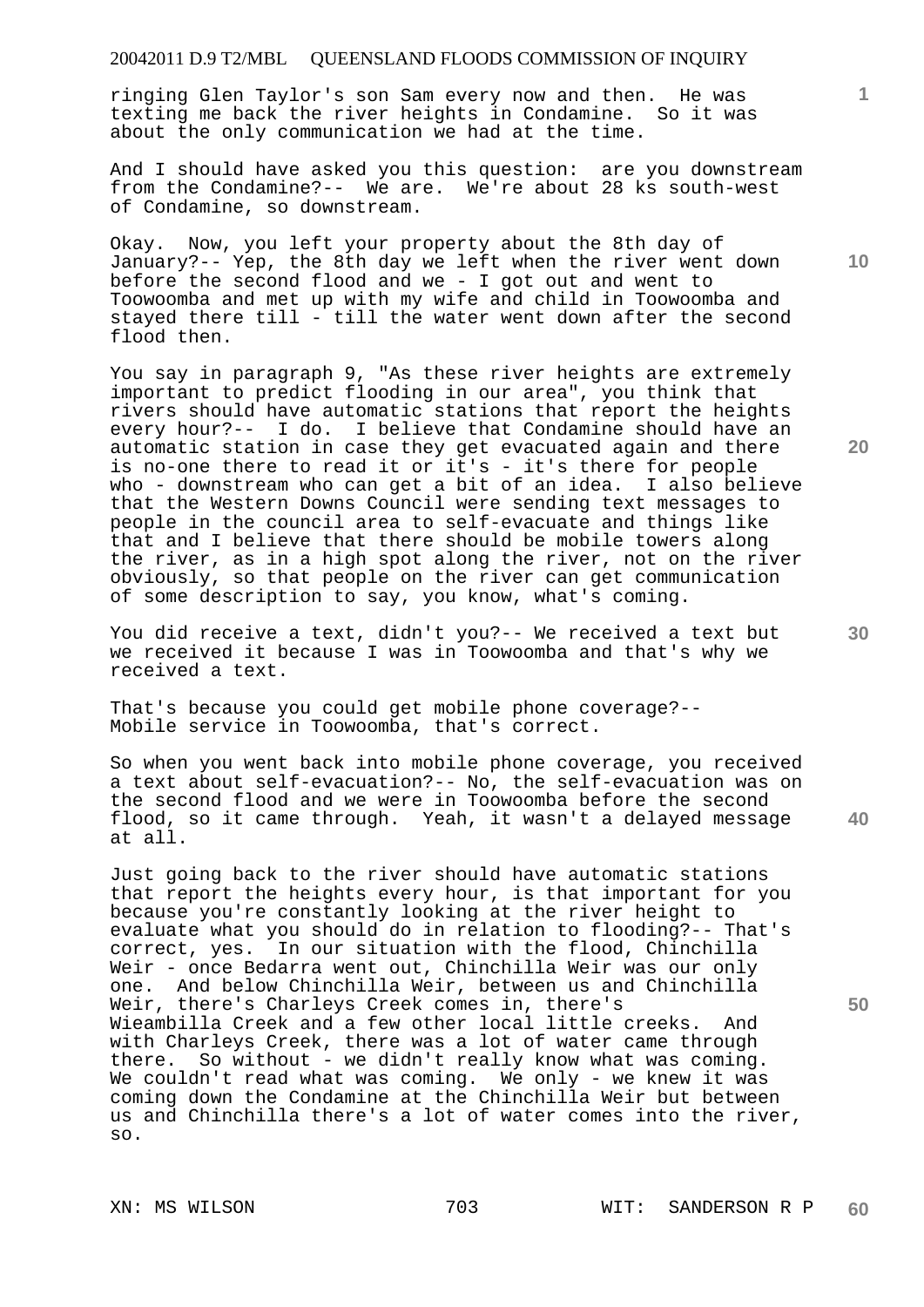| 20042011 D.9 T2/MBL  QUEENSLAND FLOODS COMMISSION OF INQUIRY                                                                                                                                                                                                                         |                 |
|--------------------------------------------------------------------------------------------------------------------------------------------------------------------------------------------------------------------------------------------------------------------------------------|-----------------|
| But because you acted on your uncle's advice and went back the<br>your property, you were able to reduce your losses?-- That's<br>correct.                                                                                                                                           | $\mathbf{1}$    |
| Thank you, Madam Commissioner. That is the evidence of<br>Mr Sanderson.                                                                                                                                                                                                              |                 |
| COMMISSIONER: Yes. Ms McLeod?                                                                                                                                                                                                                                                        |                 |
| MS McLEOD: If the Commissioners please, I need to get some<br>instructions about the specific stations that Mr Sanderson has<br>referred to. Rather than trouble him with those, I think we<br>can - if there is any issue with them we'll raise them later<br>if that's convenient. | 10 <sup>°</sup> |
| COMMISSIONER: You can find out what the situation is.                                                                                                                                                                                                                                |                 |
| MS McLEOD: I can. I have got forecasts for certain periods<br>for Chinchilla but not those specific stations.                                                                                                                                                                        | 20              |
| COMMISSIONER: All right, thanks. Mr MacSporran.                                                                                                                                                                                                                                      |                 |
| MR MacSPORRAN: I have nothing.                                                                                                                                                                                                                                                       |                 |
| COMMISSIONER: Mr Ure.                                                                                                                                                                                                                                                                |                 |
| MR URE:<br>I have nothing.                                                                                                                                                                                                                                                           |                 |
| Thank you, Madam Commissioner, may the witness be<br>MS WILSON:<br>excused?                                                                                                                                                                                                          | 30              |
| Yes, thanks, very much, Mr Sanderson, you're<br>COMMISSIONER:<br>excused.                                                                                                                                                                                                            |                 |
|                                                                                                                                                                                                                                                                                      |                 |

WITNESS EXCUSED

MS WILSON: Madam Commissioner, I call Sylvia Naylor.

**50**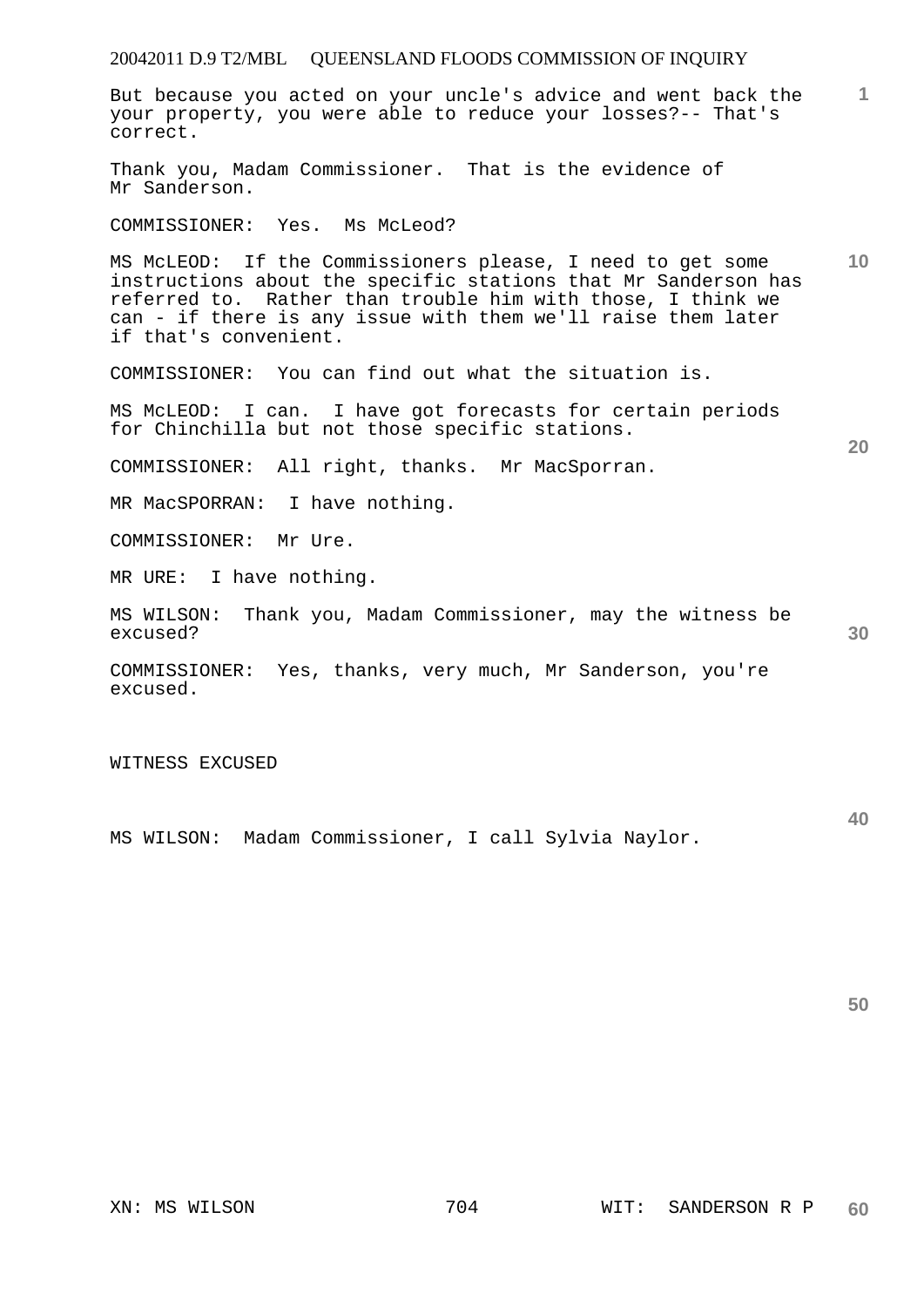20042011 D.9 T2/MBL QUEENSLAND FLOODS COMMISSION OF INQUIRY

SYLVIA NAYLER, SWORN AND EXAMINED:

MS WILSON: Is your full name Sylvia Nayler?-- That's correct. And you live in Chinchilla?-- I do.

And you live in Chinchilla with your husband Robert?-- I do.

**10** 

**20** 

**30** 

**40** 

**50** 

**1**

Now, you've signed a statement for the Flood Commission of Inquiry?-- I have.

I'll get you to have a look at this statement, please. Now, attached to that statement is a document which is the prepared documents outlining issues arising from the Chinchilla floods?-- That's correct.

Can you tell me when that document was prepared?-- It was prepared after a debriefing meeting with the Western Downs Council.

And who prepared that document?-- I prepared the document.

Is that your notes from the debriefing, is it?-- Sorry, a correction. The first one was a questionnaire that was sent home from my husband's workplace and we worked on it together and we submitted it back to the council. Further paperwork is relevant to debriefing meetings at the council that I prepared.

Okay. So the first document that's there is the Organisational Service Director at Western Downs Regional Council?-- That's correct.

And that was the questionnaire from your husband's workplace?-- That's correct.

Where does your husband work?-- The Western Downs Regional Council.

The other document is the Western Downs conference After Flood Debriefing?-- That's correct.

When did that debrief occur?-- I don't have a date on the statement but it was approximately two weeks or three weeks later, after the second flood.

Madam Commissioner, I tender that statement and the exhibits.

COMMISSIONER: That will be Exhibit 111.

ADMITTED AND MARKED "EXHIBIT 111"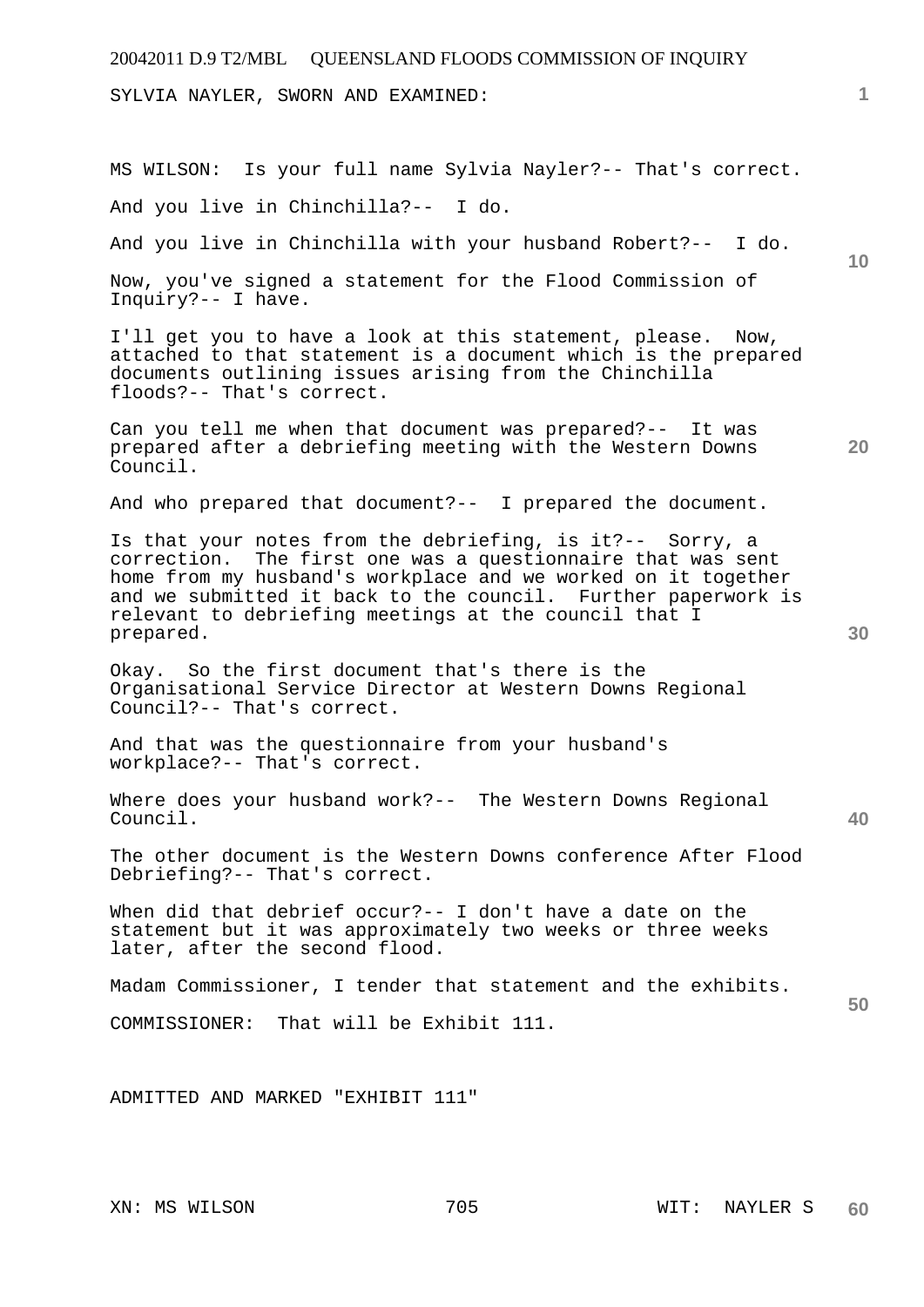# 20042011 D.9 T2/MBL QUEENSLAND FLOODS COMMISSION OF INQUIRY

COMMISSIONER: Mrs Nayler, what was the debriefing? What was involved in that?-- The council called a meeting where residents of Chinchilla could express their concerns relevant to the floods and the care and information at the time of the floods.

I see. Thanks.

MS WILSON: Thank you. Now, you were at home on the 26th of December last year?-- Yes. I - I correct that, it was the 27th, the day the flood - yes.

Okay. And at your residence there was water across the road and it was creeping towards your front gate?-- That's correct.

Now, can you tell me how far your residence is away from any waterway?-- From a waterway relevant to a creek, it would be about a kilometre, but waterway relevant to a flood plain, perhaps six or 700 metres.

What is that flood plain when you said relevant to a flood main, what are you talking about there?-- When we have excessive rain the rain floods through a park that's situated outside our home.

On the 27th you were getting concerned about the rising water?-- That's correct.

You then rang the SES?-- That's correct.

And the SES then referred you to the Western Downs Regional Council in Dalby?-- That's correct.

And when you rang the Western Downs Regional Council you got a recorded message?-- I did.

That directed you to an after hours number at Chinchilla?-- That's correct.

So was it about 8 o'clock that you started making these phone calls?-- That's correct.

And then did you ring the Chinchilla council?-- I did.

And when you say Chinchilla council, what do you mean by that? Was it a service desk, or what do you mean by that?-- Well, just a young lady answered the phone and I explained to her that I had been given her number, the number. We were very concerned at the way the water was rising into our yard and could she please tell me did they have some sort of strategy to deal with what was happening with the water relevant to our home and she said to me, "Oh, just a moment, I'll get somebody to talk to you", and she went away. And, probably, I waited for about 10 minutes on the phone and then somebody came back and they said, "Oh, we will contact" - "We'll ring you back. We'll get back in touch with you and let you know what you have to do."

XN: MS WILSON 706 706 WIT: NAYLER S **60** 

**30** 

**20** 

**50** 

**10**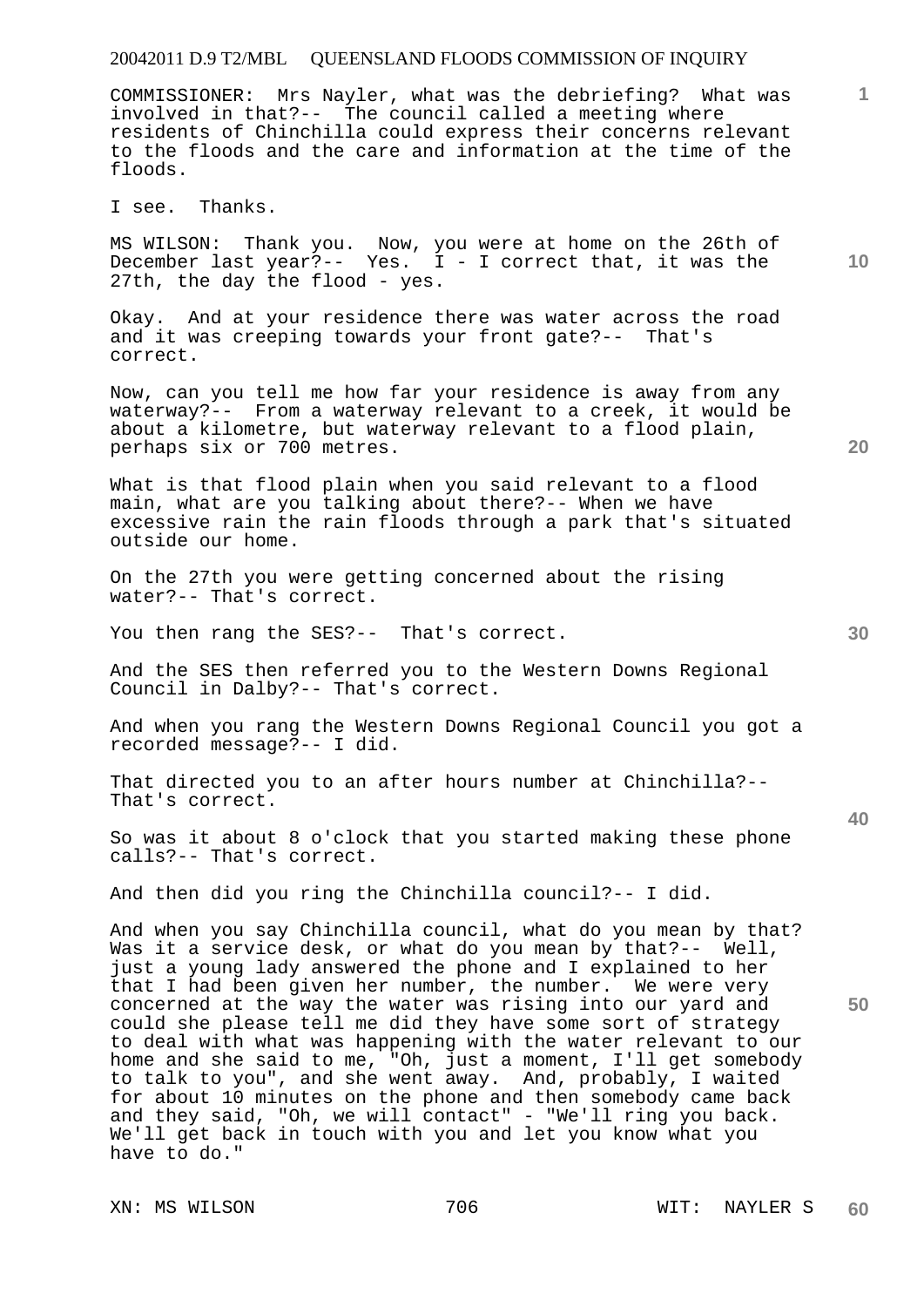Can I just pause just there. And you have this conversation, was that about 9 o'clock?-- By that time it would be, yes, 9 o'clock.

So was it the case that from 8 o'clock to 9 o'clock you were ringing people constantly trying to find information?-- Absolutely, because, you know, when you're in a situation like that it's very difficult to know where to start and we went through the local telephone book and then we went to the Toowoomba telephone book and you're pausing and going through - go from this page to that page to get this number to that number and it was easily 15 to 20 minutes before we actually got to speak to a person.

So at 9 o'clock you got told that somebody would ring you back?-- Yes.

And when did someone ring you back?-- Well, we waited until 11 o'clock. The water was rising all the time and at 11 o'clock we had a phone call from the local policeman and he said to ask that - to get all the people and the vehicles off the property now and I explained to him, "Well, we have got three" - "at least three and four foot of water between our house and the road. How are we supposed to get out?" He said, "Lady, that's not my problem. That's your problem." And I said, "Well, you know, what should we do?" and he said, "That's your problem." And I said, "Well, the water is not, you know, up into the backyard yet. Perhaps I could ring my neighbour", which was the caravan park, "and ask him could we come out through his property", and he said, "Well, whatever it takes." And then I said, "Well, where do we go?" and he said, "Go up to the council hall. Make sure you take a pillow with you", and that was the information we received.

Did you ask the police officer if you should contact the SES?-- I did and I said, "Would there be somebody there that could help us? Should I ring the SES?" and he said, "That's up to you." I said, "Do you have the telephone number?" and he said, "Yes", and I waited for a couple of minutes and he found the telephone number and then when I tried to ring it, it was continually engaged.

So after these telephone calls then, did you and your husband make a decision to self-evacuate?-- We got in touch with the caravan park owner. We said, "Could we please cut down a section of your fence and evacuate out through your grounds?" and he said, "Yes, certainly", and so we took charge then. My husband, who is 65, went out into the rain with a hacksaw and trying to cut down the fence so that we could evacuate and it probably took us an hour or so to get to the stage of getting our vehicles out into the next property.

Once you got your vehicles out, did you come back then to the house to get out some personal items?-- Absolutely. We were working at the house then. We'd rung some people - we decided because I have a health issue that I couldn't possibly go to the council chambers and live rough there. So we rang around

XN: MS WILSON 707 707 WIT: NAYLER S

**60** 

**20** 

**10** 

**40** 

**1**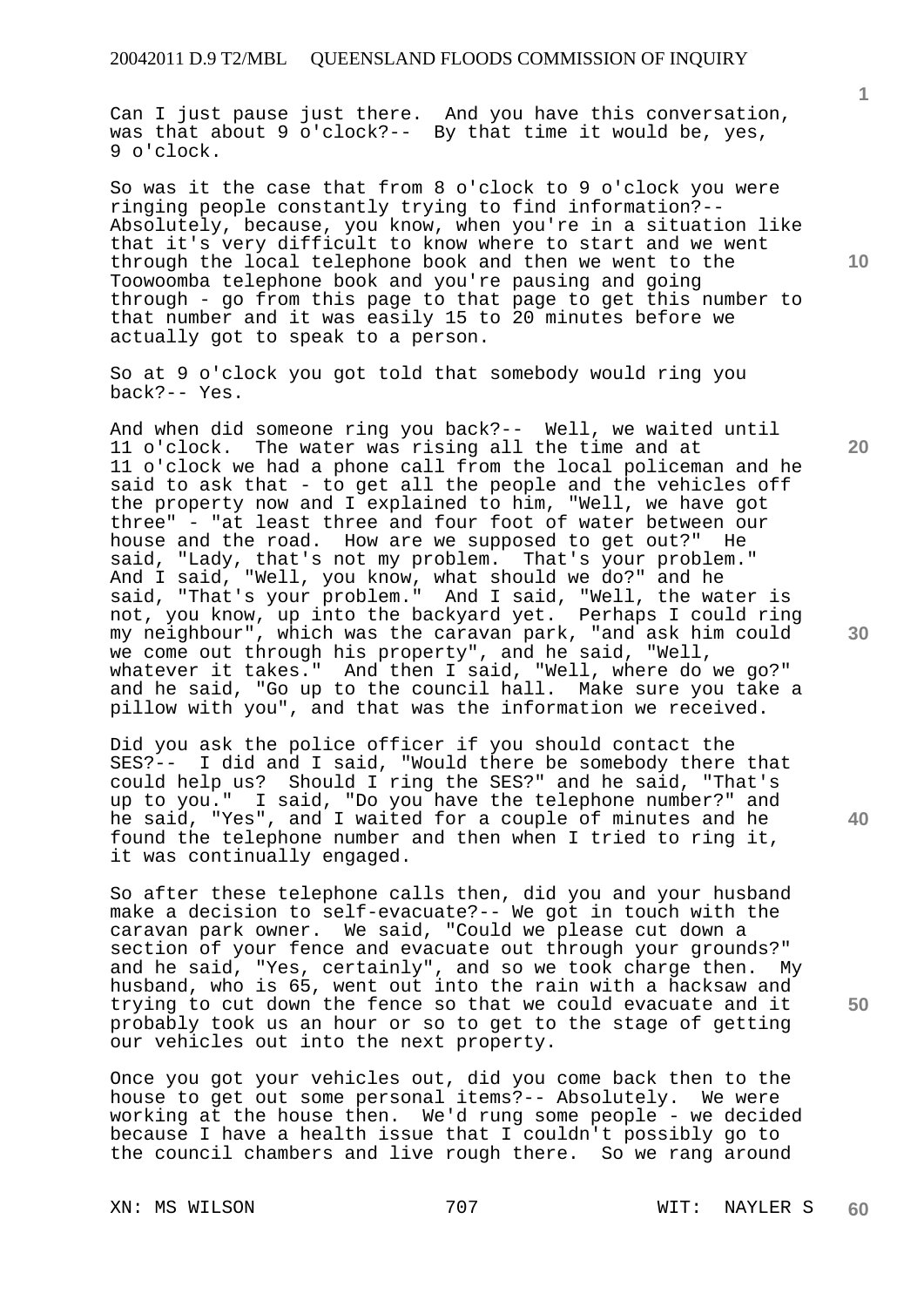# 20042011 D.9 T2/MBL QUEENSLAND FLOODS COMMISSION OF INQUIRY

and we got a friend. She said, "Yes, you can come to our place." So we were there working at the house to about 2 o'clock then, lifting furniture and getting, you know, food and paperwork and we evacuated ourselves at about 2 o'clock.

Now, how long were you evacuated from your house for?-- We were evacuated the first time for at least seven days that I recall.

You say the first time?-- Yes.

Was there another time?-- The second flood. We'd just moved back into the house, we got our place back to normal again and the second flood happened and this time we realised that we weren't going to get any help. So we decided, well, we've got to take charge ourselves and we started lifting our furniture and doing exactly what we did the first time, except this time we got our vehicles out through the front gate before the water rose. The second time the water rose a foot higher.

Now, in terms of warning that you got, were you listening to the radio or trying to get information that would assist?-- Well, obviously we had the TV on and we were, you know, watching the TV and any information that we got was from that source. But, of course, you know, the first time in a flood you just - it's all, "Wow", all, "...", you know. You're not really sure what you should do. It is all quite exciting to a degree where you get to the stage where you start to panic.

**20** 

**40** 

**50** 

**10**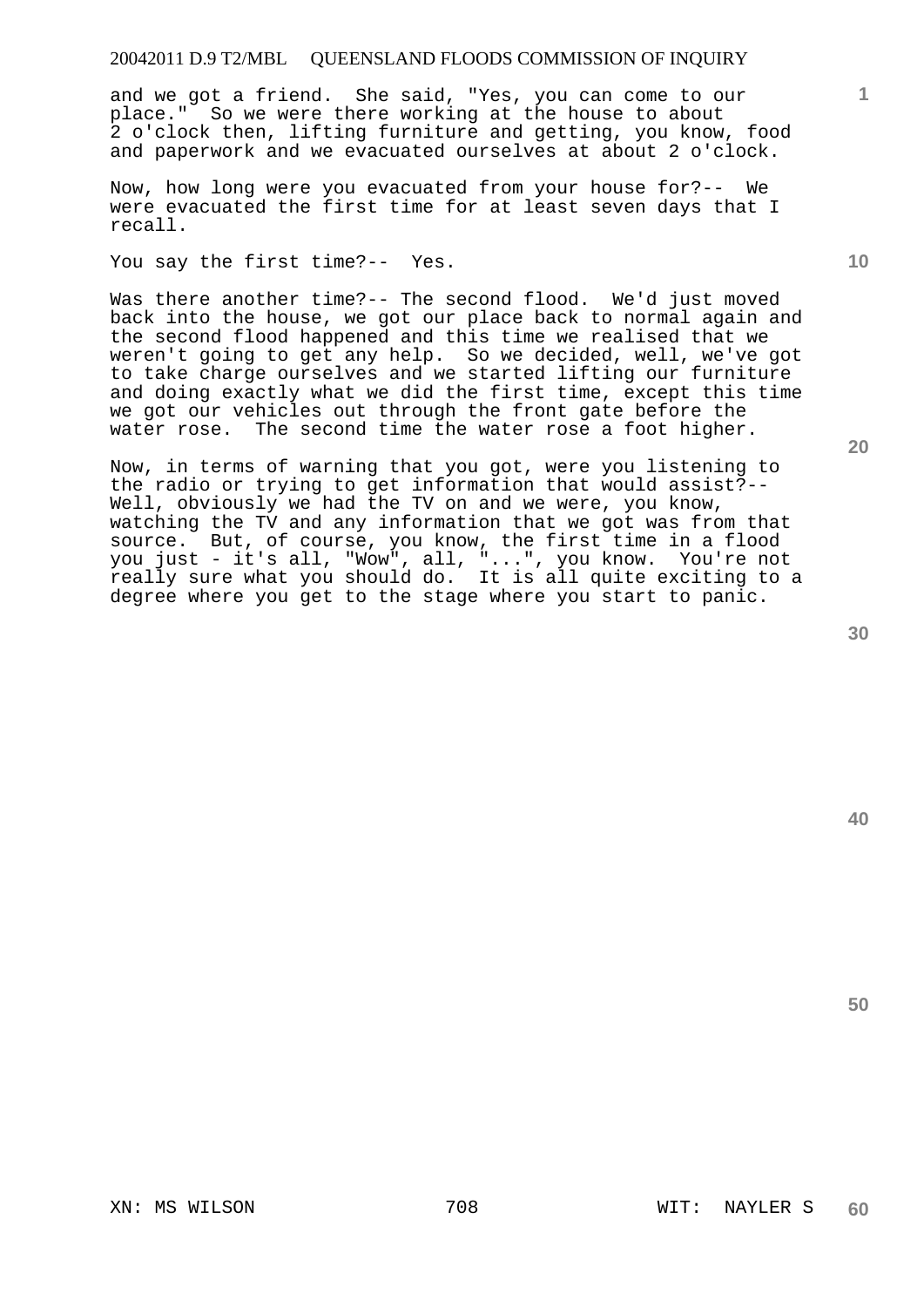Okay. So, what about before the rain came? What information did you get from the council in relation to what you should do?-- None, none at all. There has never been any information that I'm aware of. I have lived there for 10 years, we have owned the house for 15 years, we have never been instructed by any way or means of the threat of a flood or what you should do in this eventuality.

Okay. Now, Ms Naylor, you took some photographs?-- I did.

Perhaps I can just show you some of these photographs?-- Yes.

Now, there we go. Now, just when was this photograph taken?-- That was taken after the first flood, after it had stopped raining, perhaps a day later. We went back to see how high the water had risen.

Okay. Can we see your house there?-- That's my house with the red roof.

Okay. Where was that photograph taken from?-- That was taken from the caravan park next door.

Okay. And how high did the water go? Did it come in to your house?-- No.

Okay. Now, your stumps, I think - how high are your stumps?-- The stumps at the back that you can see there, they would be about 1.5 metres high and at the front they're possibly twice that height. The land slopes down like that, so the stumps at the front are much higher than the stumps at the back.

Okay. Now, perhaps if we can see the next photograph? Now, when was this photograph taken?-- That was taken at the same time.

Okay. When you came back a couple of days later?-- Yes.

We can see the tank?-- Yes.

And did the water get higher than that?-- Not the first time, no, it had stilled at that point.

The second time did it get higher?-- Yes, it came about to about six or eight inches beneath the stump cap.

Okay. And is that at the front or the back?-- That's the back of the house.

**50**  Perhaps if we could see the next photograph, please?-- That's the front of the house.

Now, when did you take this photograph?-- That was taken at the same time.

And are you in the house?-- Yes, we'd gone in to the house and that was taken from the front veranda.

XN: MS WILSON 709 WIT: NAYLOR S **60** 

**10** 

**20** 

**30**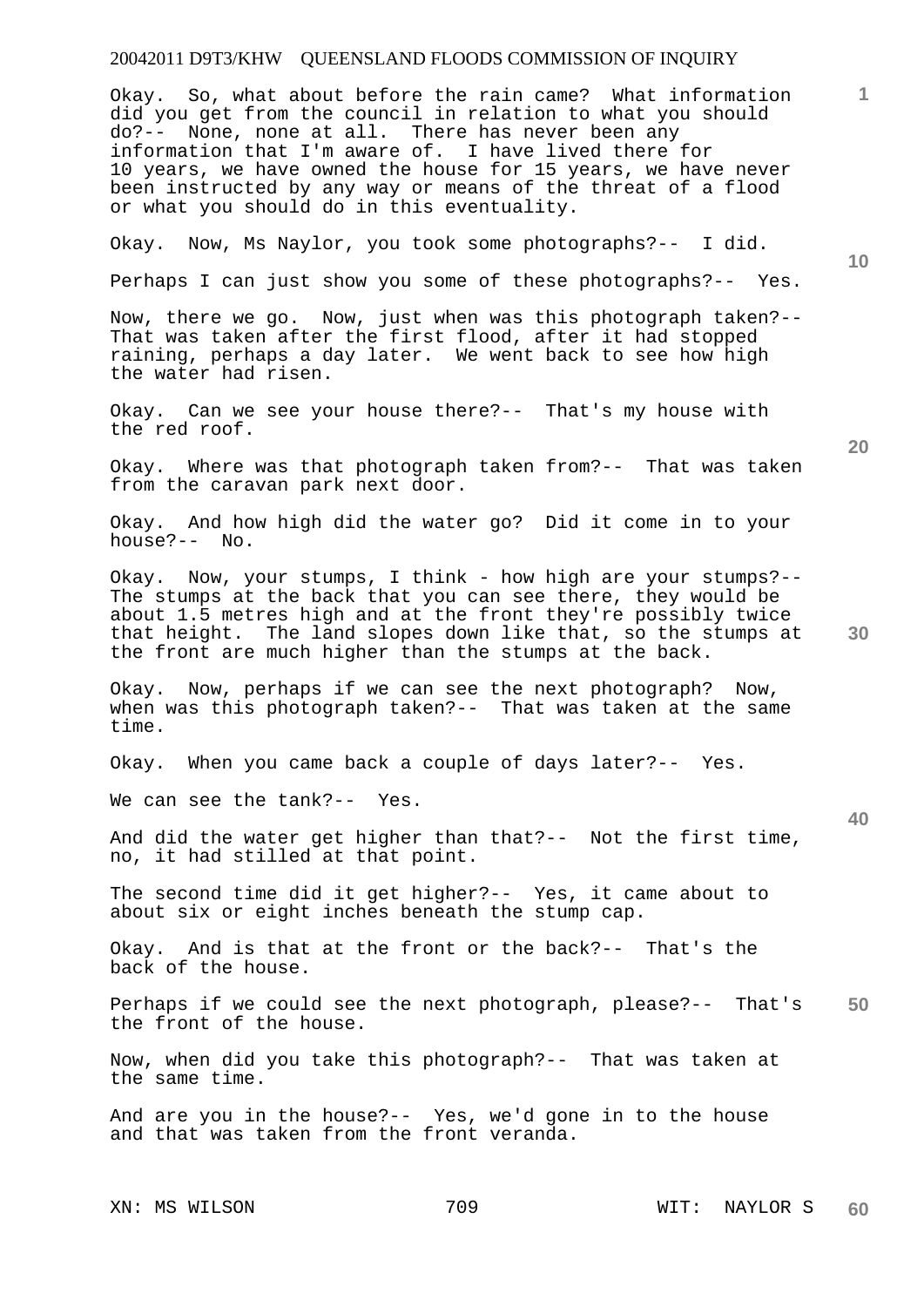**1** Now, we're looking in the distance. What's in the distance?-- As far as you can see, back there would be Charleys Creek, behind that tree line is Charleys Creek, yep.

Perhaps if we can see the next photograph? That's again your house?-- Yep.

When was that taken?-- All of these photos were taken on the same day.

Okay?-- Yep.

Now, where was that photograph taken from?-- That was taken from the fence line and that's my next door neighbour's house, and the reason we took that was because they were in Goondiwindi at the time and they had no - nobody was able to access their home to turn off power or to help lift furniture.

Did you turn off your power when you left?-- My husband turned it off when the water was waist deep, yes.

And if we can see the next photograph?-- That's the neighbours - in the neighbours' backyard.

What is that? That seems to be a tent-like structure?-- Yes, he keeps his caravan under it. It is just a little bit worse for wear.

And the next photograph?-- That's friends rescuing their chooks.

It seems the chickens are in the wheelbarrow?-- The chickens were in the wheelbarrow and they were heading to get the cockatoo out of the cage.

Now, we talked before about the debrief meeting?-- Uh-huh.

At paragraph 12 you say, "As a result of the community consultative meeting I attended, the council indicated that they knew the floods were coming."?-- Yes.

Can you give me some more information about that?-- Yes, there was another lady present at the meeting and she asked the question why did the council not warn the community that the floods were coming, based on the fact that many of the neighbours or many of the outlaying farm people had been there for many, many years keeping records and in times in the past that information had been forwarded on with enough time to help people, you know, do something about their situation before it happened.

What was the council's response?-- The council's response was, "Yes, along the river we have water meters but they have all been washed away.", and my question then was, "Well, how did you know the water was rising?", and they said "Oh, we have a map and we were downloading information from the internet.", and I said, "Could I please see the map and that information and could I have a copy of it?", and they made it

XN: MS WILSON 710 WIT: NAYLOR S

**20** 

**10** 

**40**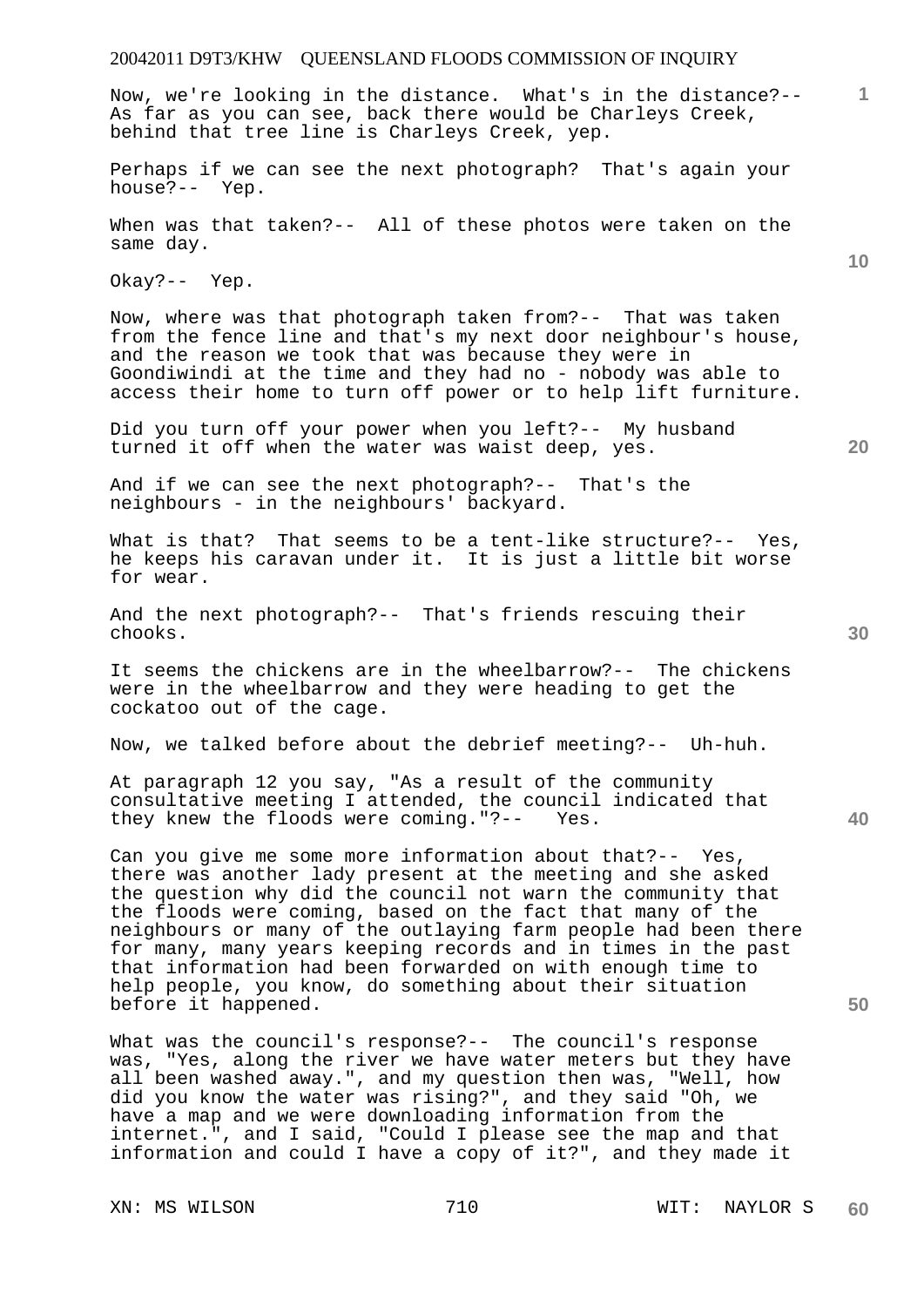| available to me, and that was when I realised that the<br>information was there in council's hands before the flood had<br>got to the height that it had, and I believed that that<br>information could have been used in a much better way to warn<br>people.                                                                                                                |     |      | 1               |
|-------------------------------------------------------------------------------------------------------------------------------------------------------------------------------------------------------------------------------------------------------------------------------------------------------------------------------------------------------------------------------|-----|------|-----------------|
| Okay. Perhaps if you can have a look at these documents,<br>please? What I am handing you is a map?-- Yeah.                                                                                                                                                                                                                                                                   |     |      |                 |
| And another document with some figures on it ?--                                                                                                                                                                                                                                                                                                                              |     |      | 10 <sub>1</sub> |
| Let's just go to the map first?-- Yep.                                                                                                                                                                                                                                                                                                                                        |     |      |                 |
| Was that the map you were handed at the meeting?--<br>Absolutely, yes.                                                                                                                                                                                                                                                                                                        |     |      |                 |
| We talked about before, we tried to particularise that time of<br>that meeting?-- Yes.                                                                                                                                                                                                                                                                                        |     |      |                 |
| Have you any idea when it was in relation to the flooding<br>events, if we can work backwards from there?-- Well, on the<br>bottom of this piece of paper it's 13/1.                                                                                                                                                                                                          |     |      | 20              |
| 13th of January?-- Yes, so it would have had to have<br>$been---$                                                                                                                                                                                                                                                                                                             |     |      |                 |
| Might have been some time after that?-- Yes.                                                                                                                                                                                                                                                                                                                                  |     |      |                 |
| Where was this meeting held?-- The meeting was held at the<br>Civic Centre in Chinchilla.                                                                                                                                                                                                                                                                                     |     |      | 30              |
| Okay. How many residents came?-- To my knowledge, three.                                                                                                                                                                                                                                                                                                                      |     |      |                 |
| And you were one of those?-- I was one of them.                                                                                                                                                                                                                                                                                                                               |     |      |                 |
| How many members of council were there?-- To my knowledge,<br>remembrance, at least 14.                                                                                                                                                                                                                                                                                       |     |      |                 |
| And how did you know about this meeting?-- Because I have<br>several people who knew that I was making notes because of the<br>number of upsets that there were, they said, "You must go to a meeting that's being called at the council." I don't know how<br>she had the information, but she passed it on to me and so I<br>went, based on her giving me that information. |     |      | 40              |
| Okay. Now I will just take you back to that map you were<br>looking at?-- Yes.                                                                                                                                                                                                                                                                                                |     |      |                 |
| Can you just show that map and we will pass it around in a<br>moment? If you could show it to Madam Commissioner and the<br>Deputies? Now, there's some markings on that map. Who made<br>those markings?-- The blue line-----                                                                                                                                                |     |      | 50              |
| Yes?-- -----it was already blue on the council original.                                                                                                                                                                                                                                                                                                                      |     |      |                 |
| Yes?-- As was the pink.                                                                                                                                                                                                                                                                                                                                                       |     |      |                 |
| Yes?-- And after they gave me a photocopy, I made sure that I                                                                                                                                                                                                                                                                                                                 |     |      |                 |
| XN: MS WILSON                                                                                                                                                                                                                                                                                                                                                                 | 711 | WIT: | NAYLOR S<br>60  |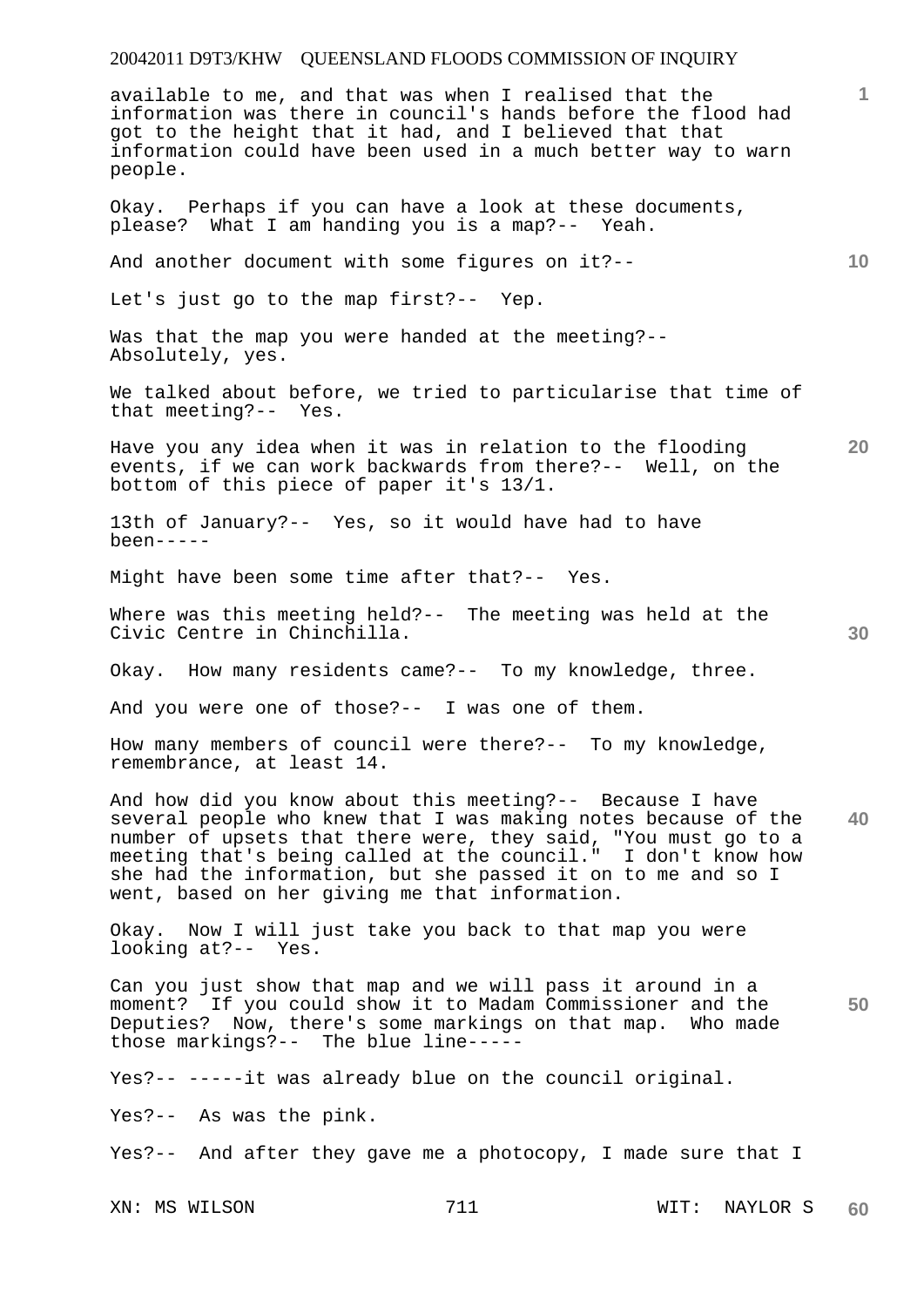coloured in exactly the same lines so that I knew that the documents were accurate to each other.

And what's the relevance of the blue line?-- The blue line is the flow of the river that comes up from - it starts here at Warwick, comes all the way up through Chinchilla, down to Condamine and down through to Surat, and the relevance of the pink is that's the rain that comes north of Chinchilla and when that rains there at Dark Creek and those places, it flows down into Charleys Creek, and so eventually around Chinchilla they meet and if there's any sort of a backlog, that's when the flooding occurs.

Okay. And what did the council representatives that day say in relation to the information that they held before the flooding in relation to that map?-- As part of the conversation, the person made the comment, "We knew the flood - we knew what was going to happen, we just panicked."

Okay. Do you know who that person was?-- Yes, I do.

Who was that?-- Her name was Tania Thornton.

So, "We knew that the flood was coming.", is that what they're telling you?-- Yes.

But they panicked?-- Yes.

Now, another document that I gave you was - had some figures?-- Yeah.

Did you also get that at the meeting?-- I did.

**40**  Okay. And there seems to be some highlighting on that document?-- There is, and that highlighting is particular to the Condamine River at the Chinchilla Weir and the - Charleys Creek, Chinchilla, so they were particularly marked as rising or falling as was pertinent, saying what heights they were at particular points and what time. So, at 8.20 a.m. on Thursday, it showed a height of 14.5 metres, which was 4.5 metres above the road.

And you were provided that document by the council?-- I asked for a copy and they gave me one.

**50**  And why was that document relevant to the discussions that occurred that day?-- It was relevant because we were talking about the markers that were on the river and, according to this, as I can see it, it appears to me that there are stations all along the river that - where markers are and so I was interested to see whether the markers and the indicators were on this map and, therefore, I assumed that, you know, it was information that was available and readily available.

Madam Commissioner, I tender the map and I also tender the figures attached to the readings.

COMMISSIONER: The map will be Exhibit 112 and the figures

XN: MS WILSON 712 WIT: NAYLOR S **60** 

**10** 

**1**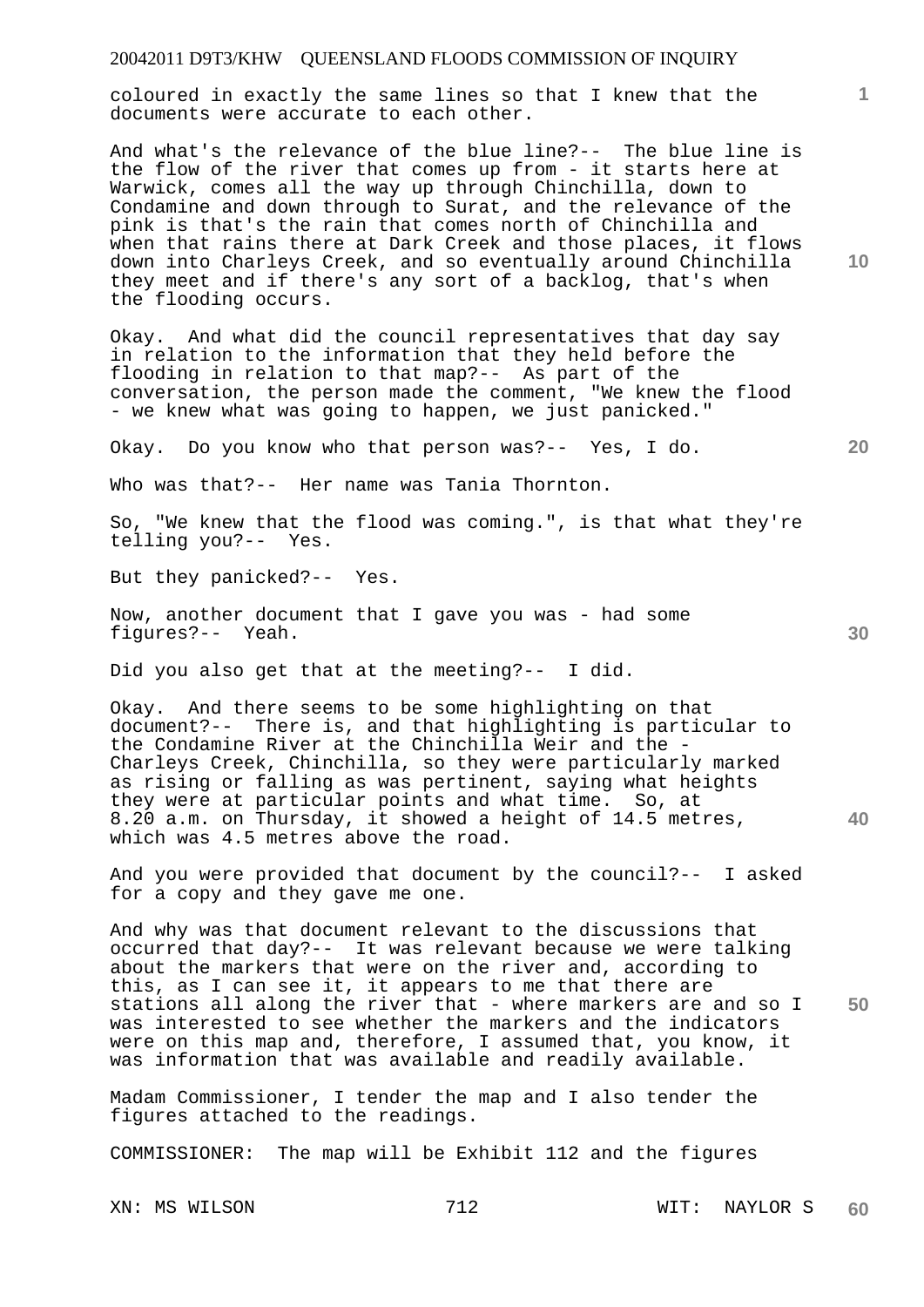attached to the readings, as you described them, will be Exhibit 113.

ADMITTED AND MARKED "EXHIBIT 1912 AND 113"

**10**  MS WILSON: Thank you, Mrs Naylor. They are all the questions I have for you.

COMMISSIONER: Mrs Naylor, are you pretty sure it was the 27th not the 26th?-- Yes, because Boxing Day was the 26th. We'd had all of the family at home.

You don't have to tell me why, just as long as you are confident?-- It was after they'd gone.

**20**  I might get you then to change your statement. So, if we get that exhibit. If you just change the date on it and put your initials next to it, nobody will get mixed up. Thanks for that. Ms McLeod?

MS McLEOD: No questions, thank you.

COMMISSIONER: Mr MacSporran?

MR MacSPORRAN: No thank you.

COMMISSIONER: Mr Ure?

MR URE: Yes, thank you, Madam Commissioner. Mrs Naylor, there are just a couple of matters I would like to deal with. Can you go, please, to your statement and look, please, at paragraph 3? I am interested in the telephone call that you made to the person you describe as a receptionist from the Chinchilla Council. Do you see that?-- Uh-huh.

You say, "It was now about 9 a.m.."?-- Mmm-hmm.

Well, understandably you would have been very anxious at the time?-- Yes.

And I assume you weren't making notes or jotting down the time so you may recall precisely?-- It wouldn't have been precise but it was an - approximate, yes.

All right. Well, I suggest to you, in fact, that you made a call to the Chinchilla centre and it was 9.30 on the 27th of December 2010?-- What grounds do you suggest that?

 $Well1$ -----

COMMISSIONER: You can't ask Mr Ure questions-----?-- Okay.

**30** 

**1**

**50**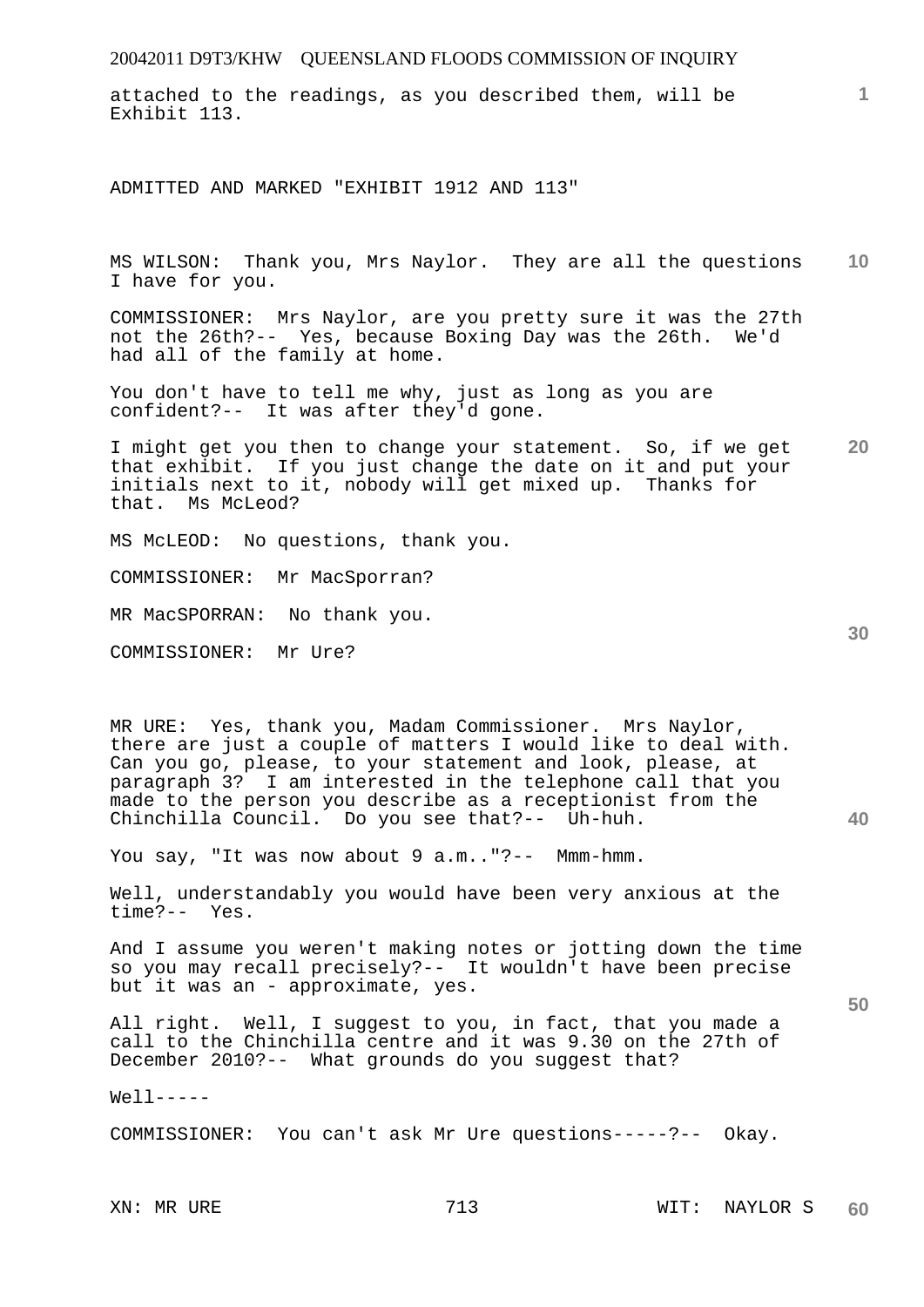-----Mrs Naylor. You can either agree or disagree.

MR URE: Is that possible?-- No.

Not possible?-- No.

All right. And I suggest you spoke a young lady and you told her your name?-- Yes.

**10**  And your address, and that you you lived next to the caravan park?-- Mmm.

And that you were concerned because the water appeared to be rising about an inch an hour?-- Mmm.

And that you wanted to know how and where to move to. Does that all sound familiar?-- That sounds familiar.

**20**  And I suggest that she said that she would get somebody to call you back and you were called back by a policeman, but it wasn't at 11 o'clock, as you say in paragraph 5, it was, in fact, at 10.39?-- No, that's not correct.

So, I suggest that the two calls were separated by a little over an hour, rather than two hours?-- You can suggest that, but that's not right.

All right. And the police officer that you spoke to gave you the SES phone number and said to call the SES if you felt you needed assistance. Do you recall that?-- I asked where would we get assistance and he said would - I said, "Would I ring the SES?", he said, "Yes, you could."

And I suggest he also advised you that there was an evacuation centre at the Civic Centre?-- Yes, that's correct.

Right. Now, you said to the Commission that you received absolutely no information from the council. Do you recall that?-- I do.

Were you aware that the radio advertisements that you hear and the television advertisements that you see are in the main caused by the council to be published on those media?-- No, I wasn't aware of that.

COMMISSIONER: Which advertisements do you mean, Mr Ure?

MR URE: Alerts that Mrs Naylor was talking about that she heard on the radio and television, general sort of things?-- I didn't mention radio.

I'm sorry. Have you listened to the ABC Radio?-- At the time my radio was tuned to a Christian broadcasting station.

And did that particular broadcasting station interrupt the programming for flood alerts and things like that?-- No.

Were you aware that also on the 27th of December the council

**1**

**30** 

**40**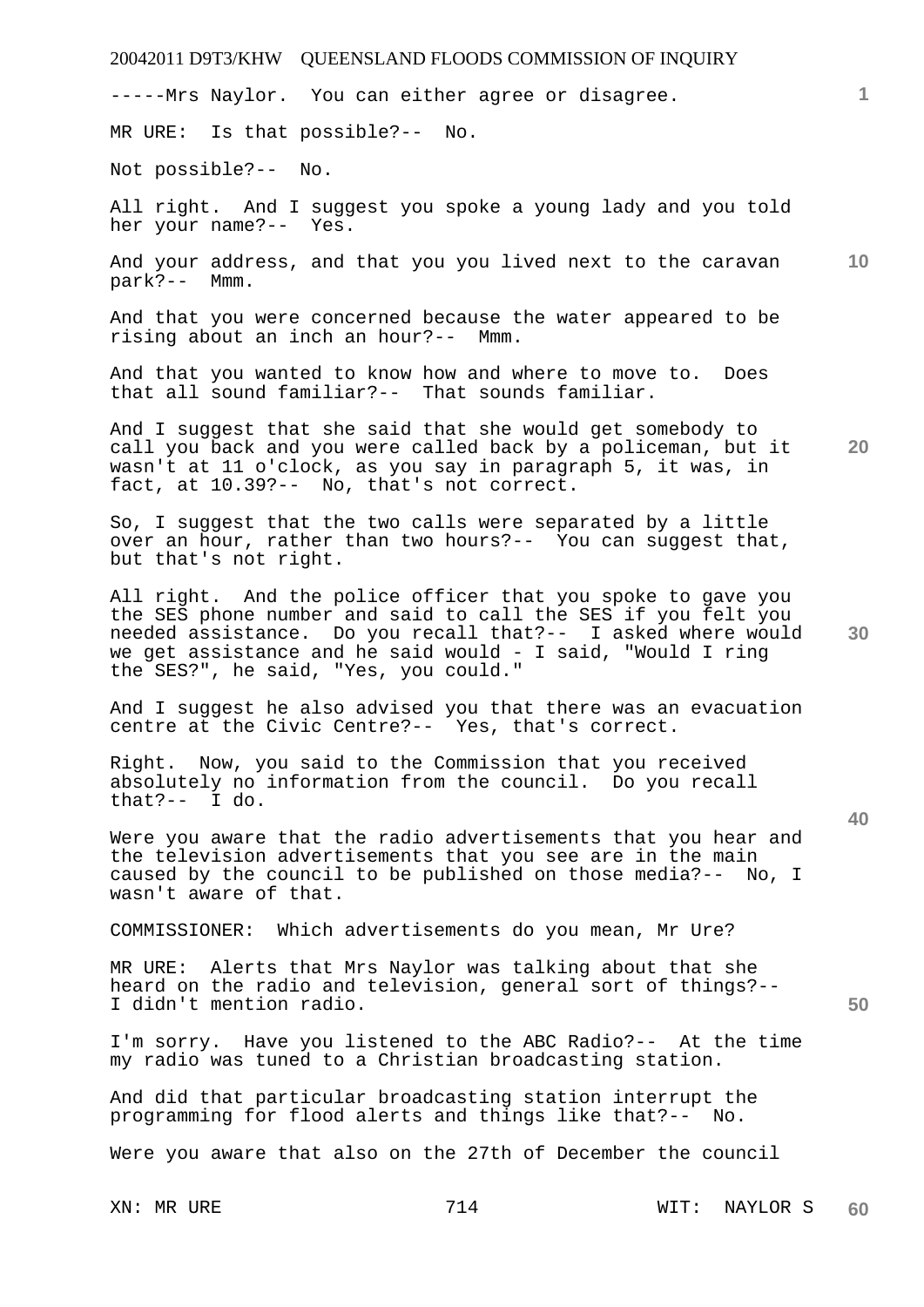organised for the area of Chinchilla that was going to be flood affected to be door-knocked?-- I wasn't aware of that.

You live in North Street?-- Yep.

Is that correct? I suggest to you that your house was door-knocked on the 27th of December at noon, but I think you have told us that by that time you would have been gone?-- No, I think - if I can recall, I said that we started to cut the fence down at 11 o'clock, which would have taken at least half an hour, and then we stayed on the property till 2 o'clock, lifting furniture and getting paperwork and food and, we did not vacate the premises until 2 o'clock in the afternoon.

Well, I suggest that a police officer door-knocked the house well, I can't be precise, but at noon door-knocked the residence?-- Well, he didn't, because we were there and there was no policeman came to our door.

All right.

COMMISSIONER: Could I just ask you, did you leave with the vehicles, though?-- No. I was there in the house the whole time and my daughter also was in the house with me while my husband was moving the vehicles to next door.

MR URE: I am not in a position to deal with the Ms Thornton circumstances. It's not in the statement. Thank you, Commissioner.

COMMISSIONER: Thank you. Ms Wilson?

MS WILSON: No re-examination, Madam Commission. Can Mrs Naylor be excused?

COMMISSIONER: Yes, thanks, Mrs Naylor.

WITNESS EXCUSED

MS WILSON: I call Deborah Cummings.

XN: MR URE 715 WIT: NAYLOR S **60** 

**10** 

**1**

**20** 

**40**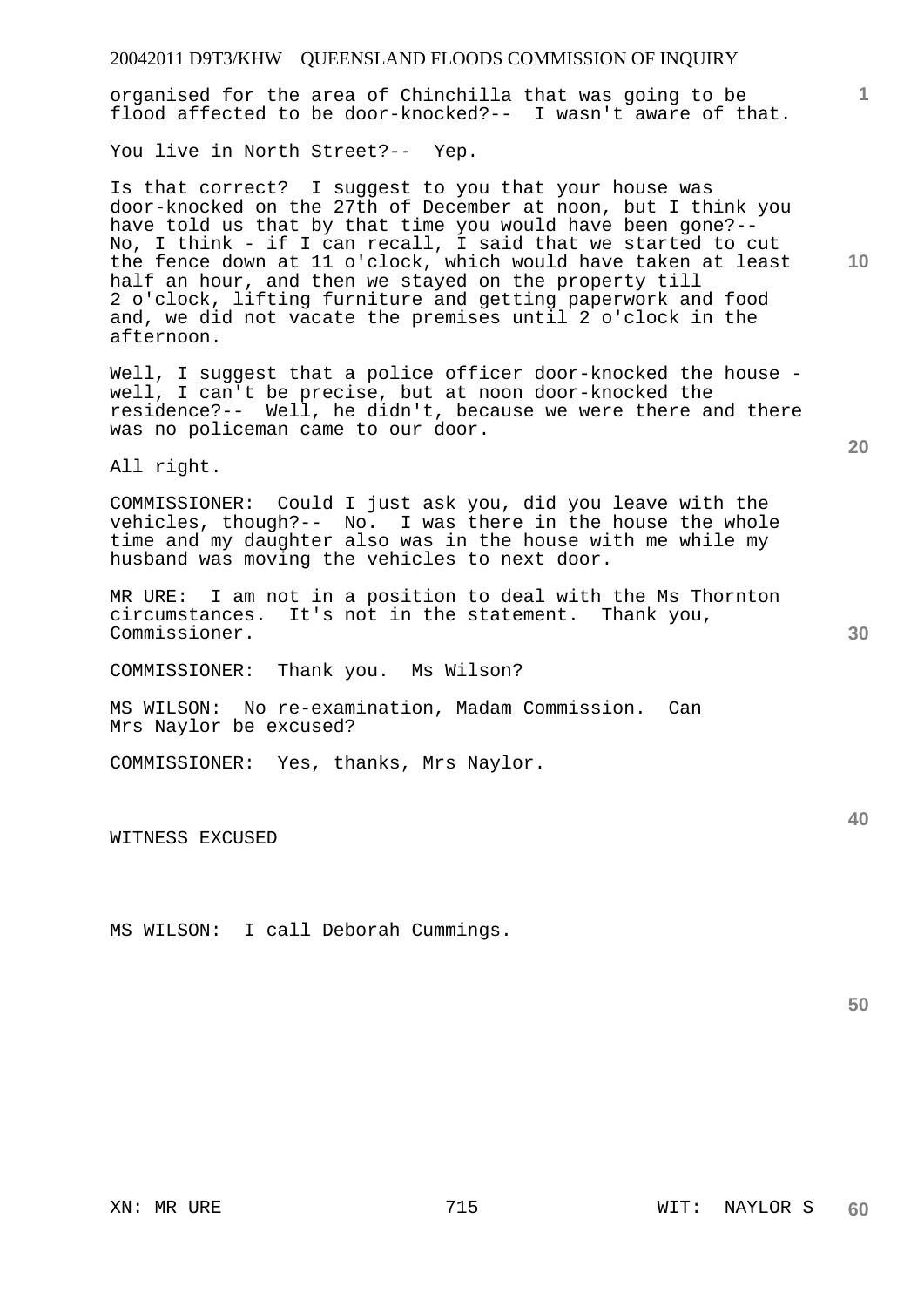# 20042011 D9T3/KHW QUEENSLAND FLOODS COMMISSION OF INQUIRY XN: MS WILSON 716 WIT: CUMMINGS D J **1 10 20 30 40 50 60**  DEBORAH JANE CUMMINGS, SWORN AND EXAMINED: MS WILSON: Is your full name Deborah Joan Cummings?-- Deborah Jane Cummings. Deborah Jane Cummings, I apologise. And did you prepare and sign a statement for the Queensland Flood Commission of Inquiry?-- I did. Can I show you that statement?-- Yes. Now, is that the statement that you prepared and signed?-- It is. Now, you see at the top it says, "Deborah Joan Cummings."?-- It does too. Now, perhaps----- COMMISSIONER: You can change that. MS WILSON: -----you should amend that?-- I guess I was looking at the information more so. Thank you, Madam Commissioner. I tender that statement. COMMISSIONER: Exhibit 113. ADMITTED AND MARKED "EXHIBIT 113" MS WILSON: Ms Cummings, you are, as you said, the owner of the Condamine River Caravan Park which you purchased in October 2010?-- That's correct. Now, can you tell me where the caravan park is in relation to any waterway?-- Approximately 120 metres. Sorry, I didn't quite catch that?-- Approximately 120 metres. Okay. From where?-- Probably from the - one of the boundaries. Okay. And which waterway are we talking about?-- Well, it's the waterway that comes back, creeps back through the rivers across there like that and it just creeps back, past the police block, I believe, and the old hall, yes. It's a creek?-- Not normally, no. Not normally?-- No. Okay?-- When I purchased it, it was just dry land.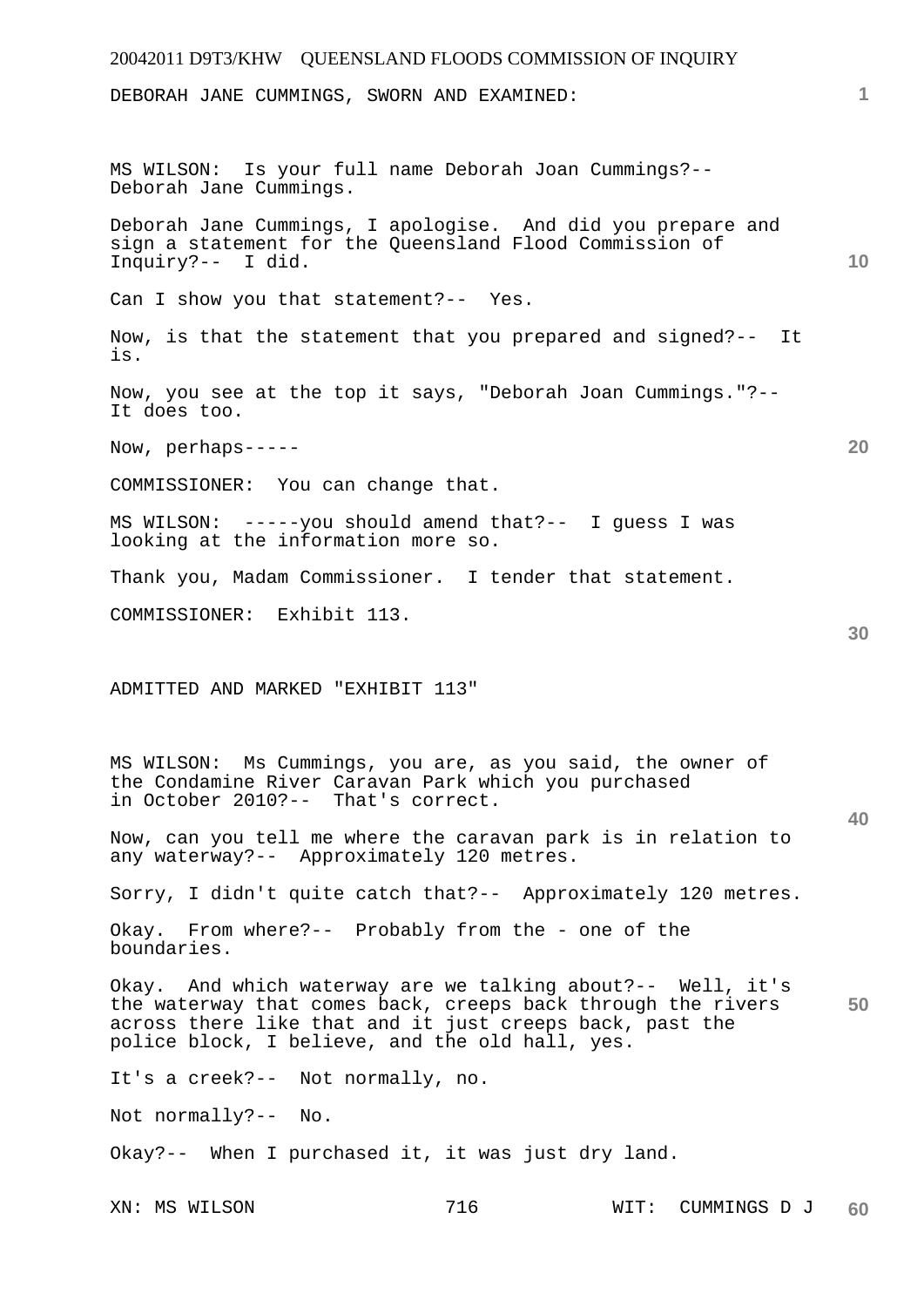When you purchased the caravan park, you were told the water from the river would come into the park itself but not into the home?-- That's correct.

Now, you had to evacuate on the 30th of December 2010?-- That's true.

How far did the water come on to your land before you evacuated?-- It was probably about 10 to 15 metres-----

Okay. And-----?--  $---$ -rom the house, yep.

And did water get into your house at any stage?-- It did.

How far in to your house did it get?-- Approximately 15 to 18 inches-----

Okay?-- -----inside.

Is that above the floorboards?-- Above the floorboards, yeah.

Let's just go to the 30th of December 2010. That was the day you were evacuated. You say in paragraph 3 you did not receive any warnings about the flood waters rising?-- I don't recall any warnings, no.

Were you looking, were you listening to the television or listening to the radio?-- At times, but not in a big way, because the caravan park was quite busy at the time, you know, between cleaning rooms and cooking and - it didn't sort of and attending to people that were coming in to the park, didn't tend to listen to the radio a lot.

Okay. On the 30th of December, on that morning, did you have any contemplation that you would have to evacuate?-- No, I didn't really, no.

**40**  Now, during the day of the 30th, was the water rising quite rapidly?-- No more than, say, the day before. It was still coming up, it was moving all the time.

Okay?-- But I guess you're in - kind of in shock at the time, I suppose, in a way, you are not sure what's happening from minute to minute really.

Now, a meeting was called in town at 2.30 that day?-- Yes, at the hotel.

**50**  And the police sergeant and the SES ordered everyone to the meeting at the Condamine Hotel?-- That's true.

How did you know that you had to go to the Condamine Hotel?-- They arrived - I think it was Ergon and the police arrived at the caravan park.

Yes?-- And they came to see me. They came around to see me.

**1**

**10**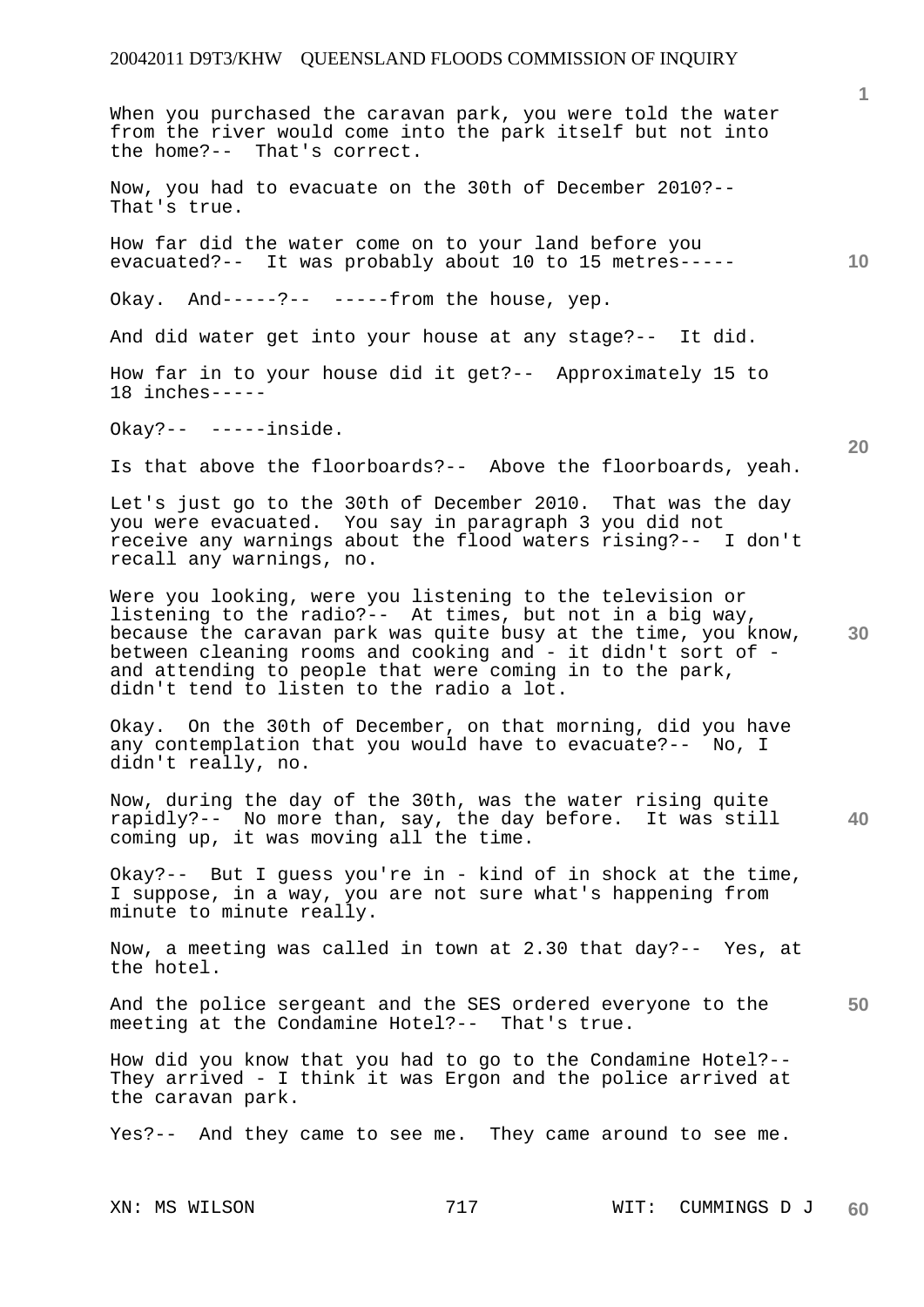20042011 D9T3/KHW QUEENSLAND FLOODS COMMISSION OF INQUIRY XN: MS WILSON 718 WIT: CUMMINGS D J **1 10 20 30 40 50 60**  Yes?-- Yeah. What did they say?-- That quite possibly we'd be evacuated today. It was quite a shock, I suppose. Yes?-- Yep, and go to the meeting. There was a meeting at the hotel at 2.30?-- Approximately. Now, you said you'd been listening to the ABC Radio between 1 and 2 and that's when you heard that, "We are going to conduct involuntary evacuations at Condamine."?-- Well, actually I didn't hear that, my friend who was with me he heard it. All right?-- Mmm. So, before you went to the meeting, did you think that you were going to have to do mandatory evacuations?-- Didn't really think about that at all. Okay. So, you went to the meeting?-- Yeah. And at the meeting it was suggested that people should evacuate?-- If we wanted to at that point in time. Did you want to?-- I was going to, yes. Okay. And you say that, "About half an hour after the first meeting at the hotel we were told to attend another meeting at the SES sheds."?-- That's true, yes. How did you get to know you had to go to the SES sheds?-- Just word of mouth. Okay. Were you back at your caravan?-- I was at the house, yes. I actually didn't attend the second meeting, but I received information about what the consequences were. And the consequences were that there was going to be a mandatory evacuation?-- That's right. So, you were told, was it, from a friend that there's going to be a mandatory evacuation-----?-- And park people, park residents, yes, that were staying there. There were six stranded there as well and we all kept in touch. So, you found at, what, about 3.30 there was going to be mandatory evacuation?-- Approximately. We had half an hour to gather our belongings together. Okay. And then you went to the evacuation zone?-- That's right, yes. And you say that you did not have a chance to put any furniture or things up to stop flood damage?-- Not at that time. At paragraph 11 you say that, "You did not see the council at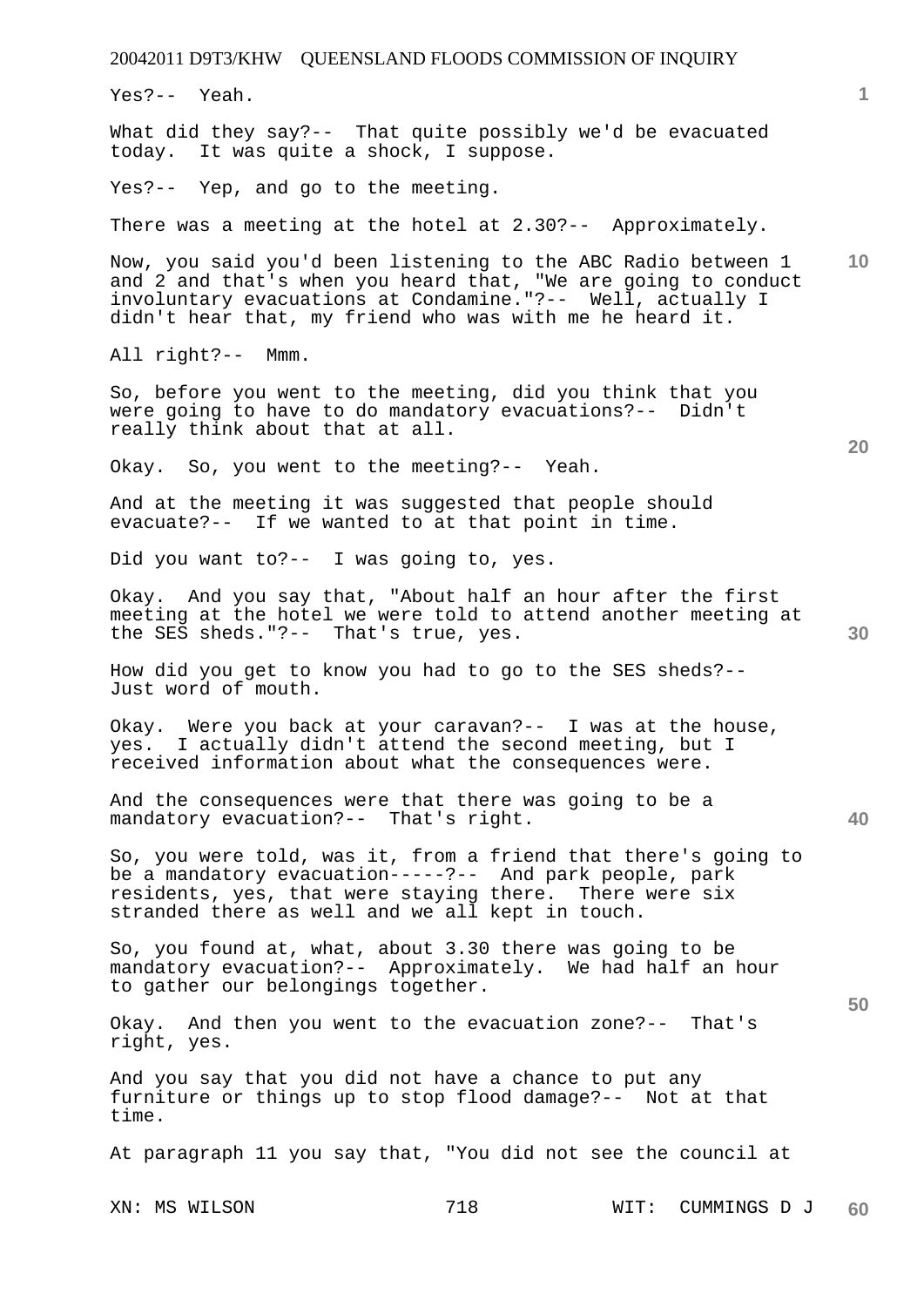all in the early part." What do you mean by that?-- Well, I don't recall anybody. There wasn't anybody to talk to about it, I suppose, about the flood.

What about before the flood, did you have any information about what to do in an emergency from the council?-- No, not really.

When you say "not really", did you have any-----?-- Pardon?

When you say "not really" did you have any?-- No, I had never dealt with a flood before, so.

And you were new to the area?-- Yes, that's right.

At paragraph 14 you say, "The SES and police appeared uninformed prior to the evacuation but were fantastic during the clean-up after the first flood." What do you mean when you say "they appeared uninformed"?-- We didn't - we didn't know exactly what was going to happen. I guess that's all I can say.

Who, the SES and the police?-- No, we didn't, but they did.

Right?-- They told us around - at the meeting, yes.

At the first meeting-----?-- That's all I-----

-----you attended at the hotel?-- Yeah. I think they might have said that we were - probably could be leaving that day, but, you know, a lot's happened since then, especially when you come back and you have to deal with the clean up and that.

Thank you, Ms Cummings. That's all the questions I have.

COMMISSIONER: Ms McLeod?

MS McLEOD: No questions.

COMMISSIONER: Mr MacSporran?

MR MacSPORRAN: No, thank you.

COMMISSIONER: Mr Ure?

**10** 

**1**

**30** 

**40**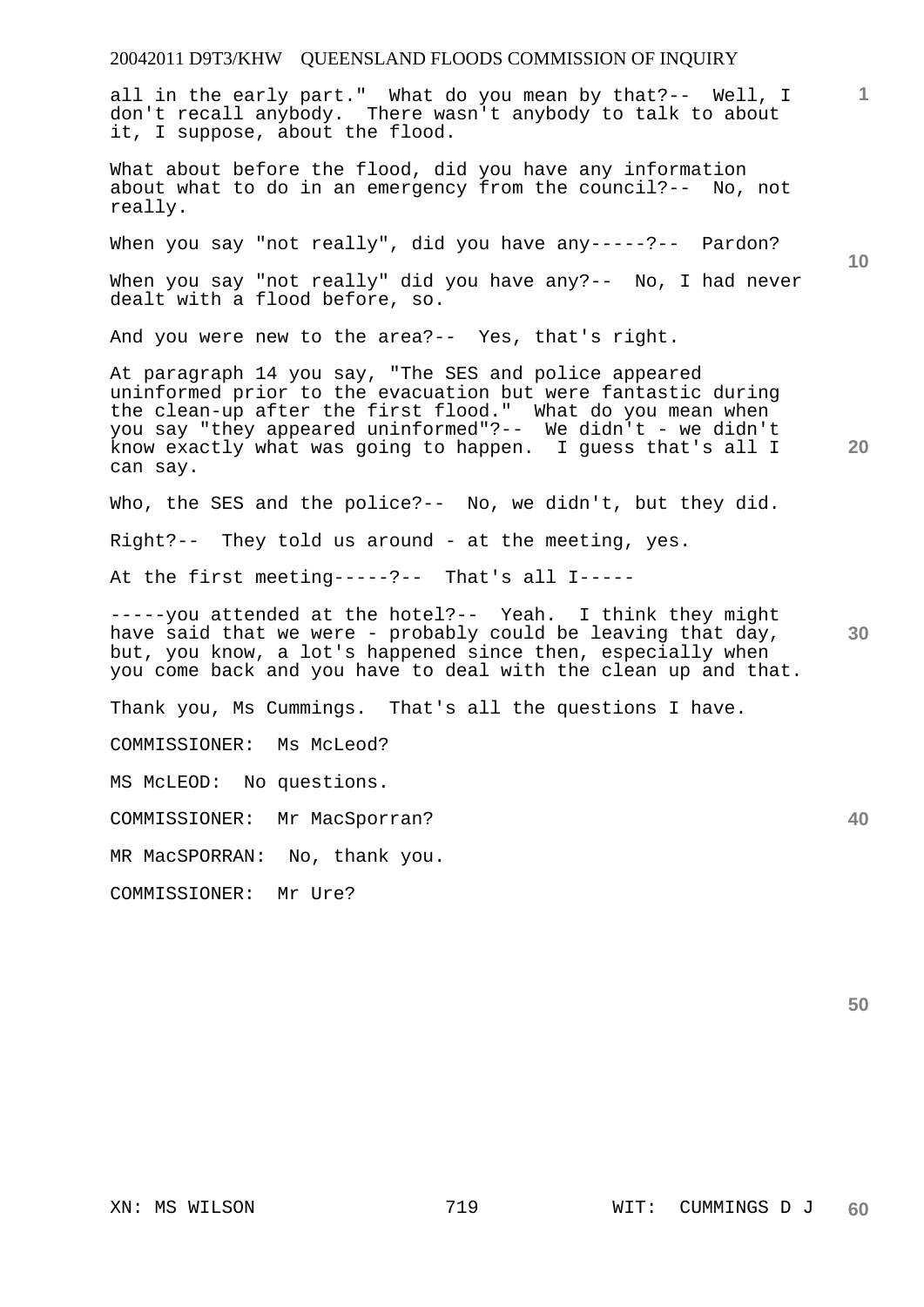MR URE: Just one matter, Commissioner. Mrs Cummings, as a caravan park operator, you probably have internet access; is that the case?-- I'm computer illiterate but my daughter does, she's got a computer.

Were you aware that the regional council has a website?-- Probably.

And were you aware that-----?-- Actually-----

Sorry?-- Sorry, I don't think we had a computer there because we'd only been there about two months and I was very busy at the time.

Are you aware that the website of the Western Downs Regional Council has a section particularly with respect to disaster management that gives advice with respect to floods, fires, et cetera, thing like that?-- Not really, no.

**20**  All right. I think you said that you didn't really listen to the radio alerts, is that right, or did I mishear you?-- No, I wasn't listening because I was an owner operator and-----

Too busy?-- Busy enough with other things.

Are you aware that the council publishes media releases and they're then picked up by the media, television media, the print media, and the radio media? Are you aware of that?-- Mmm.

Yes, thank you.

COMMISSIONER: Thanks. Any re-examination, Ms Wilson?

MS WILSON: No re-examination, Madam Commissioner. May the witness be excused?

COMMISSIONER: Yes, thank you, Ms Cummings. You are excused?-- Thank you.

WITNESS EXCUSED

MS WILSON: Madam Commissioner, I call Sergeant Benjamin Wiltshire.

**50** 

**40** 

**1**

**10**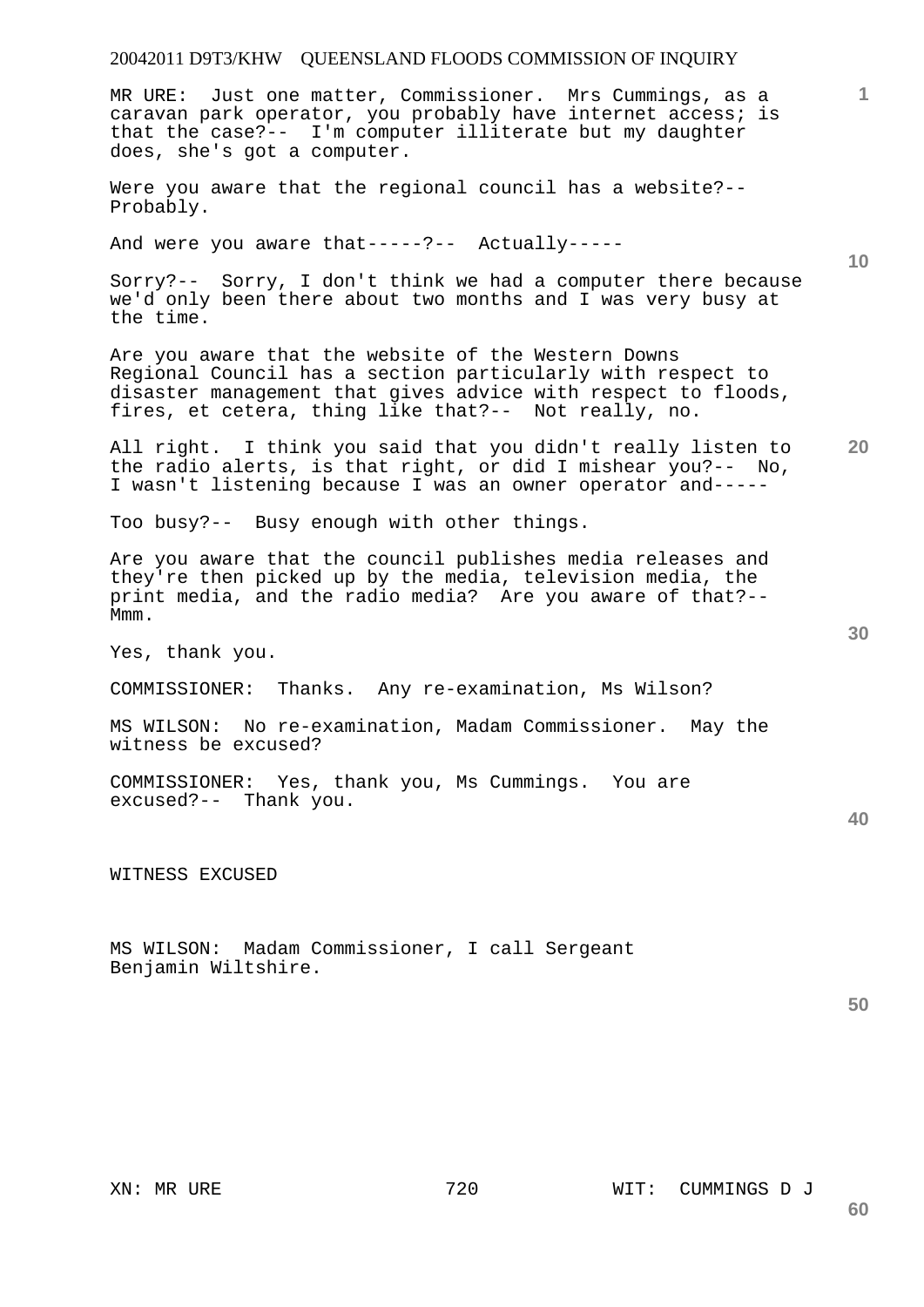# 20042011 D9T3/KHW QUEENSLAND FLOODS COMMISSION OF INQUIRY **1 10 20 30**  BENJAMIN WILTSHIRE, SWORN AND EXAMINED: MS WILSON: Is your full name Benjamin Wiltshire?-- Yes, it is. And are you presently a Sergeant of police?-- Yes, I am. And are you currently the officer in charge of the Miles Police Station?-- Yes, I am. Now, you have signed a statement on the 12th day of April 2011?-- Yes, I have. Can I show you this statement, please? Is that your statement?-- Yes, it is. Is that statement true and correct?-- Yes, it is. Madam Commissioner, I tender that statement. COMMISSIONER: That will be Exhibit 114. MS WILSON: Now, have you got a copy of your statement?-- I don't have a copy here with me, no. We will just wait one moment. COMMISSIONER: 115. ADMITTED AND MARKED "EXHIBIT 115"

**40**  MS WILSON: Whilst that is happening, can I just ask you a couple of questions. The officer in charge of the Miles Police Station, you held that position since May 2010?-- That's right.

And the Miles police division includes the township of Condamine?-- Yes, it does.

And the surrounding area?-- Yes.

Now, you can look at it up there-----?-- Sure.

**50**  -----if you need to. On the 29th of December you say, at paragraph 11, you received information that flood levels of the Condamine River were expected to reach record levels and it was expected that six houses in Condamine would be inundated?-- That's right.

Where did you receive this information from?-- I was in regular contact with the District Disaster Management Group at Dalby. I don't recall whether I got it directly from them or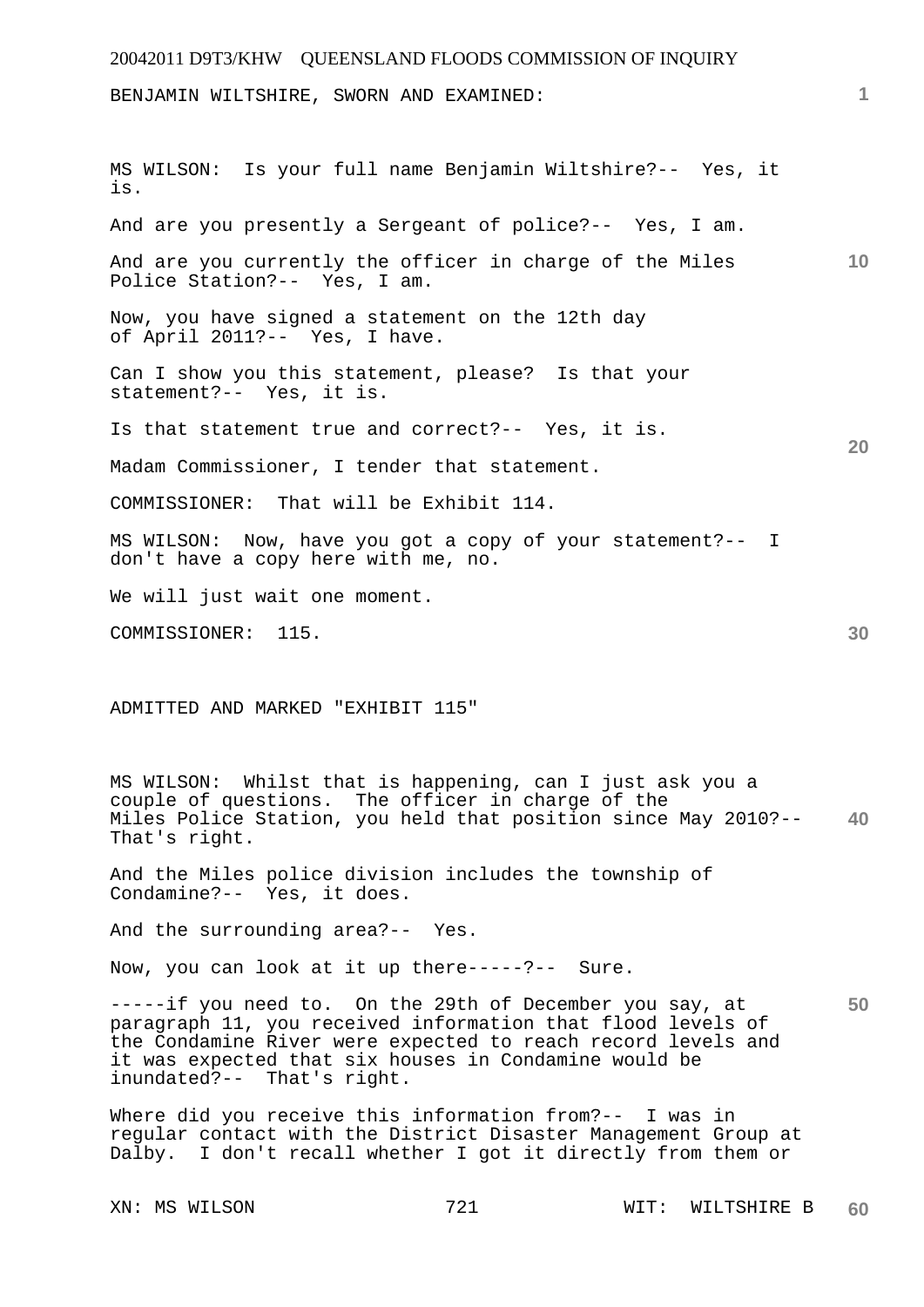from the Bureau of Meteorology, but I believe it was from Dalby.

Now, when you were in direct contact with the District Disaster Management Group in Dalby, who were you actually speaking to?-- It varied from time to time.

Okay. Who were your contacts there that you-----?-- Usually Brett Hunter, but-----

He's the sergeant, Brett Hunter?-- He is, yes, and then on occasions directly with Acting Inspector Chase, Inspector Kajewski or Inspector Bianci in the later stages.

The contacts that you were speaking there were in relation to the police?-- Yes.

Now, you also had a conversation that day with Bill Powers, who was with the SES in Condamine?-- That's right.

And then he told you that he expected numbers of inundations at various river heights, but he was expecting numerous more inundations than what you first believed; is that the case?-- Yeah, I had a phone call from Bill at about 11, it was just after 11, where he had said that he'd received some information that the water was going to be a lot higher than what either he or what he'd believed was going to occur, and he gave me some rough estimates on what he believed that effect would have at different river heights.

**20** 

**10** 

**1**

**40**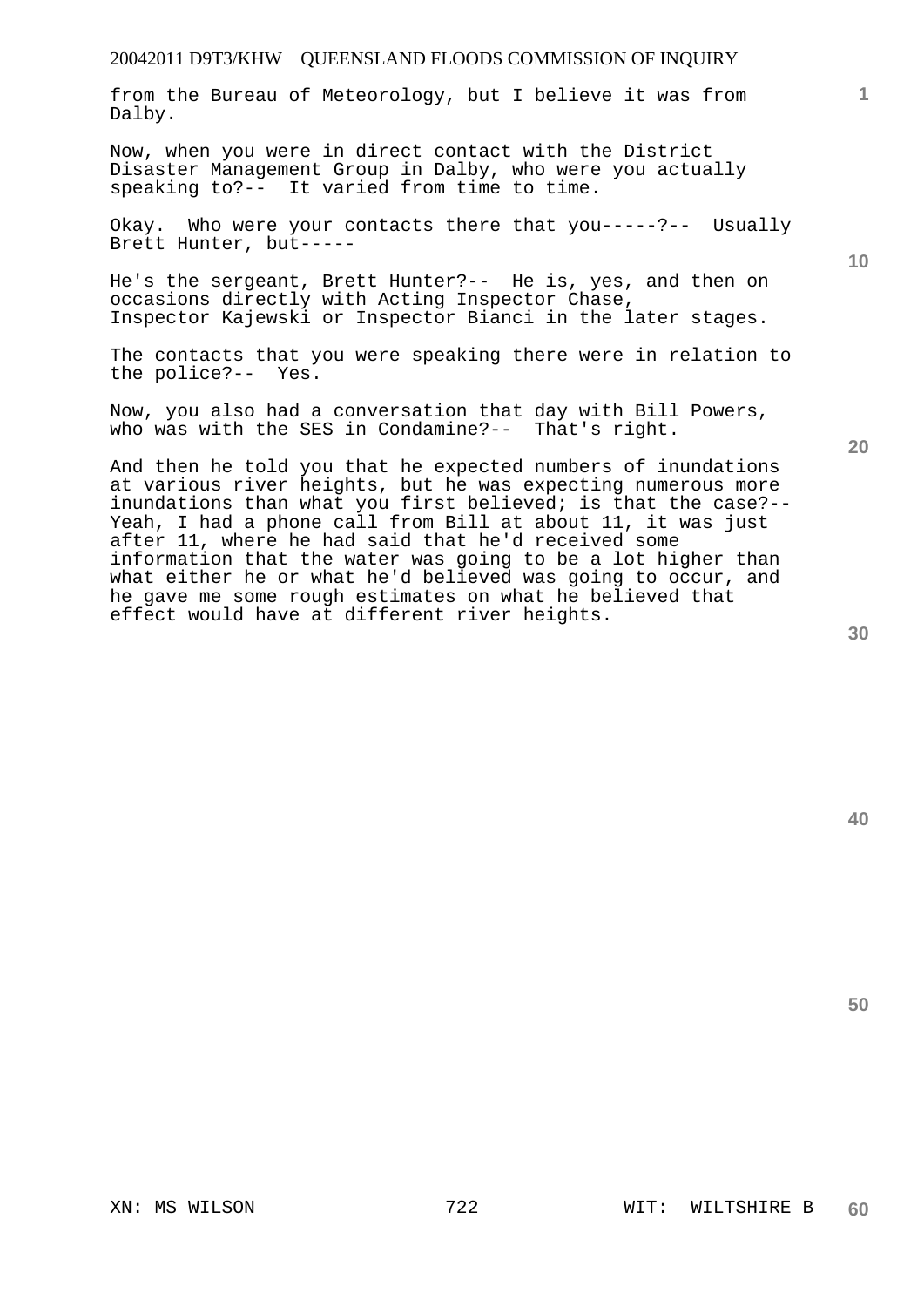#### 20042011 D.9 T4/MBL QUEENSLAND FLOODS COMMISSION OF INQUIRY

And can you just tell us what those rough estimates were at this point in time?-- If I can just refer to my statement?

Sure?-- He's said that it's - about 14 and a half metres half the town would be inundated and at 15 metres the entire town would be inundated.

What time was this conversation around about?-- Just after 11 o'clock in the morning.

So that's what he was telling you?-- Yes.

What information were you receiving from government sources?--At that point we didn't have any estimates beyond that it was going to be around a record peak similar to - or around the 1942 peak of 14.25. At the time that Bill called me, he told me that it was already at 14.25.

So you then told Bill that you would try to get to Condamine to assist?-- Yes.

How you did that was you hitched a ride with a helicopter that was going back into Condamine?-- He wasn't going to Condamine but he was kind enough to divert that way for me, yes.

You found a helicopter in Roma?-- In Miles.

Sorry, in Miles. It had come from Roma and landed in Miles?-- Yeah, it was based in Roma. It was in Miles just refuelling for the 10 minutes and I asked him if I could get a ride to Condamine.

And he obliged?-- He was kind enough to do so, yes.

And that was Peter Clatworthy?-- Yes, of M1 Helicopters.

Did that take him out of his way for you to get there?-- Yeah, it did, yeah. He was picking up someone from a property between Miles and Chinchilla and delivering him to - I don't recall where he was taking him to, but he wasn't going to Condamine. He had to go to Condamine to help me.

So it was a bit of luck that you were able to get that ride into Condamine?-- Very much so, yes.

Did you try to access any police helicopters or government helicopters to be able to get there?-- In relation to the first comment, police helicopters, the - government helicopters, no.

Now, when you arrived you met the Condamine SES controller Bill Power?-- Yes.

And the deputy controller Glen Taylor?-- Yes.

You did a tour of the town?-- Yes.

And after that tour you then spoke to Acting Inspector Simon

XN: MS WILSON 723 WIT: WILTSHIRE B **60** 

**30** 

**40** 

**50** 

**20** 

**10**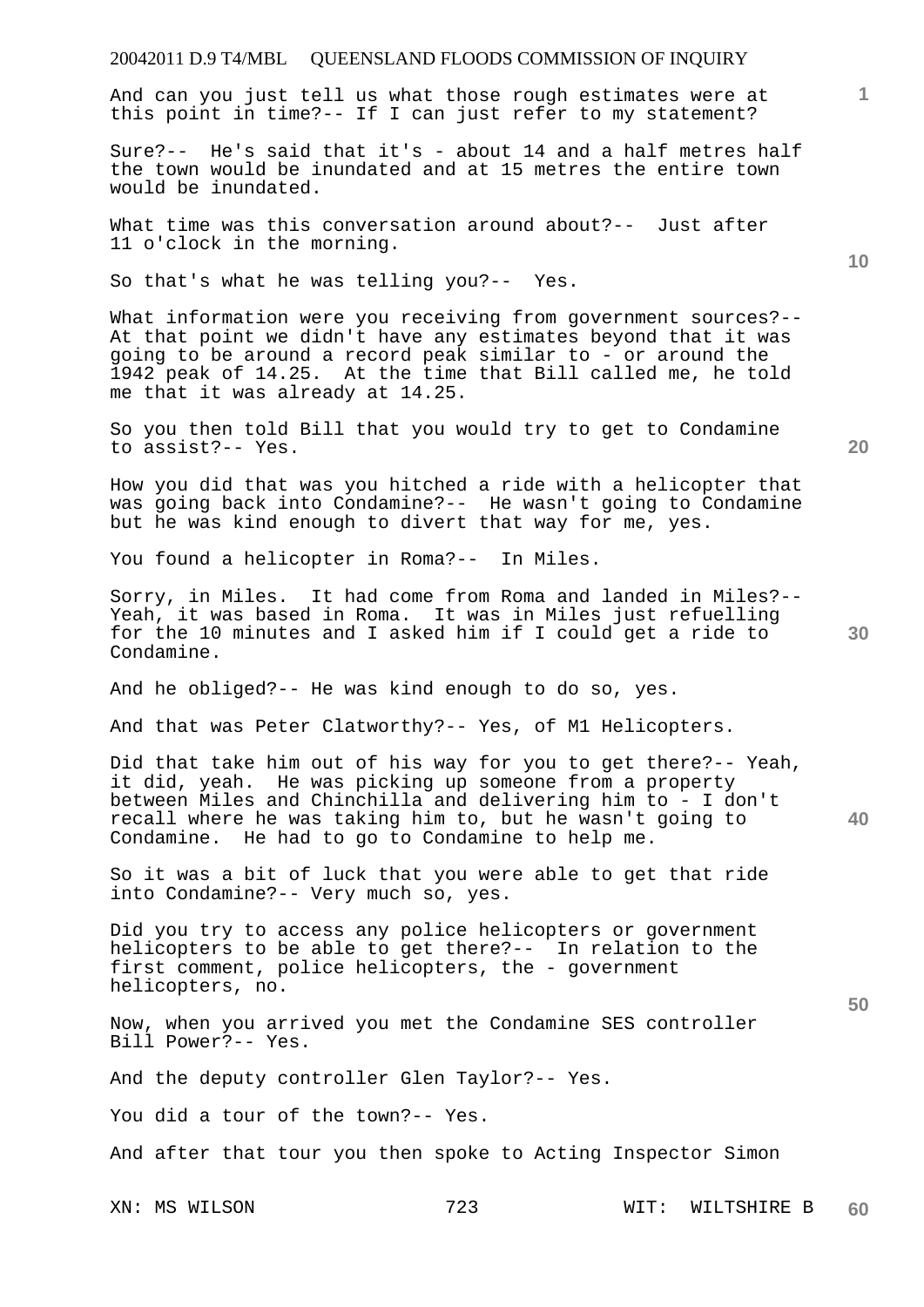Chase, who was the Dalby District Coordinator?-- Yes.

Dalby Disaster Coordinator?-- Yes.

Now, at that point in time, voluntary evacuations were being considered?-- At that point I wasn't aware of any decisions that had been made from Dalby. I started to gain some interest, I guess, in voluntary evacuations as to who was prepared to leave at that time if voluntary evacuations could be arranged on that day.

And you called a meeting at the Condamine Hotel?-- There was a natural gathering of people at the Condamine Hotel and word had spread that  $-1$  quess, that we were there considering things. So it was an impromptu town meeting at that time and, yes, I addressed the town in a meeting there.

Now, was it your decision to address the town that they really should consider voluntary evacuations or did you get that direction from Inspector Simon Chase?-- No, I believe that was my decision to gauge the level of interest in evacuation.

What was the interest?-- Twenty-eight people said they would like to evacuate on that day.

And how many were at that meeting?-- I don't know how many were at the meeting. Another request I've made of Bill Power from the SES was to find out how many people were in town, because that can be very fluid.

Mmm?-- And he estimated around 135.

And the people that expressed an interest, did you action that interest so that they could be evacuated?-- I got their names and I then spoke again with Inspector Chase.

How did you anticipate that they could be evacuated?-- I was - I was going to leave that to the - to the Dalby District Disaster Management Group. I would have anticipated by helicopter.

Now, things moved very quickly after that meeting?-- Yes.

And you were informed that there was mandatory evacuation?-- Yes.

And who were you informed - who told you that?-- Inspector Chase.

And that would have been almost an hour after that meeting, within an hour?-- Within an hour, yeah, I don't recall the exact time that I was told. It was somewhere around the 2 o'clock mark I think.

Then how do you get that information - when you've been told by Inspector Chase that there is now mandatory evacuation, how do you get that information out to the town?-- At the first meeting at the suggestion of the SES in Condamine we arranged,

**10** 

**1**

**40**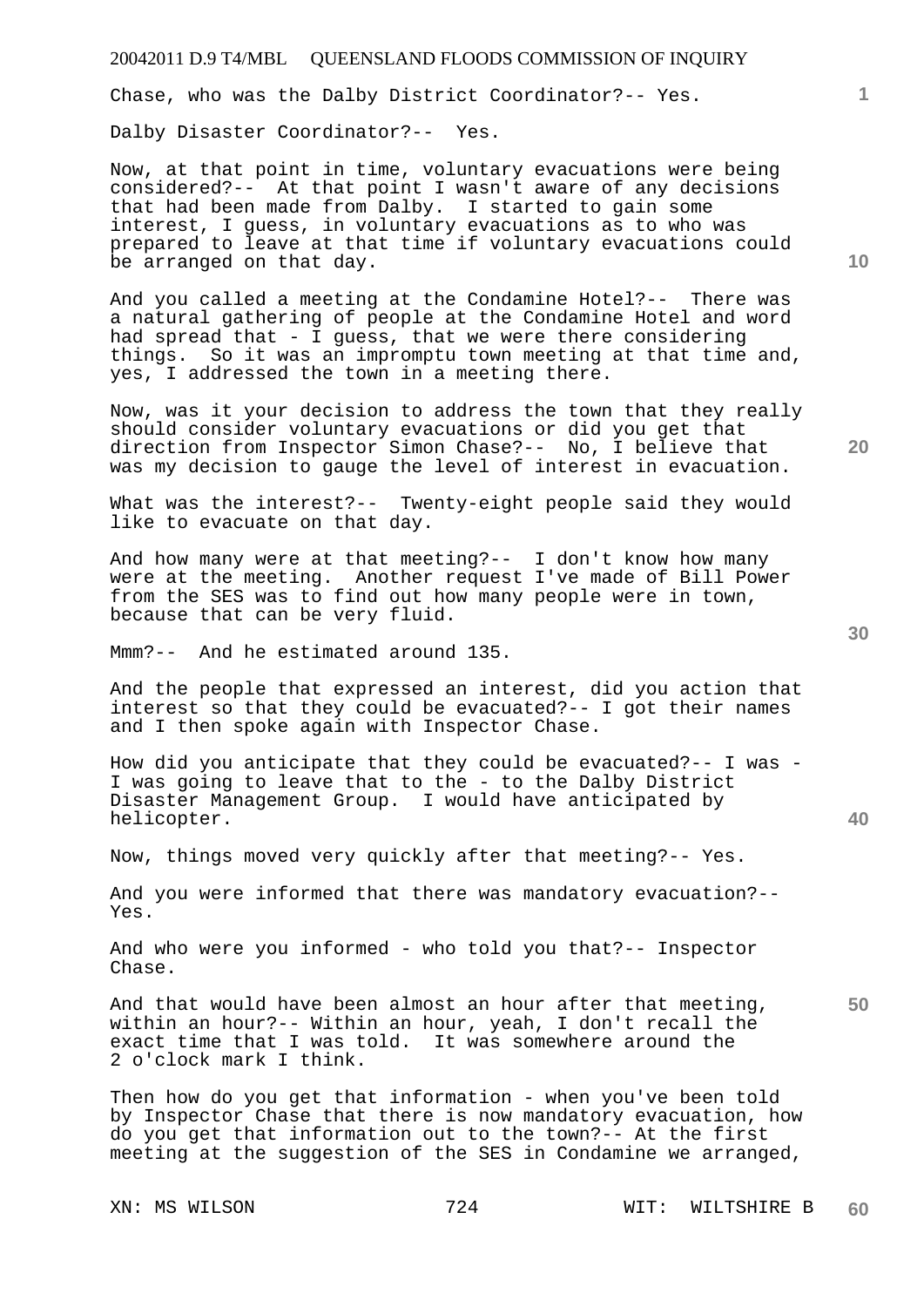at the first meeting, that if there was anything that was going to change or if there were any announcements or any further information, that we would sound the SES siren. It is similar to an air raid siren I suppose you could call it. And that if that - if siren was to sound and if people could gather at the SES shed, we could address them from there.

Now, at this point in time too the electricity had been cut to Condamine?-- No, not completely. I believe at that point electricity was being cut on a house by house basis. I don't recall whether it was that day or the next day that the main lines into the town were starting to - started to be shut off.

Did you speak to the Ergon representative who'd come into town to cut the electricity off?-- I spoke to a number of the Ergon people, yes.

Do you know where they got their information that they should be there to come in and cut the electricity off?-- No, I don't.

So after mandatory evacuation was declared, then helicopters came in to get the people out of Condamine?-- Yes.

Now, was there some delay in those helicopters coming in?-- There was. I think initially I was told they were going to be - to have people ready for helicopters at around 4 o'clock and then that was delayed a number of times and I think they arrived around quarter to 6.

Were they told what they could bring?-- A small overnight bag was the advice that we were given. Initially, we were told they could carry small animals and take them with them. However, that changed throughout the afternoon and I was then told that they couldn't take animals with them.

I am going to ask you now about pets and animals. Were the residents concerned about leaving their pets?-- Yes, definitely.

And was that an issue that was hampering the evacuation?-- It certainly made it a lot easier when people were told they could take small animals. There were a lot of people that were going to have to leave other animals, larger animals behind and they were understandably reluctant to do that.

And so, how did you deal with this issue about who is going to look after the pets?-- During the afternoon there was - I can't remember the time but during the afternoon and prior to - it was before dark, a group of young people who were going to be evacuated - young men who were going to be evacuated by flood boat approached me and asked if they could come back and help us the next day to look after the animals. At that point there were only going to be the four police plus Bill Power from the SES were going to be remaining in town. And as I'd been going through the town that afternoon, I began to realise the scale of the number of pets and animals being left behind and that it would be very difficult for us to

**20** 

**40** 

**50** 

**10**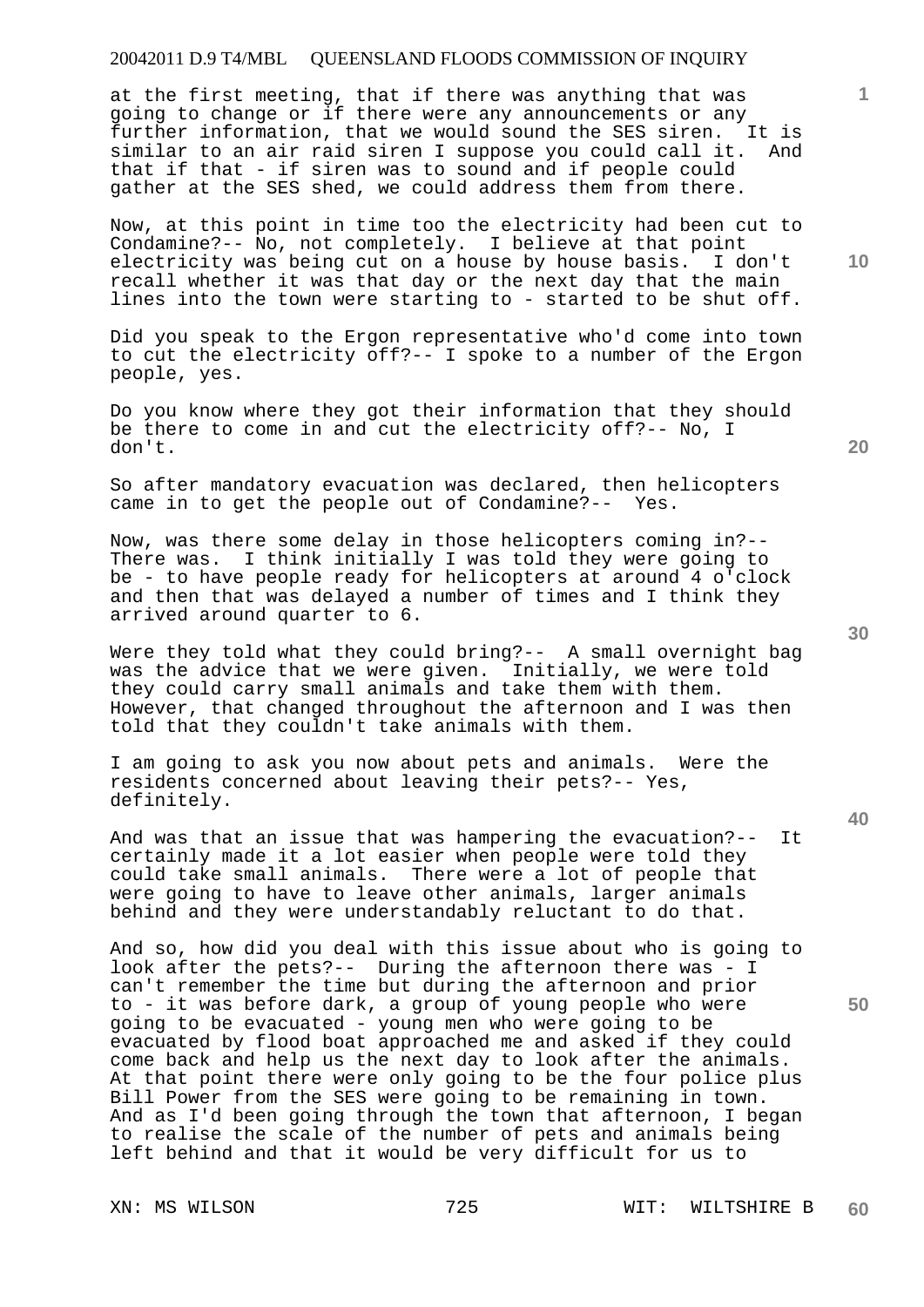undertake that job as well, looking after the animals. So we - I've agreed to let them come back in the next day.

Now, if I can take you to paragraph 49 where you say, "Glen" that's Glen Taylor - "and I agreed that the flood boat evacuations were to cease at dark due to safety issues and those remaining after dark would be evacuated by helicopter"?-- Yes. Yes.

What were the safety issues that were in play at that point of time?-- Well, the flood boat was operating over the Condamine River. It was unlit. There is no lighting around the river where the flood boat was operating. There was a large amount of debris coming down the river and operating at night, that would have been unable to be seen by the operator. The primary operator was Glen Taylor and I took his advice on the operation of the boat after dark and I agreed with his assessment that it was dangerous to operate after dark.

On the morning of the 1st of January, you say at paragraph 6, "The water had risen further and again with the assistance of the group of the Condamine residents, we fed and rescued animals in the township. We also rescued property where possible and as a second priority to animals"?-- Yes.

It seems by going through your statement the issue of animals keeps on arising?-- It was an issue that was, I guess, very close to the residents themselves when they were evacuated, and after the evacuation, the feedback we were getting from the evacuation centre was a lot of concerns about the animals. So that was, I guess, a significant part of what we were doing when we were left behind, was to do everything we could to make sure that those animals were looked after to the best of our ability.

Have you got any suggestions how this could be dealt with better in the future, in flood events and dealing with animals?-- Not really. I think the way we handled it, whilst in an ad hoc basis, I think it worked well.

Because it appears from what the residents say, some of the residents were reluctant to leave because of animals; is that the case?-- Yes, that's right.

And did it require some pressure from you to get them to leave?-- If you say - when you say pressure, there was no physical pressure, no-one was forced to leave.

**50**  No, of course?-- But, certainly, it took some persuading for some people to leave and I had to speak to a number of people on a number of occasions before they agreed to leave.

And that was because of their animals?-- Animals and property but in a large part animals, yes.

If I can take you now to paragraph 72, you say that, "During the evacuation of Condamine and subsequent policing of the township there was some difficulty in establishing and

XN: MS WILSON 726 WIT: WILTSHIRE B **60** 

**30** 

**40** 

**20** 

**10**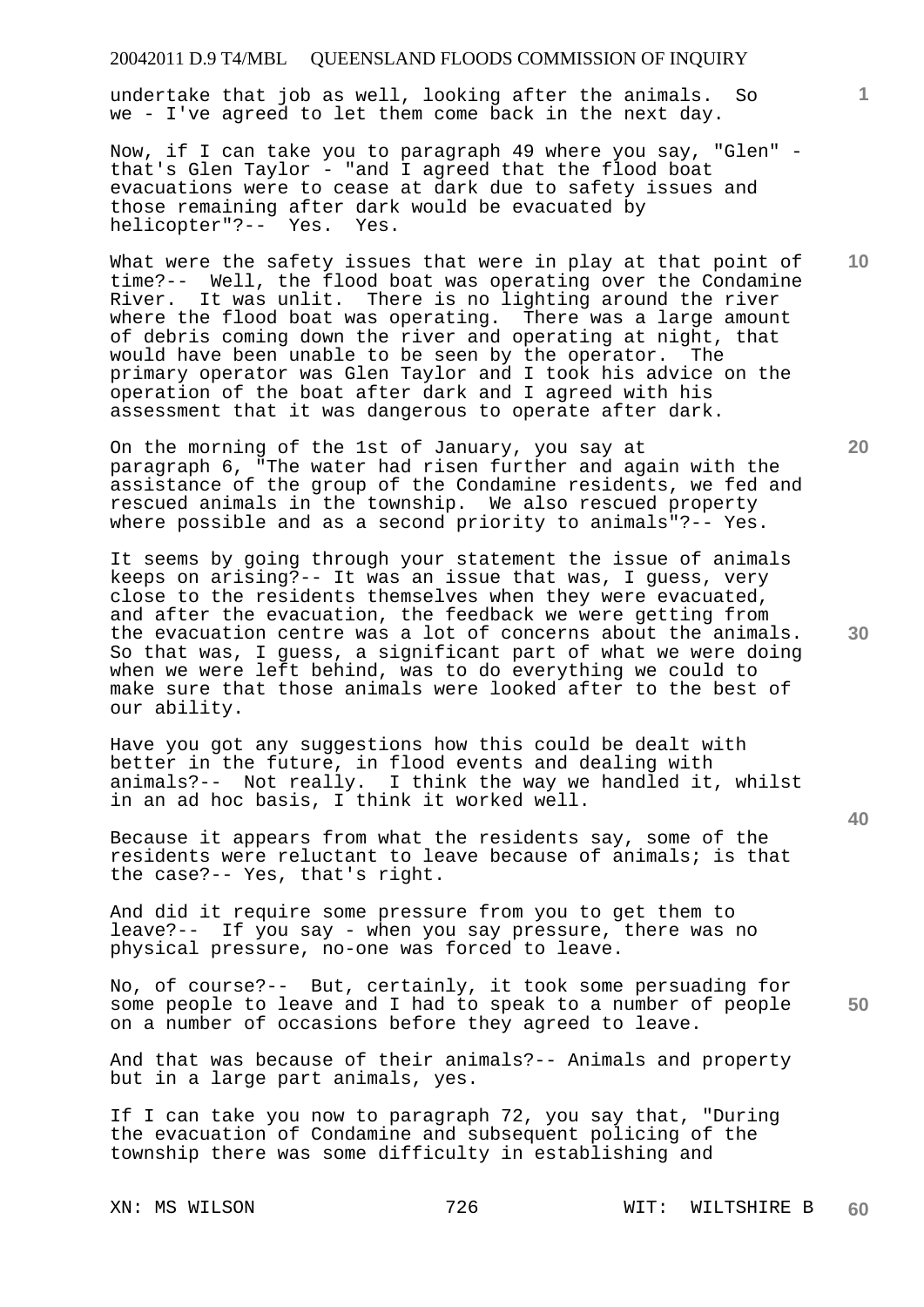maintaining communication. This was largely due to the power loss in the township and subsequent failure of the mobile telephone tower in Condamine. This was overcome through the use of satellite telephones made available on the second day of the evacuation"?-- Yes.

Did the lack of communications hamper your response in Condamine?-- No, I don't think so. I think on occasions it was difficult to speak to the Dalby District Disaster Centre but I don't think it hampered our actions on the day.

You say in paragraph 73 that, "During the initial phases of the evacuation I was the only officer present to conduct the evacuation until the arrival of army evacuation helicopters." So when you're talking about officer, are you saying police officer?-- Police officer, yes.

So up till that point in time were you the only police officer in town?-- Well, Condamine doesn't have a permanent or any police officer based in Condamine. It's policed from Miles and Miles was cut off from Condamine. So when I flew in by helicopter, I became the only police officer in town.

And so, is it then the people that were managing the evacuation was you and the SES?-- Yes, it was - I had a lot of assistance from Bill Power and Glen Taylor from the SES and Andrew Smith from the - from the council and without those gentlemen, it certainly wouldn't have happened probably at all.

You also talk in paragraph 73 that, "There was a very limited availability of helicopters and inability to direct task helicopters." Can you explain what you mean by that?-- On the - on the first day it was certainly directed by Dalby. It was - in that comment I refer more - more to the second and third days of the evacuation where we were following up the evacuation of the town with checking on residents up and down the river, making sure that they weren't isolated and in need of rescue. Telephones had been cut off by that point and a lot of - and mobile phone reception was down. So there were a large number of residents up and down the river that we had no idea whether they were still in their residence or whether they were in need of rescue. Glen Taylor certainly worked both of - all of those days going up and down the river checking on people and rescuing people. I think on the second day he evacuated a further 40 people that were in that vicinity from surrounding areas. But in relation to that comment, it was that from Condamine we were unable to directly task helicopters. We couldn't talk to helicopters. We didn't have helicopters on the ground. If we wanted to have a helicopter check on a residence or check generally if there were people stranded, we had to then pass that - pass each individual task back through to Dalby for each individual action. We didn't have the ability to have a helicopter in the town available to do those jobs immediately. And when the helicopters were tasked, we didn't have communications with those helicopters then.

**10** 

**1**

**30** 

**20** 

**40**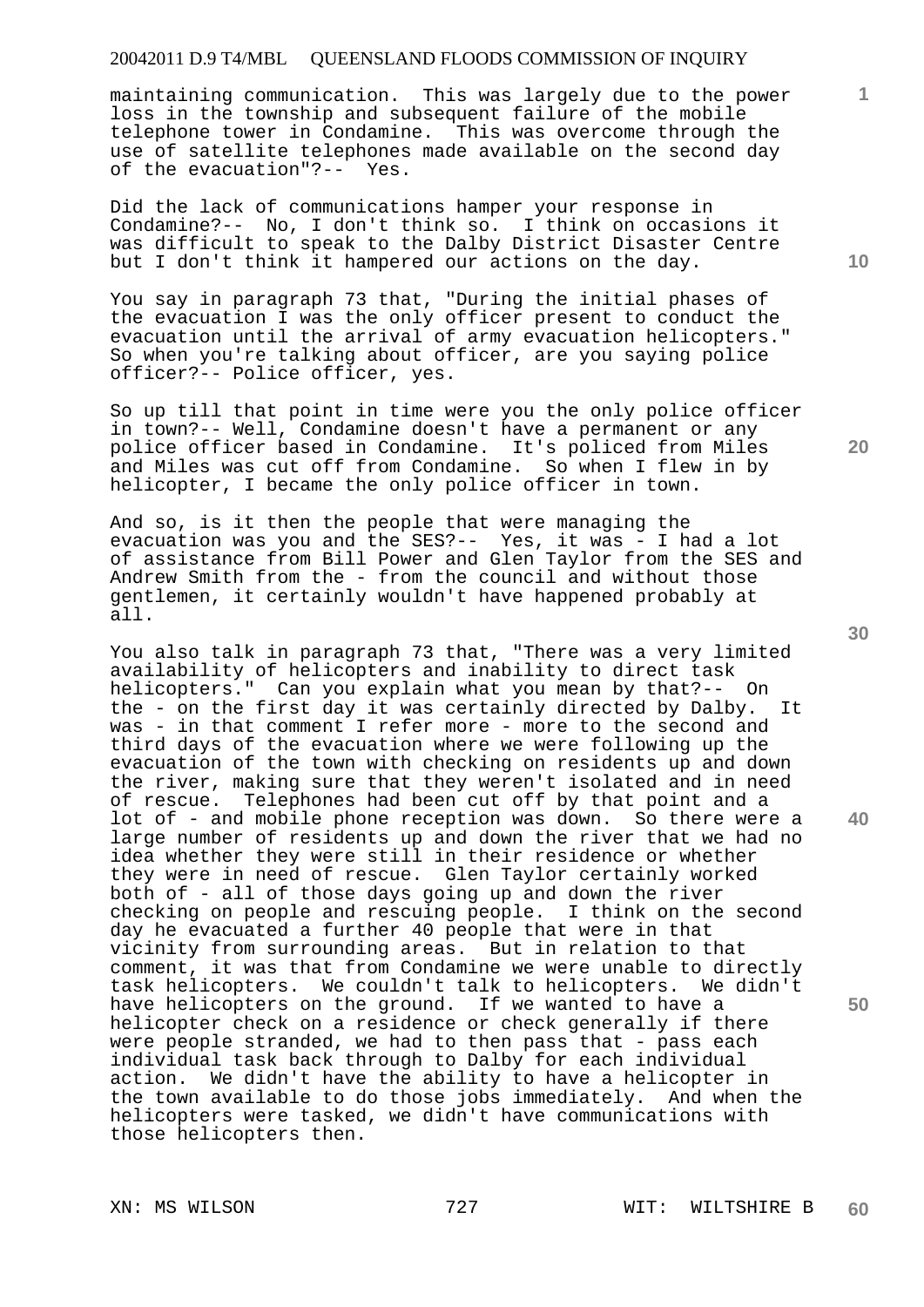And so you couldn't even further task them to go-----?-- No.

-----to other places?-- No, no. If they were doing one task, we couldn't then task them to do another job as it arose. We had to pass that request back on to - back on to Dalby.

You say-----?-- Dalby did - sorry, I just want to follow that up. Dalby did the best they could with passing those on but we didn't have that direct communication or the ability to task from the - from the centre of where things were happening.

What would be required to have that ability?-- Well, in my assessment, the only way that you could do that directly would be through a police helicopter. I guess a secondary way of doing that would be to temporarily task a private helicopter to - to be on the ground at Condamine. However, communications with that helicopter would be very difficult then also, so.

You also say that, "There was exclusive reliance on private<br>and military helicopters"?-- Yes. and military helicopters"?--

Did private helicopters also come in and assist?-- Private helicopters that had been hired by the likes of Ergon, the gas companies, and even, I think, on a number of occasions private residents from around the area actually flew in in helicopters. On one occasion a private helicopter landed on the - landed on the oval and the pilot approached us and said he's had in the vicinity of 20 minutes' worth of fuel if we wanted to use him for anything. So we did use him to go and check on residents that we knew were isolated but we didn't know whether they were still there and whether they were okay. So on that occasion that was again luck that he was there at the right time and the right place to do those checks that we couldn't have otherwise done.

And how many people did you evacuate from the town ultimately by helicopter?-- By helicopter, I believe there was 84. There was another - as I said, there was an estimated 135 in town. So the remaining 50 or so were evacuated by flood boat to surrounding areas.

We pick that up again in 75 where you say, in your assessment, the only reliable method of travel, resupply or evacuation of remote persons during a flood event would be by a police helicopter?-- That's right.

And one of those reasons that you base that on is the ability to communicate directly?-- Yeah, the ability to communicate directly with the pilot or the operators and also to re-task them as needed rather than passing individual tasks on up to the Disaster Coordination Centre, no matter how well it's run, still takes away that ability of the commander, I guess, on the ground or the people on the ground to task as needed.

What about if a communication was able to be set up between the commander on the ground and the pilots of the

**20** 

**30** 

**40** 

**50** 

**10**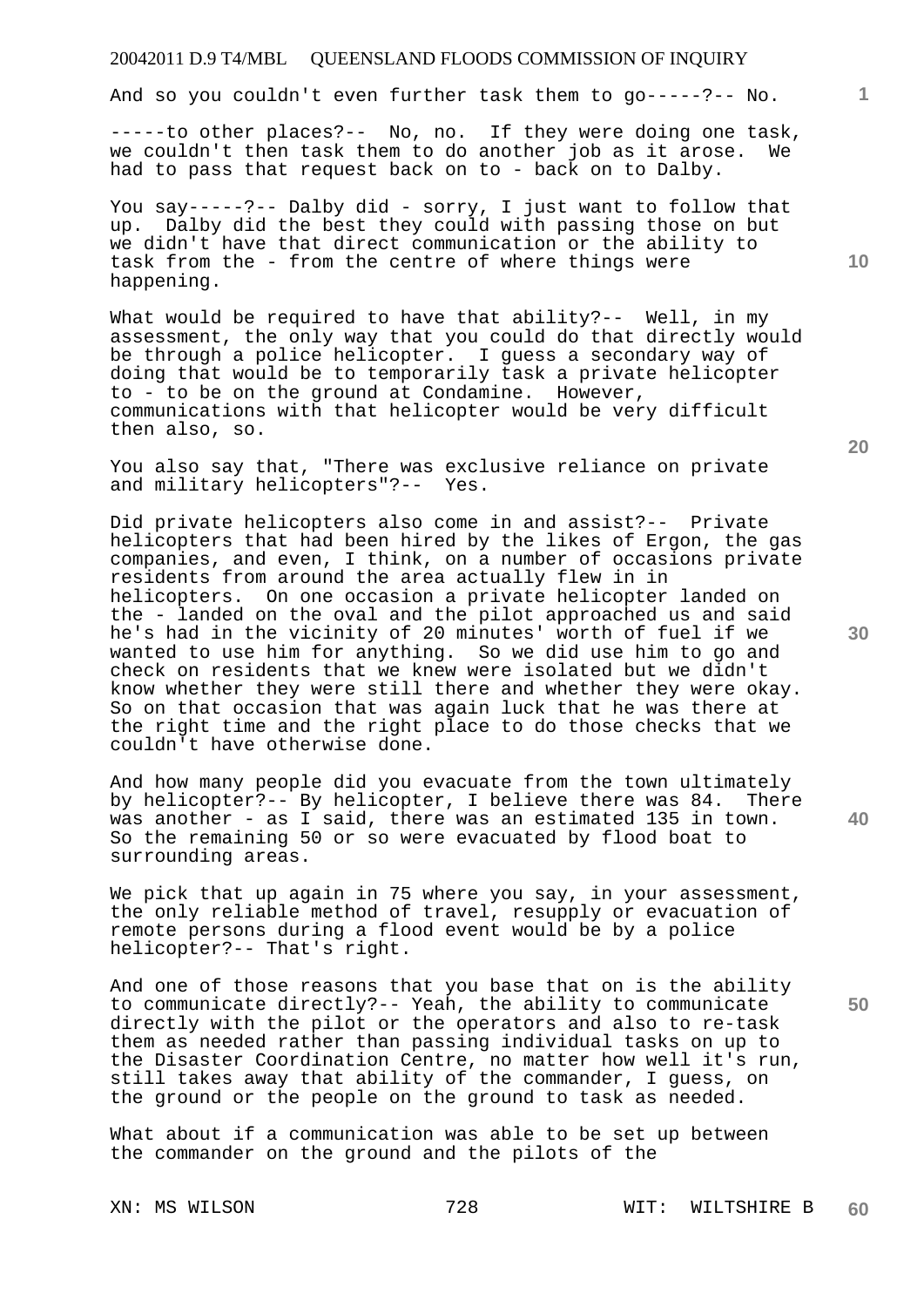helicopters?-- If there was direct communication and a dedicated helicopter for that purpose, that would still work but it would be a dedicated helicopter with communications which then, I guess, becomes a police helicopter.

What restricts you if you had the communication ability to be able to communicate with an ADF helicopter? Is there some rules and regulations that you can't direct an ADF helicopter where to go?-- Yeah, I believe the ADF operate on their own command structure. We can't direct them. Like, I would have to take advice on that but I don't know that we can direct military helicopters to do tasks if they haven't already been tasked by their own command structure.

And so, for that to occur that had to go through Dalby and for that to be directed from Dalby?-- Yes, or even - or even for the - for the army helicopters, I believe that was directed from the state level.

**20**  From a state level?-- But you'd have - you'd have to speak to Inspector Chase on that.

Certainly. So if you were wanting an army helicopter to go to a certain area to pick up people, you would have to contact the State Disaster Coordination Centre?-- Well, the procedure is I would contact Dalby and then Dalby would contact the state and then the state would contact the military, who would then task the helicopter.

And what was the lag in that, what was the lag time?-- I couldn't give you an exact time frame. I know that we wanted to check on these residents on the second and third day of the evacuation, so I guess the 31st of December and the 1st of January. I know that an army helicopter arrived on the 19th of January to do some of those checks on residences.

Thank you, Sergeant Wiltshire. That's all questions I have.

COMMISSIONER: Ms McLeod.

MS McLEOD: No questions, thank you.

COMMISSIONER: Mr MacSporran?

MR MacSPORRAN: I have none, thank you.

MR URE: I have no questions.

MS WILSON: Thank you, Madam Commissioner.

COMMISSIONER: You wish Sergeant Wiltshire excused?

MS WILSON: Can the witness be excused.

WITNESS EXCUSED

**1**

**40** 

**50**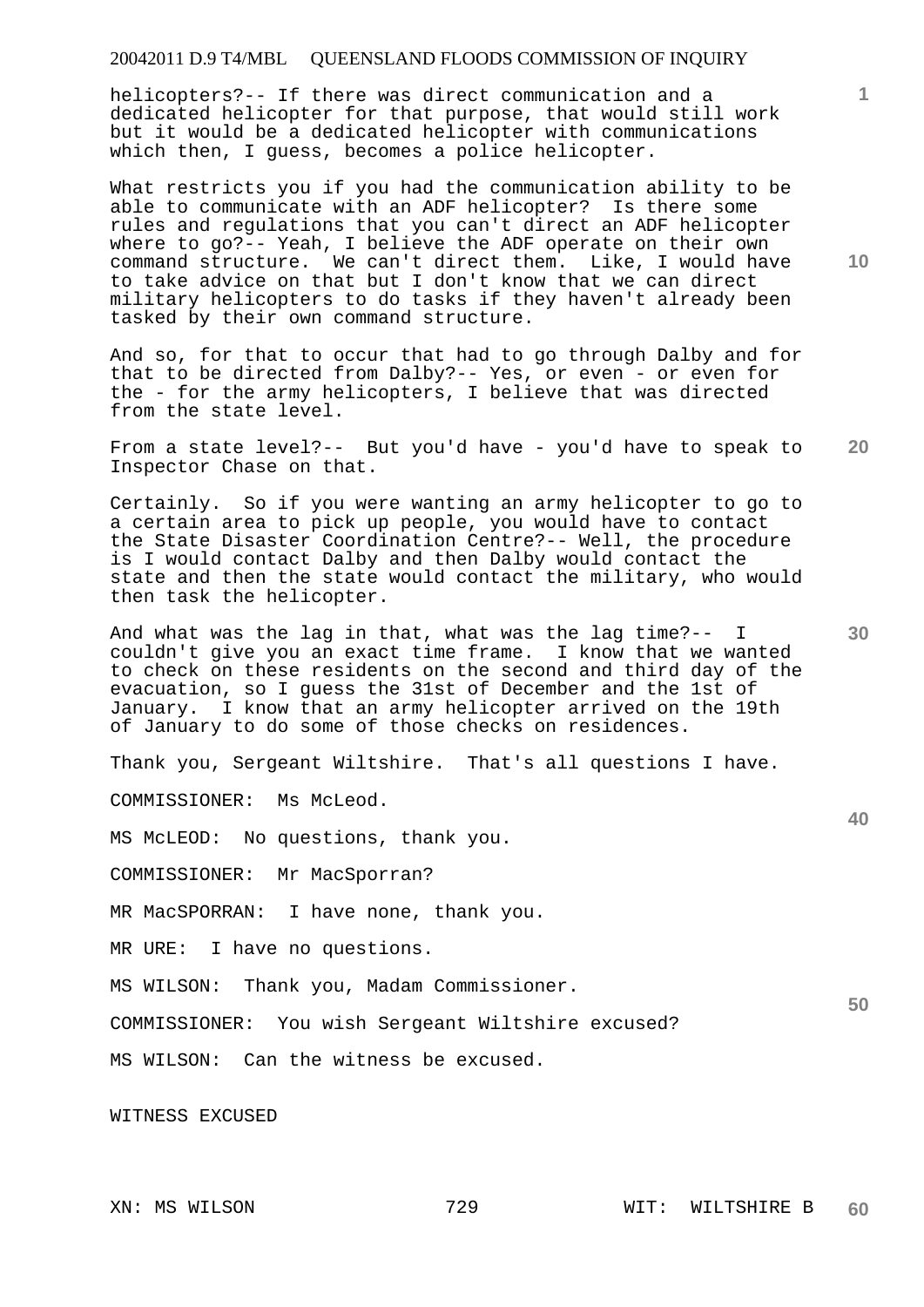MS WILSON: Madam Commissioner, I call Graham Cooke.

GRAHAM CECIL COOKE, SWORN AND EXAMINED:

**10**  MS WILSON: Is your full name Graham Cecil Cooke?-- That is correct.

Are you an inspector for the Queensland Fire and Rescue Service?-- That is correct, at Dalby.

You're an employee of Department of Community Safety?-- That is correct.

Do you hold in your work for the QFRS the role of Area Commander of Dalby?-- That is correct, Dalby Urban Command.

Dalby Area Command?-- Urban Command for the urban division.

Can you explain to us what this role is?-- This role is actually looking after - I have a responsibility for the urban stations based at Dalby, Cecil Plains, Tara, Jandowae, Chinchilla, Miles and Meandarra and I have a responsibility to ensure that they are - those stations have sufficient staffing to respond to any incidents in their area and also to - I maintain a response capability or have a significant role to play in any major incident management.

Can I show you this document, please. Have you got a copy of your statement there?-- I do have.

Just wait one moment and we'll get you a copy of your unmarked statement.

COMMISSIONER: You might want to go on questioning him while that's turned up.

MS WILSON: Yes, Madam Commissioner. It is just about to come, Madam Commissioner. Can you have a look at that statement, please?-- Yes.

Is that your statement that you've made?-- That is correct.

Dated on the 7th day of April 2011?-- That is correct.

Madam Commissioner, I tender that statement.

COMMISSIONER: Exhibit 116.

ADMITTED AND MARKED "EXHIBIT 116"

**20** 

**1**

**40**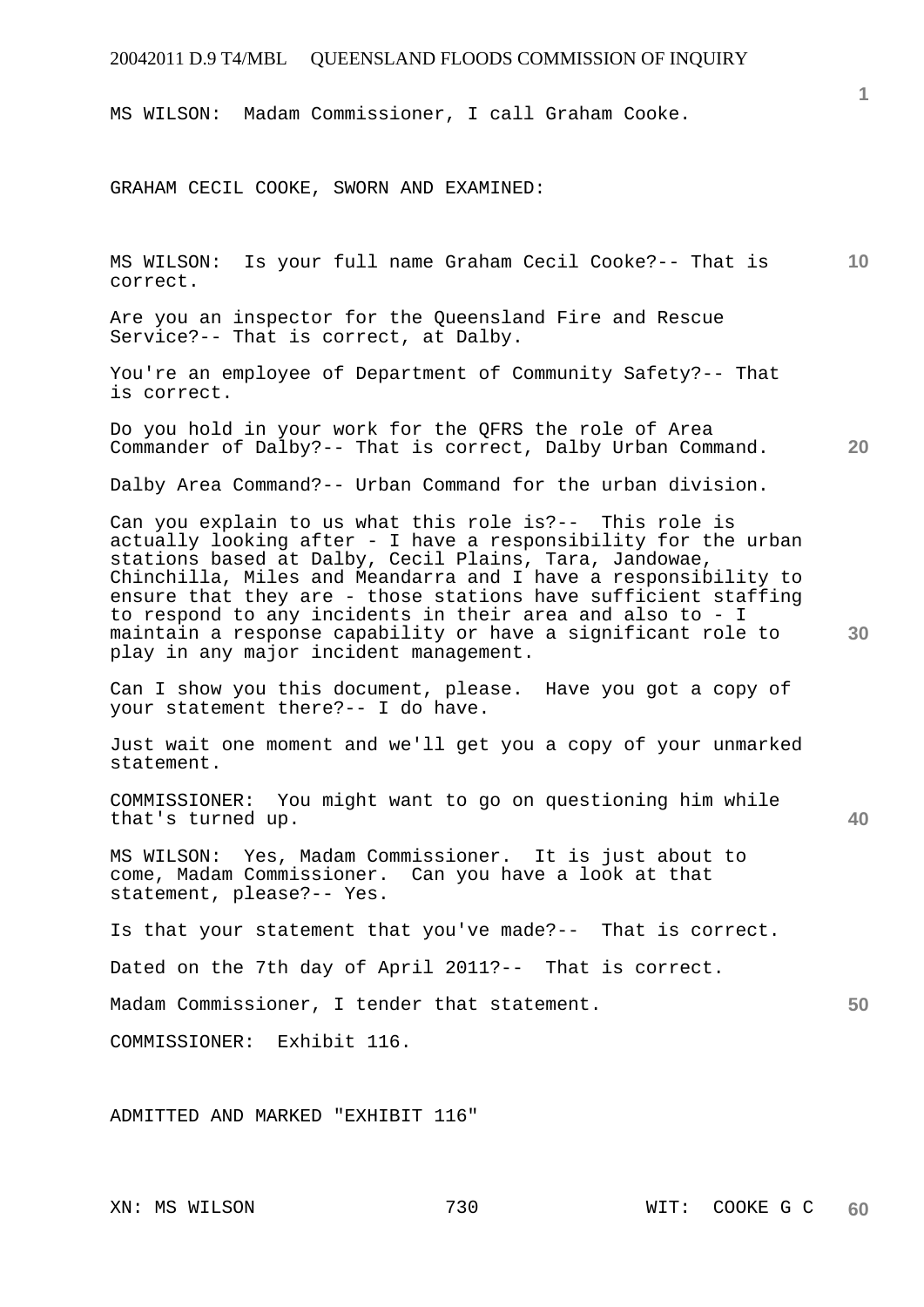MS WILSON: If I can take you to the topic of swift water training?-- Yes.

At paragraph 5 you talk about swift water training?-- Yes.

And you say that, "Consideration was given to the technical rescue staff in west of the Range"?-- Yes.

"And the issue of not having swift water rescue teams in the Auxiliary Firefighter manned stations across the Dalby area"?-- Yes. Yes.

A couple of issues arise from that. How many swift water rescuers have you got in the Dalby area?-- No - we have no technical rescue staff in the actual Dalby area. Our technical rescue support capability actually comes from the permanent stations in Toowoomba and Warwick.

So if swift water rescue is required, you have to rely on personnel coming either Toowoomba or Warwick?-- That is correct, yes. We have a regional response capability from Toowoomba and Warwick.

How long would it take to get a swift water rescuer from Toowoomba or Warwick?-- If it's by road it will be an hour, because there's always swift water technicians and technical rescue technicians on - on shift in Toowoomba. So there's always two on per shift and so it's just a matter of responding as the call comes in. So, within an hour.

Is it true that when swift water rescue is required, it is an immediate response that is required?-- That is correct, yes. It can be, yes.

Well, more than most, isn't it, that you need someone there immediately?-- Yes, yes.

How does that work then that if you have to rely on someone coming that would take at least an hour?-- It certainly can delay but, you know, it is a matter of staying in contact with the person at risk and managing that situation. We also have to link up with - because we - they may have some small inflatable dinghies. At the same time we may also have to respond SES crews with flood boat capability to actually allow our crews to enter that water. The issue out here in some of these areas is that the expanses of water we're talking about are not just 100 or 200 metres wide we can get in a lot of urban environments. Out here we can see flood water five, 10, 20 k wide and sometimes the rescues, and certainly happened in these last series of flood events, that these rescues may take - well, the crews may actually have to go in several k to actually effect a rescue. So we often have to link up with our SES brethren to effect these rescues.

You say in paragraph 5 that you considered upskilling officers and members, and incident management skills were looked at and reviewed?-- Yes, yes.

**10** 

**1**

**30** 

**40** 

**50**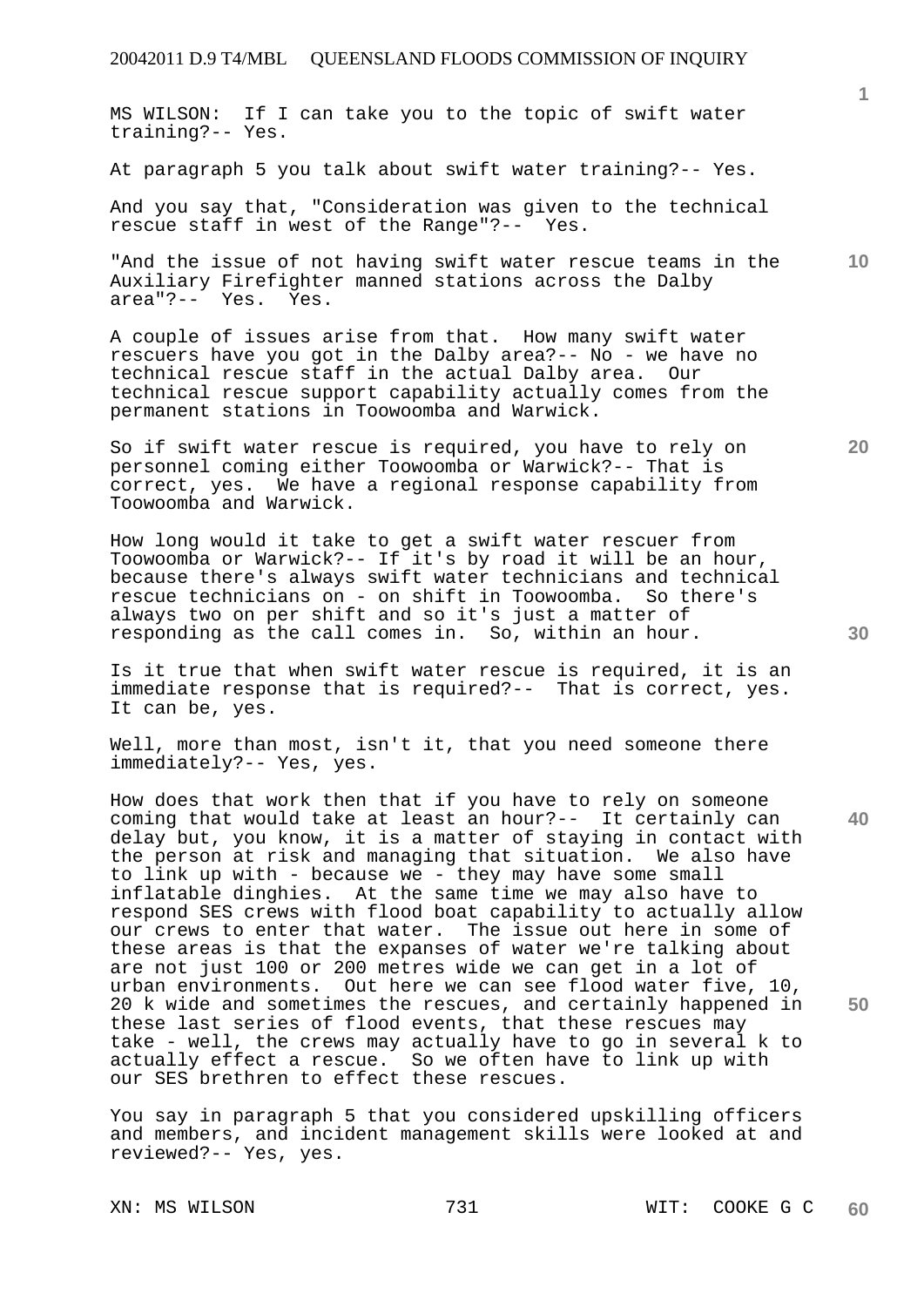So was it your approach that you were going to, from your original members, send them off to get further training to become swift water rescuers?-- No - yes, it was the Dalby Station Captain, Captain Ian Captoln, that we were sitting down one day thinking about, you know, where we need to go with our strategic - with our direction with training and that and because of the flood season, and the weather patterns at that stage were indicating that we were into a flood season, there hadn't been a real flood season here for 20 to 30 years and we thought, "Well, this is an area that we should get into to have that immediate response capability somewhere within our area." Now, because that was mid-December, we discussed it and I did run it past our regional training department but because of the time of the year and then our flood events did us shortly after that, we didn't progress it much at that point in time, because swift water training does require, significantly, time actually selecting staff and they actually have to go through physical testing and to determine whether they are suitable for that role.

And QFRS has an all hazards approach?-- That is correct, yes.

That means that you just don't deal with fire but you deal with all hazards?-- That is correct.

Including flood?-- Yes.

And the swift water rescuers fall under the umbrella of the QFRS?-- That is correct, yes.

Now, you talked about the lead time. How long would it take then to uptrain one of your members of your staff to become specialised in swift water rescue?-- Because it's not a compulsory thing, it is not part of our core training with like with permanents and that - because not all permanent staff are swift water trained. There's only a select group. Now, here in Dalby and these stations, we do not have permanent firefighters. They are all auxiliary manned firefighters. So, initially, I'd actually have to call for expressions of interest. Once the organisation goes down this path of selecting people or doing training or upskilling staff in auxiliary manned stations, we would then call for expressions of interest from persons interested in undertaking this role and explain to them the rigours of the role and the physical requirements to undertake this role and then organise or link up with any training courses that may be scheduled somewhere in the state that undertake this training. So it could take several months to carry out, yes, and go through that process.

**30** 

**40** 

**50** 

**20** 

**1**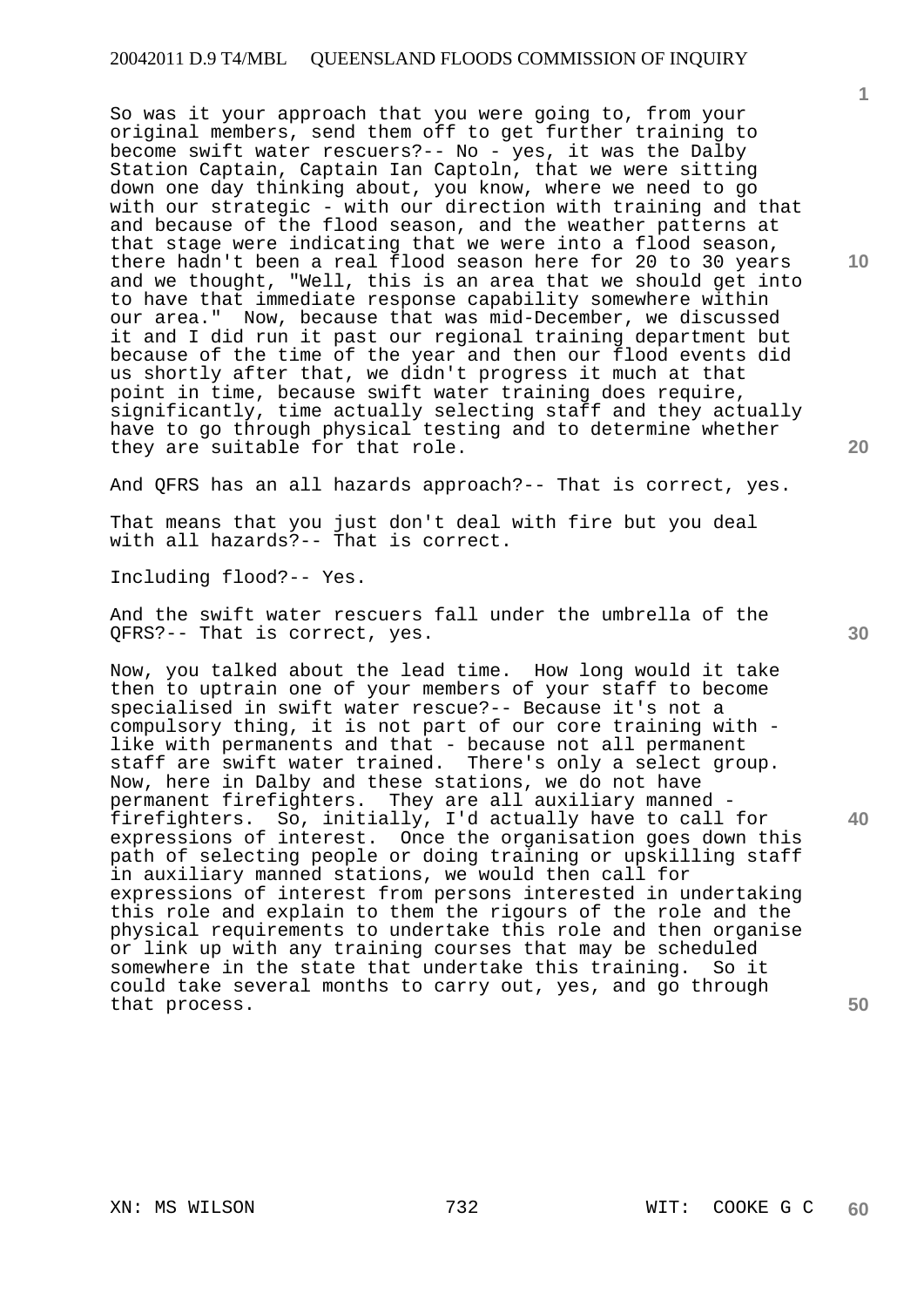You talked before about - that you were aware of the weather pattern?-- Yes.

And that it was expected that it would be a very wet season?-- Yes.

Did you get any briefing in relation to that?-- We were talking about that at the LDMG meeting here in October, the 7th or 8th of October we discussed that, and there was an indication that even though we had had reasonable rain up until then there hadn't been any significant flooding, but we - we suspected that, yeah, there's certainly - with the SOI, the index, and the projections, you know, were that it would be a wetter summer than normal. At that point if time, there's still no indication of, you know, what level flooding there could be.

But was it at that point in time that you appreciated that you would require some swift water rescuers to be part of your team for the wet season?-- Yes, and our regional technical rescue response capability was then based around Toowoomba and Warwick.

Did you make any request to get a swift water rescuer trained person to the Dalby area?-- We did in that mid-December, that - you know, that - around about the second week in December, I think it was.

Did you get the personnel that you requested? Did you get a swift water rescuer?-- Oh, as far as - we - yes. When the floods started to occur, yes, we had swift water personnel out here on standby, yes, during the flood season, and that we had some come out for the first event on the 20th of December, and then from the 27th of December on, yes, we had swift water personnel based here for the - a number of weeks.

But it would be of some assistance that the Dalby area always has a swift water rescuer trained person in your Department?-- We believe so.

And are you taking steps for that to occur?-- We will be, yes.

And what steps will they be?-- It will depend on the policy and the organisation's direction it takes whether these trained swift water personnel, whether they will come from auxiliary or permanent ranks or auxiliary - manned stations, so that's an issue that we will - we need to - a policy issue for the organisation.

Perhaps that would be a convenient time for you to explain to me the difference between auxiliary and manned stations?-- Auxiliary manned stations are - the personnel have a primary employment elsewhere, they are paid for attendance at training, they attend training sessions, weekly training sessions for two hours on one of the nights, and then they carry a pager and they respond upon activation of that pager to any calls if - in their particular locality. So, they have

**10** 

**1**

**20** 

**30** 

**40**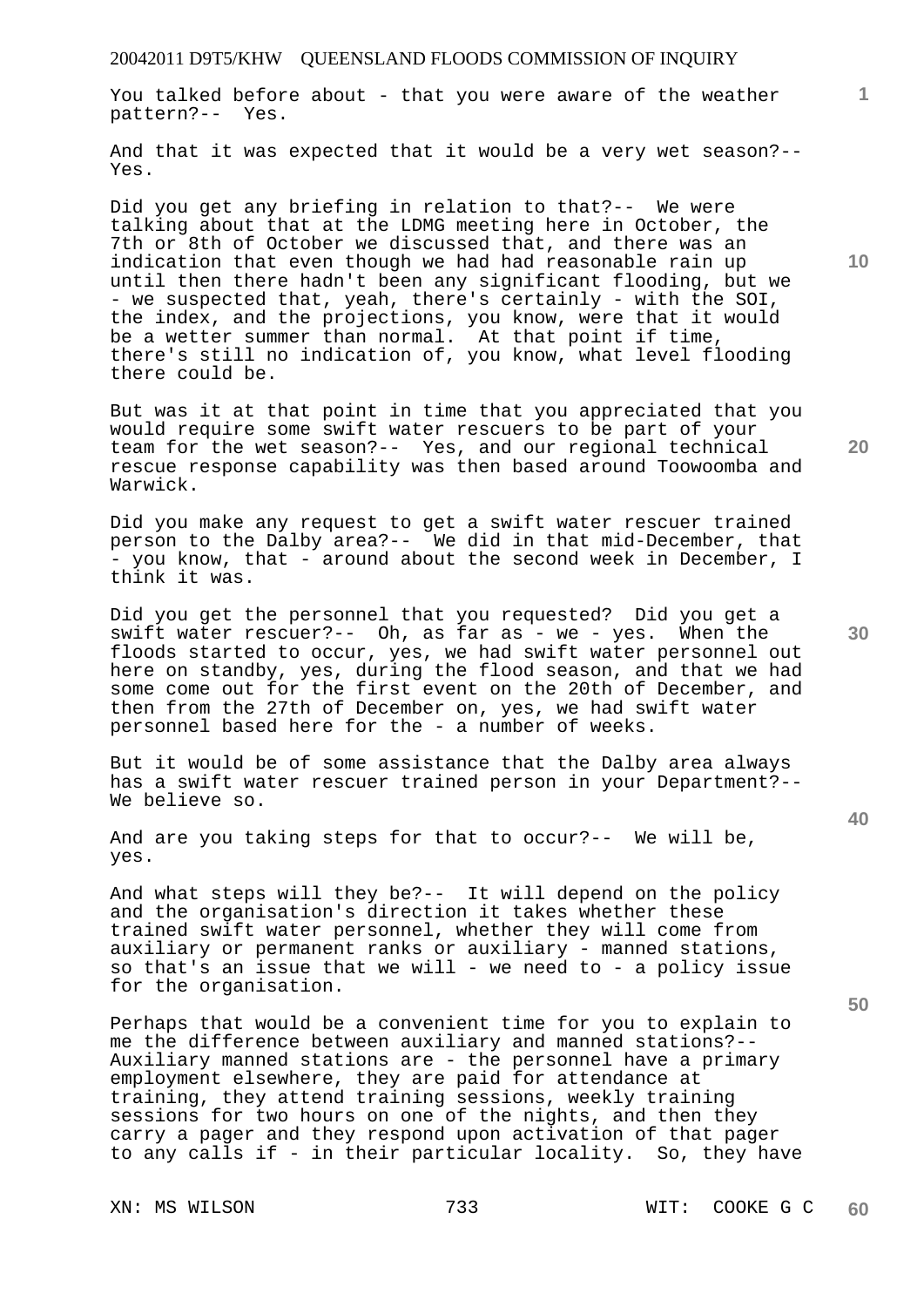primary employment elsewhere, and that primary employment can be within the town or outside the town areas. A permanent firefighter is actually on duty for his allocated shift, you know, X number of days and X number of nights.

If I can take you to paragraph 7?-- Yes.

**10**  You explain there that on the 20th of December 2010 you were in the Anzac Avenue Fire Station in Toowoomba and you were made aware that a male had fallen in a creek at Dalby?-- Yes.

And a swift water rescue crew had attended. However, the rescue boat capsized and numerous people attended that incident?-- Yes.

Can you explain that incident to me?-- The actual incident itself was there was one male, I believe there was about three persons because the flood - I will just go back. That creek was in flood at that time, not high level flooding, but some local males decided they'd go and - in the creek and have a bit of a play around, they did get into trouble, and one found himself that - stuck in the middle of the creek up a tree. We - our local crews responded but also at the same time a swift water crew responded from town from Toowoomba. Because of the expanse of the water, the local crew just - the person himself was up the tree, he wasn't in any immediate danger, but we had help on the way and we were actually liaising with him to ensure that help was on the way. The swift water crew that came out from town, they linked up with the SES, went into the SES boat and went across and that boat run into difficulty, and that's where it - then we actually had to respond a - further resources to assist those ones that had got into trouble. So, it wasn't - it was also the - so, it was - finished up the initial person who was up the tree, but also two of our staff, plus the SES boat driver.

And what additional resources did you have to get?-- We had another crew come from Toowoomba and also there's another SES boat that came from - from Chinchilla.

So, from the time the fellow was stuck up in the tree until the first rescue came-----?-- Yes.

-----what was that time?-- It would be approximately one hour.

Okay. Then the time that the capsize occurred-----?-- Yes.

-----from the first rescue until the second rescue, what was the time then?-- It would be greater than one hour, additionally, another hour, hour and a half, yes. So, it would be about two and a half to three hours went by the time it was effected.

So, is there anyway that this could have been managed better so that that time could have been reduced?-- It was unfortunate that there was an incident with the boat, you

**20** 

**1**

**30** 

**40**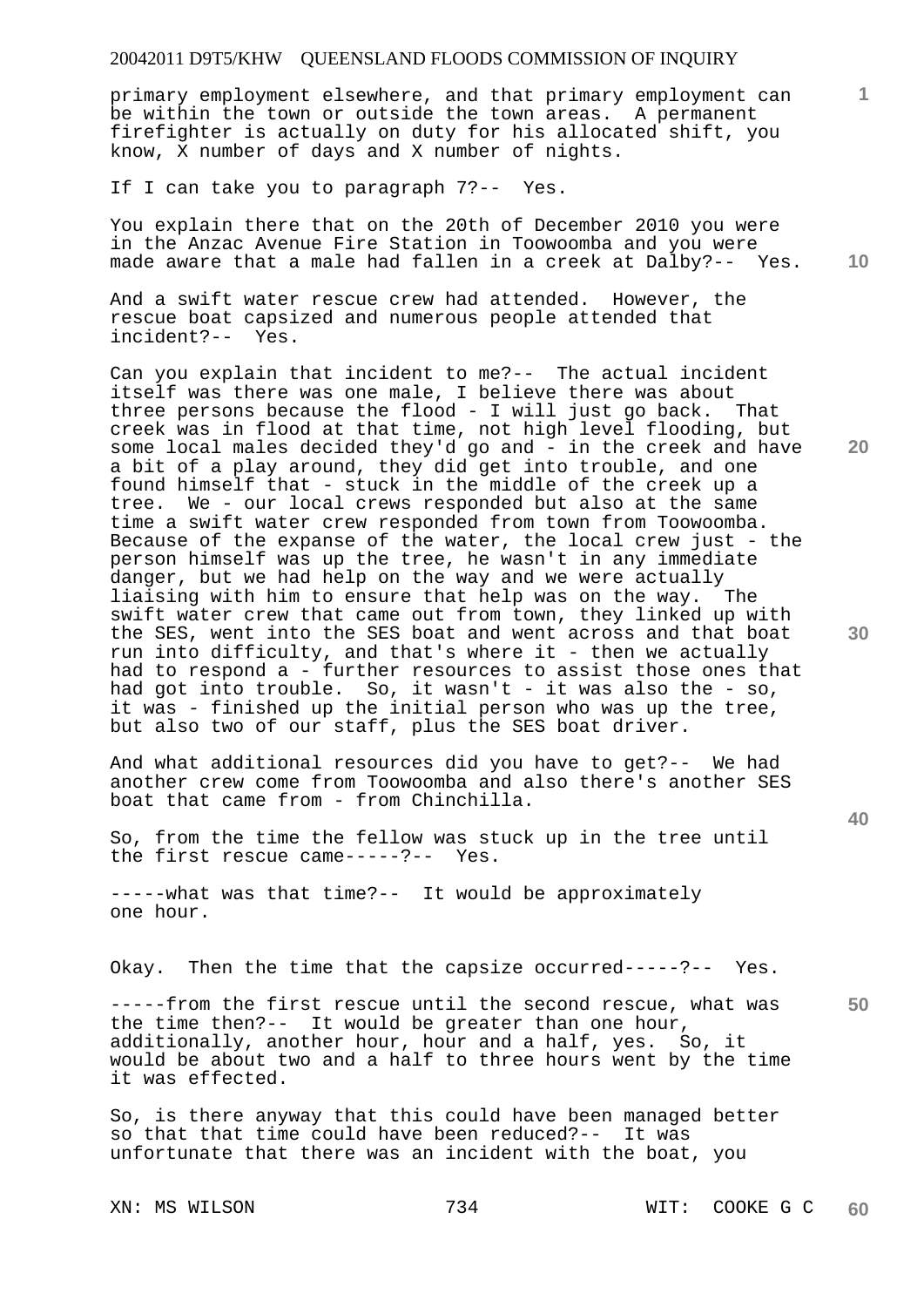know, and it capsized, and apart from that, you know, if the boat had not capsized, that rescue could have been effected within that one hour.

Was that an issue with training or was it an issue with infrastructure, the quality of the boat?-- The boat was not Fire Service, it was an SES boat, so we had our trained swift water person on board.

**10**  Was the boat adequate to perform that rescue?-- I believe so, but I'm not sure of the mechanical considerations there.

You have made some recommendations which I could take you to, which are at paragraph 39?-- Yes.

And one of the first recommendations, what we pick up from that, is you were talking about the additional training that is required to obtain swift water capability?-- Yes.

So, that the Dalby area also has a permanent swift water trained personnel?-- Yes, one of our auxiliary members trained - or perhaps two or three, because we don't know with their work, their primarily employment can take them out of town, they may not be in town on that particular day, so I would think it would be a core group of two, three, four, something like that, and that would cover the area. It's virtually impossible to have somebody, like at that level and maintaining competencies to have them stationed at all of those centres, but I would think somewhere within that Dalby area, Dalby, Chinchilla, Miles, a core group who would provide that local area assistance.

How do you access these areas when there is an incident? How do you get a swift water rescue out there-----?-- That is we will have to rely on air support.

Air support?-- Yes.

**40**  And how does that work? Do you contact Toowoomba?-- Yes, yes, either goes through my Regional Operations Coordination Centre, which is the ROCC, or we can also do it through the DDMG.

You say also that, "Additional equipment is required for specific incidents." What are you referring to there?-- What we're saying is that it might be personal flotation devices to go in with the swift water people, or throw bags that you can throw something out to the persons who may be at risk and just to assist them to maintain life until further resources or trained personnel are in the vicinity, so-----

Presently you haven't got that equipment?-- Not the personal flotation devices or throw bags, so, yes.

And the reason you haven't got that equipment is because you haven't got the swift water trained staff to use they equipment?-- Exactly.

**20** 

**50** 

**30**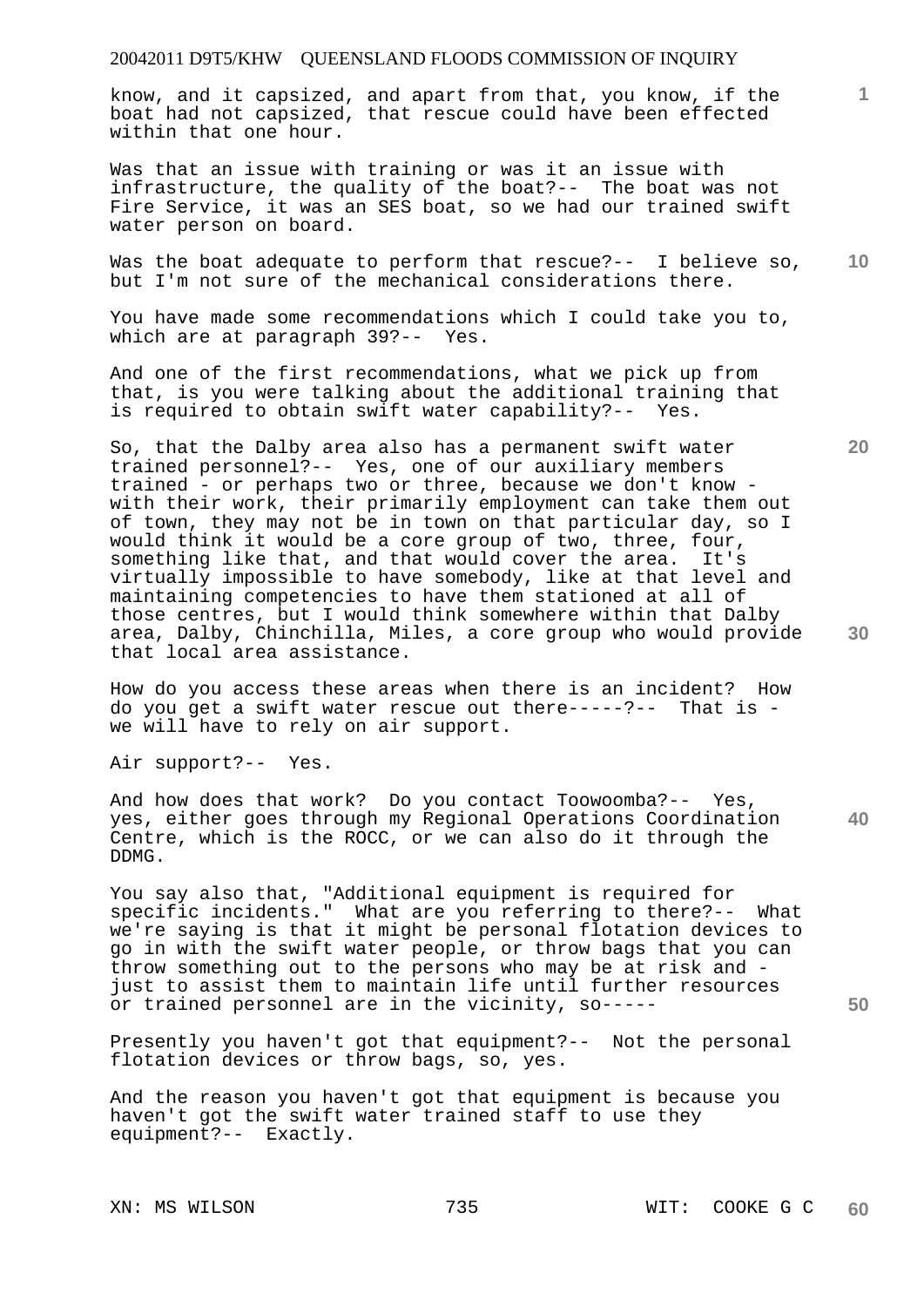It comes as a package?-- Yes. Our current crews actually have a swift water awareness trained - or package, what to do what not to do around swift water, but that prevents them from entering swift water.

You say that you are well equipped for wildfire but less so for flood events?-- And that was where I was making the comparison is that perhaps there's - I don't know that there's much more equipment we need to handle fire, whether it's structural or wildfire. However, flood events, some equipment like that at that local level, with personal flotation devices, throw bags and that would be advantageous.

QFRS has an all hazards approach?-- Yes.

That includes responding to flood incidents?-- Yes.

Yet your capabilities to respond to flood incidents in the Dalby area is limited?-- Yes. Probably not only the Dalby area, you know, right across the region, there would be - this region is comprised of, what, 42 stations and at this stage we have a technical rescue staff in three stations. When you say it technical rescue staff we're not only talking about flood waters, we are talking about USAR, Urban Search and Rescue, the confined space, divert rescue, so it's the whole range of lots of skills there that's - requires a lot of competency maintenance and that's why it's a certain - a number of key staff are specialised in that department. So, it's maintaining that capability or trained staff in all those disciplines is the issue for us.

And presently you just have not got that capability throughout the district?-- No, that we have that structural fire fighting capability, wildfire, road accident rescue, Hazmat, Hazardous Materials Management, and that, but to do the confined space, the Urban Search and Rescue, all those other disciplines, it's such a specialised role, it's - and especially with staff who - I am not being derogatory, but they're part-time staff, they're not permanent firefighters. It would be different if we had permanent firefighters, you can actually train them up in all these disciplines, but when they actually have their primary employment elsewhere, and getting them to balance their commitment to the fire service, with, you know, not only weekly attendance at training but incidents, all other incidents, you know, it's a big chunk out of their life when they balance it with family and work life.

And so what is the answer?-- Good question. But I feel that we could - I'm pretty sure that we if we threw out the expression of interest, I pretty sure we'd get sufficient staff to put their hand up to say, "Yes, I might be able to go in to be a swift water trained.", but whether we can - whether they have got the time to be trained in all technical rescue disciplines is the issue.

When you say that, "Dalby does not have any technical operatives.", in paragraph 39, that is the technical operatives that we were just discussing?-- Yes, yes.

**30** 

**20** 

**40** 

**1**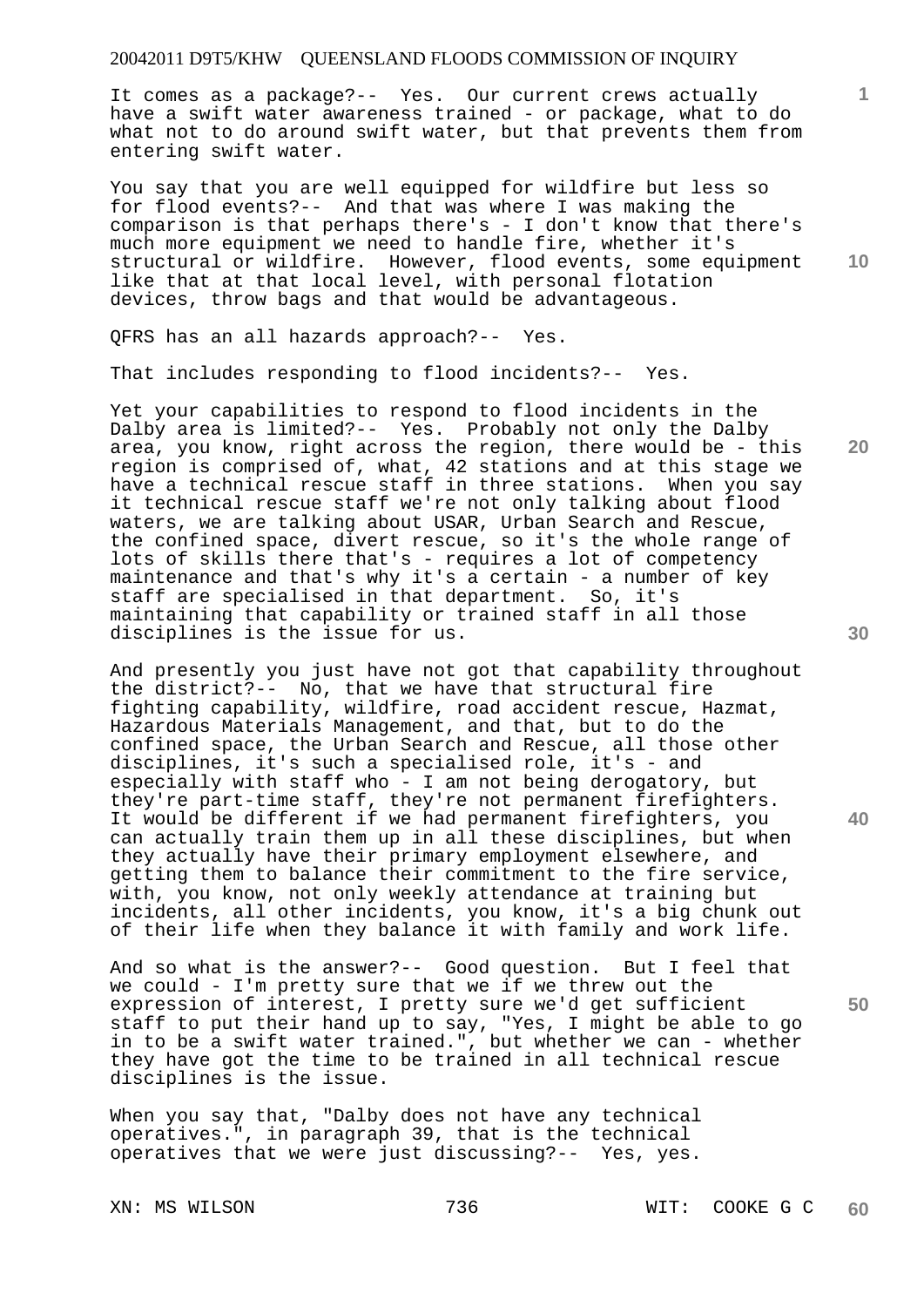COMMISSIONER: If you got this core group in Dalby, who were swift water rescue trained auxiliary members-----?-- Yes.

-----would that cover your region? Is that enough, taken with Toowoomba?-- No. It would probably cover the Dalby area, because were are getting back to that lead times as far as response, you know, getting them on site, and you are talking about the region, the region goes right to the southwest to the border.

I understand?-- And I would think there would be - my view is that probably Roma would be another key location, there might be somewhere down the border, it may be Goondiwindi or somewhere, but that's just my view, that's not the organisation's direction at this stage, but-----

It's your opinion I'm interested in?-- My opinion that somewhere throughout the strategic locations throughout the region, but no, not only Dalby, I see it more than that.

MS WILSON: Thank you, I have no further questions.

COMMISSIONER: Ms McLeod, do you have any questions?

MS McLEOD: No, I have no questions, thank you.

COMMISSIONER: Mr MacSporran?

MR MacSPORRAN: No, thank you.

MR URE: No questions, thank you.

COMMISSIONER: All right. Thanks very much, Mr Cooke. You are excused?-- Thank you, Commissioner.

WITNESS EXCUSED

MS WILSON: Madam Commissioner, I call Senior Sergeant Simon Chase.

XN: MS WILSON 737 WIT: COOKE G C **60** 

**30** 

**40** 

**10** 

**20**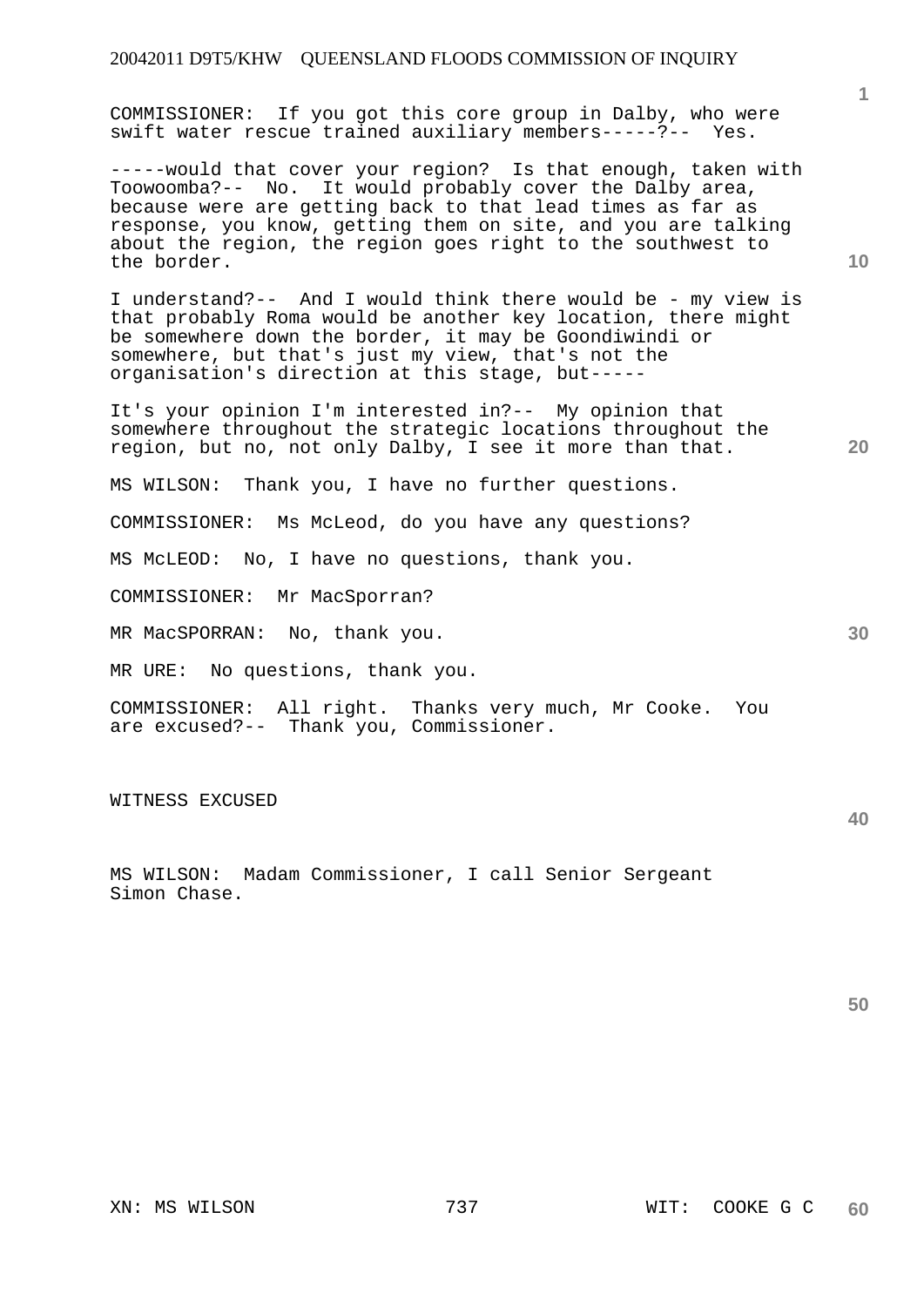20042011 D9T5/KHW QUEENSLAND FLOODS COMMISSION OF INQUIRY **1 10 20**  SIMON ANTONY CHASE, SWORN AND EXAMINED: MS WILSON: Is your full name Simon Antony Chase?-- It is. And are you a senior sergeant of police?-- I am. And are you currently the officer in charge of the Dalby Police Station mitigation?-- Yes, I am. Have you prepared a statement?-- Yes, I have. That was signed on the 9th of March 2011?-- Yes, it was. Can you have a look at this document, please? Is that the statement that you prepared?-- Yes, it is. And signed?-- It is. Is it true and correct?-- It is. Thank you, Madam Commissioner. I tender that statement. COMMISSIONER: Exhibit 117.

ADMITTED AND MARKED "EXHIBIT 117"

MS WILSON: Now, senior sergeant, during the flood events from December to January, you were the acting inspector acting district officer up to the 2nd of January 2011?-- I was.

**40**  Perhaps this might be an opportunity to tell me what the acting district officer's role and obligation is?-- In my role as the acting inspector district officer for the Dalby district, I am also the Dalby Disaster District Coordinator or DDC as it's referred to normally. During an event or a disaster, my role is to coordinate the disaster operations for the disaster district and those roles include chairing District Disaster Management Group meetings and providing information to the State Disaster Coordination Centre on a daily basis in relation to our performance and what's occurring in the disaster district.

Who attends the District Disaster Coordination meeting?-- There's a large number of people that attend that meeting, obviously the members of the Disaster District Management Group, including council, Q-Build, TMR, Red Cross, there's various - basically all the members of the group.

Okay. And how does the District Disaster Management Group coordinate with the Local Disaster Management Group?-- We have meetings - we did have meetings twice daily. A member of the Local Disaster Management Group would attend our meetings.

# **30**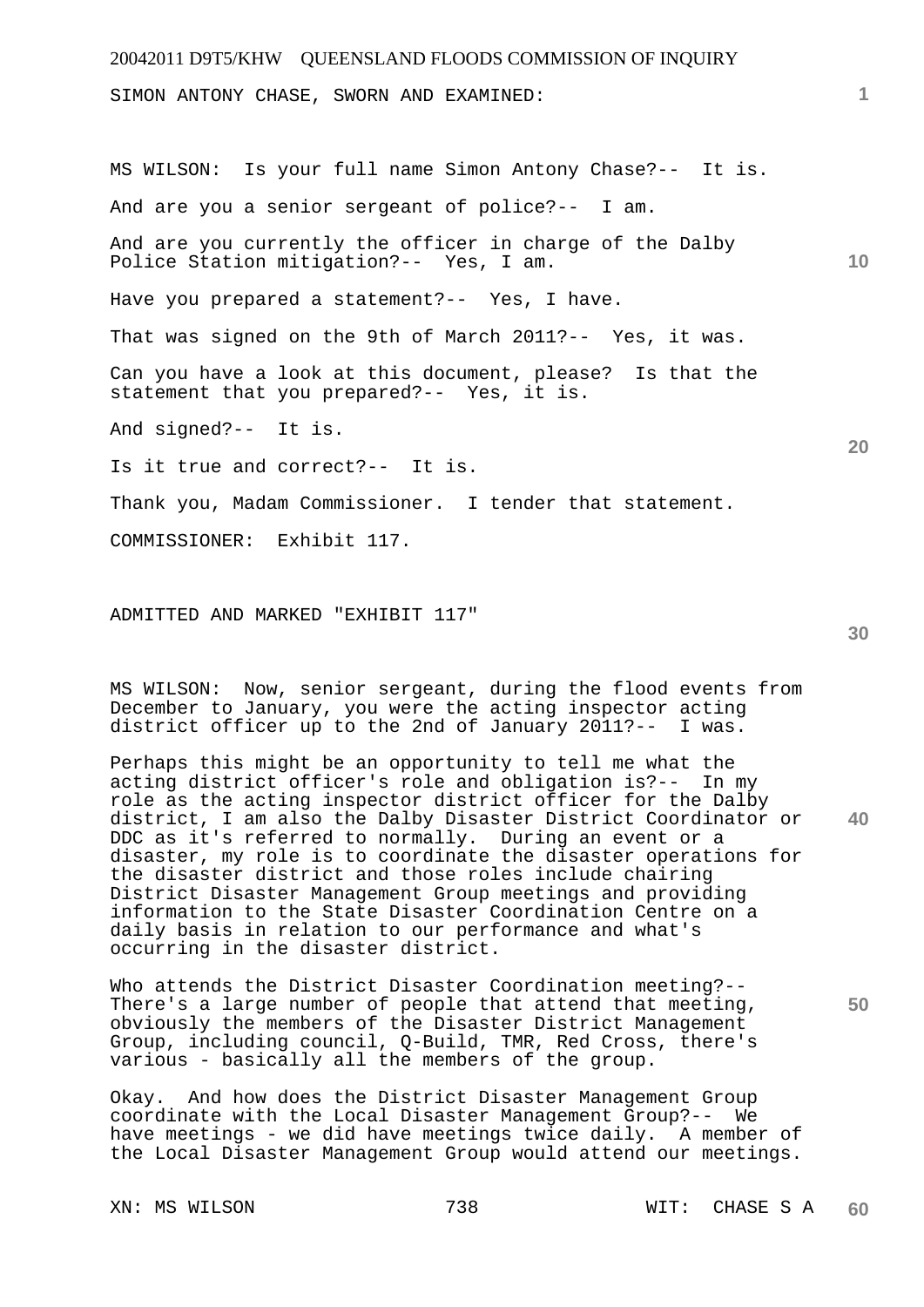Obviously we would liaise with them closely. From our meetings, we would then refer and send reps again twice daily to the State Disaster Coordination Centre.

Now, there is also a Local Emergency Coordination Committee?-- There is.

Okay. And they sit below the Local Disaster Management Group?-- That's right, so in places like Miles and Chinchilla, they would have an LECC in place. They would report to the LDMG who would then report to the DDMG, who would report to the SDCC.

So, that's adding another level into the disaster management plan, having the LECC?-- I suppose it is, it's - they are because the LDMGs were basically based in Dalby and because Miles and Chinchilla was away from that area, they have to have people on that - on the ground in that area to report back to them so they can subsequently report to us with any events that are occurring in those areas.

So, in terms of the LECC, who would make up that group?-- Well, for example, at Miles it would be an officer in charge of the police station, a member of the council or the customer service centre out in those areas, and any other persons that they see fit to be a member of that committee.

And then they would report the local conditions and then they would report that up to the LDMG?-- That's right in.

Would then come up to-----?-- That's right.

-----the DDMG?-- Yes.

And in terms of disaster management and communication with residents, does the LECC have a role in that?-- They do, only because, as I said, members of the police service are on those committees. I suppose in the event of a major disaster occurring in places like Chinchilla and Miles, it's important to have people that are actually present at those locations to conduct things like door knocks, letter drops, and to speak to people that have local knowledge of that area.

And they would be in constant communication during a disaster event giving that local knowledge back to the LDMG which you also would be tapping into?-- That's correct.

Now, in terms of disaster management, if we can look at the communication of disaster management to residents across this region, if I can direct your attention to that?-- Mmm.

One of the important parts of disaster management is evacuation centres, for example?-- Exactly.

Does this district have dedicated evacuation centres?-- Yes, it does.

So, would a resident in, say, Chinchilla know where their

XN: MS WILSON 739 WIT: CHASE S A **60** 

**20** 

**40** 

**50** 

**10**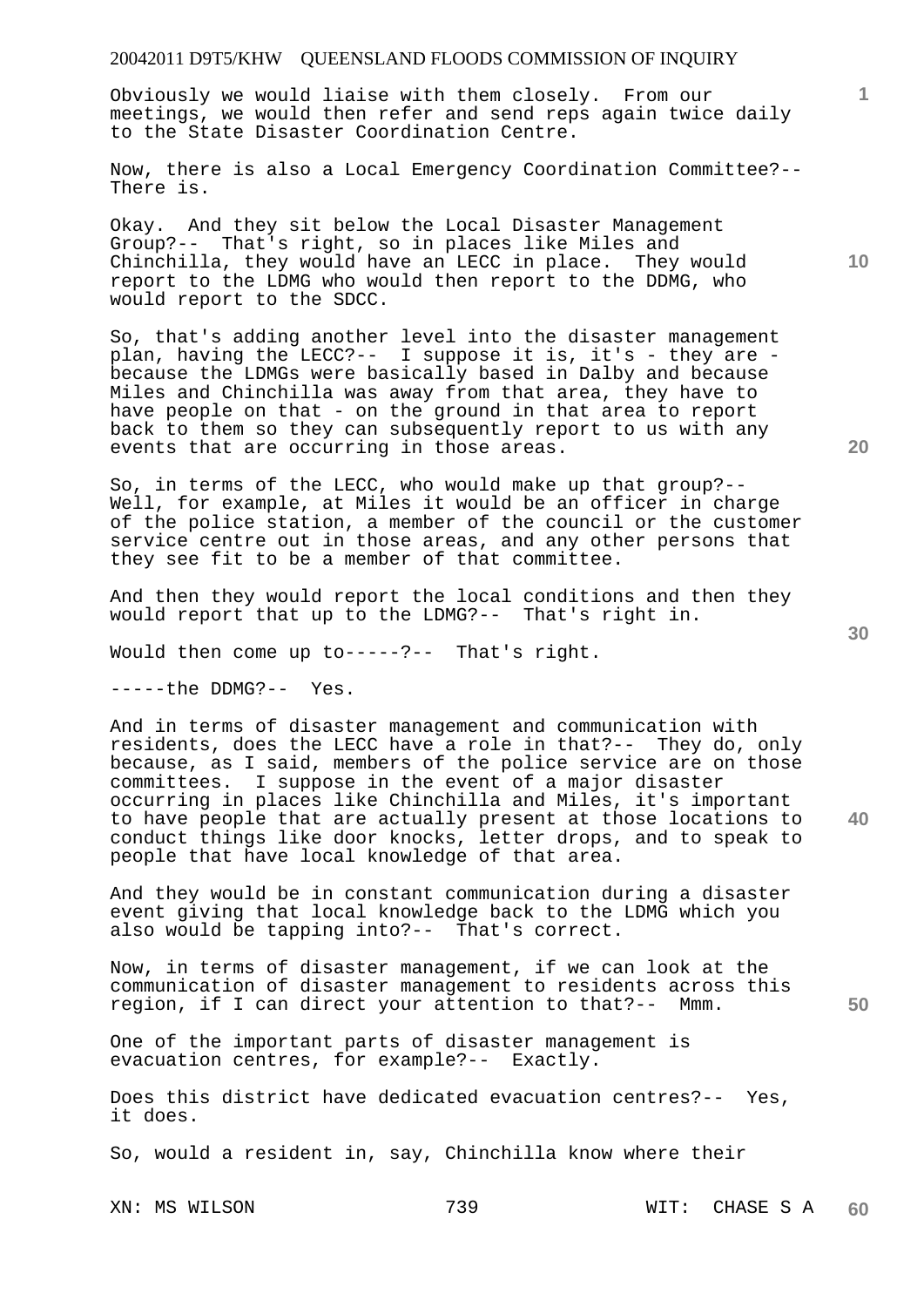evacuation centre is?-- Yes, they would.

How would they know that?-- That would be part of the plan, the Local Government Disaster Management Plan. How they relate that back to the community, I am unsure of. It's obviously through media alerts, through the web page, through communications through the - that group back to the community.

Now, you have talked about before that the LECC structure existed in towns like Chinchilla and Miles?-- Yes.

Do that assist in the disaster management, having that local knowledge on the ground?-- Most definitely.

And in other places where you do not have that LECC, does that put extra burdens up the line?-- It does. We count a lot on the information from people on the ground and, as I said, that's where the LECC provide that information. There are a lot of communities that don't have LECCs and we - we depend on the information from the LECCs and also local police to provide that information up the chain.

So, it's a more coordinated and efficient approach to disaster management having an LECC on the ground in towns?-- Definitely.

Now, if I can direct your attention to the flooding that occurred in Dalby, the first flood that occurred in Dalby, on that occasion the Dalby Water Treatment Plant got inundated with water?-- Yes.

Now, you were the DDC at the time?-- Yes.

And the Water Treatment Plant was out of operation for four days?-- Yes, it was.

Now, this is an important issue that has to be resolved quickly, doesn't it?-- Absolutely.

**40**  Water supply has to be maintained to the residents and it has to be maintained continually?-- Most definitely.

What actions were taken to ensure that the water supply was maintained?-- Obviously during that period, once it became once I became aware of the situation through our DDMG meetings, we spoke at length about this issue. This is obviously a pressing issue that we had to address quite quickly, and through our meetings we discussed a number of strategies that we could put in place to, A, prevent water being used at the rapid rate it was getting used, and also to replenish supplies. Obviously during our conversations at those meetings, we discussed a number of strategies, as I said. One of those we sent out some emergency alerts to the Dalby community advising them that there was emergency level 6 restrictions being put in place and advising them that water was - you know, to be used only for emergency situations, like flushing toilets, drinking, et cetera. Now, I believe there was two or three of those alerts sent out to the Dalby

**10** 

**1**

**20** 

**50**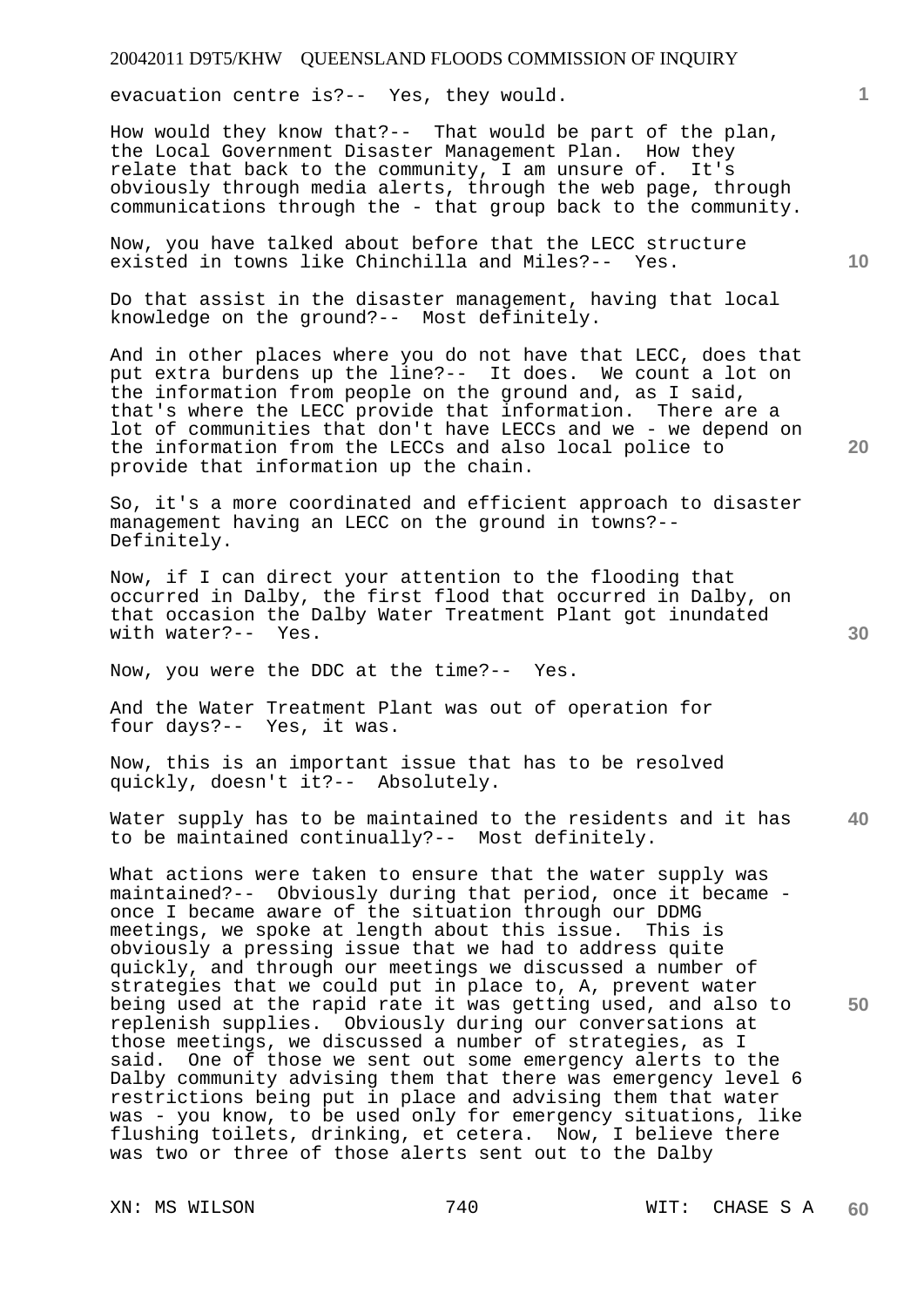community. The feedback that I received from the members of the DDMG group was that this was an effective means to reduce the amount of water being utilised by the community. Another strategy was to reduce the pressure of the water. We also looked at how we could replenish supplies of the reservoir and to do this we came up with a strategy to cart water in from different areas, namely Jandowae and Bell. I received a request as the DDC from the LDMG to have tankers be supplied and to cart that water from those spots back to Dalby. That request was subsequently forwarded through to the SDCC and was actioned. I specifically requested six tankers to be utilised and I believe that the next morning a number of tankers did arrive and continued with replenishing the water supplies. I know that council worked very hard to fix the Water Treatment Plant, basically working around the clock 24 hours a day to come up with a solution to rectify it. The problem obviously was that the water levels were at a height where they couldn't access it immediately. As the water levels did drop, they did mange to get in there and to determine the actual problem and how they could rectify that problem. I know they did have a number of external bores in that area that could be tapped into and utilised, and also a reverse osmosis plant which they put back on line at some stage to help replenish the water as well.

When was the decision made to get tankers to bring water in?--The day that I was advised, and that was on the 29th of December. I was advised of the problem, and that day a request was sent through to the SDCC for additional water sources, such as the tankers, to assist.

The Water Treatment Plant got inundated quite early on the morning on the 29th?-- I believe it was, yes.

So, what was the lag time between when the water treatment plant stopped working and you getting advised about-----?-- Okay. My advice was at the DDMG meeting. Every day that I was the DDC I had two DDMG meetings, one was at 9 o'clock and one was at 4 p.m., and I was advised at 9 o'clock at that meeting that the Water Treatment Plant had been inundated, and the advice to me was that there was water in the reservoir and that was enough water to last for two days.

And so was it hoping to be able to fix the Water Treatment Plant in two days and not have to get water shipped in?-- I think it was, by memory, too early to say what the actual date would be to rectify it. I know, as I said before, there was a problem initially with the water levels and they couldn't actually get into the water plant, but, as the water subsided, the crews did go in there and ascertain exactly what the problem was and provided us with, you know, a timeframe of when they thought they could have the plant back on line.

And was the request for water to be shipped in made simultaneously as they were going in and discovering what the problem was or did you have to wait until after they discovered what the problem was?-- No, I think it was about the same time, because, as I said, at that stage the water

**10** 

**1**

**20** 

**30** 

**40**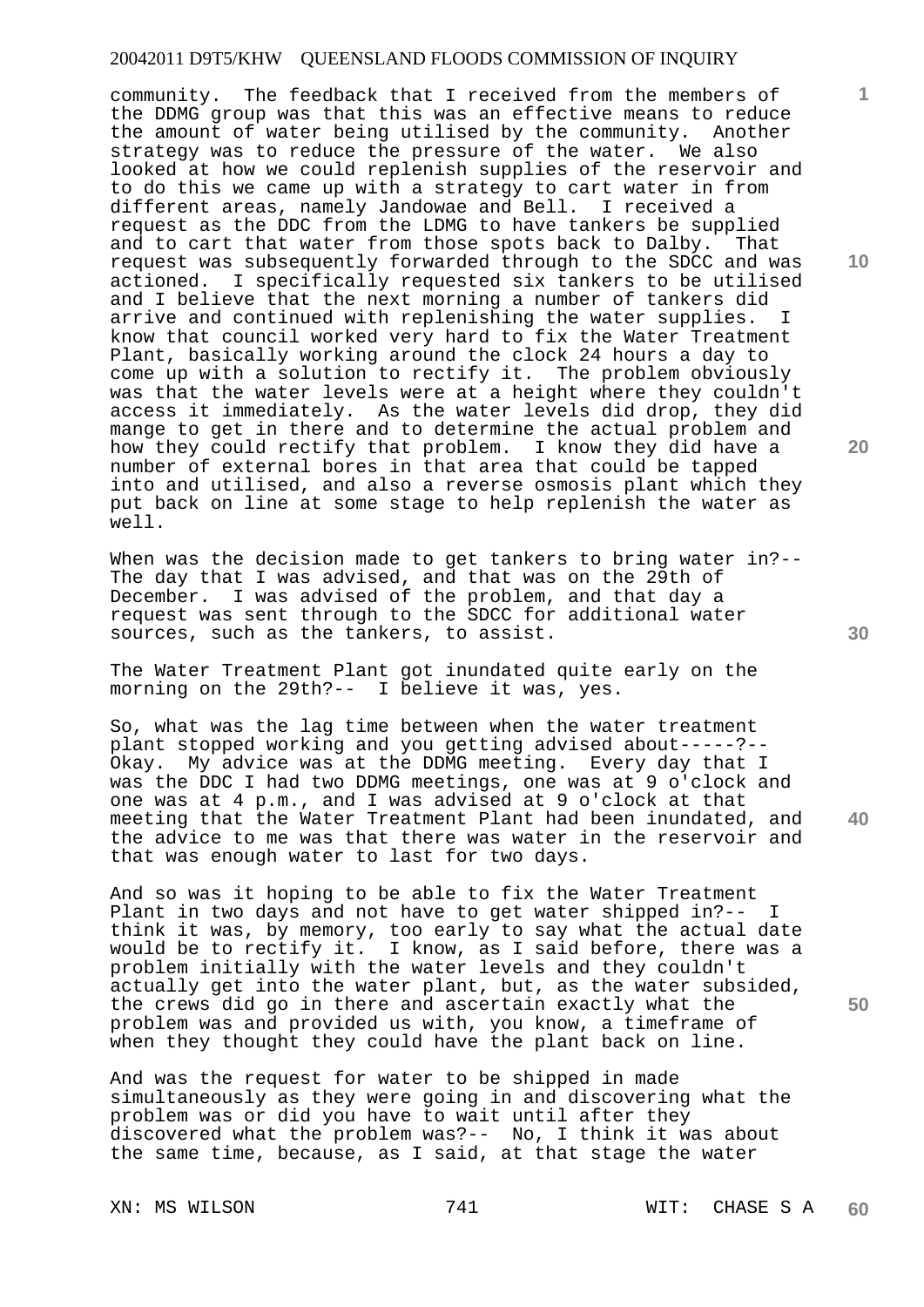levels were high enough to - I suppose not allow them to actually gain entrance into that area to determine exactly what the problem was. You know, as I say before too, there was a number of media alert, not emergency alerts, but also a number of media alerts issued by the council on their web page advising residents quite clearly that there was a shortage of water and that emergency 6 level water restrictions had been put in place.

And how long does it take for water to be shipped in to Dalby?-- From the time that the request was sent through to the SDCC, it was the next - next morning that trucks arrived.

You were the DDC at the time that Condamine was flooded and had to be evacuated on the 30th of December?-- Yes, I was.

Now, if I can take you to your statement and I can take you to page 16 of that statement?-- Yes.

You say there that you were chairing the DDMM meeting and at<br>11 o'clock you participated in the SDC teleconference. Was it 11 o'clock you participated in the SDC teleconference. at that time that you received information from the Bureau of Meteorology, at 11 o'clock?-- Yeah, I received information at that meeting from the Bureau that the Condamine was at 14.25 metres and rising.

What information did you have beforehand, before you received this information from the Bureau?-- We received information quite regularly from the BOM through our DDMG meetings. At 11 o'clock every day I'd attend a teleconference with the SDCC. That meeting ran for generally two hours. At those meetings, I received information from BOM in relation to rainfall, river heights and forecasts. I also checked myself quite regularly throughout the day the Bureau site, also the Elders weather site and also information from, you know, police in different areas, advising me of different water levels, river heights, so there was quite a vast - different areas that I could obtain information in relation to different areas really.

For you to obtain information from the Bureau of Meteorology, can you contact them directly or do you have to action that through the SDCC?-- No, we can contact them directly. As I said, I know for a fact that the LDMG had phone hook-ups with the BOM site in the morning, I know for a fact that we did at the SDCC, so during the time I was the DDC, I only contacted BOM probably on three or four occasions outside of our meetings, because I was obtaining sufficient information from them and through my own research on the BOM site and through talking to the LDMGs and members of the DDMGs throughout the days.

At this meeting, you say that, "The Bureau of Meteorology advised that levels were reaching unprecedented territory and that expected peaks were not known."?-- That's exactly right. Throughout the whole process we were receiving - I suppose their best estimate on the Condamine River from the 21st until the 29th. During that time, they had probably nine separate

**20** 

**10** 

**1**



**40**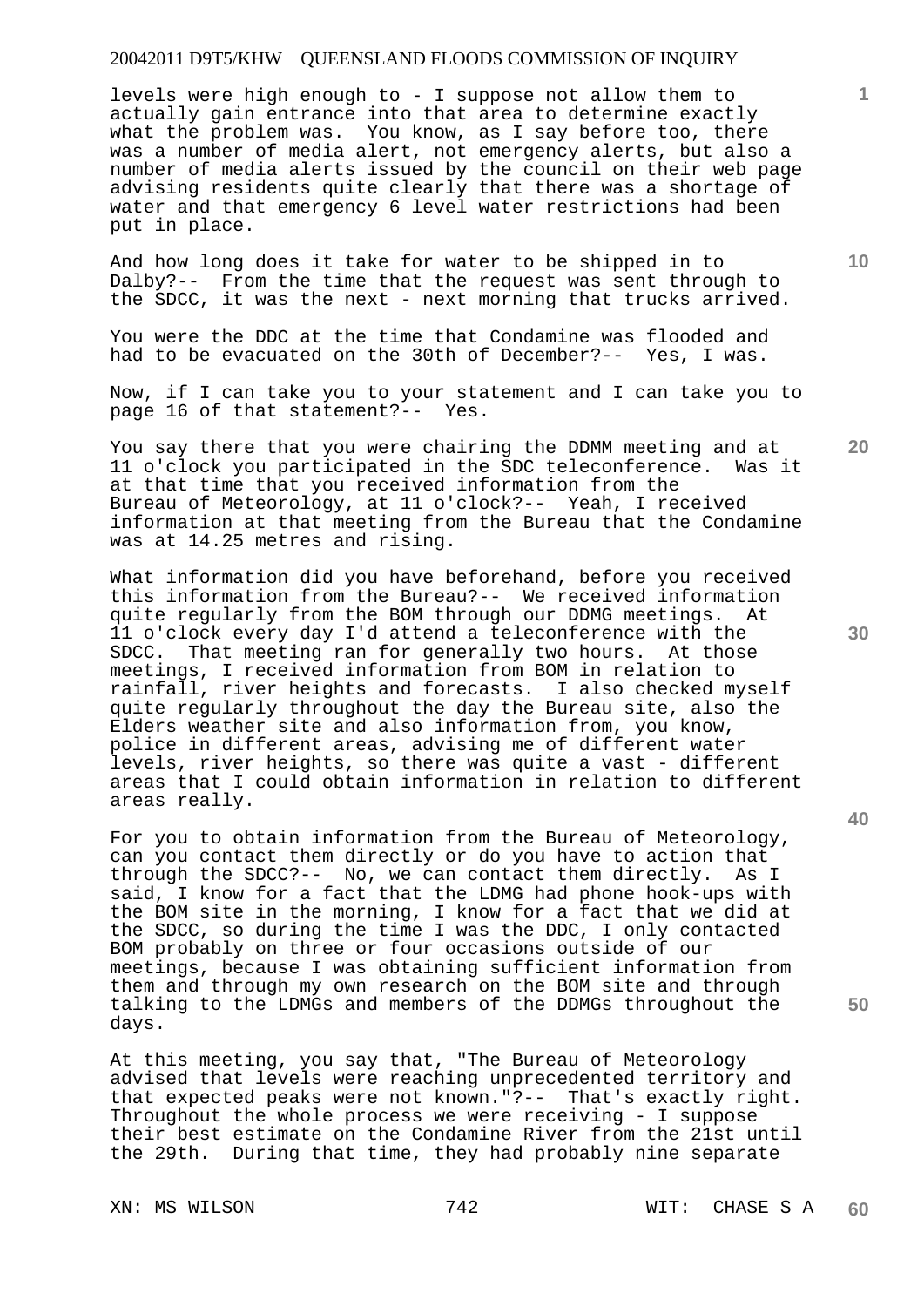peaks that they identified, ranging from nine metres all the way through to 14.25 metres. This weather event was unprecedented and it was difficult for BOM to provide us with modelling on what was going to occur, what the peak was going to be, and what time that peak would be and what day that peak would be.

**1**

**20**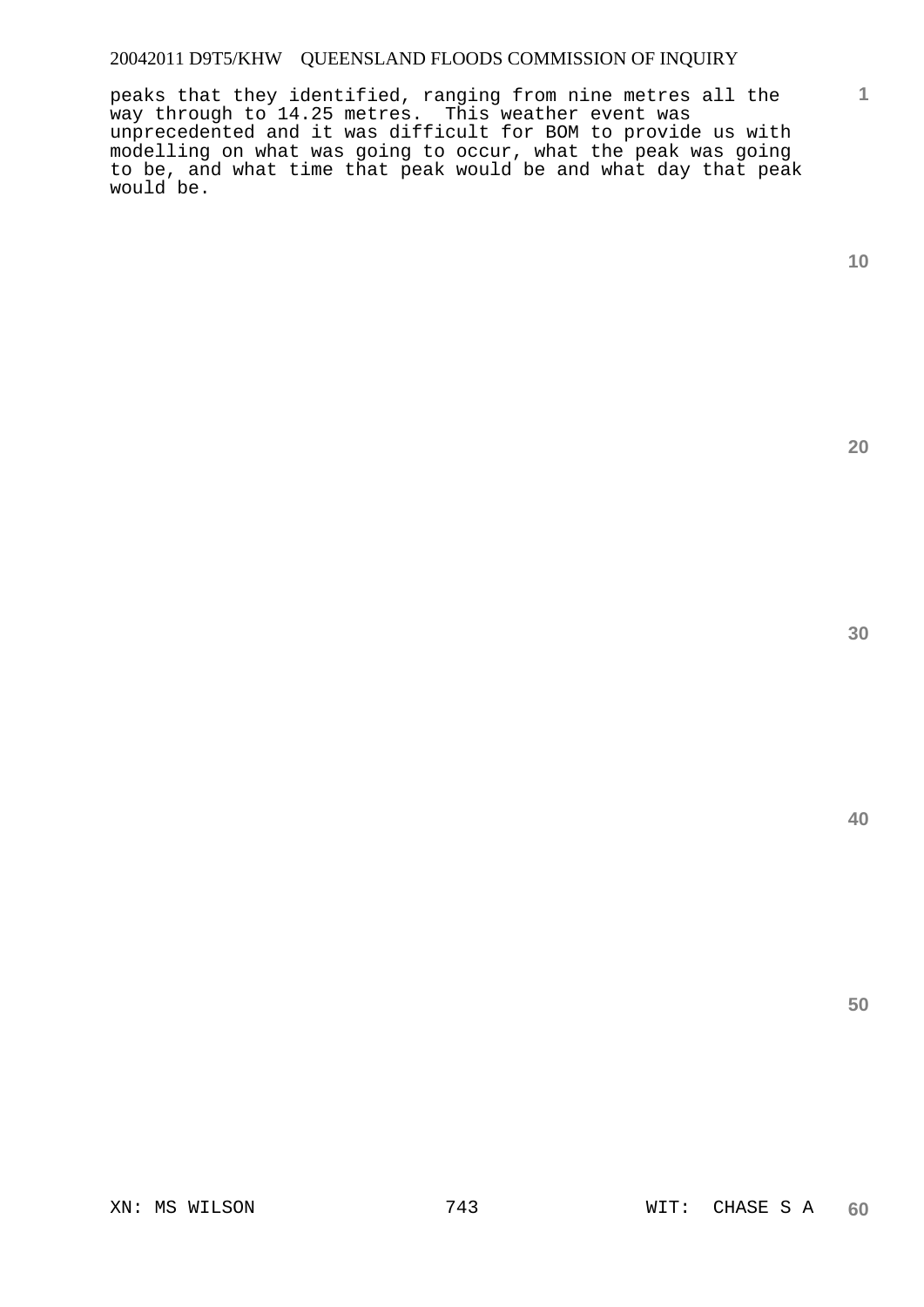And was that difficult because of the lack of gauges that could provide that information?-- Well, I know for a fact that there's a number of gauges that were operating at the time. Some were - some of them were manual readers and some were automatic readers. I know for a fact the problem in Condamine was not so much the rainfall that had fallen in that area but the rain that had fallen in the other catchment areas, in particular Charleys Creek, Mile Creek and the Upper Condamine. All those river systems were - were full and the water was, you know, slowly moving down towards them.

In relation to the manual readers, that is obviously dependent upon someone being able to get that information and get it back to you?-- Exactly, and that creates problems itself. Like if people can't actually get to the manual reader, it is hard to get readings. You have to have people that, as I said, can actually physically get to that site and provide that information to you opposed to an automatic reader that provides information automatically back to the BOM site.

So in terms of the information that you were getting from the manual readers, did that become more and more limited as the flood event took hold?-- Most definitely.

Did that provide a lack of information that then you could make decisions upon about, for example, when to evacuate towns?-- Yes, and it would obviously have to depend on the automatic readers and speaking to people with local knowledge and vast other ways that we obtained our information.

Do the automatic readers that you had, did they suffice? Did they give you enough information?-- They give us information. I suppose the difficult thing was although there was information there in telling us what the river heights was were, because it was unprecedented levels across the whole district it was hard to determine what the peak was going to be and when and where. That's the problem that we - we were experiencing.

When did you appreciate that you may have to evacuate Condamine?-- I think on the 29th of December, after hearing that the level was going to be at a record peak at 14.25, the next - certainly the next morning, on the 30th, I was in the teleconference with the SDCC and received advice that if Condamine township - if the levels reached 14.5, like, half the town would be inundated and at 15 metres the entire town would be inundated. A decision was made then that we had to evacuate the township.

**50**  So at that meeting that you had at 11 o'clock on the 30th, the decision was made that you had to evacuate the township?-- It wasn't during that meeting. That's - during that meeting, that's when I received that information.

Yes?-- After that meeting I made a number of telephone calls, a number of inquiries to the LDMG and to the officer in charge of the Miles Police Station to try and ascertain what information he could gather from the SES controller at

**20** 

**40** 

**10**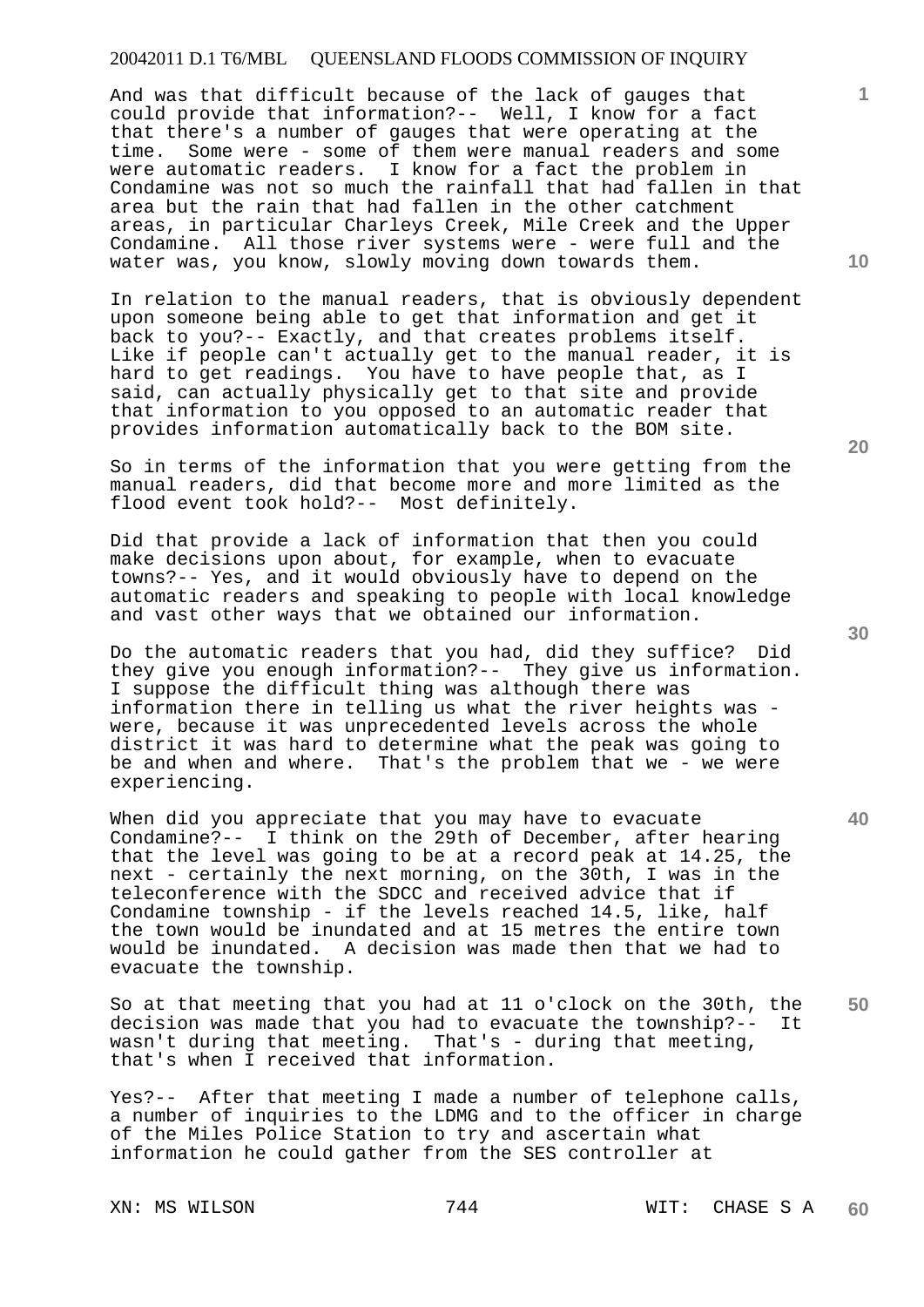Condamine, keeping in mind that through that LECC, that they were having regular meetings and part of that group was the officer in charge of the police station and the SES controller. Now, that SES controller, I believe, is extremely experienced and has lived in that area for many years. He was the one that actually spoke to the officer in charge for Miles and said that he believed that at a certain level this - the town would be inundated. We - as a result of that conversation and the other information that I had at hand, that's when the decision was made to evacuate the township.

That's a mandatory evacuation?-- It wasn't a mandatory evacuation at first because the option was for the residents to evacuate. The officer in charge of the Miles Police Station had a meeting with the residents and advised them what he believed was going to occur with the amount of water that was travelling towards them. To my understanding, only 26 out of a possible 135 people were prepared to evacuate at that stage and it was only after a conversation with him that a decision was made that it was to be mandatory, but only because people were not prepared to evacuate the township voluntarily.

Okay. So at the first meeting that Sergeant Wiltshire had with the residents, you were hoping to get more residents to leave the town on a voluntary basis?-- Almost definitely. Because of, you know, the - we just didn't know what the level was going to be there. Obviously preservation of life, the safety of the community was at risk, not only their lives but also health risks. If they remained in town with essential services being cut off, power being cut off, having no water, having no sewerage, obviously that creates a number of problems. So, as I said, a decision was made that the So, as I said, a decision was made that the township needed to be evacuated.

On the 2nd of January 2011 you finished being the DDC?-- Yes, I did.

And you were replaced by Terry Kajewski?-- Inspector Kajewski, yes.

Inspector Terry Kajewski. There was a meeting in the evacuation centre at the Dalby Agricultural College where it was discussed about the formalisation of a recovery strategy for Condamine. Are you aware of that?-- No.

One of the issues that comes from the residents of Condamine is that they didn't get sufficient notice that evacuation was pending. Can you respond to that?-- In relation to the evacuation, I suppose - I guess - in relation to what was happening, I assume most of them had access to the Internet, could look up the BOM site-----

#### UNIDENTIFIED SPEAKER: No.

MR TAYLOR: No, we don't live on bloody computers.

WITNESS: No, okay. I apologise. I know that the mayor, who

XN: MS WILSON 745 795 WIT: CHASE S A **60** 

**30** 

**20** 

**40** 

**50** 

**10**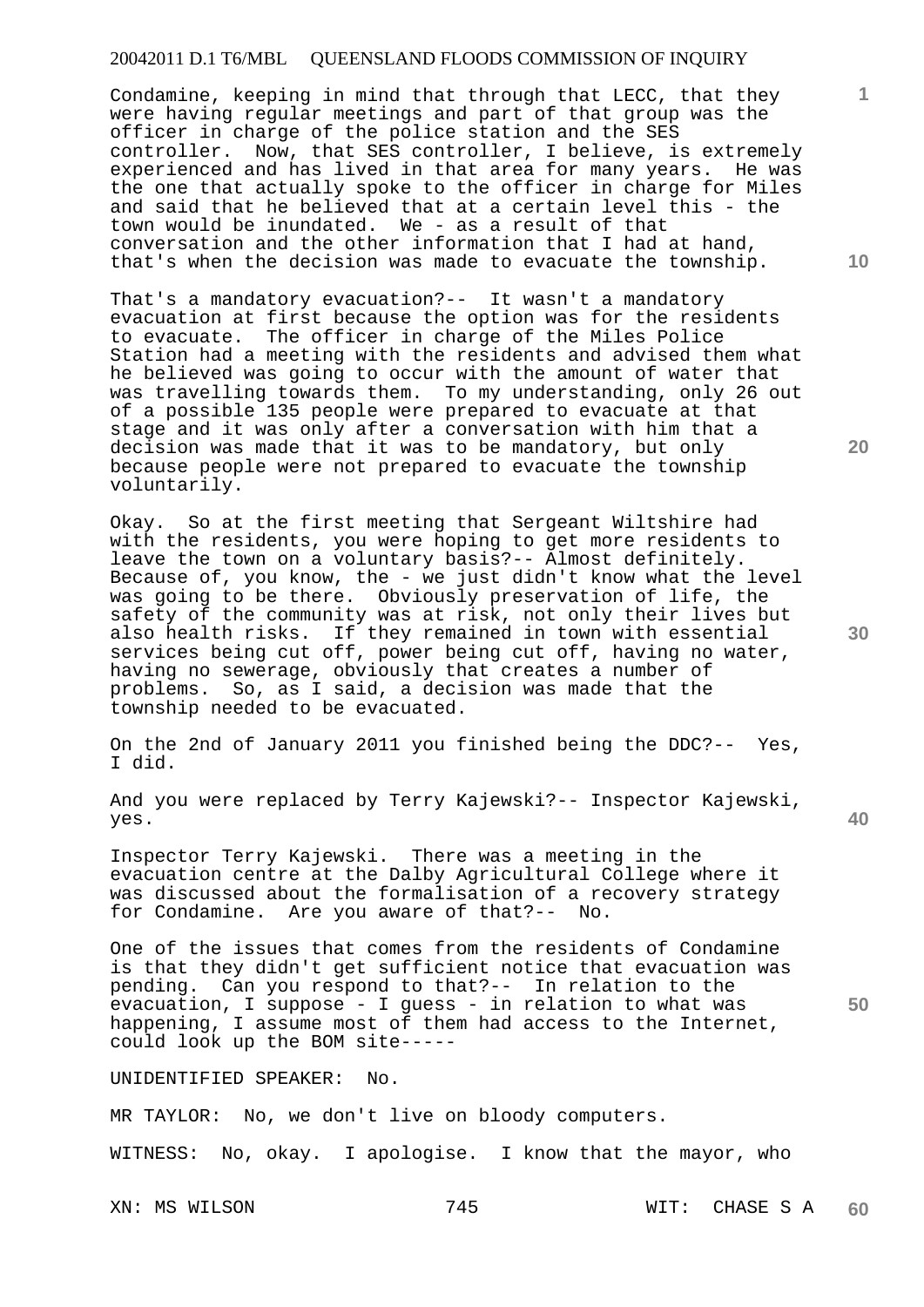was the appointed media rep for the DDMG, did do a number numerous interviews on the radio in relation to what was occurring. Obviously the SES controller and the officer in charge of the Miles Police Station were attending the daily LECC meetings.

If I can stop you there, that's Sergeant Wiltshire you're talking about?-- Yes.

But he was in Miles until the 30th of December, wasn't he?-- Yes, but he was still having meetings with the local SES controller to get information on what was happening in Condamine, the water - the river heights and, basically, to get that local knowledge of what could be expected at certain heights. It didn't - sorry, back to your question about the mandatory evacuations. Once again, Sergeant Wiltshire did go there on the - about 1 o'clock on the 30th and did have a town meeting and spoke to all the residents outside the hotel and advised them that the town needed to be evacuated for the reasons that I have advised before. As I said, some of those residents decided that they did wish to leave and others, whether they didn't - they didn't believe of what was coming or the level was going to be at 15 metres and what impact would have on the community. I know for a fact that a lot of the residents had issues with pets and I can understand that. With the ADF arriving, I know they have normally a no pet policy. That was overturned to allow residents to take their pets with them which I - to my understanding, helped the situation greatly to get people to evacuate.

If I can take you back to this, you said previously that on the 29th of December 2010, that was the first time that you were contemplating that evacuations may be necessary-----?--Late on the 29th, yes.

-----for Condamine. Did you convey that information to the local SES on the ground in Condamine?-- Not personally, no.

Is there a process where that information can be conveyed to the local controllers of the SES on the ground?-- Well, I suppose the normal process is to relay that information back through the LDMG, back through the SES controller. As I said, there was no decision made on the 29th to evacuate if I can that - make myself clear.

No, no, I'm just saying that's a benchmark because that's the first time you were contemplating that might have to be the consequences of this flood event?-- It was the first time that I considered that there may be some extraordinary levels going through that township. It wasn't till the next day when after speaking to various groups through the DDMG meeting and the SDCC that it became clearer to me that even though the level at that stage was only 14.25 and to my knowledge only a small number of residences had been inundated at that level, as I said, we weren't sure what the peak was going to be and BOM couldn't tell us that, what that peak was going to be, and when that peak was going to be. The best BOM could tell us was there was going to be a peak on the weekend at some stage,

**30** 

**40** 

**50** 

**10** 

**20**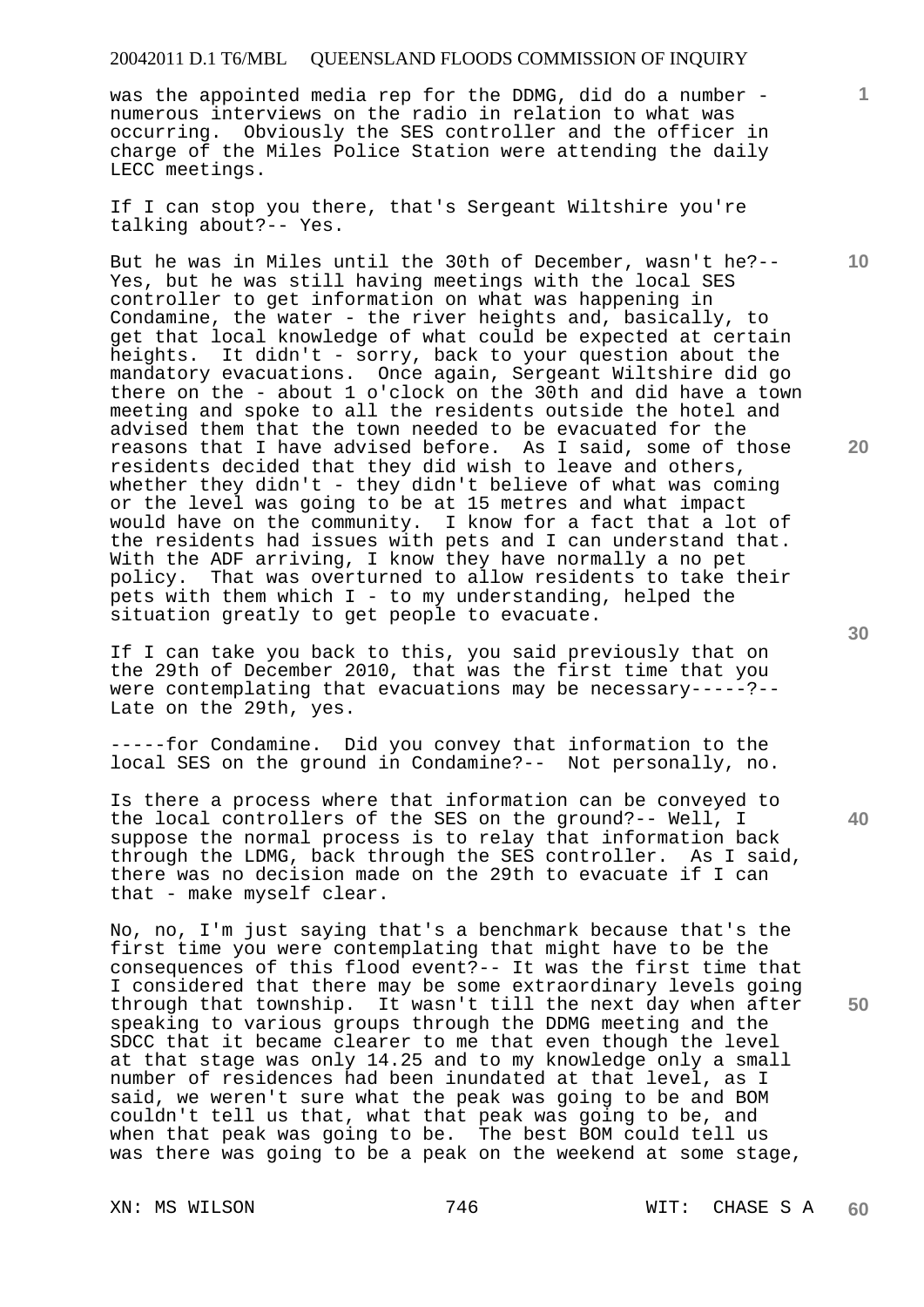Saturday or Sunday. So, the 30th being a Thursday, we thought, "Okay. Well, we've got till the weekend at the worst to get people out of this township." Obviously, I was not aware how long it would take to evacuate 135 from a town. It's never been done before. I wasn't aware at that time that the ADF were going to be deployed. So, basically, as soon as the request was sent through to the SDCC to request assistance to evacuate the township, at about 3.30 that afternoon I received a phone call from the ADF, a captain from the ADF, advising me that two Black Hawkes had been deployed or were being deployed from Oakey and that they would be leaving Oakey, going to Dalby to pick up two police and then go to Condamine and start evacuating.

If I can just take you back to the 29th of December, and I appreciate no decision was made?-- Yep.

But that was the first time that you contemplated that a significant amount of water would be going through Condamine?-- Yes, yes.

Now, you would agree with me, wouldn't you, that that type of information on the ground would be of assistance, wouldn't it, in terms of the SES, the local SES, knowing that type of information?-- Yes.

And that type of information, with the SES knowing that, they could then work with the community and say, "Listen, evacuations may be in contemplation within the next day or so"?-- Yes.

To get the town thinking in that mindset that, "We have to leave"?-- Most definitely, yes.

Did you pass that information on to the LDMG, which you said was the process, for the LDMG to pass it on the SES?-- Well, no, well, because - the information from the LDMG to the DDMG. So they were well aware of that as well. Because one of the members on the LDMG is always - takes part in our DDMG meetings. So the information that I'm getting from them filters from the LDMG up to the DDMG and the reason we have a person from that group on our group is for that reason, to get the information from - that they may receive from different sources from their SES controller on the ground so the DDMG members can be fully aware of information at hand.

You said before that that was the first time it came into your contemplation that evacuations may be necessary?-- Yep.

**50**  Was that issue discussed on the 29th, "Look, evacuations might be necessary on the 30th"?-- Not evacuations, no, because even though the BOM had said there's going to be record peaks, potentially 14.25 metres, at that level my understanding is that only a small number of houses would be inundated at that level.

But it was at that point in time that you were contemplating that Condamine, some evacuations at least of Condamine would

XN: MS WILSON 747 747 WIT: CHASE S A **60** 

**30** 

**20** 

**40**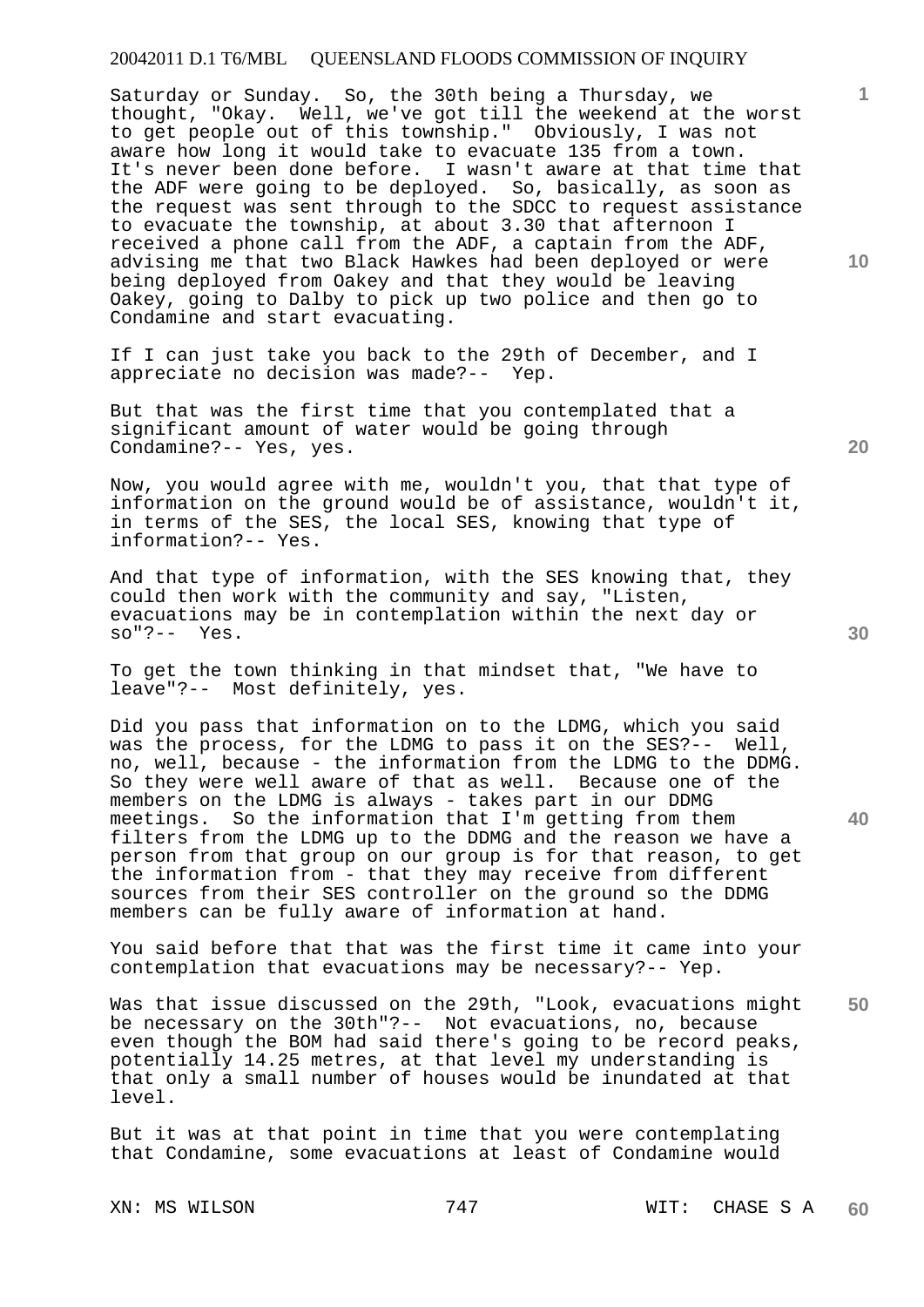have to occur, may be necessary in the next day or so?-- No, not evacuations, no. No, what I'm saying is that I became aware that there was water going that way and that the level would be at 14.25 metres, which means a record peak and, to my understanding, that a number of houses would be inundated. If it got to 14.25 and six or seven houses were inundated, there would not be a need to evacuate the township, but depending on what was happening with essential services - power, water and sewerage.

But I thought your evidence was, Sergeant Chase, that that was on the 29th, that was the first time that you were in contemplation that evacuations may occur?-- Well, not evacuations. It wasn't-----

COMMISSIONER: You did say that before, I think, Sergeant Chase, that late on the 29th you contemplated evacuations?-- Okay. All right. Okay. Well, if I can go back. The 29th, there was no - there was no talk or conversation with any person about evacuating any township at that stage. Now, I'll try to make myself clear. On the 30th of December, when I was in that SDCC teleconference and it was - come to my attention that the levels may get to 14.5 to 15 metres, obviously at that stage we needed to look at evacuating because those levels were unprecedented and we did not know what would occur at that level.

Okay.

MS WILSON: Let's take it from that point. At that point did you contact Sergeant Ben Wiltshire to say, "Listen, we're thinking of evacuating the town"?-- Yes, I did.

So you directly contacted Sergeant Ben Wiltshire?-- Yes, I did.

That didn't pass through the LDMG?-- No, I rang him direct around 12.30, 1 o'clock that afternoon.

Is the process that it should have gone through the LDMG and you just bypassed that to make sure that Sergeant Wiltshire knew exactly where you were at?-- I wanted to get his information firsthand from him rather than putting it down back through the LDMG, waiting for them to contact someone, then for them to come back to me. The delay in that, I don't know what that would have been, so I made a decision to ring him myself.

**50**  You talked before that the first decision you made was, "We're going to evacuate the town", and it was a voluntary evacuation but one of the reasons that you then turned that into a mandatory evacuation was that there was only a small uptake of the voluntary evacuation?-- During this day I spoke to Sergeant Wiltshire a number of times when I could raise him via mobile phone to see how the evacuation was going. On the first occasion he told me there was - and it is a rough figure, I think it was 28 people that were prepared to leave. During the course of the day - well, not the day but, you

**10** 

**1**

**30** 

**40**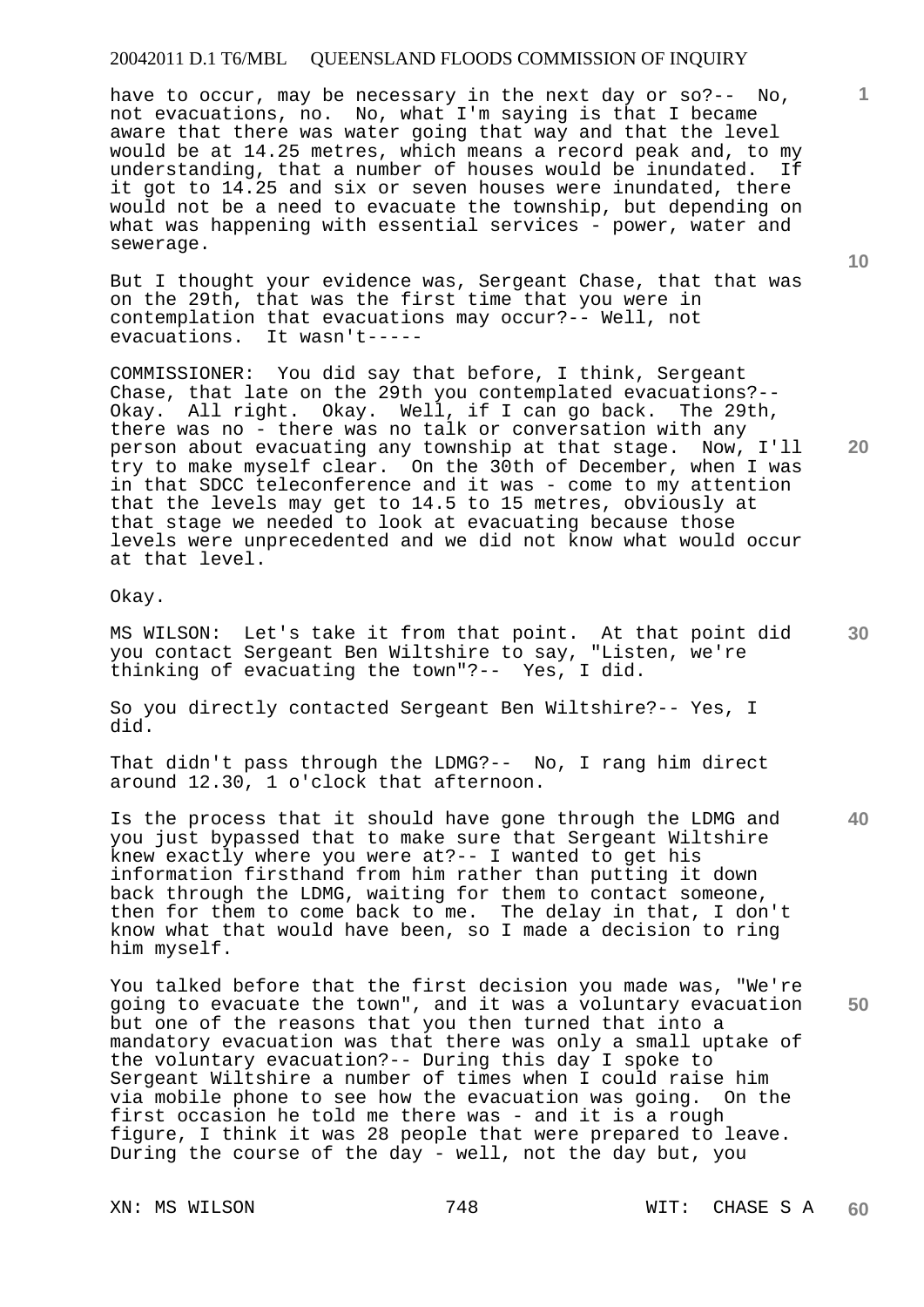know, within half an hour I would speak to him again and he said, "There's more people now deciding to leave but there's still a number of people in the township that are refusing to evacuate."

So were your decisions to go to a mandatory evacuation simply just based on the numbers?-- Yes. The number of people that were refusing to self-evacuate.

In terms of the flood events that occurred in this region, that was near the end of your involvement in that because you were relieved on the 2nd of January?-- I was relieved on the 2nd by Inspector Terry Kajewski from Toowoomba. He came out on the 30th and 31st of December to, I suppose, get some situational awareness considering he was taking over for a you know, a fairly major event. We had a number of briefings. He sat in at the SDCC teleconference with me as well as the DDMG meetings with me prior to taking over that role to ensure that he was well aware of the issues across the whole disaster district.

Thank you, Sergeant Chase. That's all the evidence I have for the moment.

COMMISSIONER: Ms McLeod.

MS McLEOD: Thank you, Commissioner. I am not in a position to address the issues to do with gauges and monitoring with the Bureau at this stage.

COMMISSIONER: Yes.

MS McLEOD: And the same probably applies to Inspector Kajewski. And so what I suggest, and this has been discussed, is we put in a supplementary submission about those things.

COMMISSIONER: All right. Mr MacSporran.

MR MacSPORRAN: I have nothing, thank you.

COMMISSIONER: Mr Ure.

MR URE: I have nothing.

MS WILSON: Thank you, Madam Commissioner, may the witness be excused?

COMMISSIONER: Yes, thanks, sergeant, you're excused.

WITNESS EXCUSED

MS WILSON: Madam Commissioner, the next witness that I intend to call is Inspector Terry Kajewski. I don't think I'll finish in him 10 minutes perhaps if we could adjourn now and

XN: MS WILSON 749 79 WIT: CHASE S A **60** 

**20** 

**1**

**10** 

**50**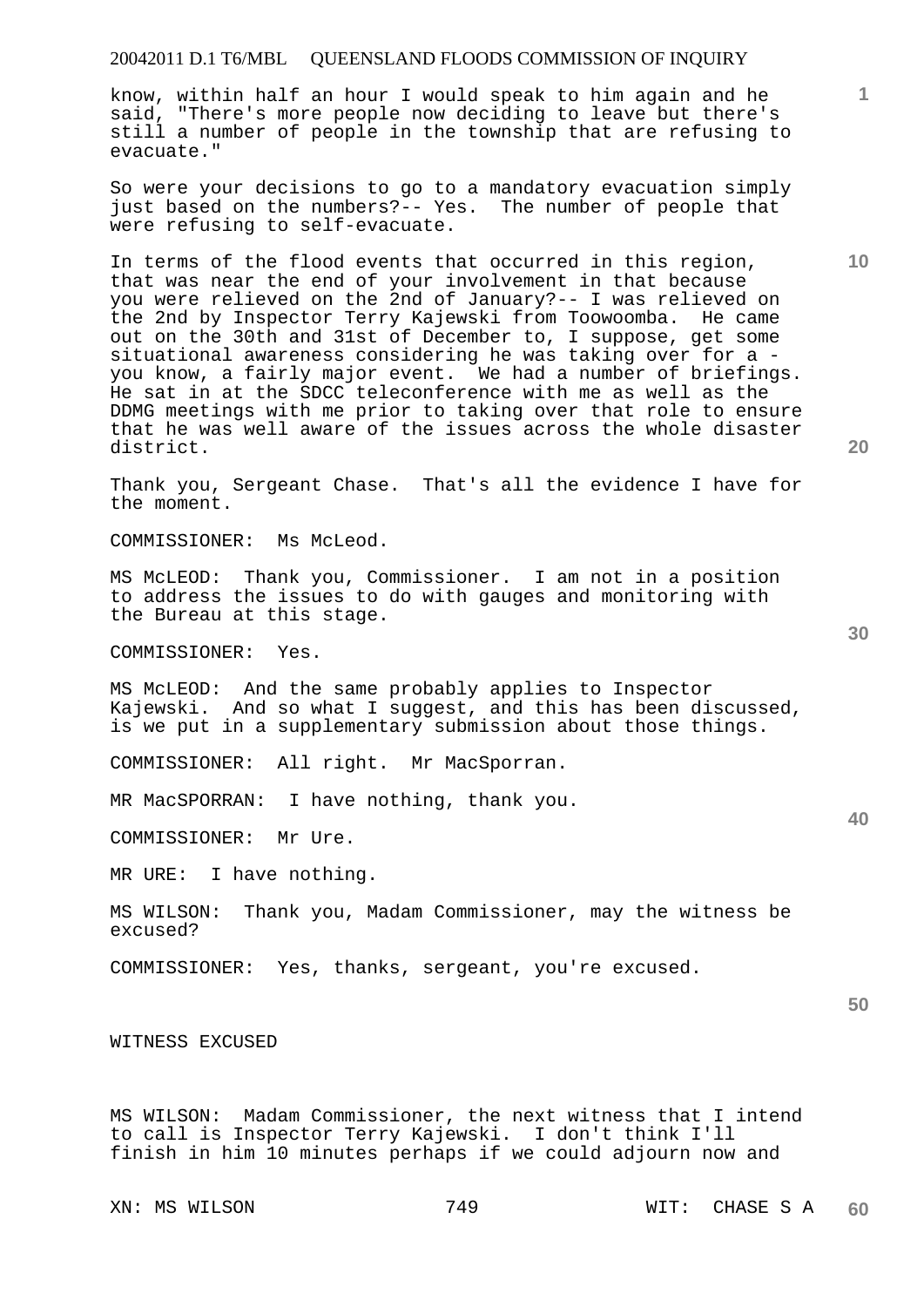we resume at 2.15 p.m.

THE COMMISSION ADJOURNED AT 12.49 P.M. TILL 2.15 P.M.

**10** 

**1**

**20**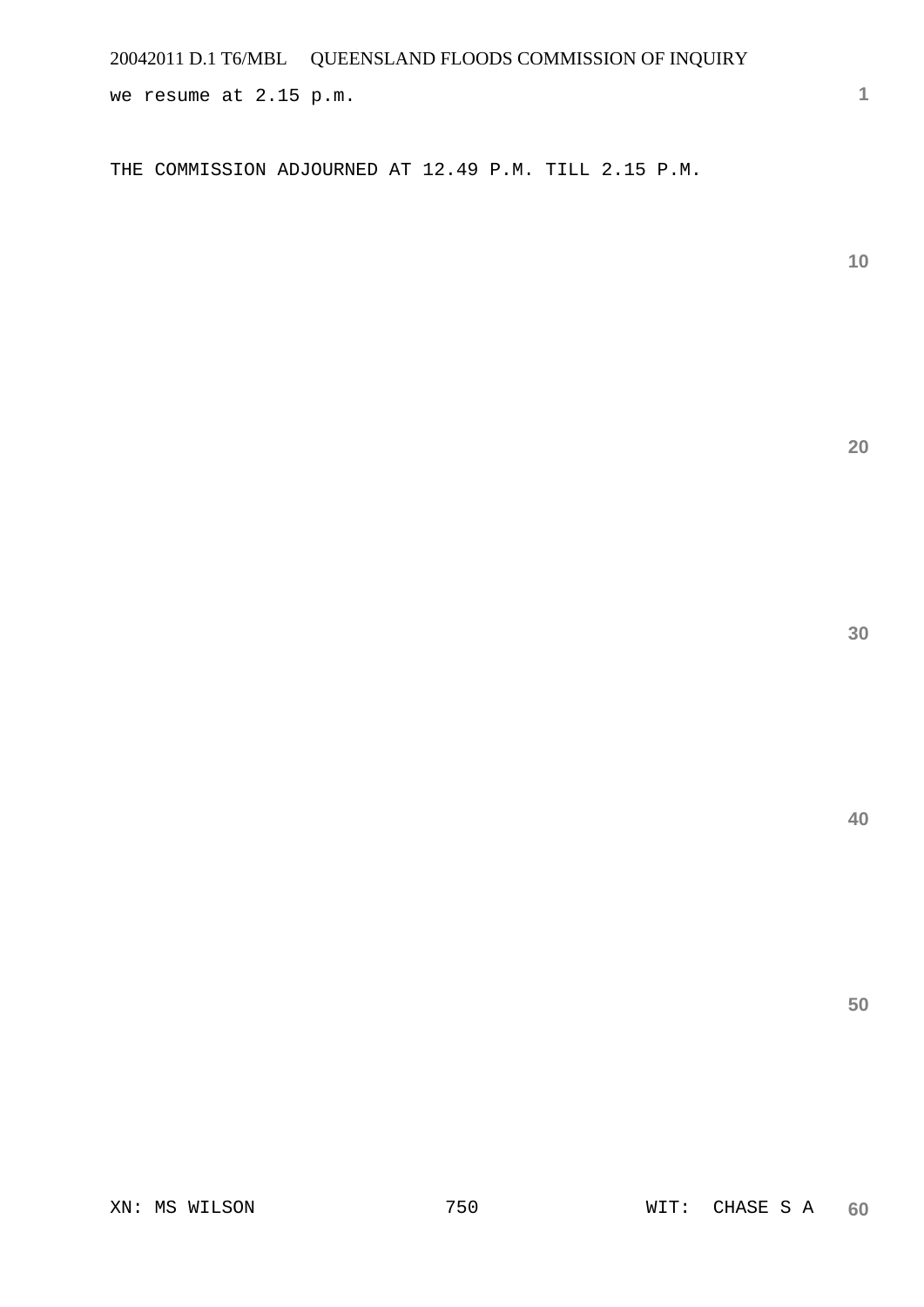| 20042011 D9.T7/KHW QUEENSLAND FLOODS COMMISSION OF INQUIRY                                                                                |    |
|-------------------------------------------------------------------------------------------------------------------------------------------|----|
| THE COMMISSION RESUMED AT 2.18 P.M.                                                                                                       | 1  |
| COMMISSIONER: Yes?                                                                                                                        |    |
| MS WILSON: Thank you, Commissioner. I call<br>Inspector Terry Kajewski.                                                                   | 10 |
| TERRY JOHN KAJEWSKI, SWORN AND EXAMINED:                                                                                                  |    |
| MS WILSON: Thank you. Is your full name<br>Terry John Kajewski?-- It is.                                                                  |    |
| And are you an inspector of police?-- I am.                                                                                               | 20 |
| And you are presently based at the Toowoomba district<br>office?-- That's correct.                                                        |    |
| And from the 2nd of January 2011 to the 14th of January 2011,<br>were you the acting district officer for the Dalby district?--<br>I was. |    |
| And also you assumed the role of Dalby District Disaster<br>Coordinator?-- That's correct.<br>30                                          |    |
| Have you prepared a statement in relation to these<br>proceedings?-- I have.                                                              |    |
| Can you have a look at this document? That is your<br>statement?-- It is.                                                                 |    |
| And you have signed this statement on the 11th of<br>March 2011?-- I did.                                                                 |    |
| 40<br>And in this statement, you refer to three documents, an<br>hydrology report for Dalby?-- Yes.                                       |    |
| Also a hydrology report for Meandarra?-- Yes.                                                                                             |    |
| And there is also a reference to a Recovery Strategy,<br>Condamine Flood Meeting held on the 2nd of January 2011?--<br>That's correct.    |    |
| Commissioner, I tender the statement and the exhibits attached<br>50<br>to that statement.                                                |    |
| COMMISSIONER: Exhibit 118.                                                                                                                |    |
| ADMITTED AND MARKED "EXHIBIT 118"                                                                                                         |    |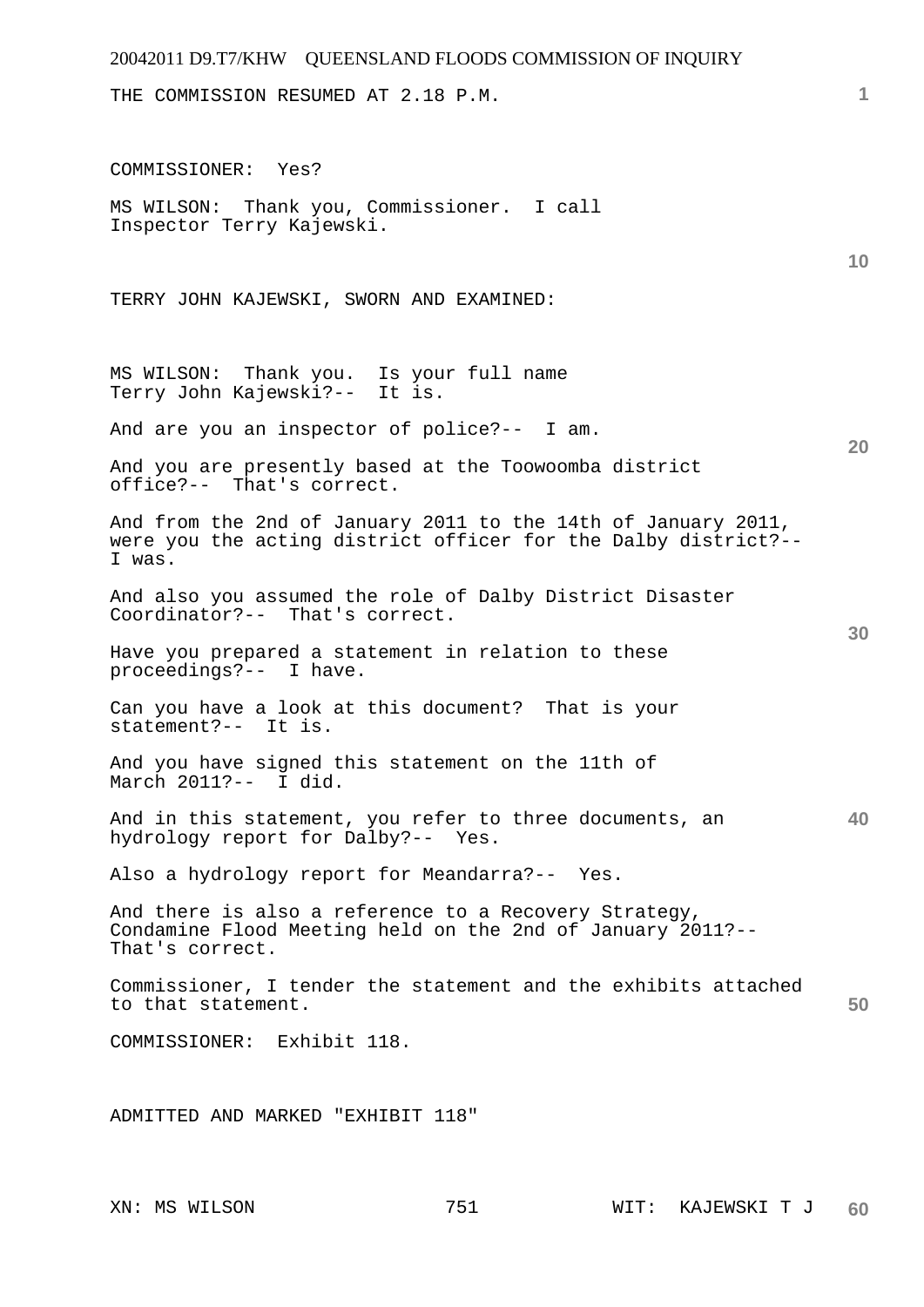MS WILSON: Inspector, if I could take you to a couple of matters in your statement? At page 6 of your statement, you talk about that you were particularly concerned about events as they unfolded on the evening of 9 January 2011?-- That's correct.

And that was in relation to the uncertainty regarding the Clydesdale gauging?-- That's correct.

Now, you were mindful of the isolated townships of Meandarra, Tara, Flinton?-- Yes.

And the residents who were on the properties throughout the district in that area?-- That's right.

So, on the 19th of January 2011 you requested a hydrology report for Meandarra?-- That's correct.

And you requested this from the Bureau of Meteorology?-- That's right.

You were later advised by Jeff Perkins from the Bureau of Meteorology that they couldn't provide much advice on Meandarra as they did not have any river height data on Brigalow Creek?-- That's correct.

And it was not included in the Bureau's models as the local area for Cotswolds because they did not have the ability to forecast for Meandarra itself?-- That's right.

Now, had you been able to access a hydrology report for Meandarra, would that have assisted in the response to those townships?-- I really don't know the answer to that question, even now. I have reflected a lot about the different smaller towns that were isolated, and not just townships, homesteads themselves, because we'd had reports right through from that Meandarra area. The officer in charge out there, Johnny Evans, I think he has done a magnificent job - he was isolated himself - getting daily reports and feeding them in to me about where the problems were. I got a sense through all of it that those people were very resilient and self-managed a lot, and it wasn't until a debrief a couple of months later that I found out of another property that people were actually on top of their roofs and had run out didn't have telephone contact and they'd been isolated for 48 hours. So, that was just one of those things that reinforced to me that it's difficult in some of those isolated areas.

If you had a hydrology report that would be able to give you a better estimate of the flooding, then you could have communicated warnings to the people in these areas?-- That's right, yep.

How would you have communicated those warnings?-- I really haven't - because it didn't happen, I didn't - I haven't turned my attention to how we would do that, but it would - I

**30** 

**20** 

**40** 

**50** 

**10**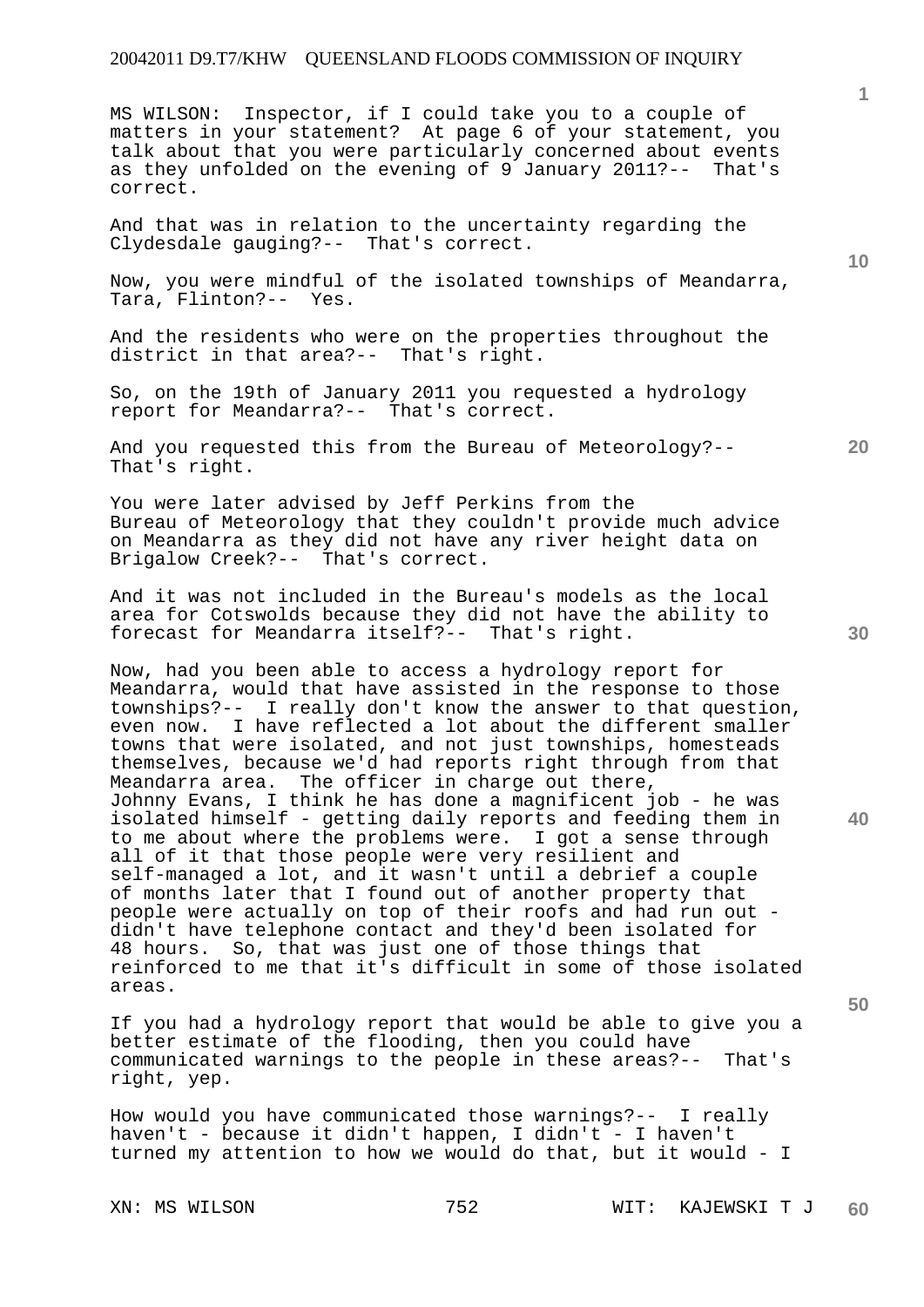think similar to the alert system that we used in Dalby and Chinchilla.

Okay. So, we're talking about that if these areas had the same relationship with the alert system that Dalby does have, that would assist?-- It would be a ready-made process. We've - I know from that debrief I have spoken to Michael Bianchi, who is now district officer in the DDC for Dalby, and I believe moves are afoot to - actually with those smaller communities, is whether we get an SES person or a rural fire person have a list of who these people are and make sure that we make contact with those people, and that seems like a worthwhile strategy going forward, but that's all in hindsight, of course.

That's why we're here today, is to see what worked well, what didn't, and what could be done better?-- I think, well, that would be one of the things I think we could certainly do better, and obviously some weather stations in those particular areas.

When you are saying that's one of the things that could be done better, what actually are you referring to?-- Well, one is the - having some sort of communication process set up where you have a local - I think you need it to be localised in those pockets, those community pockets, that makes contacts, have a designated person, an inn keeper, for want of a better term.

An inn keeper?-- Yes.

So, that inn keeper would have within that region various properties, that they would keep in contact with those properties to see how they're going?-- That's right, and I've - in essence, it needs to be somebody that's attuned to that community, their needs, and then obviously report further up or across, whatever it needs to be, to make sure we have got the right processes in place to deal with whatever the problem is.

Okay. Now, you spoke before about a property that was isolated for 48 hours?-- Yes.

And the family had to get themselves on the roof?-- That's my understanding of it.

Okay. But let's just work on that understanding. That type of situation, you didn't even know about it?-- Didn't know about it, no.

So, how can we ensure that type of situation doesn't happen again, that you don't know about those things?-- I think an education program, using the inn keeper model, something like that, particularly for those small communities. I think within the bigger townships, Dalby, Chinchilla, where we'd managed that very well, like, for instance, I make reference in my statement to Jandowae. The water coming off the Bunya Mountains there went through 11 houses and I have got no

**20** 

**1**

**10** 

**40**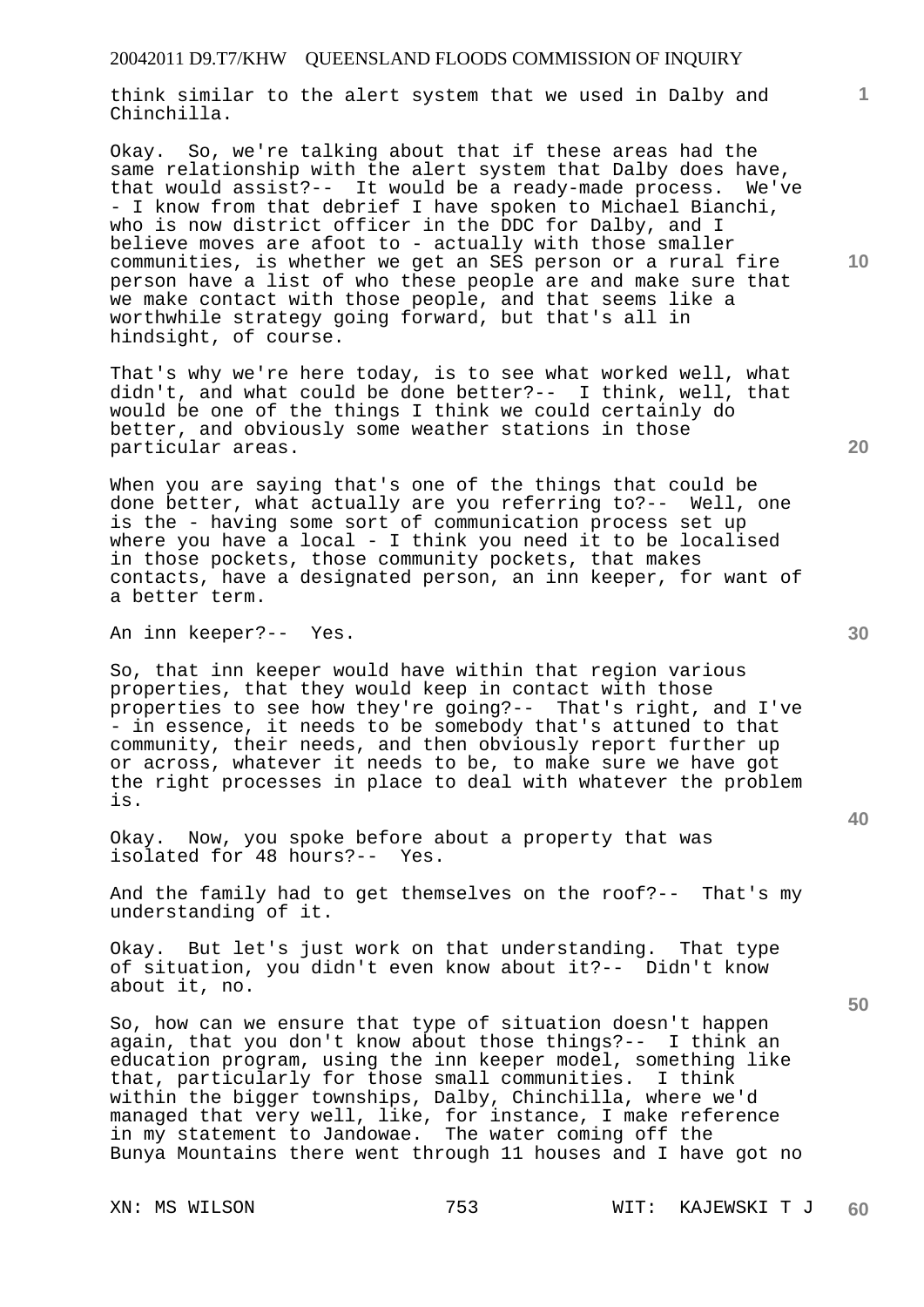idea still how you best prepare for that. It was through and gone before anybody knew anything about it.

Well, what about extra river gauges up there?-- That's one possibility.

That would have an ALERT system that could feed that information back to you directly?-- Yes. That would be helpful.

We have heard about the LECC?-- Yes.

Now, that occurs in towns like Chinchilla and Tara?-- Yes.

And Miles?-- Miles.

**20**  That's another structure that has been implemented into the disaster management system in this region?-- That's right, probably at your very base level, at those levels, and that's where you rely on your information to start from, is from that level at that stage.

Other regions don't have that level?-- I've not undertaken  $a$ -----

Okay?-- I know it's in place here and it worked - it did work very well, and the other thing that I found worked very well and when I've talked to other people in other areas is the fact that we met twice daily with members of those LECCs.

When you say "we met", who's that?-- That's the disaster group.

So, you were having direct contact back down to those LECCs?-- Not all of them. They would bring reps to our meetings.

Telephone meetings?-- Telephone in, as - some telephoned, some in person, yep, but that was a wide cross-section, not only LECC, we had people with the teleconference from - Department of Main Roads would ring in from Toowoomba, hospital staff from Dalby would generally attend in person, if they couldn't get there in person, they always had a rep phone in. We had our LECC reps from Miles and Chinchilla ring in as required. Obviously when there was flooding imminent, it was important that they be contacting us and that occurred.

Okay. So, the LECC was providing information to the LDMG and the DDC?-- Yes.

**50**  And that information had particular local knowledge that could be acted upon, if necessary?-- That's right.

But for the LECCs, you wouldn't be privy to such local knowledge?-- No. You would be trying to source it, whether you would be privy - whether you would get that same sort of response, I doubt it. I think it was particularly - worked particularly well.

**10** 

**1**

**30**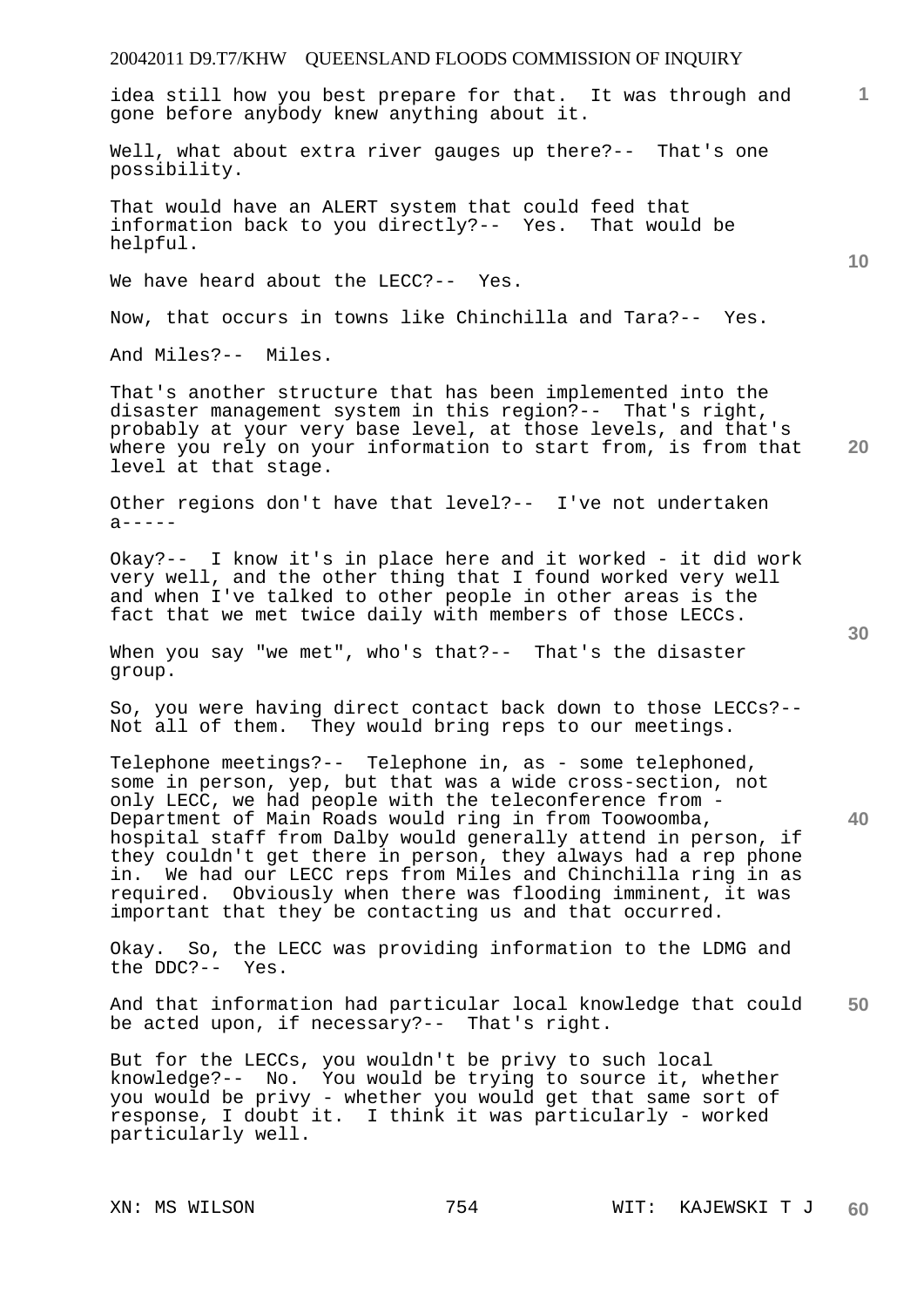So, that's information going up to the DDCs and the LDMG. What about if you wanted to get information to the residents in those towns? Did you use the LECC as an avenue for getting information back down to those towns?-- Can I say that our mayor and his staff did that particularly well. I have never seen a better media campaign, as far as utilising their local resources, the daily paper and countless TV, radio interviews, it was incredible, the response, and I know that - I make reference to it in my statement - the mayor attended to some 1700 interviews and I did two, I think, in the whole time I was out there, and it - it allowed me to think more broadly about reporting up and reporting across. So, I was grateful for that.

One of the problems, though, with putting an emphasis on information being spread by media is access to that media. If electricity is cut or the internet goes down, how then is it best to respond to be able to get information out there?-- I really do think the alert system worked particularly well for Dalby and it was only a simple message, and in times of crisis it only needs to be a simple message.

Okay. We will stop there and talk about the alert system in Dalby. Can you tell us about the alert system in Dalby and how it works?-- I could reference a particular - some of the ones we did.

Okay. If we can get an example so we can get an understanding of how it worked?-- Yep. I did have this squirrelled away this morning.

Inspector, what document are you referring to?-- This is one I have managed to obtain this summary of the Emergency Alert Details, which hasn't been made available up until - up until today, unless somebody - unless it's been something that I have missed.

And is that document headed up on the left-hand side with the number, "10018001"-----?-- Yes, it does.

-----"27th of December 2010"?-- That's right.

And, "1906 Dalby.", and then SMS message about Myall Creek?-- That's right.

So it appears we're looking at the same document. What does this document set out?-- Just relays the date, the message was sent, time it was sent, the area that it particularly related to, and what the actual message was by SMS or by voice. For a good example, if I take you down to the first Chinchilla example, on, the, "Emergency Location.", the campaign message ID 11001721 and the voice message simply there was, "Flood warning from SES. Significant rainfall above Chinchilla. People in lower lying areas advised to move to higher ground."

Now, this records all of the messages that went out either by SMS or voice messages?-- That's right.

XN: MS WILSON 755 WIT: KAJEWSKI T J **60** 

**30** 

**20** 

**40** 

**50** 

**10**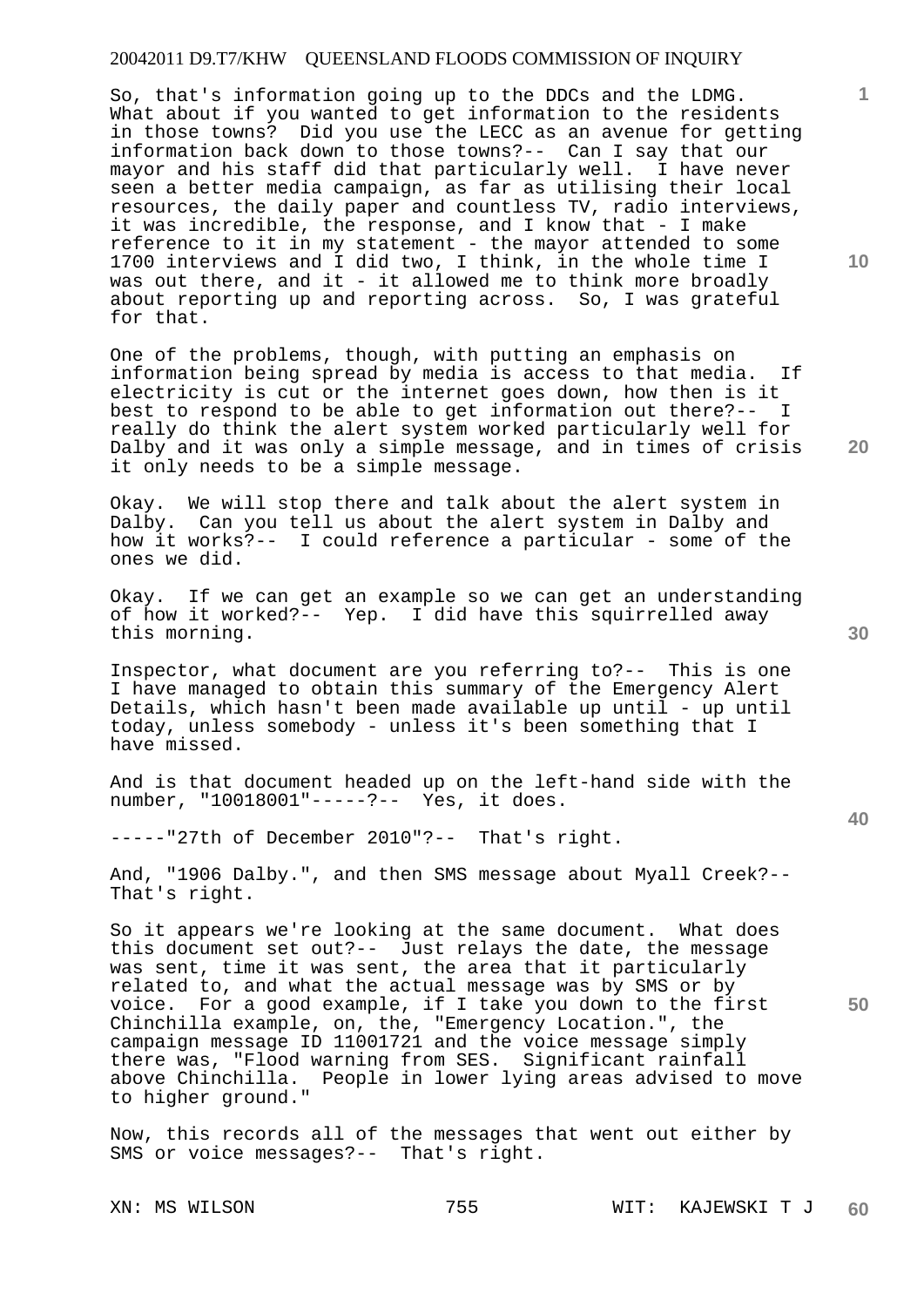And who sent these messages out?-- They come - some were instigated by myself. Generally they come from the LDMG, up through me and then through - to our State centre for approval.

So, if the LDMG want to send out a message, it has to come through to you?-- Yes.

You obviously have to approve it, and then you take it up the ladder to the SDCG?-- Yep.

And do they contact a telecommunications provider?-- That's right, sometimes they - the State Disaster Centre may ask particular questions. I can't remember being asked anything specifically about any of them. Generally by the time that that information's filtered through, it's generally met the true test of why we want to send it out and it gets released.

So, was there any costs incurred for any government agency to send out SMS messages?-- I don't know. I honestly don't know.

And this SMS messaging, was it used throughout the whole district or just in certain areas?-- It was used throughout the whole district, yes, generally.

So, when we're talking about issues like Meandarra, you said if we had the Dalby alert system that would have worked better. Were we at cross-purposes?-- I think it's problematical in that Meandarra area, and if I can particularly reference the hydrology report that we got back for Meandarra?

If we can just stop there? I will tender that document, that SMS document.

COMMISSIONER: All right. Is there a formal title for it that we can use?-- Emergency - I'd say Emergency Alert Details For Dalby District Disaster Centre.

Thank you. Exhibit 119.

ADMITTED AND MARKED "EXHIBIT 119"

MS WILSON: If we can refer now to Meandarra hydrology report?-- Sorry, I missed that question.

You wanted then to refer to the Meandarra hydrology report?-- Hydrology report. I reflected on my evidence that I would be giving today and realised that the - that particular report or - and in particular map was pretty useless. If you go to because - I don't know, I have got my glasses on and I can't make out any-----

**30** 

**20** 

**50** 

**10**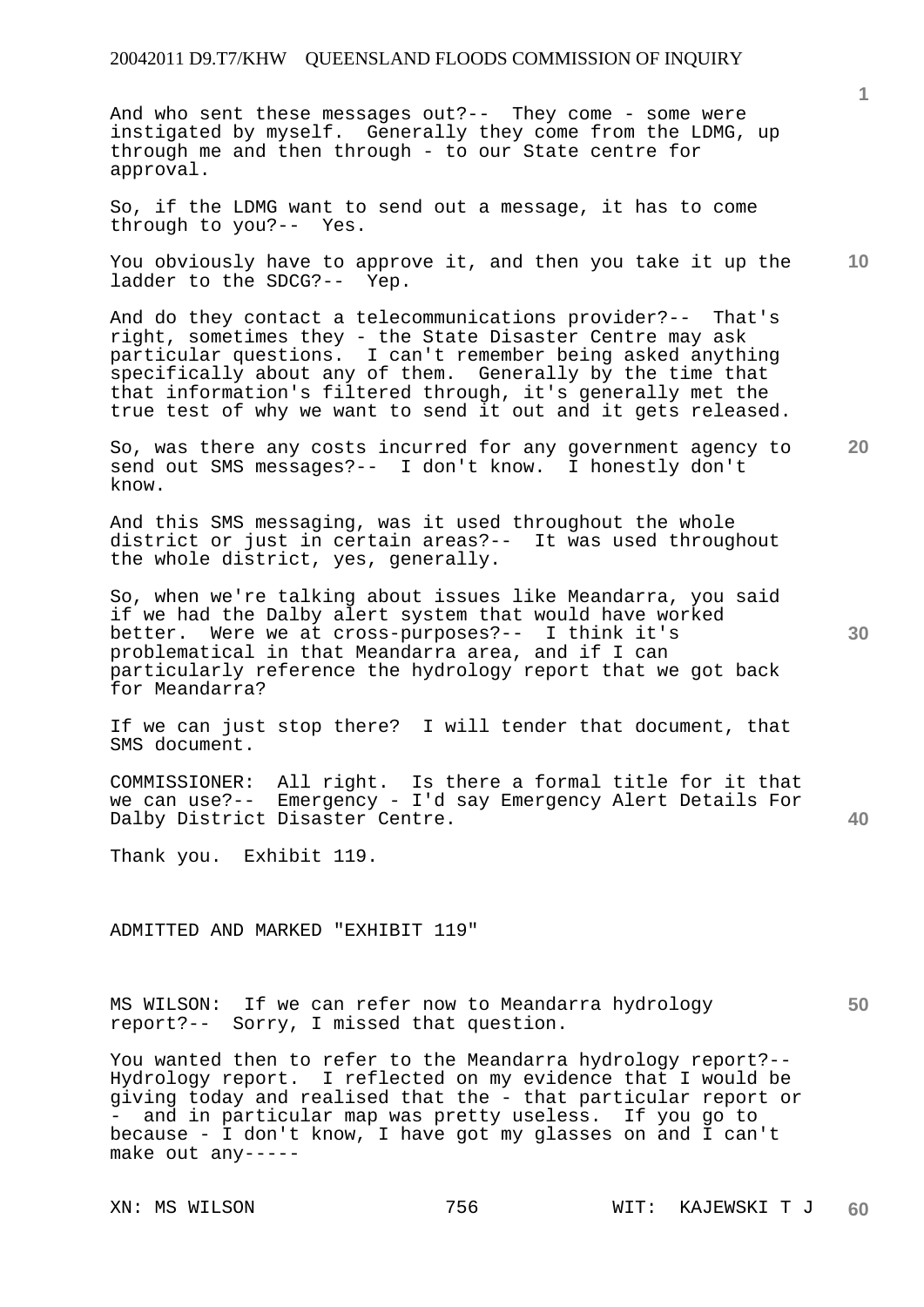Yes?-- Make out any township.

Yes?-- And in - accompanying that map, the page before, it gives the details of what the - Johnny Evans had sent to me by way of e-mail at 12.23 a.m. on the 11th of January. So, he was up in the early hours of the morning and sent through this information about all these different localities, and that's what I say, I sort of likened Meandarra to Holland at that stage and we didn't know whether we had the finger in the dyke or not, and that's why I specifically asked for a hydrology report. I have then this morning undertaken to actually plot those various locations on to a much larger map and I have got some copies available here for the Commission.

Perhaps if I could have a look at one, please?-- You need to obviously cross-reference that map back to the information from Johnny Evans, who was the officer in charge at Meandarra.

The hydrology report that you received and the map as we see it, which is, as you said, very difficult to pick up, is that the quality you received?-- That was the quality I received, so - and that coupled with the advice from the hydrology gave me a degree of uneasiness, and I was quite happy the next morning for Johnny Evans to report in that the sand bagging efforts that they made that day had worked. So, that was an uneasy time.

Okay. So, the map that you have just handed me should be read in conjunction with the hydrology report of Meandarra, because it can give you some better understanding of what was going on?-- It gives you - I have marked and I have used one of our admin assistants, who grew up in the area, to mark in a couple of properties, Kerriette and Herschwin, that weren't evident on the actual map, and then I have just highlighted the different properties and the creeks that were referenced in that e-mail.

Now, you talked before about the quality of the map that you received was not very good. Did you reference it on the day to a map like this so that you could understand the information?-- Not specifically referenced - I had - what's the best I could say is-----

A general idea?-- -----a general feel for what was going on. I was comfortable because I was - I had a fair degree of trust in Johnny Evans and what he told me thus far and in that - up until that period of time he was spot on with the information he provided, and there weren't alarm bells going off, but a certain uneasiness.

Commissioner, I will tender this map, but it should be made note that it's in reference to the statement of Inspector Kajewski.

COMMISSIONER: All right. Exhibit 120.

**10** 

**1**

**20** 

**30** 

**40**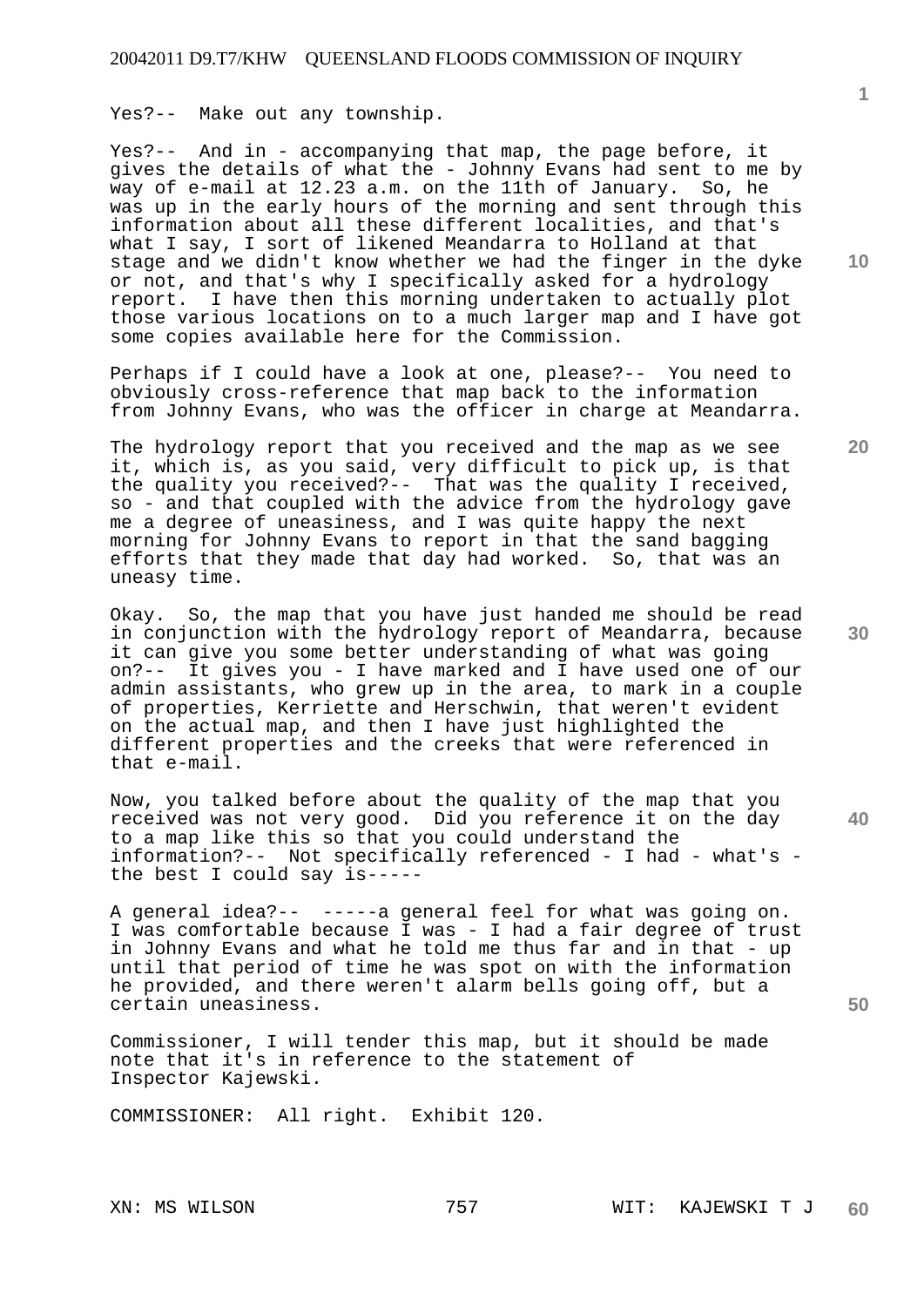ADMITTED AND MARKED "EXHIBIT 120"

MS WILSON: You talked before a lot of the information you were getting is through residents or the LECCs providing that information to you. In respect to the flooding of Condamine, there was very little information that was available about the flood levels and the flooding that occurred on the 30th, or you weren't on board by then?-- I'd come out and I was briefed by the chief superintendent at that stage and requested to come out a couple of days prior, and I was actually here on the 30th and 31st of January, so I got - and attended different meetings and things, and it took me those probably two days to get my head around different things that were going on, but I don't know about in that early process, but there was certainly hydrology reports in existence for the Condamine River and I would have thought - and I had no problems with those hydrology reports, and the Condamine was always on our radar, so to speak, and I know from talking to the mayor as well that there was a degree of uncertainty about just how much water would feed in from other tributaries into the Condamine, particularly from Cecil Plains as well, which is further to the east, and we treated that whole Condamine issue with a fair degree of caution right from the outset, but I did think there was hydrology right from the outset as well. So, I was more confident with some of the information there than I was, say, compared with the information when we had all that water coming off the Bunya Mountains, I wasn't so confident about that information.

The information that was received in relation to the Condamine, such as it was, was even better than the information you were receiving in other areas?-- That's right.

You talked about that you had hydrology reports. I am referring to the evacuation of the 30th of December. You had access to hydrology reports. You are aware, aren't you, that the decision to evacuate was made within a very short timeframe, on the 30th of December?-- Yes.

Could that have been done better in the sense of that information getting to the residents quicker?-- I don't - no, I don't believe so. I think part of the problem with Condamine and some of the residents is that not all - some were nonbelieving, and here I'm relying on the first example when they had the record flood on the 30th, 31st, compared to the second time around when it - it was quite easy to get the townsfolk to self-evacuate. Now, I think that was lessons learnt in probably the worst possible way to learn a lesson through personal experience.

But to put it into perspective, there was a meeting at around about 2 o'clock on that day which for many was the first time that the word "evacuation" had been heard. An hour later, they were then told that there was to be a mandatory

XN: MS WILSON 758 WIT: KAJEWSKI T J **60** 

**10** 

**1**

**20** 

**30** 

**40**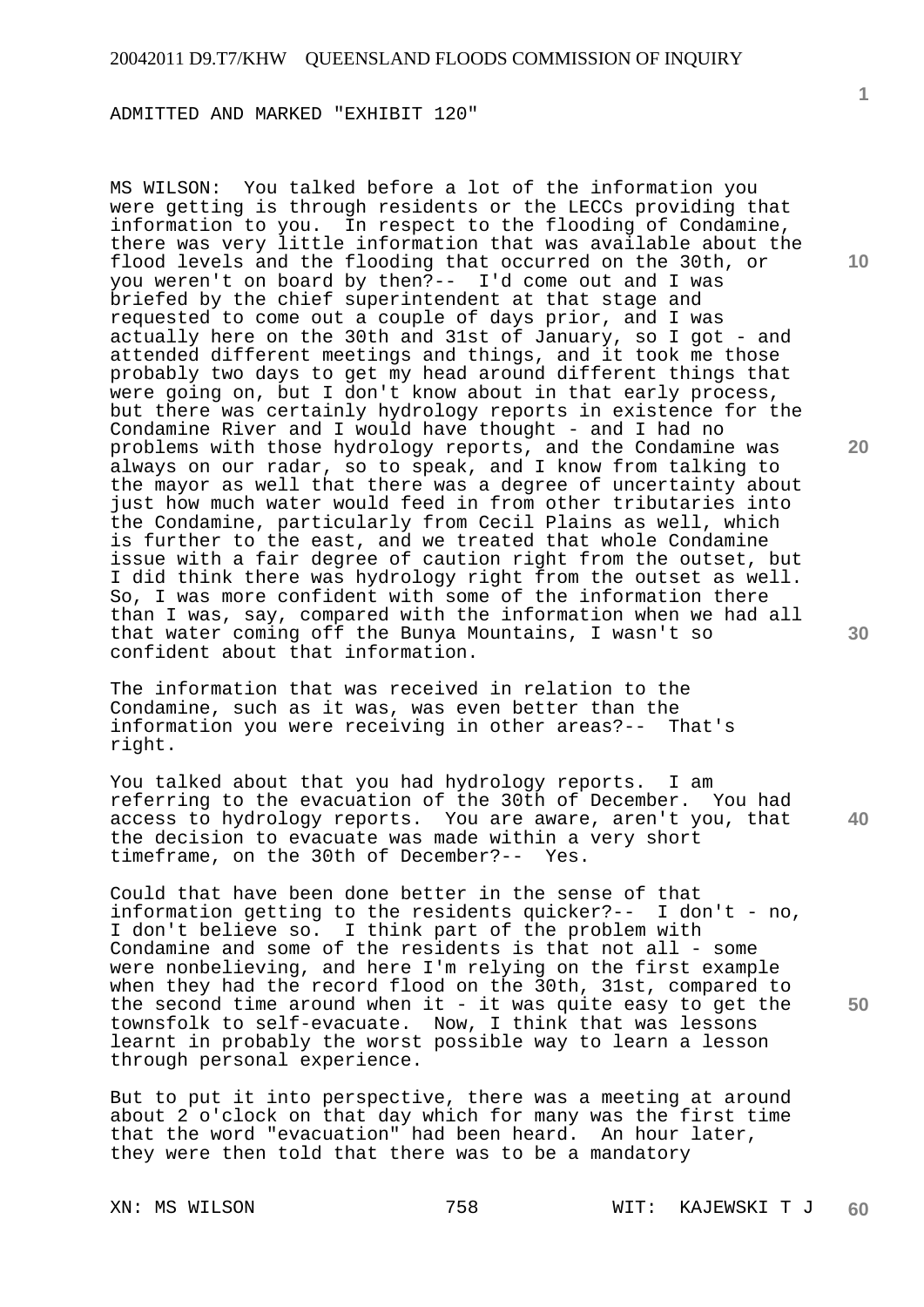evacuation. So, the time for the residents to consume such information was quite limited?-- I can't make comment about those particular timings that first time around. I - I'd only be guessing because I was - yeah.

And it would be stating the obvious, wouldn't it, that the more information that residents have about possibilities of evacuation the better prepared they are?-- Oh, certainly, I yeah, I've no problem with that.

And it would be stating the obvious, wouldn't it, to say that the quicker you get that information out to the residents, then they can make their decisions about how they're going to respond in such a situation?-- That's right.

Now, it appears that in this area, in this district, a lot of the information that you get and that you are making decisions on is based on residents being Good Samaritans and ringing through to you providing, "Look, this is the conditions of the day in this town."?-- Oh, that's  $-$  that's quite obvious, and - yeah, and the - I keep citing Ray Brown and Phil Berting, they are a wealth of knowledge and they have the contacts, like - and I - I'd come out here to relieve so there was a lot of trust and - and I don't think that that's any different than any normal experience whether it be a flood event or any other event, could be bushfires, you are very much relying on what that local knowledge is on the ground to make your decisions.

And, for example, we have heard in Condamine that the way that information they received about what the river height would be would be a property owner upstream would ring in and say, "Well, where's the water on to a mark - in relation to a mark on a tree? Ring us.", and they would communicate the level of the water height that way?--  $I -$  yeah, that would be one of them, but I still say that - I wasn't right on board for that first flood - record flood event at Condamine, but certainly the second time around there were regular hydrology reports that we were relying on. I wouldn't have - I was relying on those hydrology reports more so than anything else. Local knowledge is great, but the hydrology reports for the Condamine River and, in particular, the township of Condamine was good. Local knowledge, if you want to test that then with the Condamine River, pretty much Ray Brown said to me with the water that had come through Jandowae, we had to watch out for the people at Warra, because that water comes down from the mountains - I forget which creek it was, and hits the Condamine River, and that's why you have - and all of a sudden we had a metre of water across the road at Warra, and those people self-evacuated, about the 10 residents that were - to Chinchilla, so - and different areas were, I found, a lot easier to manage than other areas. So, hydrology's good in a sense if you couple it with local knowledge, it ups the ante again.

Where were you getting the hydrology reports in relation to the second evacuation of Condamine?-- From the Bureau of Meteorology.

XN: MS WILSON 759 WIT: KAJEWSKI T J **60** 

**10** 

**1**

**20** 

**30** 

**40**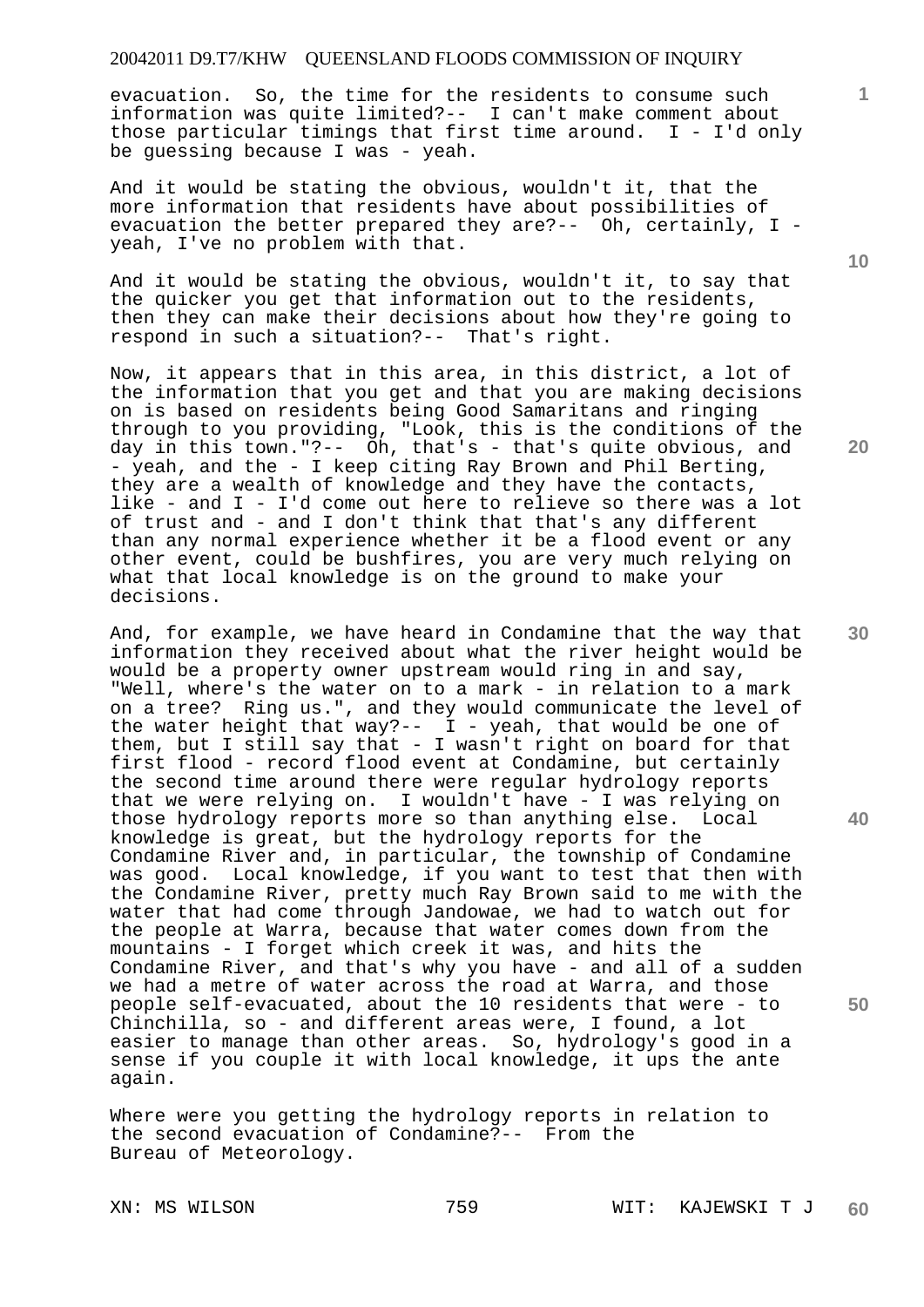And what was the timeframes when you decided that you should evacuate Condamine on the second time it flooded from when the residents knew of that decision?-- I - that ALERT system would indicate, I think - one of the warnings we sent out was very early advice that it's going to be at a certain level.

You are looking at the 10th of January?-- Yes.

And that SMS alert was sent out then?-- That's right.

I have to look at my records. When was Condamine evacuated on the second occasion?-- Most people had then self-evacuated by the 12th of January, and that  $-$  see, what was  $-$  I think that's a very good example of the alerts - early alert system, the alert system utilised at an early stage working well.

**20** 

**40** 

**50** 

**1**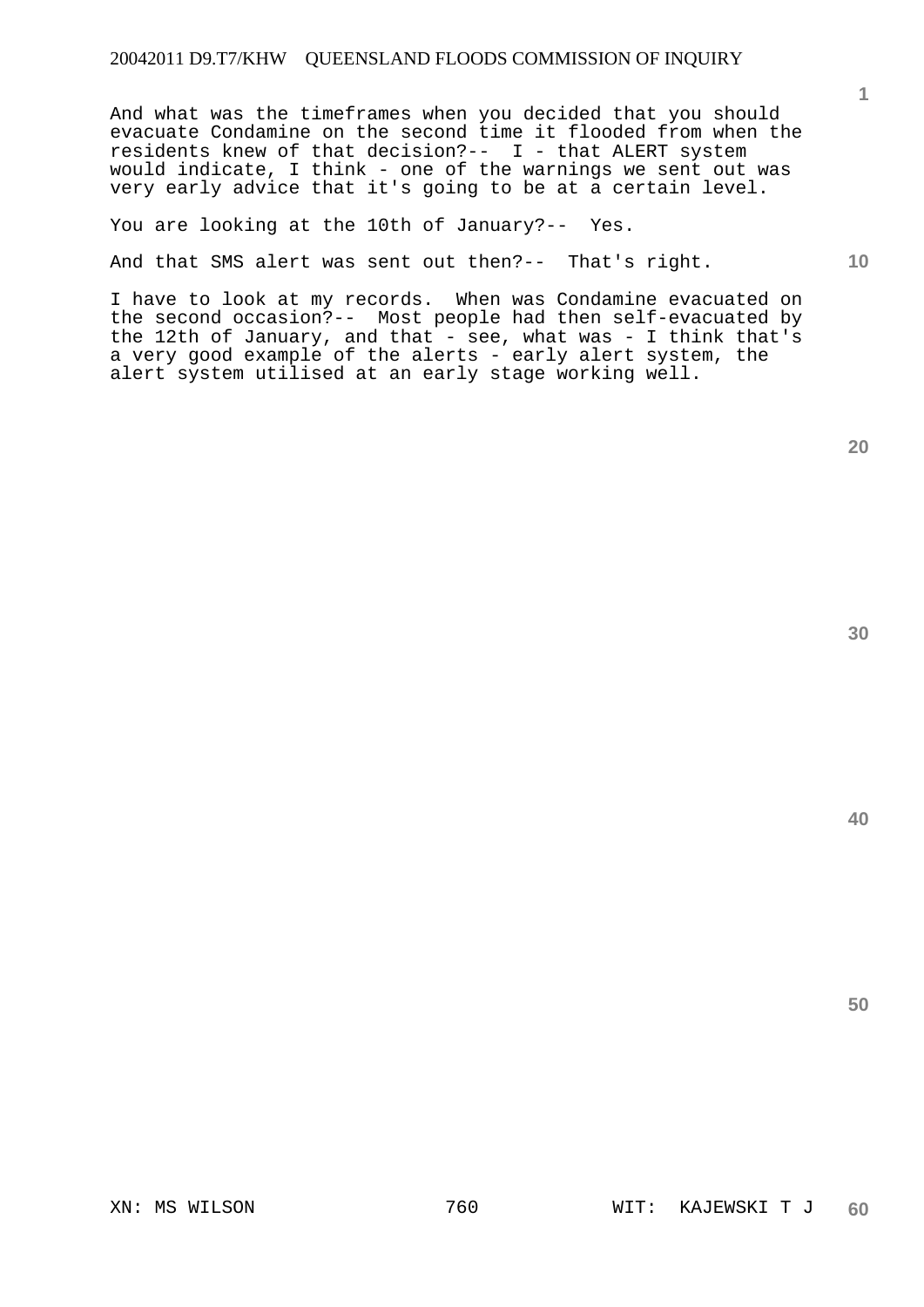And that gave a two-day lead-in?-- That's right. And I think it's very much a case of once bitten twice shy. Those people had been through the experience and I think they and I do know that having met some of the Condamine residents, that they then become believing of what the authorities were saying.

But a two-day lead-in time is a bit different than, say, a two-hour lead-in time?-- Oh, that's - that's right.

It all depends on getting that information out to residents early. That's one of the factors of disaster management?-- Oh, yes, there's no issues from here.

Now, if I can take you to another part of your statement, at page 14, and this is in reference to a meeting that was held in the Dalby Agricultural College in relation to the evacuation of Condamine?-- Yes.

It states there: "Why didn't the residents get sufficient notice" - these are the issues that the Condamine residents were talking about at that meeting?-- That's right.

"Why didn't the residents get sufficient notice to allow them to get animals and essential items protected before they had to evacuate, given that there was up to a 6 hour wait for some people at the air strip? And why did the media know of the evacuation before the community did?" Do you see that there?-- Yes.

How was that resolved? How was that issue resolved or responded to?-- Phil Berting and myself went initially to the Dalby Showgrounds, met with them, spoke to the residents and then we again - during the process I identified - well, these people that had been displaced and the Dalby Agricultural College was a better proposition for them in the long term and those premises had been made available. So when they'd been relocated there, we went out and met with them. Answered the queries as best we could. Had some heated conversations and and generally through a process of talking, meeting, discussing, got to a situation where people, I don't know whether they fully understand the decision for the initial evacuation but certainly more appreciative, I would have thought, of the advice we were giving them and I think that helped us no end the second time round. And they did experience another record flood the second time round.

Can I take you to page 20 of your statement and there you provide some recommendations which go over to page 21. The recommendation that - the primary recommendation that you provide is lining up the different districts that occur in this region?-- Yes.

That is, the police districts in some instances are different than the Local Disaster Management Group districts?-- Yes.

Can you explain that to us, please?-- The local disaster areas are very much aligned to regional council boundaries, and there will be pros and cons for this. I should preface it

**20** 

**10** 

**1**

**30** 

**40**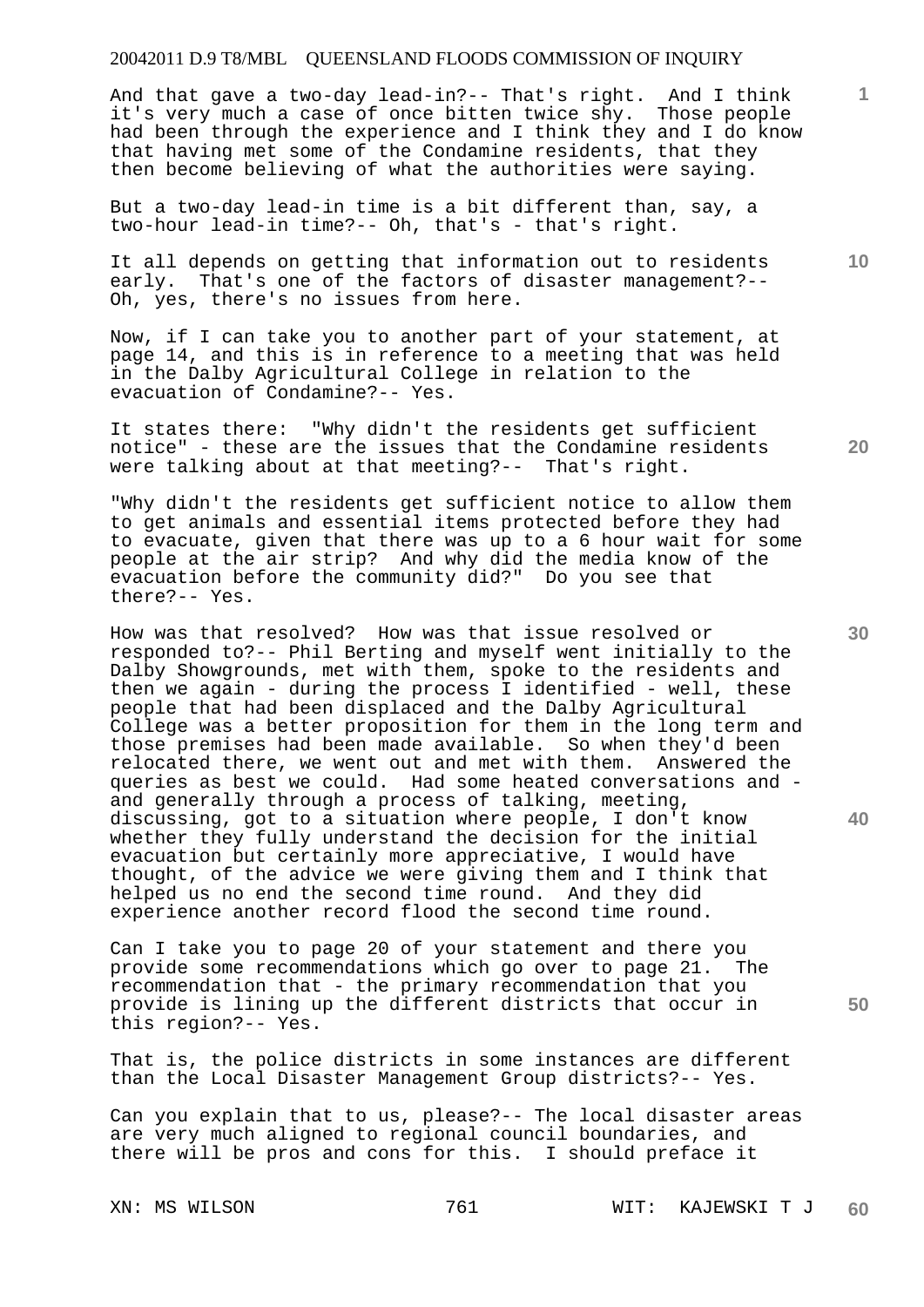with that. The specific example that I refer to is the Bunya Mountains and the water that came from there and all of a sudden we had a farmer reporting two vehicles in the Myall Creek above one of the weather stations. Now, that took everybody by surprise. It occurred in the Darling Downs Regional Council area but that actual district falls within the Dalby police district and would have been a lot easier to manage from this end given the close proximity. As it turned out, we had police from Toowoomba district, the Goombungee division and the Peranga division, which is in the Dalby district, both respond to the incident in any event.

It would be cleaner if they were all within the same district?-- It would be, yes.

So, you talked about the pros. What about the cons?-- Oh, the - if I'm part of the regional council for the particular area, you want - and remember that you're working from the base up, you need it to fall within the particular area. Now, I - I probably have got a leg either side of the fence here because I work in the Toowoomba district and I - when I came out here I saw things that I thought, "Gee, I wonder whether we've got our eye on the ball with Cecil Plains with just how much water goes through that area." One man policeman, he did exceptionally well, rescued people and stuff. But when the things that occurred in the Oakey, Toowoomba and the Lockyer Valley such as they did - what's the right word - I don't know that the eye was taken completely off the ball but I think the eye was firmly on the pass that was coming into them at the time and that was those issues there, and there were some other issues occurring further westward. Jondaryan, for example, the road was cut there four times. One policeman there and he - he did an exceptional job too.

So how would the realignment of boundaries assist in the example that you gave of Jondaryan?-- For Jondaryan. Well, Jondaryan is truly in the - that's in the Darling - well, in  $the$  -----

COMMISSIONER: Can I just stop you. Whose boundaries are getting realigned? Is it the regional council or the police districts?-- At the moment the disaster areas fall firmly-----

With the regional council, I understand that?-- Within the regional council.

You're saying there needs to be realignment but do you do that by altering the regional council boundaries or by changing the police districts?-- That's why I say there's some pros and cons there.

Which are you suggesting for ?--  $I$  - for certain areas, for for an incident that occurred 20 or 30 kilometres from here, which occurred within the Peranga police division, I would have thought that it sits comfortably within the Dalby disaster area but that's not the way the alignments are at the moment. And I - I don't know that there's a right or wrong

**10** 

**1**

**20** 

**30** 

**40**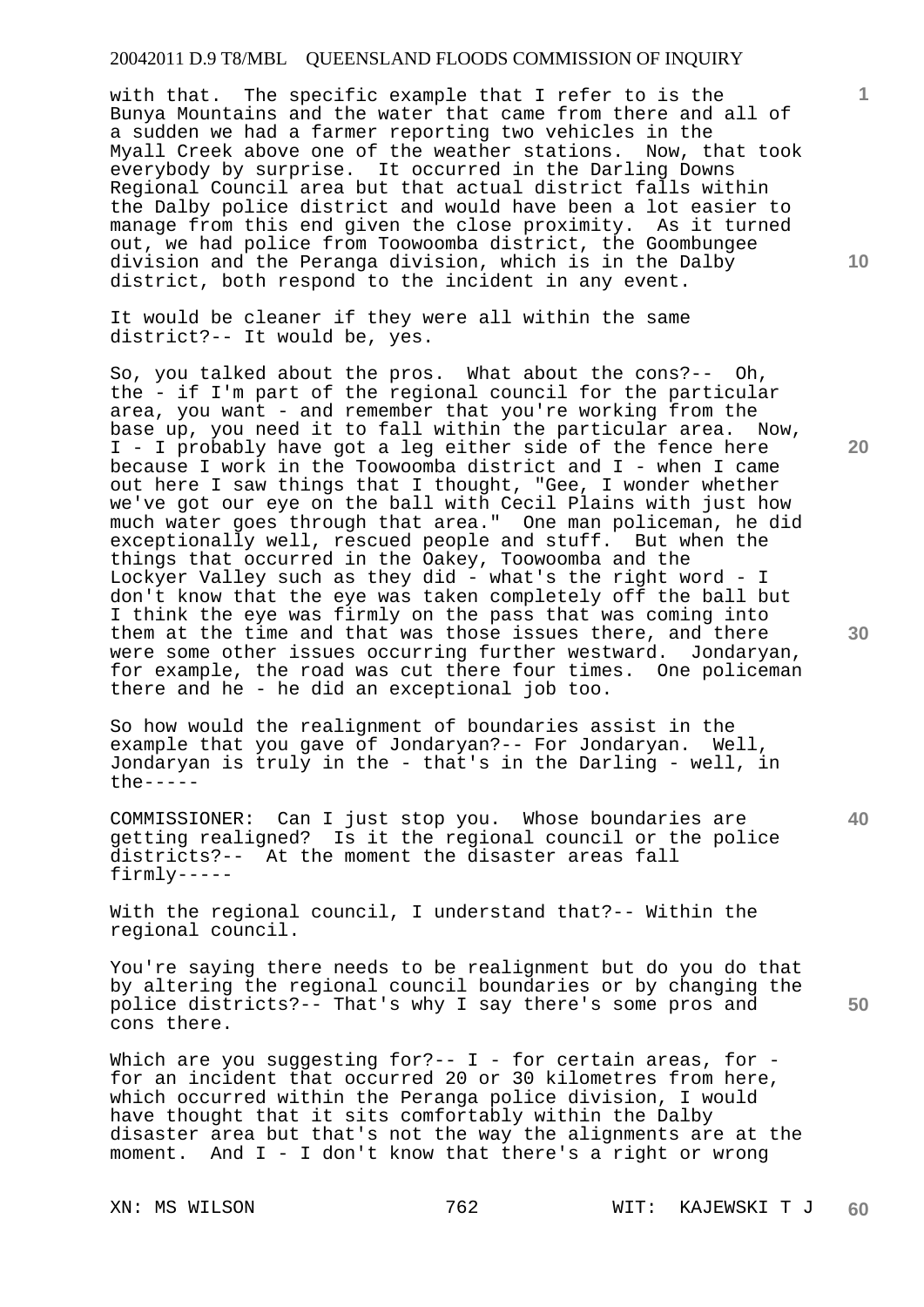answer there at all, but I do know that it's been something that's talked about in other areas as well as just this boundary - and I know through the police, we've had a whole different alignment, realignment of boundaries, three or four, probably five years ago when we started a different process within our own management systems. So, it is a difficult one.

All right. Thank you?-- And I - yeah.

MS WILSON: You were going to say something?-- No. I'll chop it short there.

Can I just get you to comment on this and perhaps provide some assistance. We heard this morning of a resident in Chinchilla who was worried about rising water. So the first point of contact was to ring SES. Then you get put on to the Western Downs Regional Council and then you get on to the Chinchilla part of that council. The police officer rings back. They can't respond; get in touch with the SES. Is there a possibility of one phone call being made by a resident to be able to access information and emergency help when it is not at a triple-0 level but it is, "What do I do? Where do I go"?-- I - personally, I - I don't believe you'll ever get to the ideal situation where you can have a stock standard response or go to one source. And things can vary so quickly as well and that's why I would - like, I seen - I saw here at Dalby itself just with the road conditions and however changing they were on a day-to-day basis. So I'd hate to ever get to a situation that we'd put everything in the one - one shop answers it all. I don't know that that will ever work.

So what would you advise a resident say of Chinchilla when the waters are rising? Where would you ring?-- If I - I think it is same as anything we do on a day-to-day basis: "If I don't know the answer, I'll get back to as soon as I can. If I don't ring you back in five minutes, ring me again."

I think the question I'm asking is: who is the responsible agency. Waters are rising, it is at the moment not life-threatening but I need to know where to go and what to do?-- Who's the right agency there. The people I think are best equipped with - yeah, that's - that's getting into hydrology.

See, Inspector, that's the problem, isn't it? You're having difficulty answering the question. What about the resident in Chinchilla? Who do they know who to ring?-- Generally, in most cases - most cases - we can generally predict and give a pretty solid answer and you would trust that our emergency services personnel, and that's police at the forefront, can provide that right - right response. There will be times where that won't occur and I witnessed that in my own experience out here where we had a tractor and my first call was, "There's a tractor off the road. It's sinking. We need some help." And the first thing our police were going to do was drive a police vehicle straight into this water not knowing depth or anything. I said, "Well, hang back. We can't do that", and sometimes you have to make a call. As it

**10** 

**1**

**20** 

**40**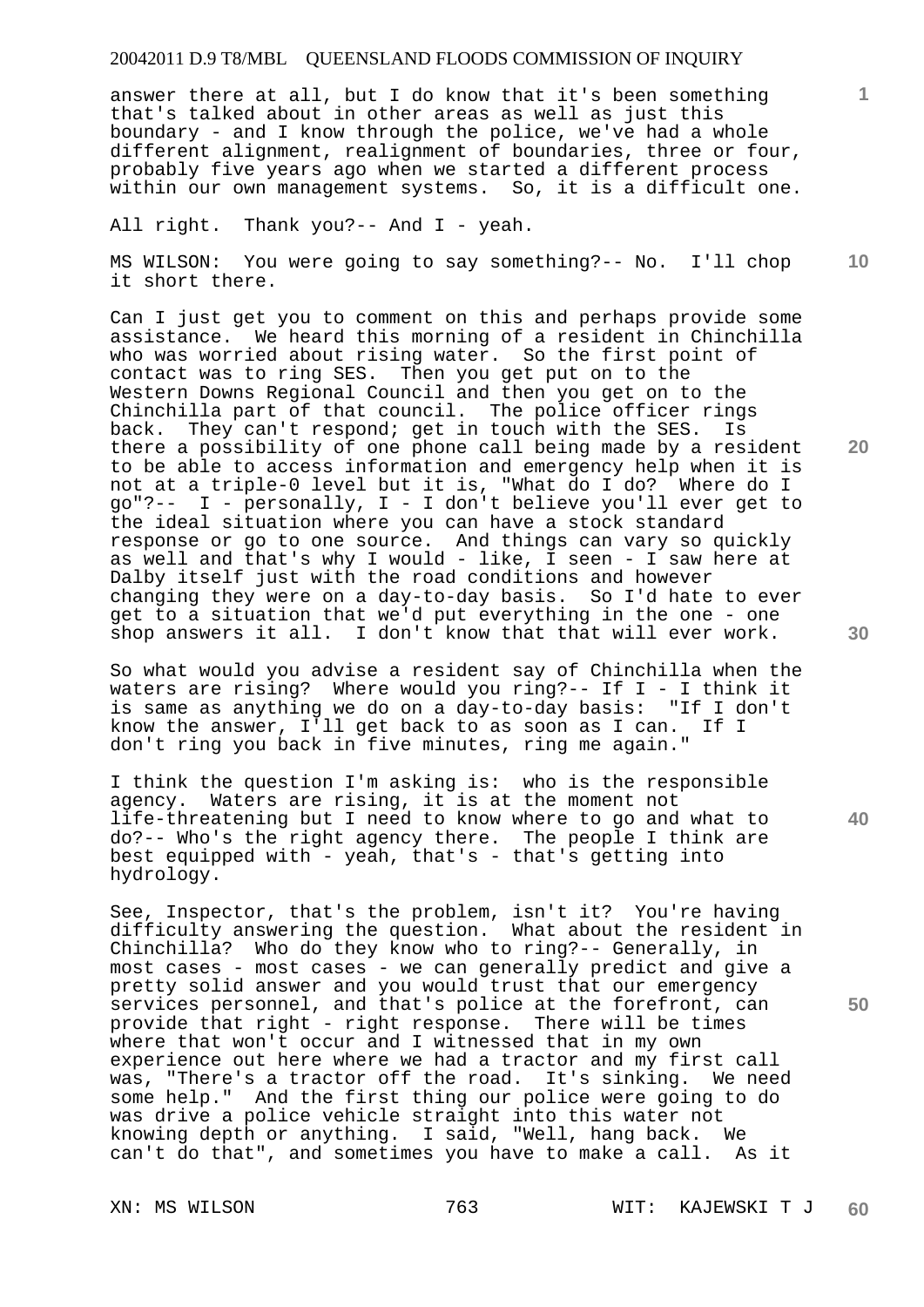turned out, those neighbours come and rescued that particular tractor driver. So there are going to be isolated times where you can't have that one right response because sometimes we get it wrong and-----

But perhaps it does need to be better defined about if you are in a situation?-- Oh, yeah, I don't-----

-----you should ring SES, and that comes to my next question. What is the distinction between what SES would do in response to what police would do?-- I - yes. SES are a volunteer organisation.

Yes?-- Whether they're properly trained across all areas and particularly communication,  $I -$  like, my background right at the moment is handling complaints against police and communication is one of those things that I think we could probably all improve on.

When you're handling complaints, is that disciplinary complaints?-- No, no, it can - I handle the complaints against police but that's one of the - one theme that we do have is our communication processes. And I - personally, I have a view that we don't communicate one on one as well as we should. We don't have that one on one and we rely too much on social networking outlets. They're a great tool but used irresponsibly, can create pandemonium for you. I don't know where that happy medium is. If we could find it, I think it is a great tool.

But, inspector, with due respect, you haven't answered my question. I want to know what events SES would respond to and then what would police respond to. Would SES help you get out of the house and police would only come if it's a life-threatening situation? Where is the border?-- I think it is a dangerous call to suggest that SES - police don't ever respond to incidents. I think we always need to be the first response agency. There is a role for SES as well.

COMMISSIONER: So is the answer that you ring the police when the water is-----?-- I think the answer is if you ring police has always got to be - and people are attune to that, I honestly believe that. We have communication centres set up at Toowoomba, which is growing. And the further west you move, obviously it's not as well structured, but that's who you would go to first and foremost. If my mum, who - she would ring the police first and foremost. So that's where I come back and that's what I would hope that most of our elderly people would do.

MS WILSON: Thank you, inspector. I have no further questions.

COMMISSIONER: Miss McLeod, do you have any questions?

MS McLEOD: No, no questions, thank you. Our position is as I've indicated.

**30** 

**40** 

**50** 

**1**

**10**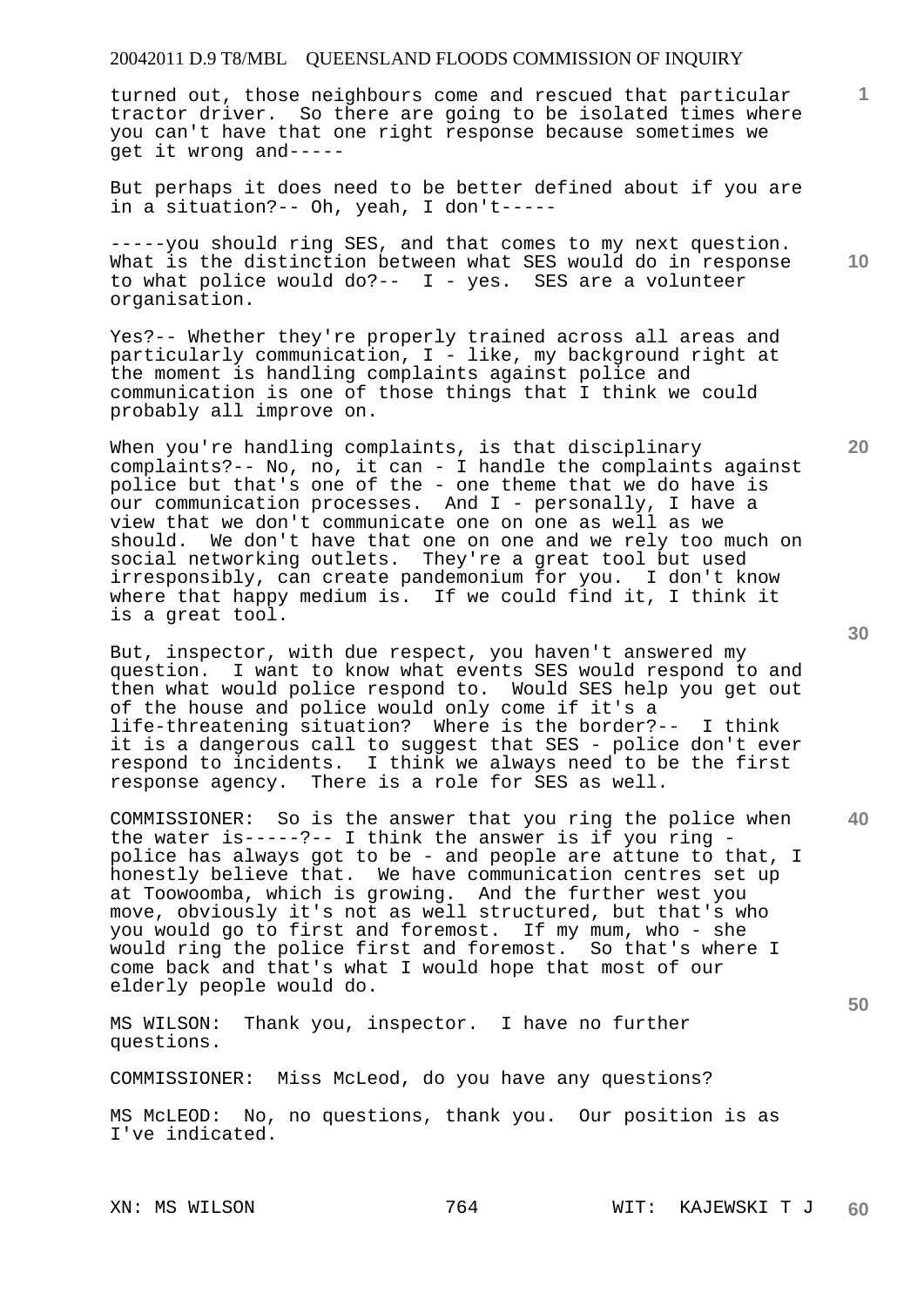COMMISSIONER: Yes, thanks.

MR MacSPORRAN: I have nothing.

COMMISSIONER: Right. Mr Ure.

MR URE: Just one matter, Madam Commissioner. Inspector, during your period as the DCC for Dalby, we can see from your statement on page 16 that you had experience with the Local Emergency Coordination Centre and you met and communicated with - the disaster coordinator in Chinchilla, Ms Tania Thornton; correct?-- Yes.

Can you tell me, please, if at any time during your period as DCC for Dalby you heard anything suggested that the staff of the Chinchilla LECC panicked in any way in carrying out their role during the Chinchilla flood events?-- No. I - Tania is a quick speaking person but always concerned with trying to get the job at hand done. Very much fighting for the constituents of her town. Very protective of her town.

Did you at any time observe anything in the behaviour of the LECC that suggested to you that the staff had panicked in any way?-- No.

Yes, thank you.

COMMISSIONER: Any re-examination?

MS WILSON: No re-examination, Commissioner, may the witness be excused?

COMMISSIONER: Thank you. Thanks, inspector, you're excused.

WITNESS EXCUSED

MS WILSON: I call Douglas Bougoure.

**50** 

**10** 

**20** 

**1**

**30**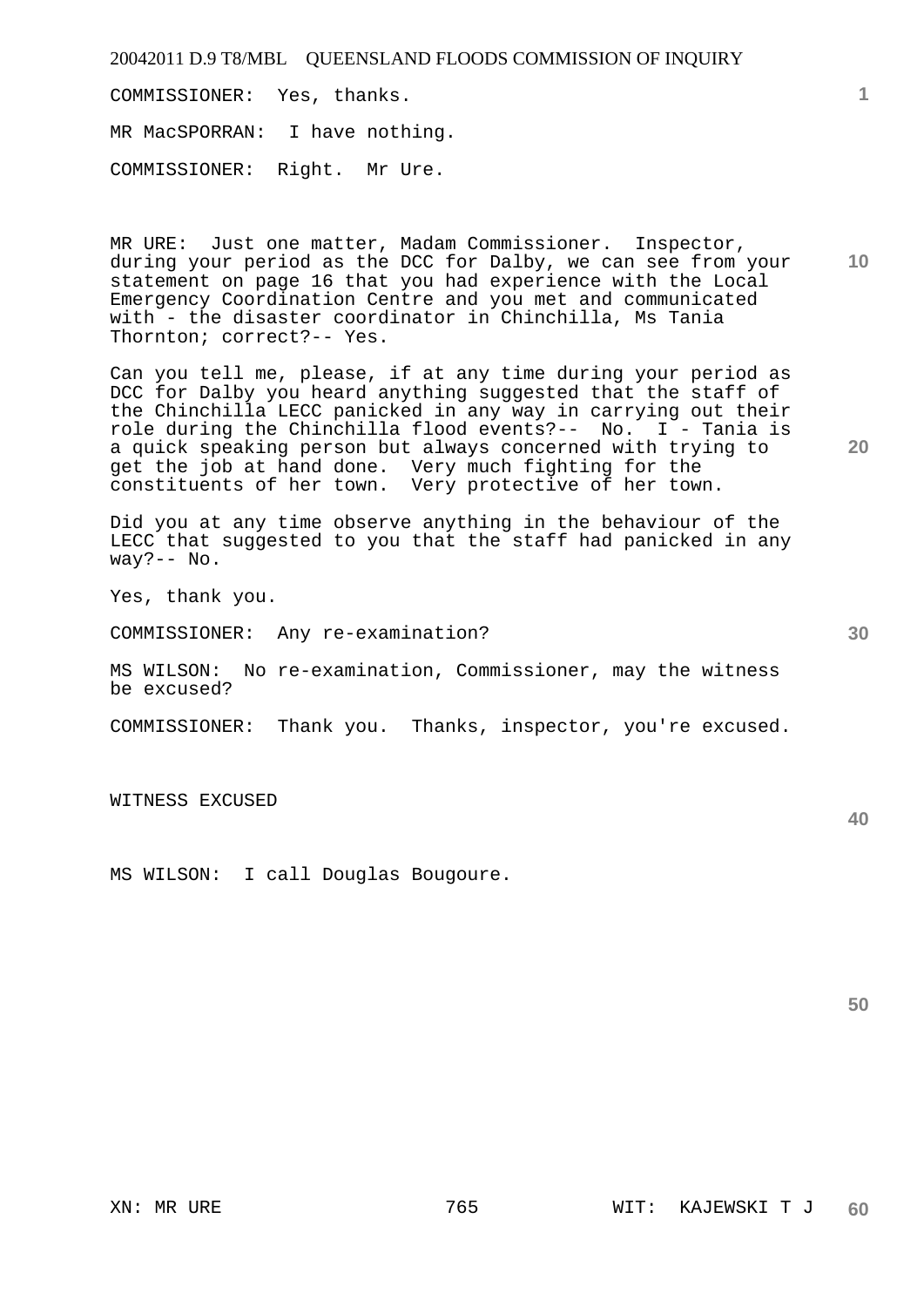| 20042011 D.9 T8/MBL QUEENSLAND FLOODS COMMISSION OF INQUIRY                                                                                                                                                                                                                       |                 |
|-----------------------------------------------------------------------------------------------------------------------------------------------------------------------------------------------------------------------------------------------------------------------------------|-----------------|
| DOUGLAS CLYDE BOUGOURE, ON AFFIRMATION, EXAMINED:                                                                                                                                                                                                                                 | 1               |
| MS WILSON: Is your full name Douglas Clyde Bougoure?-- Yes.                                                                                                                                                                                                                       |                 |
| And your current role is the Community Service Manager Tara,<br>Western District Regional Council?-- Western Downs Regional<br>Council.                                                                                                                                           | 10 <sup>°</sup> |
| Western Downs Regional Council?-- Yes.                                                                                                                                                                                                                                            |                 |
| And you've been employed by the council for 29 years?-- Yes.                                                                                                                                                                                                                      |                 |
| And you've lived in Tara all your life?-- Yes.                                                                                                                                                                                                                                    |                 |
| Mr Bougoure, have you provided a statement to the Queensland<br>Floods Commission of Inquiry in relation to the flood events<br>of 2010/2011?-- Yes.                                                                                                                              |                 |
| Thank you. Is that the statement that you've provided?-- Yes.                                                                                                                                                                                                                     | 20              |
| And you've signed?-- Yes.                                                                                                                                                                                                                                                         |                 |
| Commissioner, I tender that statement.                                                                                                                                                                                                                                            |                 |
| COMMISSIONER: Exhibit 121.                                                                                                                                                                                                                                                        |                 |
| ADMITTED AND MARKED "EXHIBIT 121"                                                                                                                                                                                                                                                 | 30              |
| MS WILSON: You say that as part of your role within the Tara<br>council is the district coordinator of the Tara district?--<br>Yes.                                                                                                                                               |                 |
| And you are the chairman of the Local Emergency Coordination<br>Committee?-- Yes.                                                                                                                                                                                                 | 40              |
| The LECC. And that manages disaster planning within the<br>district?-- Yes.                                                                                                                                                                                                       |                 |
| Who comprises the LECC in the Tara district?-- It's a series<br>of groups: the police service, the State Emergency Service,<br>the Queensland Ambulance Service, Department of Health, Ergon<br>Energy, Department of Communities, Queensland Fire and Rescue<br>Service and EMQ. |                 |
| You say that during the recent floods in December 2010,<br>January 2011 the LECC was meeting each day?-- Yes.                                                                                                                                                                     | 50              |
| To discuss the issues?-- Formally and informally.                                                                                                                                                                                                                                 |                 |
| And the outcomes of the meetings were posted on a notice board<br>at the SES and also provided to the ABC for relaying to the<br>public?-- Yes.                                                                                                                                   |                 |

XN: MS WILSON 766 WIT: BOUGOURE D C **60**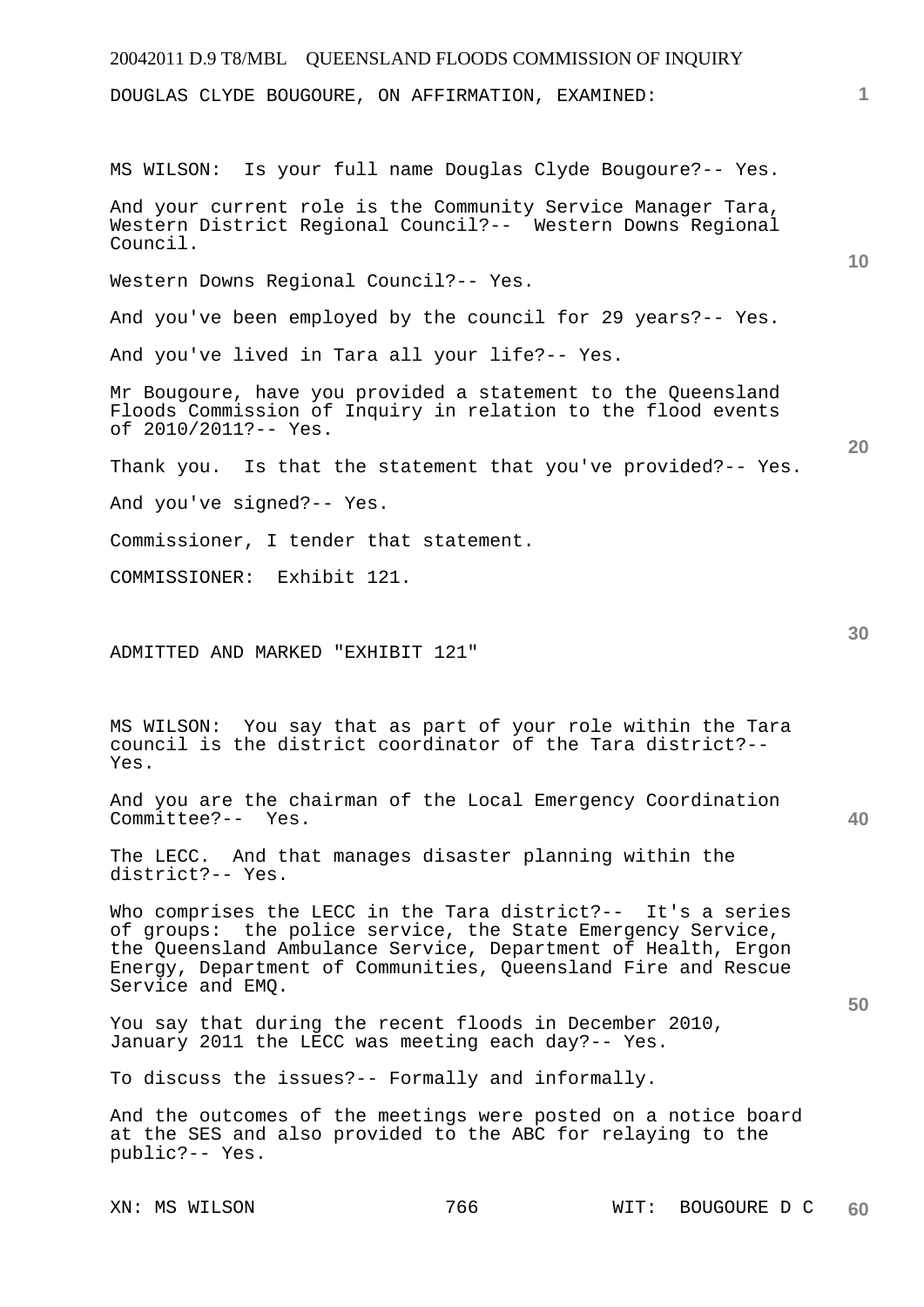Was it known to the residents of Tara that such information would be posted on the notice board at the SES?-- I would say that's common practice, yes.

So the information that was discussed was put on a notice board at the SES and all the residents could come and see what was going on?-- Yes.

Was that one of the tools that you were using to advise residents of the issues that were-----?-- As communication, yes.

Was there any other tools that you were using of communication to residents?-- Only through the DDMG or - with our reports back to the - to the LDMG.

And then they would issue-----?-- Yes.

-----media alerts?-- Yes.

Or such matters?-- Yes.

If I can take you to two other matters in your statement. You talked about in paragraph 6 that there are no major river systems around the Tara township?-- That's true.

But that Tara is quite close to the headwaters of Undulla Creek?-- Undulla Creek, yes.

There are no flood gauges at Undulla Creek, on Undulla Creek?-- Just depth marks - depth markers on the floodway crossing, yes.

And they have to be manually read, do they?-- Yes.

Were you getting information from these markers during the flood events?-- The SES and our works coordinator were monitoring those at all stages, yes.

So was someone going up there every day and coming back with the information?-- Yes.

Do you think that more flood gauges there would be of assistance?-- No.

You have got sufficient flood gauges but it requires someone to manually go and read them during a flood event?-- Yes, yes.

**50**  What happens if during a flood event someone can't get there to read those gauges?-- The gauge is right in town. That's always been able to access it, yes.

So there is no problems with gauges in your area of Tara?-- Not - not that - no, no.

You talk about, in paragraph 11 and 12, some of the issues that you did have with the management of the flood during the

**1**

**10** 

**30** 

**40**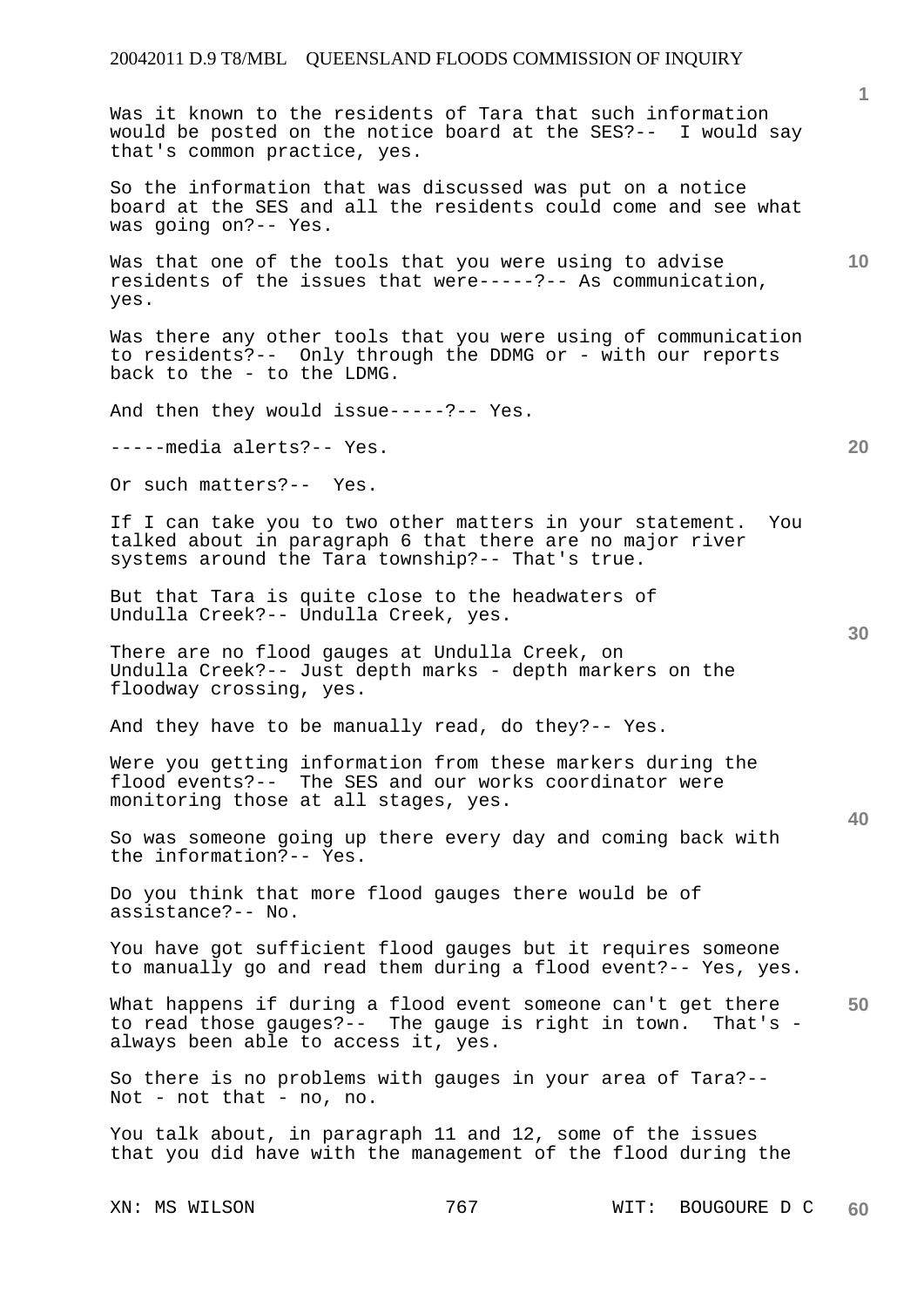flood events and one of those is that LDMG Dalby should be given a great ability to approve expenditure within the district?-- That come about just with getting planes in for food supplies, resupply of foods.

That you were trying to get food into Tara and you were before that could occur, you had to obtain three quotes?-- That's true, yes.

Could you obtain three quotes?-- No.

So did you get the food?-- Yes.

How was that resolved?-- It was resolved when we got - we got permission to - to use an aeroplane charter company and  $was---$ 

And how long did that process take from being asked to get three quotes to being able to get a food on a charter company?-- Yes, we lodged it with - so, about six hours. Just so - and that sort of goes into the - into the following day. So I guess it's just something there that if it could be just sped up a little bit, that would be - would be much appreciated, yeah.

Another example to give is organising the resupply of the milk to the town?-- The same - same issue, yes.

The issue that arose there was the milk sat on the tarmac for eight hours during to clearance issues with EMQ?-- Yes.

What were the clearance issues?-- Just waiting for approval to use the plane.

And you think that those decisions should be made at the LDMG level?-- Could be made there or just a quicker response from higher up, that's all, yes.

Thank you, Mr Bougoure, that's the only questions I have for you.

MS McLEOD: Thank you, no questions.

COMMISSIONER: Thank you, Mr MacSporran.

MR MacSPORRAN: Commissioner, can we just reserve our rights in respect to the issues in 11 and 12. We only saw the statement today. It might not be an issue but we just need to seek some instructions.

COMMISSIONER: If you want to put in some sort of written response.

MR MacSPORRAN: Yes.

COMMISSIONER: Mr Ure.

MR URE: I have nothing.

**10** 

**1**

**20** 

**50**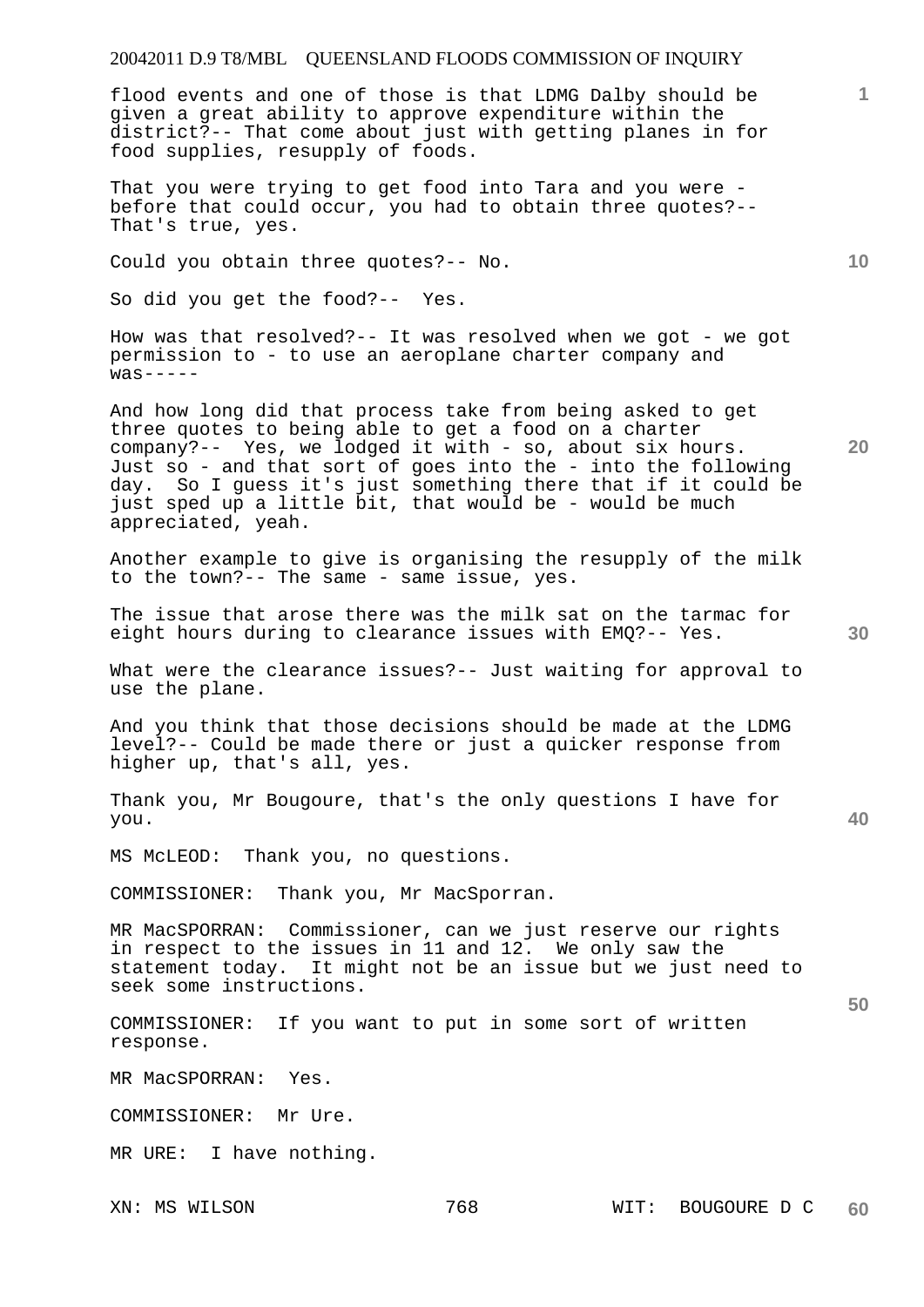COMMISSIONER: Thanks, Mr Bougoure.

WITNESS EXCUSED

**10**  MS WILSON: Madam Commissioner, that is fine but I understand that statement was provided last week. Commissioner, I call Christopher Artiemiew.

CHRISTOPHER ANTHONY ARTIEMIEW, SWORN AND EXAMINED:

**20 30 40**  MS WILSON: If your full name Christopher Anthony Artiemiew?-- Yes, it is. And are you the Area Director of Central, South West Region, Emergency Management Queensland?-- I am. Employed by the Department of Community Safety?-- That's right. Have you provided a statement for these proceedings?-- I have. Can you have a look at this document, please?-- Yes. That is your statement that you've signed?-- Yes. Attached to that statement is your CV?-- Yes. Is that statement true and correct?-- Yes. I tender that statement. COMMISSIONER: Exhibit 122.

ADMITTED AND MARKED "EXHIBIT 122"

**50**  MS WILSON: The area that you are involved in is the central area which includes the local government areas of Western Downs Regional Council and the Goondiwindi Regional Council?-- That's correct.

Now, the role that you perform has been summarised in paragraphs 10 to 12 of your statement?-- Yes, it should have been, yes.

You say there that you do not have a command and control role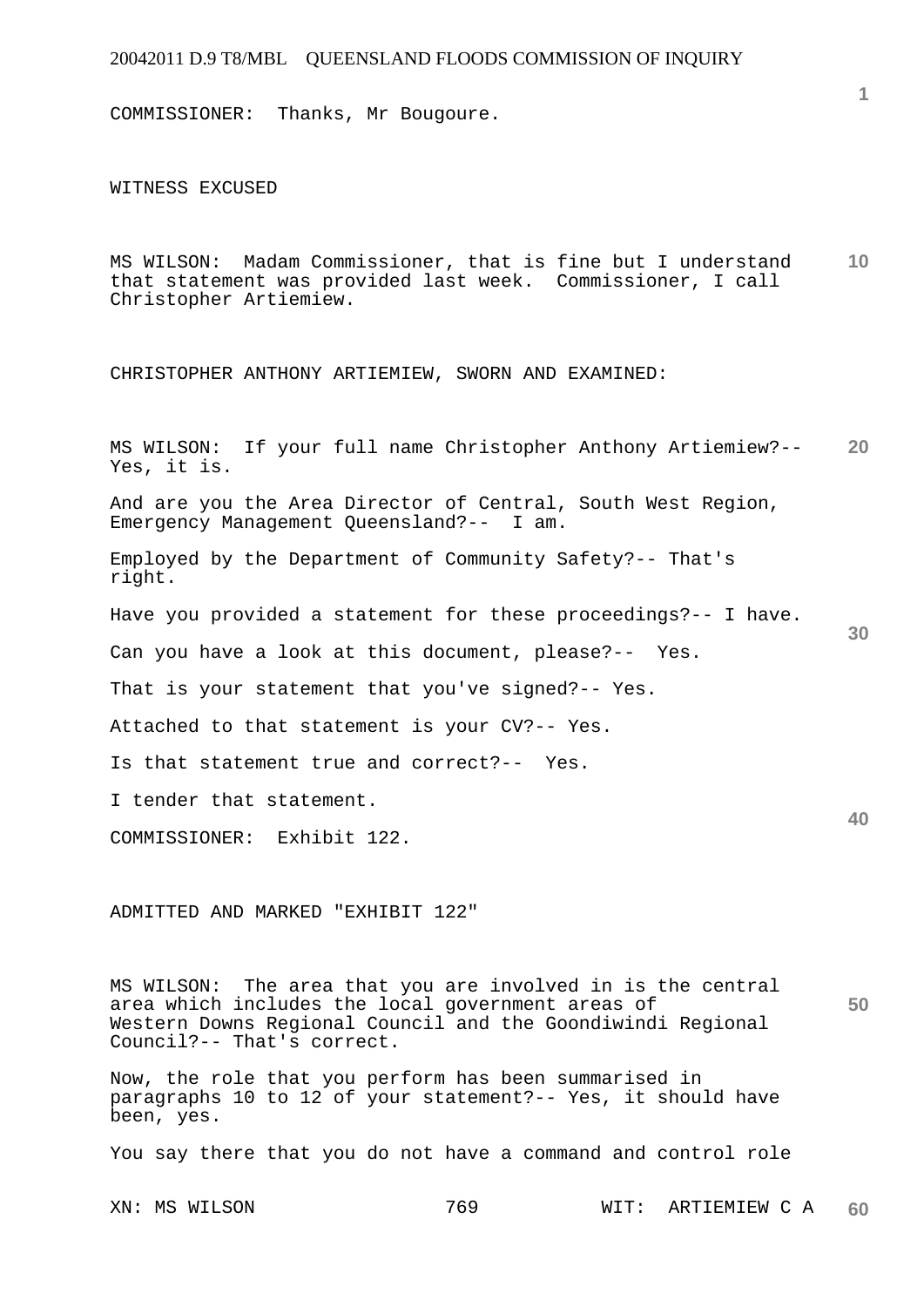with the SES?-- That's correct.

But your role was to assist, advise and support the SES units and groups during emergency events which includes the deployment of extra personnel, equipment and materials to assist the local group if required?-- That's right, yes.

You also, during the flood event, assisted the WDRC with the initial setting up procedures to supply isolated properties with goods and evacuate persons?-- That's right.

So during these flood events you were working with various government agencies to assist them?-- Yes.

And provide advice?-- Yes.

Now, can I take you to your statement at paragraph 19 and 20. Paragraph 19 refers to the kit referrals. Can you tell me what a kit referral is?-- A kit - a kit referral basically is when a member of the public rings the 132 500 number and-----

What is that number?-- That's the SES emergency number, if you like, for assistance.

Yes?-- It goes to a duty officer, who answers the call, summarises that on a - on a - on a set pro forma and that is then sent to our duty officer, basically.

When I ring the number 132 500, where would the person be who answers that call?-- In - in Kedron.

In Kedron?-- Yes.

So if I'm at Tara, my phone call goes to Kedron?-- That's right, yep.

And then what does the person who answers the phone call at Kedron do?-- Take all your details according to their pro forma and they will - they will find out what the nature of the - of the assistance from SES is and, basically, pass that on to the local controller of that group.

What happens if it is something that the SES don't do?-- They - they would normally advise the caller to call triple-0 rather than 132 500.

Who makes the assessment about what the SES will do and where the police will come in and do? Where's the line?-- Well, mainly, if it's a life and death type situation, it should be referred do triple-0.

What do SES do then?-- Any assistance that is not life and death. So they could -  $i\bar{t}$  may be that part of the roof is missing and that the roof is leaking, or that they - they may require food or, you know, medical supplies. As long as it's not a life and death situation.

We had a witness this morning who stated that she rang the SES

XN: MS WILSON 770 WIT: ARTIEMIEW C A **60** 

**20** 

**10** 

**1**

**30** 

**40**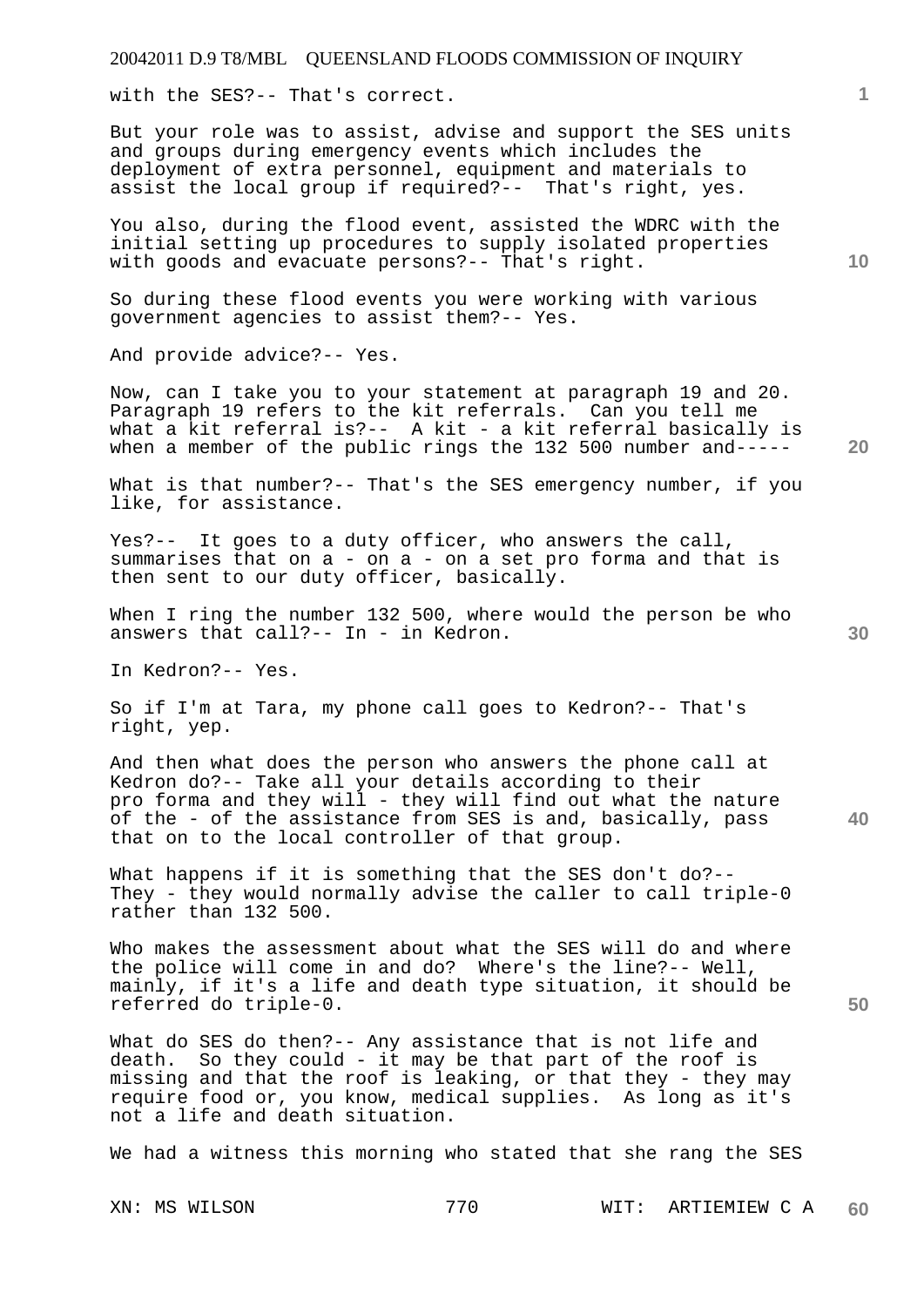number - she looked in the local phone book and rang the SES in Toowoomba and spoke to an operator, who then referred her to the Western Downs Regional Council?-- Then she - I doubt very much whether she called SES. Basically, the only SES number is 132 500. Some of the local groups have - obviously have their own phone lines but, you know, that's up to the local group.

And if you ring the local group, then that's not monitored-----?-- No.

-----on a statewide basis?-- No.

So all phone calls for SES go through to Kedron?-- On the 132 500, yes.

From Townsville to Tara?-- I believe so, yeah.

Now, if I can just take you to your statement again, the next paragraph talks about an incompatibility that you had with computers?-- Yes.

If you would just hold one moment. You say, "As the WDRC SES groups do not have a compatible computer system I referred these requests to the WDRC call centre supervisor so that they would be actioned by the appropriate response agency"?-- That's right, yeah.

**30**  Can you explain that to me?-- Well, with these kit referrals, it comes through and it also says whether the local controller has been advised or not, so that's part of the pro forma. So that, basically, when it comes through to the duty officer it will say whether the local controller has actually been advised of it. If in the case where they haven't been advised of it, it basically comes to our duty officer to then chase that up so that the local controller who is responsible is aware of the assistance required.

**50** 

**10** 

**1**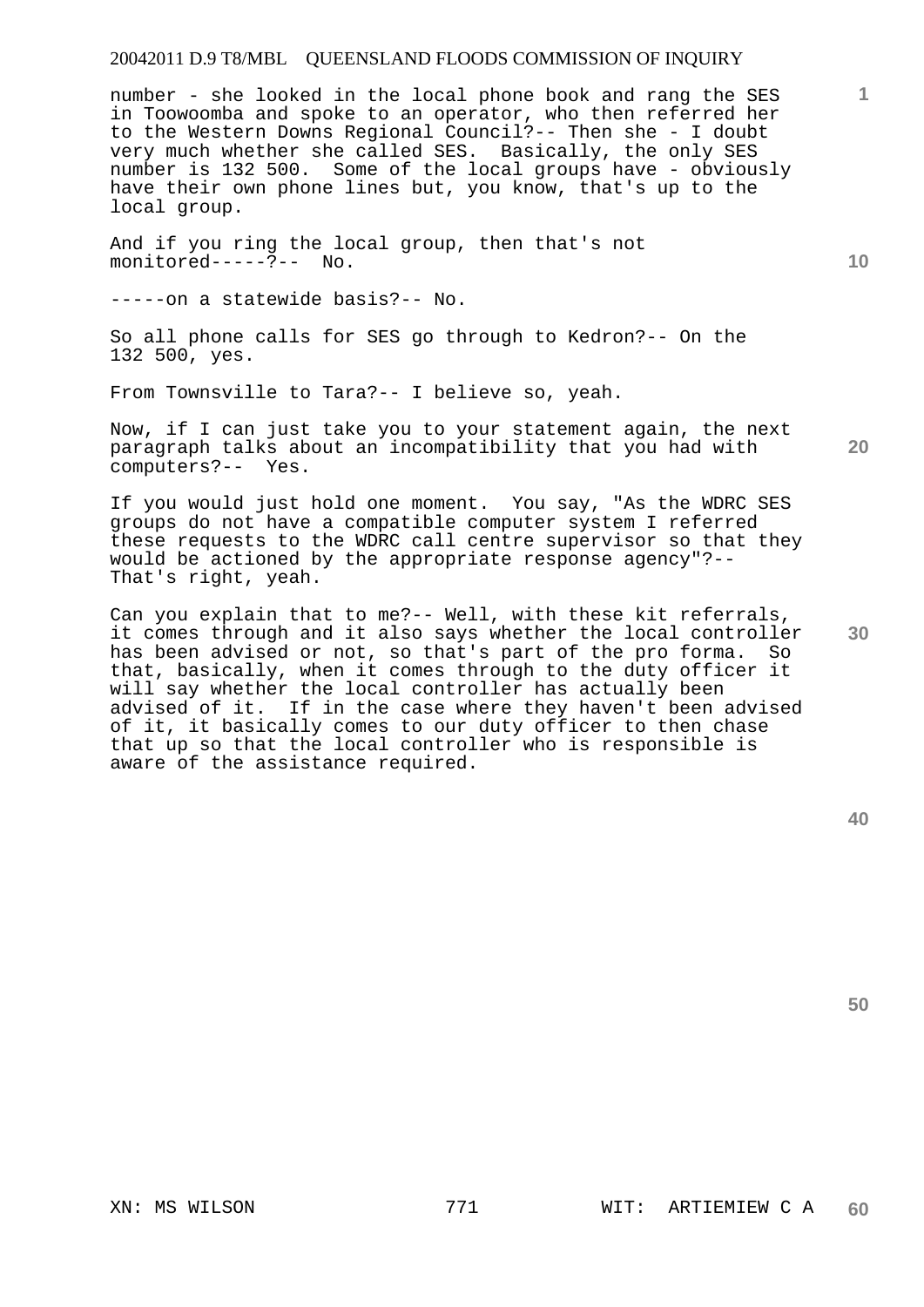Okay. So, the duty officer would be you?-- No, no, it's - we have a 24 hour member - it could be me, it - depends on a roster system.

And where would the duty officer be situated?-- Wherever normally within our region, so we have a regional duty officer.

And then do you then have to get in contact with the SES controller-----?-- That's right.

-----at that area?-- Yes, yes.

Is that a time-consuming process? There seems to be about three steps in that process?-- Well, not normally, because normally the actual - the kit referral duty officer, the duty officer sitting down in Kedron normally gets straight through to the local controller. It's only if they have difficulty or if they became too many in the case of - therefore it goes on to this list and we basically have to chase that up. Some groups, especially large groups, have the capacity to access those on the - on a computer, whereas the majority of the smaller groups don't have that capability, because, as you would - you need access to the internet to do that.

But if you were in the WRC SES, which is the Western Downs Regional Council SES, which that includes the whole region in the Western Downs Regional Council?-- No, no, they're broken into different units and groups.

Okay. So, when you say the WRDC SES groups do not have a compatible computer system, that is just some of the WRC SES groups?-- All of them basically rely on telephone rather than computer. They have - certainly Tara is one that is currently gaining that capability and some of the other groups are trying to - well, will have that capability.

What is the most efficient system, to be able to have that compatibility or to relay it through telephone?-- It depends on the size of the group, because obviously if you have a good sized group, which is - well, has people available to sit in there and to monitor a computer, it works well. If you don't, then certainly the phone call to the local controller works well, and probably on - where the volume of calls is not large then it certainly is - just the phone call works quite well.

You talk about in paragraph 27 to 29 the EMQ use of weather warnings and the access that you have to weather warnings?-- Yes.

Were you involved in the flood events that occurred in Condamine on the 30th of December 2010?-- Yes. Condamine on the 30th of December 2010?--

Did you have access to weather warnings then?-- Yes.

Did you have access to any information that suggested to you that Condamine would be evacuated?-- Only through the Local Disaster Management Group, which I - and the Local Disaster

**30** 

**20** 

**40** 

**50** 

**1**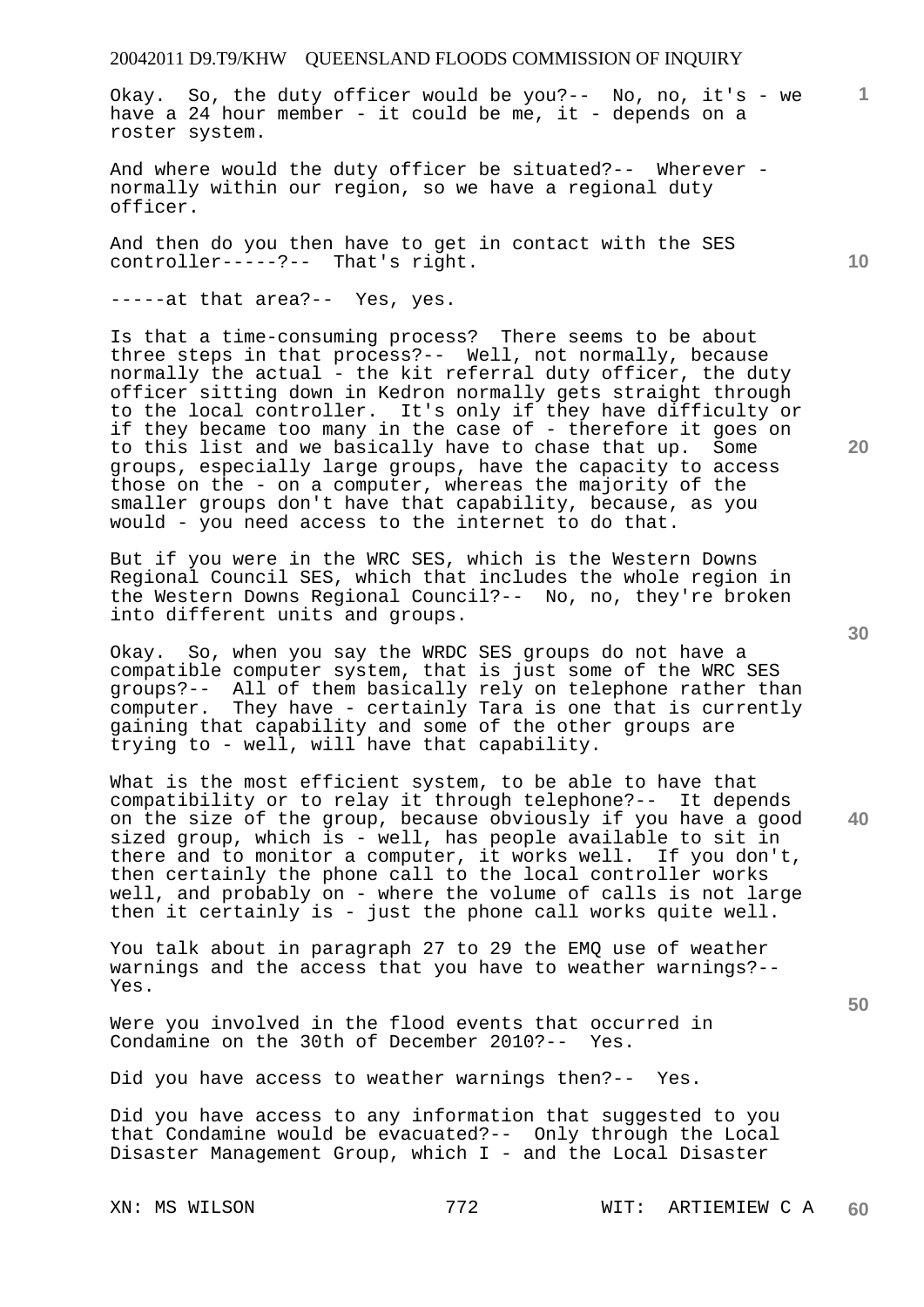Coordination Centre, which is where I was working at the time.

Okay. So, when did you appreciate that Condamine may have to be evacuated?-- It was just part - as part of the Local Disaster Management Group, so I was just receiving exactly the same information that the council and everyone was receiving.

**10**  Okay. So, when was that?-- Would have been - I would imagine - yeah, be the 30th. Yeah, I'd have to basically have a look,  $but --- -$ 

Okay?-- I was - I was - part of that group from the 27th.

So, when you received that information, did you convey that to your SES controller in Condamine?-- It was being conveyed - I didn't personally, no.

Is that your role?-- No.

How do you ensure that your SES people on the ground are adequately informed of relevant information?-- Normally through the - either directly or in this case they were - it was all - already - they were already being updated by the council.

How do you know that?-- Because I was part of the group and I knew that it was being passed on to the LECC, which is the Local Emergency Coordination Committee.

Bill Powers is the controller out there-----?-- That's right.

-----at Condamine?-- Yes.

So, were you confident this information was being passed on to Bill Powers-----?-- To my knowledge, yes.

-----that the Condamine was going to be evacuated?-- Yes.

**40**  Okay?-- Oh, had possibility to be evacuated, not - yes, it depended on the advice of the - from the Bureau of Meteorology, yes.

And what is the control system so that we know that that information is being passed on to the SES? Whose responsibility is it to do that? You talk about the LDMG passes it on, but who's the person?-- Under legislation, I suppose, it would be the Local Disaster Coordinator.

**50**  Mr Artiemiew, you were there in the LDMG. Who was passing on that information to the SES?-- The council was, the local government was passing that information on.

Okay. But you don't know who that was?-- No, no.

Did you think that you should actually, because of the impending disaster that was going to happen in Condamine, that evacuation, did you think you should get in touch with your

XN: MS WILSON 773 WIT: ARTIEMIEW C A **60** 

**20**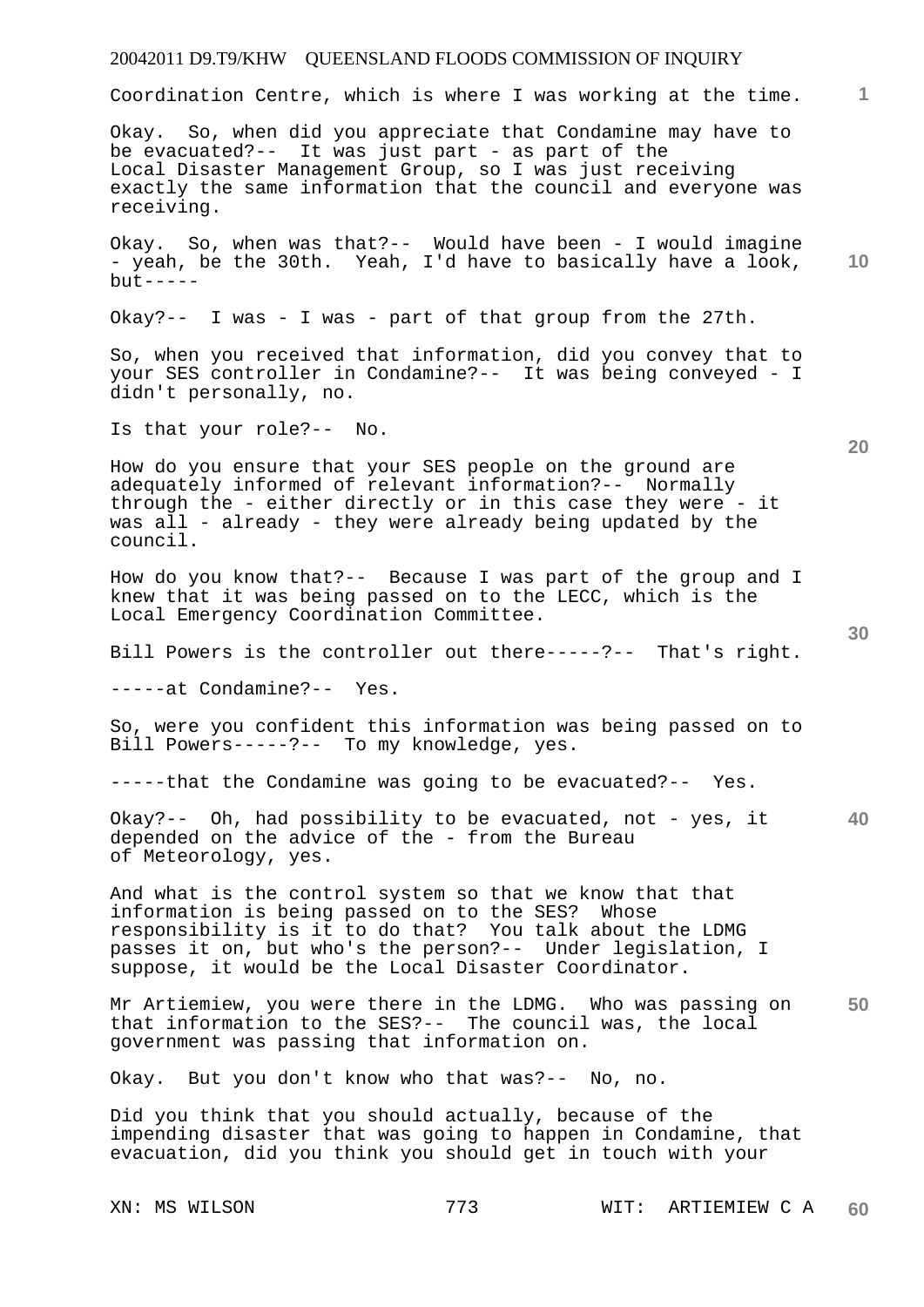controller on the ground?-- I tried.

And what happened then?-- I couldn't get hold of him.

The phone was cut out or it was engaged?-- He was - he was fairly well tied up with - and I was advised by local government that he was in contact with the local emergency coordination centre, which was out of Miles.

**10**  So, you didn't get in contact with him but you were relying on information that you were getting from the LDMG?-- Yes.

When did you get in touch with him?-- I'm not sure whether whether I directly got in touch with him. I don't think I did.

If I can take you to paragraph 46 of your statement, you talk about that, "In preseason preparations operational staff were trained in the use of emergency alert to assist LDMGs and DDMGs to provide emergent messages to members of the public." What is EMQ's role in that?-- Basically we facilitate or through the council, through - again, through the Local Disaster Management Group, the process of putting those emergency alerts out, it's not or role to respond to an incident, but we certainly assist the local government in that role.

How do you assist them?-- Well, in some cases, the first time I used this was probably the Charleville floods, where it was one of the first times it was used in this - in Queensland, and basically that was to advise the council how to go about the process, basically how to draw up the message and where that message should go from there, yeah, and it went through the - it then goes through the District Disaster Management Group.

So, you helped the regional council in terms of drafting the message?-- Basically, yes, yes.

**40**  Okay. And where the message should go?-- It goes through the District Disaster Management Group.

I apologise. What I'm referring to is whereabouts the message should be sent to, which areas. Do you assist in that?-- Yes, yes, yes.

**50**  Does EMQ have some specific knowledge they can contribute to in relation to drafting the message?-- It's only advice, basically on the fact that it must be a succinct message, because it is limited as in how many characters, particularly with the text messages, and that also it must have a contact number so that basically if one isn't sure about what the message means, that they can - they can either phone back or look at a website to get further information.

At paragraph 48 and 49 you talk about the EMQ's response to the flood events, and one of the problems is for SES to respond is the low numbers that you have got. That's what you

**20** 

**1**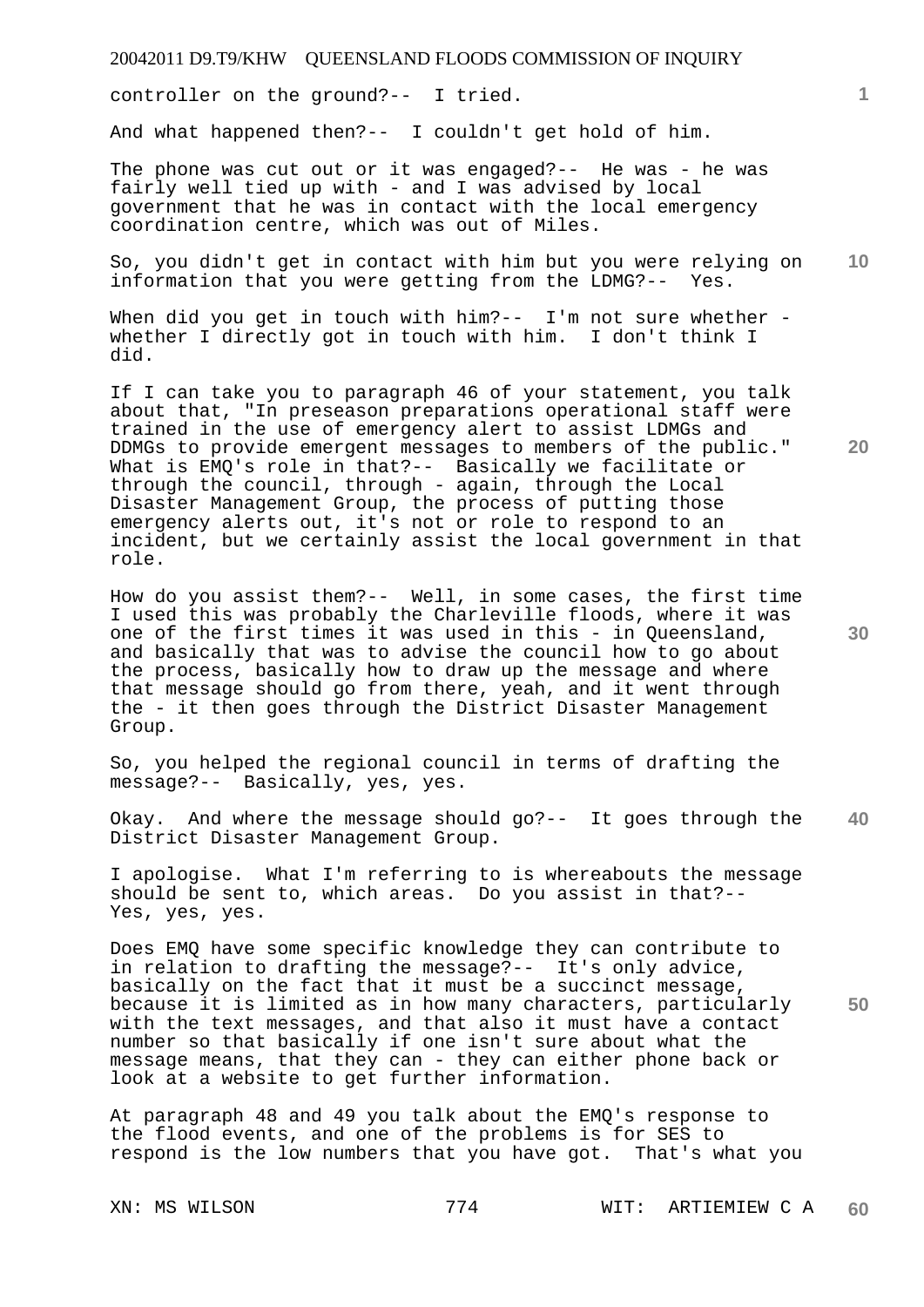say in paragraph 48?-- Yes.

And the level of training undertaken by each volunteer?-- Yes.

Now, an example of this is having no qualified SES members available to pilot flood boats during flood operations?-- Can be, yes.

**10**  Was that the case in these flood events that occurred in this region?-- In Dalby it was, yes.

So, how was that resolved?-- Basically we brought in operators from other areas.

And how can that be remedied?-- Well, more volunteers. We have certainly tried to get more volunteers in Dalby, we have had promotional days at the mall, we have had all sorts of things, but it is a volunteer thing, so basically it's - there is no pay for being on the SES, and to turn out at all hours of the night and do jobs and - yeah, it's - it certainly can we're finding it harder to get volunteers to do that.

And you talk about in paragraph 50 there got to be more training packages that the SES volunteers want to do, to undertake more training packages?-- Not more training packages, we need more volunteers to undertake that training, because it is - it is a - you know, it's time-consuming, we do find it harder in smaller area where there are - the populations are low to actually attract people, a lot of them are already tied up in things like the rodeo committee or the - all the other committees. So, it is hard to attract those volunteers.

The Western Downs Regional Council helps fund the SES in this region?-- It's a joint - yeah, joint - between the State Government and the local government, that's correct.

Now, if residents were wanting food drops, for example, the LECC was wanting a food drop out of Tara, do they go through EMQ for that to be organised?-- No, they go through the LDM their local government, through the LDMG.

And the LDMG then would communicate with the EMQ?-- Only for assistance, that's all.

So, if they wanted food to be resupplied at Tara, would EMQ be involved in that?-- We were involved in helping them set up, but it is - basically it is the local government that funds it and the local government that runs it. If we can be of assistance, we certainly are.

There's an example that's been given in evidence here today about the LECC, for example, wanting some milk to be sent out to Tara but it was sitting on the tarmac for eight hours waiting for EMQ clearance. Could you assist us with what process involves?-- That's a miscommunication, because EMQ doesn't give any clearances.

**20** 

**1**

**30** 

**40**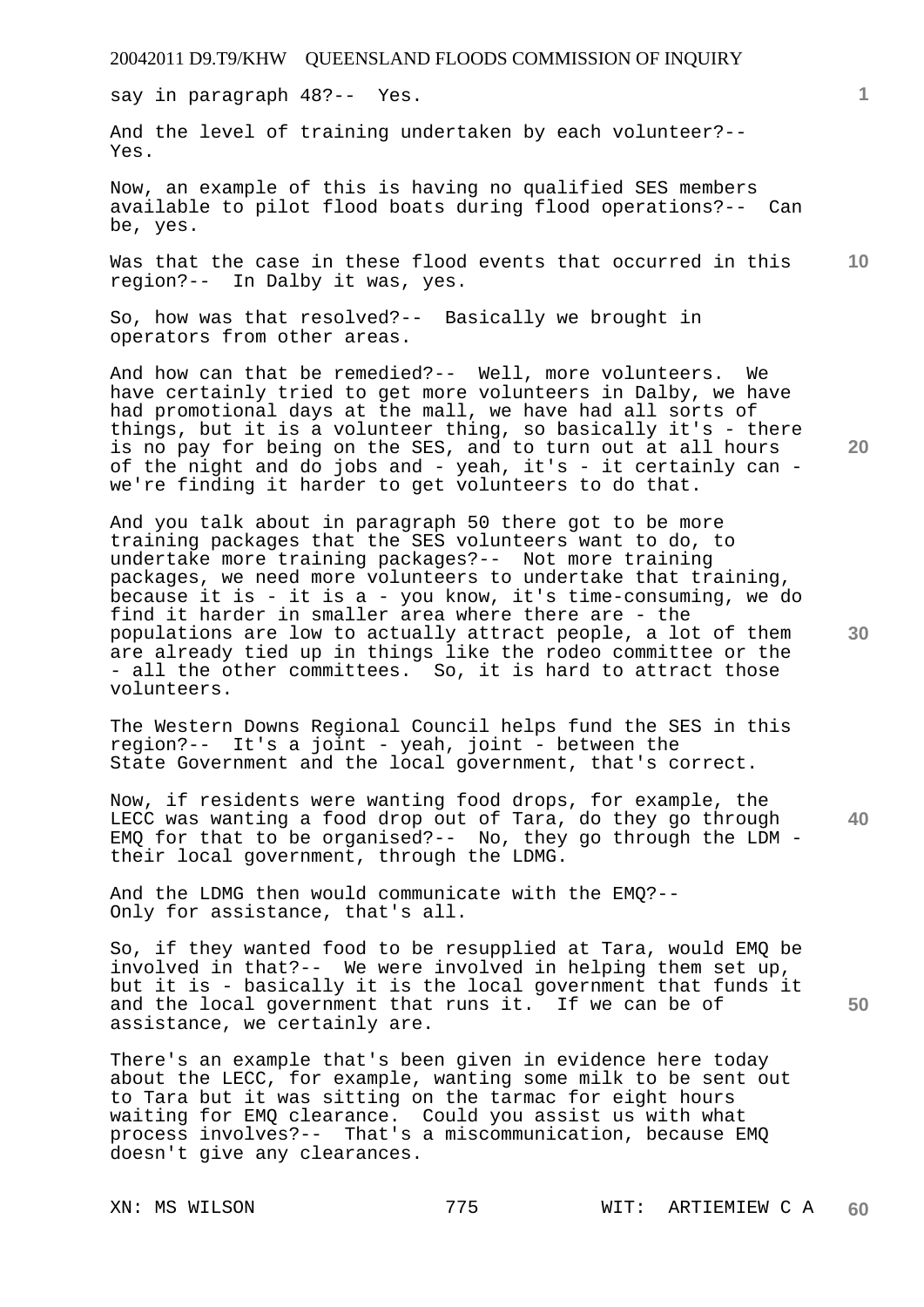Mr Artiemiew, you are in a unique position to assist the Commission about what worked well, what didn't, and what can be improved for the future because of your involvement in the flood events, as you have described in paragraph 10 to 12 about your involvement in the flood events, but it appears the case that you can't offer any suggestions for the future, suggested improvements. Why is that?-- That's what I've basically I've been advised in regards to policy and strategy, that's not my role, so - yeah, it's certainly - not my role to do that.

But I am going to ask you: what are the suggested improvements?-- Can we get more volunteers, more people to volunteer? I mean, certainly we do need to do that, and probably as far as clearer, I suppose, for the SES that's-----

I didn't quite catch that, what was that?-- Just the - our role with the SES or someone's role with the SES as far as command and control.

Other. Can you perhaps expand on that?-- Well, we are not in command of the SES, command and control of the SES.

Who is in command and control of the CMC?-- Well, basically it stops at the local controller, according to legislation.

So, you can't provide any assistance to the-----?-- I can provide assistance, which we do.

But you can't control the SES?-- No, and I - yeah, it's probably a little bit - needs to be a little bit clearer as to that role, yes.

Okay. Who has that role now, on your understanding?-- Nobody really. It's under legislation, it stops at the local controller.

**40**  And for your suggested improvement, you would like to have more management over these local?-- No it necessarily me, but it certainly needs to be pointed - some sort of clearer role for the volunteers in the volunteers - I think for their - for their benefit.

To understand the structure are you talking about?-- Yes, yes.

**50**  When they come in and say, for example, at Condamine, if they join the Condamine SES, they need to know what the structure is and how that works?-- Clearer understanding, I think, yes.

So, your role in term of SES was on providing advice?-- Advice and support, yes.

Who was directing them where to go?-- In what context?

Well, who was directing the SES where they were required to be?-- Again, basically if I would - I would talk - if it was

XN: MS WILSON 776 WIT: ARTIEMIEW C A **60** 

**1**

**10**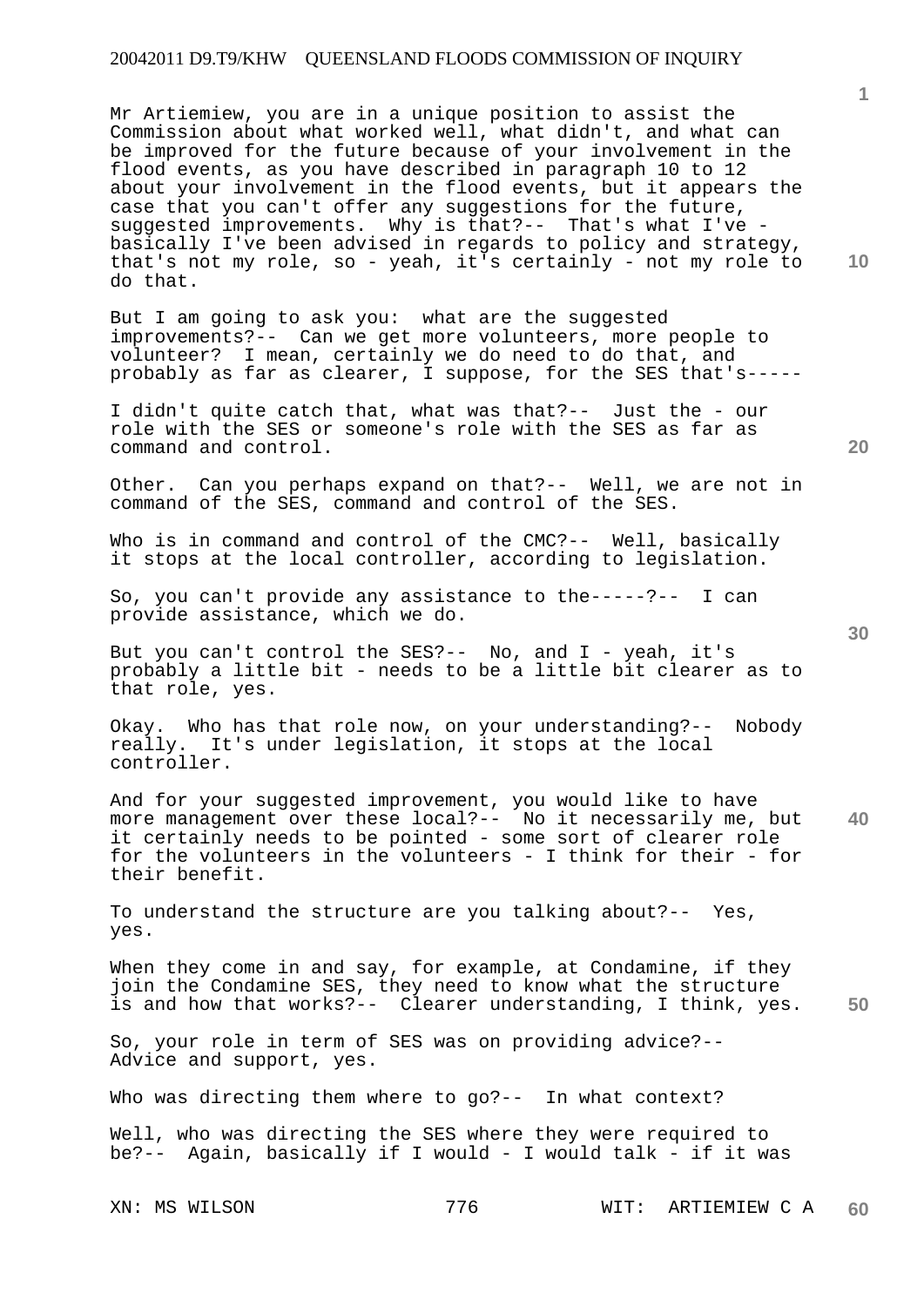me involved at the time, I would talk to the local controller and see if they require assistance. If they require assistance, we can then go through either - under the Western Downs Regional Council, basically they - it's up to the local government, they basically have their SES groups which are in the Western Downs Regional Council, so they can certainly bring people in from Tara or Chinchilla or wherever. However, those - that wasn't able to be done at this time. So, if they require further resources, basically we go through other - through the DDMG basically, I suppose it is more or less, and we access assistance from other SES groups outside the local government area.

Are there any other suggested improvements that you can offer us?-- No, that's about it.

Just in relation to the SES?-- That's certainly, yeah, where I'm - where my professional opinion would be, yeah.

What about training, further training for the SES?-- We have quite - we have the packages available, it's getting people it's up to the volunteers to have the time to do it. It's a lot harder from years ago when my father was a member of the civil defence, it meant getting a pair of overalls and a tin hat and turning up when he was needed, but these days, certainly with duty of care, we need to - when we put a person on a roof, we want to be sure that they're not going to fall off and that they're wearing the correct PPE and all the rest of it, so it's a lot harder now.

Thank you, Mr Artiemiew. I have go it no further questions.

MS McLEOD: No questions.

COMMISSIONER: Thanks. Mr MacSporran?

MR MacSPORRAN: Nothing.

MR URE: No.

COMMISSIONER: Thank you. You are excused?-- Thank you.

WITNESS EXCUSED

MS WILSON: Commissioner, I call Phil Berting.

**10** 

**1**

**20** 

**40**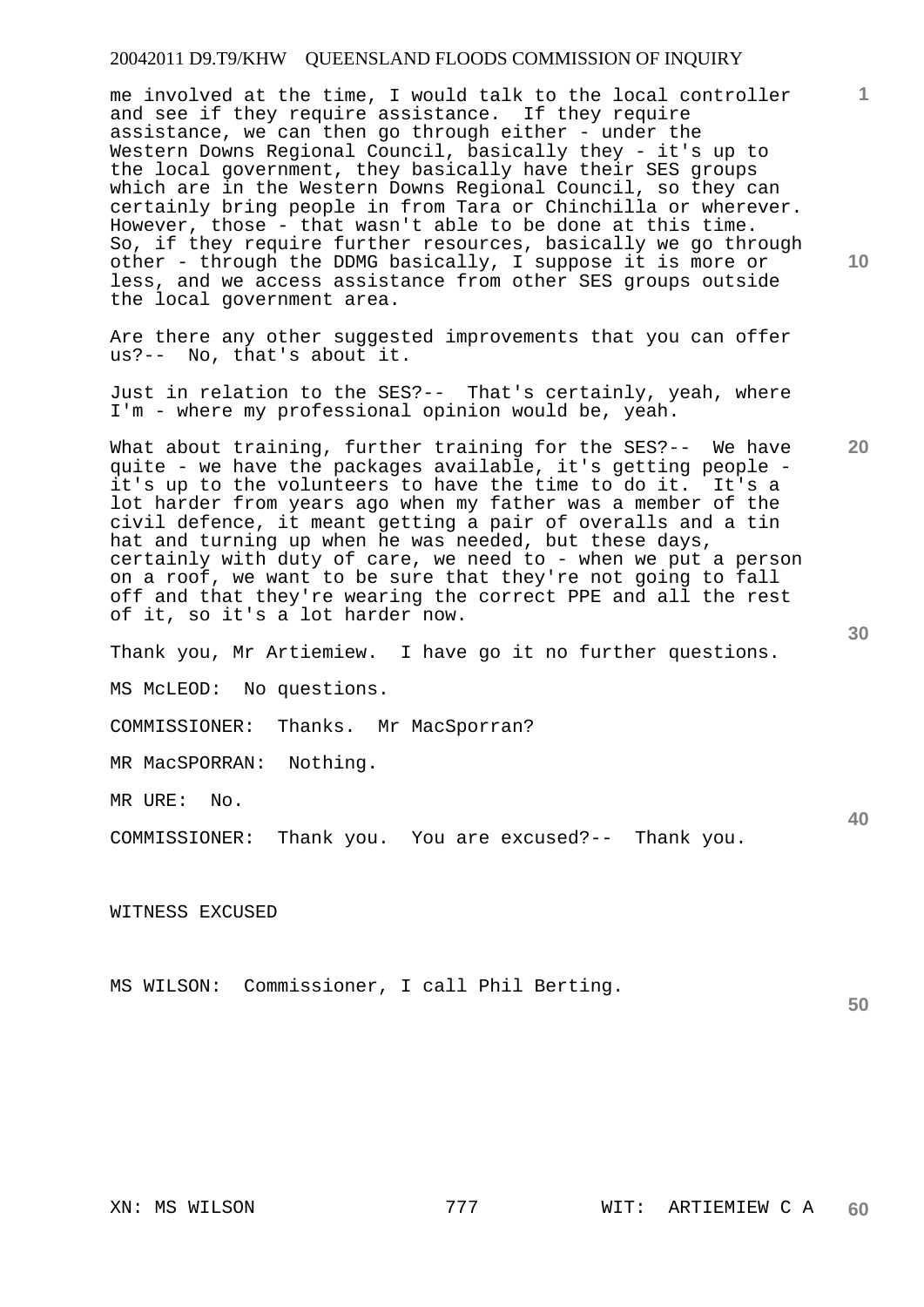# 20042011 D9.T9/KHW QUEENSLAND FLOODS COMMISSION OF INQUIRY **1 10 20 30 40 50**  PHILIP ADRIAN BERTING, SWORN AND EXAMINED: MS WILSON: Is your full name Philip Adrian Berting?-- Yes, that's correct. And you are the chief executive officer of the Western Downs Regional Council?-- That's correct. You provided some material to the Commission of Inquiry-----?-- That's correct. -----in relation to the flood events? And perhaps if I can take you through that material. You have provided a statement that you have prepared and signed?-- That's correct, yes. Is that your statement?-- That's correct. And is that a statement attached to your submission that you previously supplied to the Commission?-- No, this is - we supplied an information to the Commission earlier and this was a follow up submission. Okay. Well, I will treat them as separate tenders. Madam Commissioner, I tender that statement. COMMISSIONER: Exhibit 123. ADMITTED AND MARKED "EXHIBIT 123" MS WILSON: You also provided a joint submission with the mayor, Councillor Ray Brown, to the Flood Commission of Inquiry?-- That's correct. That was dated 25th of March 2011?-- That's correct. Now, in that statement, you made reference to various documents?-- That's correct. And they have also been provided to the Commission?-- That's correct. Okay. I will tender that submission and I will tender the accompanying documents that go with that. COMMISSIONER: Exhibit 124. ADMITTED AND MARKED "EXHIBIT 124"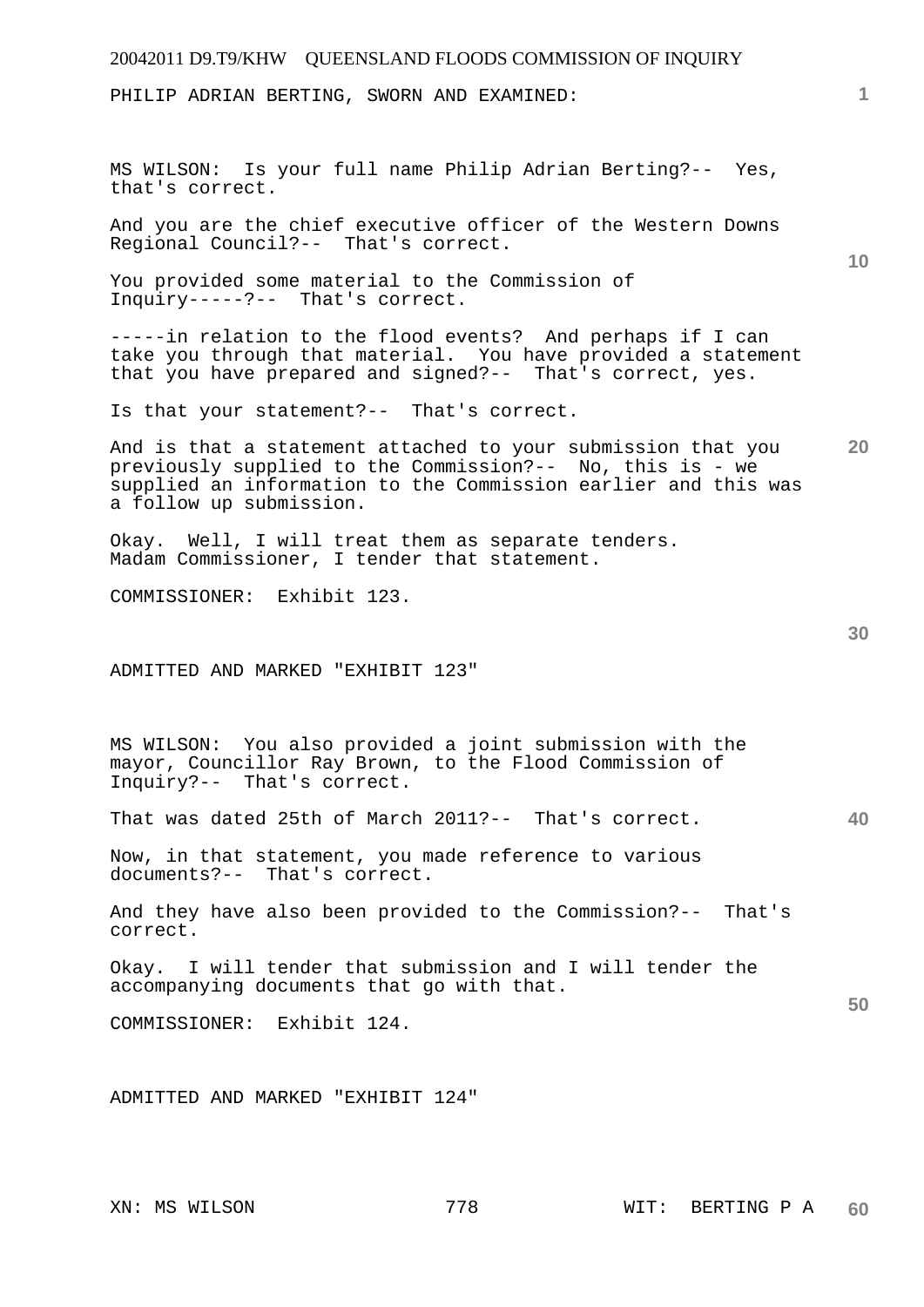**1** MS WILSON: There are two folders, Madam Commissioner. Now, there are also some notes from the Miles District Local Emergency Coordination Committee?-- That's correct.

Can you provide the date that's on that document?-- It is Monday, the 3rd of January 2011.

Okay. Madam Commissioner, I tender that document.

COMMISSIONER: 125.

ADMITTED AND MARKED "EXHIBIT 125"

MS WILSON: And you also have provided us with a Miles Customer Service Centre debrief notes?-- That is correct.

Madam Commissioner, I tender that document.

COMMISSIONER: 126.

ADMITTED AND MARKED "EXHIBIT 126"

MS WILSON: Various situation reports were done in relation to the flood events?-- That's correct.

Have you got those situation reports?-- Yes.

Commissioner, I tender those situation reports.

**40**  COMMISSIONER: What sort of quantity are we talking about? Were they done over a particular period?-- Regular updates on what was happening day by day with the flood events.

Do you know when they start or finish?

MRS JUHASZ: 20th of December 2010, up until the 19th of January 2011.

COMMISSIONER: That will be Exhibit 127.

ADMITTED AND MARKED "EXHIBIT 127"

MS WILSON: Also provided was the Local Disaster Management Group minutes?-- That's correct.

And if you can have a look at the first date on that

**10** 

**20** 

**30**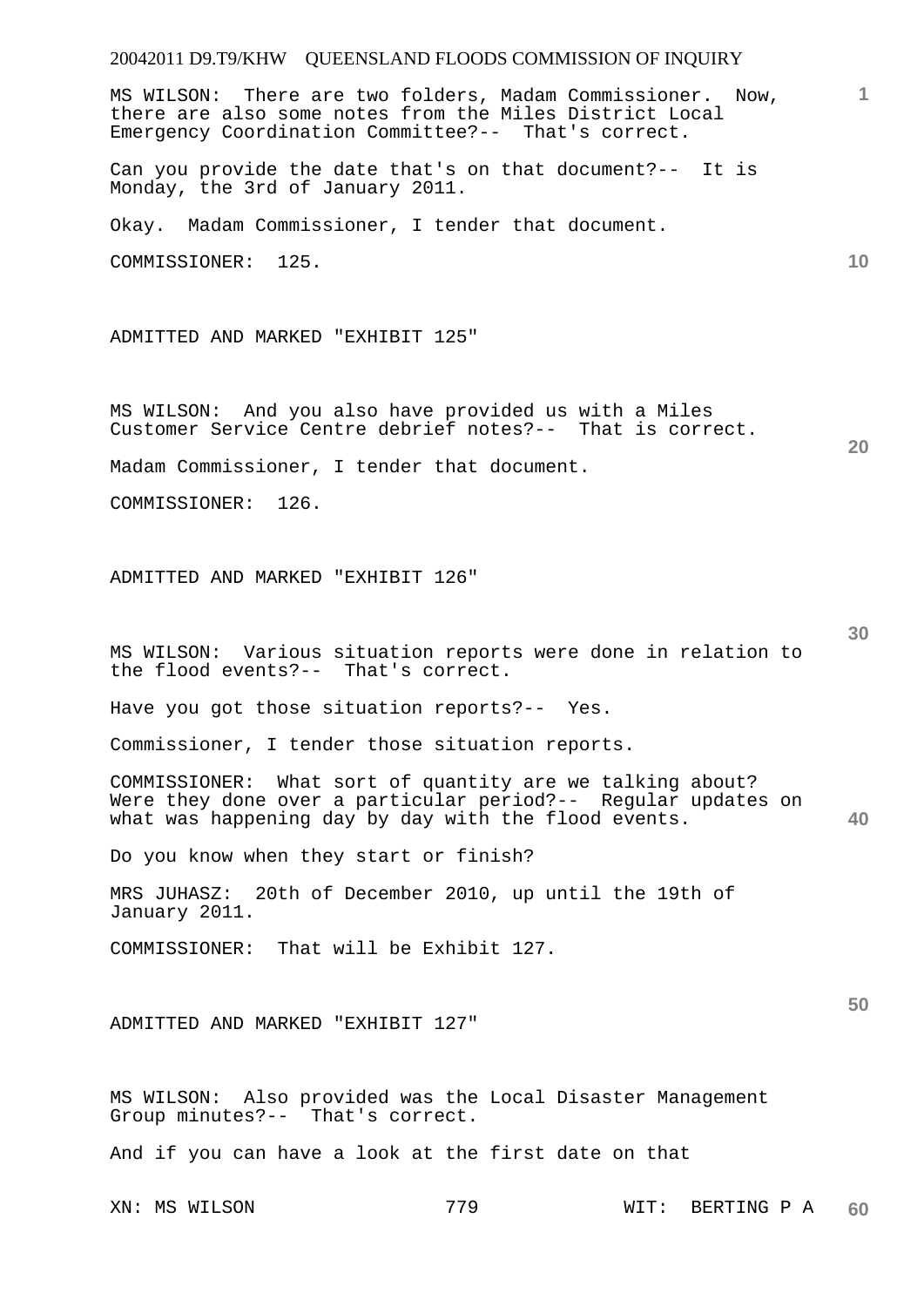20042011 D9.T9/KHW QUEENSLAND FLOODS COMMISSION OF INQUIRY **1 10 20 30 40**  document?-- 7th of October 2010. And can you have a look at the last date on the last document?-- 22nd of February 2011. Commissioner, I tender that document. COMMISSIONER: 128. ADMITTED AND MARKED "EXHIBIT 128" MS WILSON: And, finally, there was an Engineering Services special report regarding the flood damage repairs on January 2011?-- That's correct. That was a council report, that's right. That is dated the 1st of February 2011?-- That's right. Commissioner, I tender that document. COMMISSIONER: 129. ADMITTED AND MARKED "EXHIBIT 129" MS WILSON: If I can take you to your statement that you provided to the Commission just recently? Perhaps I can take you to paragraph 2? Before I go on to that, Madam Commissioner, I remind you that there are two Local Emergency Coordination Committee meetings, one on the Friday, the 14th of January and one of the 17th of January. I tender those documents. COMMISSIONER: They will be 130 and 131 in order of date. ADMITTED AND MARKED "EXHIBIT 130 AND 131"

**50**  MS WILSON: And at this stage, it might be convenient to tender a bundle of media releases issued by the Western Downs Regional Council, beginning on the 20th of December 2010 and finishing on the 20th of January 2011.

COMMISSIONER: Exhibit 132.

ADMITTED AND MARKED "EXHIBIT 132"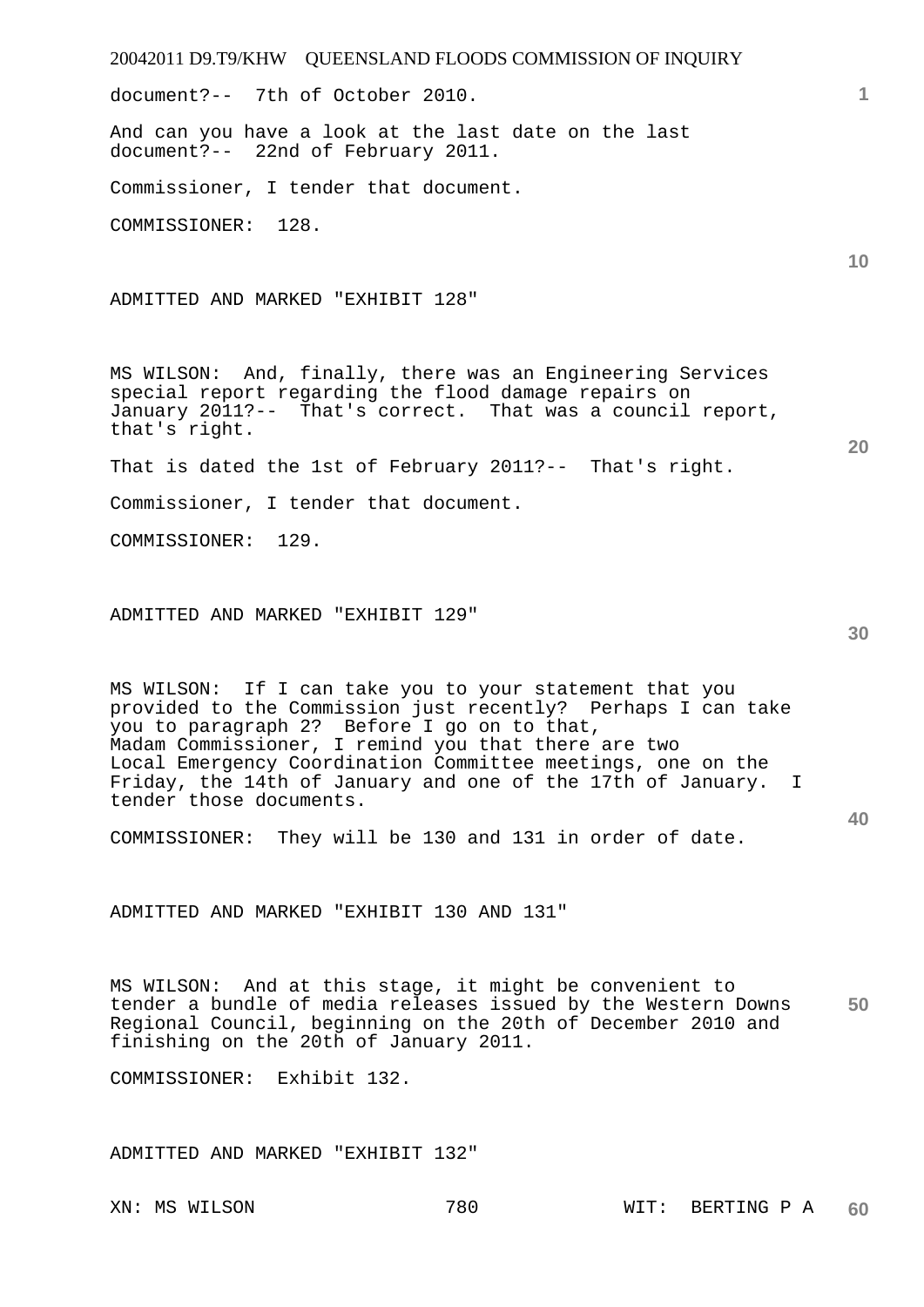MS WILSON: And, finally, I believe, can I also refer you to the Western Downs Local Disaster Management Plan?

COMMISSIONER: Exhibit 133.

ADMITTED AND MARKED "EXHIBIT 133"

MS WILSON: So, if I now can take you to paragraph 2 of your statement - sorry, paragraph 2 of your submission that you provided to the Commission, page 2 of the submission you provided to the Commission, you talk there at paragraph 3, "Prior to the 2010/2011 flood events council established the Local Disaster Management Group, LDMG, and Local Emergency Coordination Committee, LECC, Chinchilla, Miles and Tara." Can you see that?-- That's correct.

Okay. I am going to direct your attention to the Local Emergency Coordination Committees?-- Yes.

Did they exist before - well, first of all the question is when you say prior to 2010/2011, when was that?-- Well, we would have established that at amalgamation of the councils. So, what happened there was obviously being such a large region, we recognised the need to have local representation, so we turned to our local customer service centres, as we refer to them, and we established what we call Local Emergency Coordination Committees. Now, what we did there is obviously we had in place three key staff members who had been with our organisation for many, many years, and they actually headed up those groups.

Okay. And was that an initiative of the Western Downs Regional Council?-- It was.

And that is in recognition of the vast distances that you have got to deal with?-- That's correct.

And that provides a communication between various towns and smaller districts within the larger district of the Western Downs Regional Council?-- That's correct.

How did that work, in your opinion, during these recent flood events?-- I felt it worked very well, in particular for two of our smaller communities, Warra, and also for Condamine. Condamine, the LECC coordinator is Helen Thomas, she's had many years experience with the former council, and in her role in the former council the SES group from Condamine actually came under her at the Miles office. So, to me, it felt like it was just a local - local people looking after the local area.

**10** 

**20** 

**1**

**40**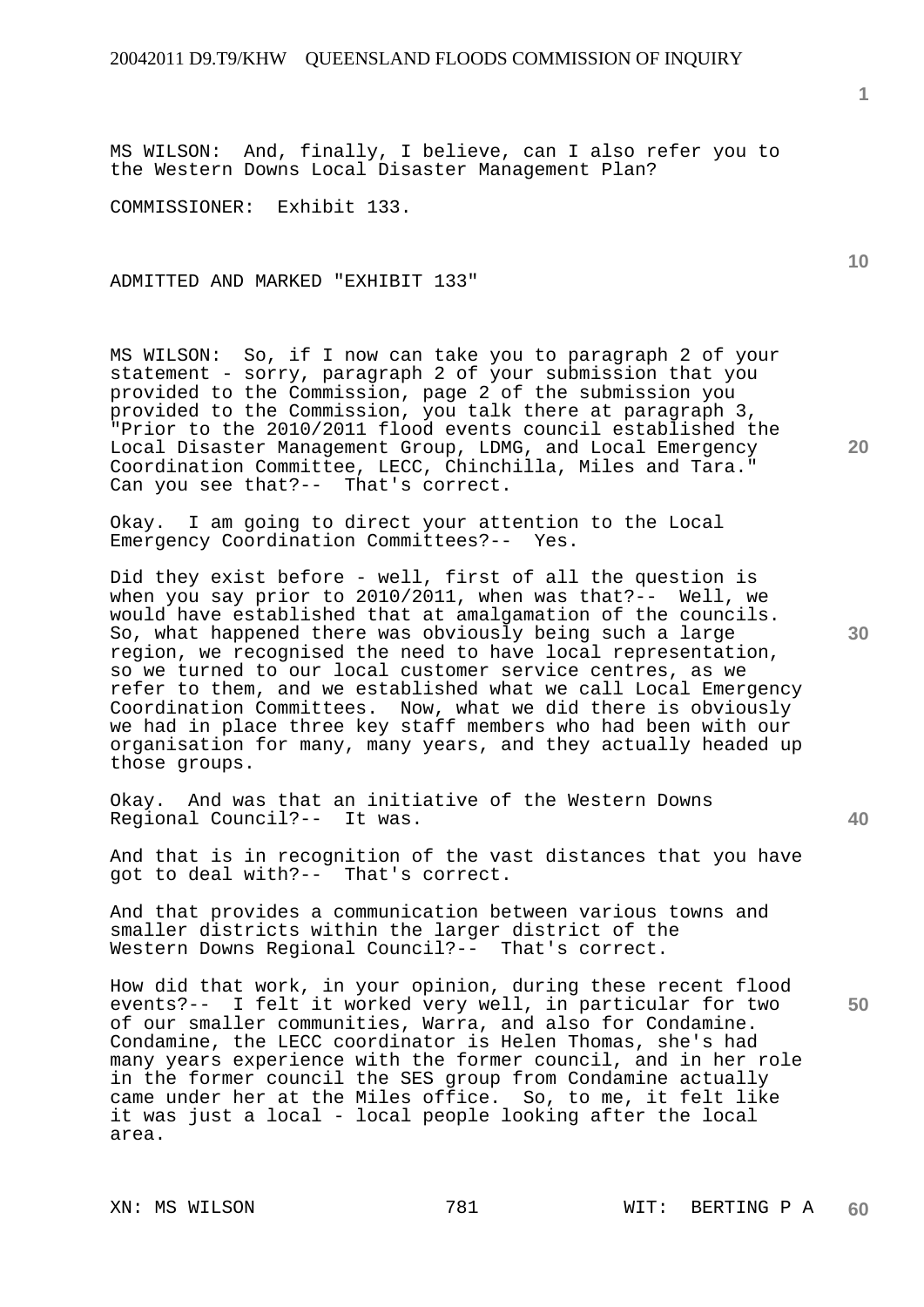And is the responsibility for informing the residents in that community about the local disaster management plan, does that fall on the LECC or remains with the Western Downs Regional Council?-- It remains with Western Downs Regional Council.

**10**  Okay. Now, how do you get that information out about the operation of the local disaster management plan to the residents?-- We actually have a website, Western Downs Regional Council website, and on that website there is actually a disaster management icon. If residents were to go to that, they can actually peel right through all of the - the relevant details.

Was the disaster management plan up on that website before the flood event?-- No, it wasn't, it was in draft form.

Sorry?-- It was in draft form, so, no, it wasn't.

Is it still draft form?-- It is.

Is it on the website now?-- It - no.

And when does the Western Downs Regional Council propose to put it on the website?-- We had a series of debriefs that we wanted to talk to the community about, so we're looking at improving the plan, see where we had some shortcomings or where we can improve things, so we will be trying to get that up within the next six weeks.

Now, in terms of evacuation centres, does the Western Downs Regional Council have possible evacuation centres throughout the region which you've earmarked as evacuation centres?-- Yes.

Do the community know about those evacuation centres?-- I would say no.

**40**  Should the community know about those evacuation centres?-- I would say yes. They were informed about the evacuation centres when they were door-knocked and told they had to move, so people were made aware of the evacuation centres.

Leading up to, though, the 2010/2011 floods, the residents would not know where their evacuation centres are?-- No, I don't believe so.

And is that something the Western Downs Regional Council is proposing to address?-- It is.

**50**  And is it the case that you are going to get that information to the residents?-- That's right, we are trying to look at what is the best - that's one of our areas for improvement moving forward, how do we actually better inform our residents.

What are the options that are on the table presently?--Basically we are looking at - it could be a case of preparing a disaster kit where people are actually are informed of

**20**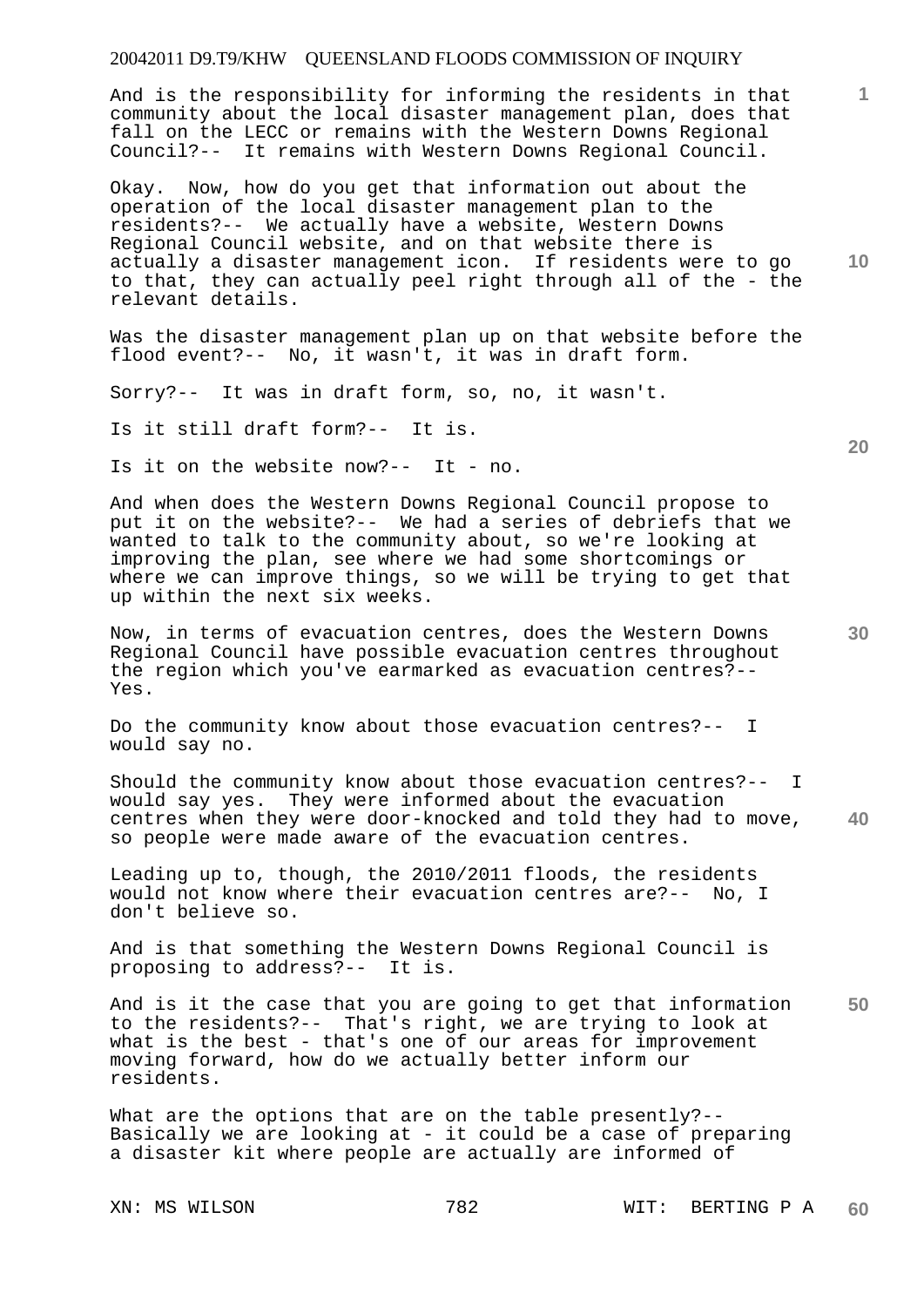evacuation centres, about the Disaster Management Plan, what to do in - when a disaster does hit, where they should do, what numbers they should be ringing, that sort of thing. So, we are trying to put together a kit or some sort of correspondance that we can actually send to all our residents. One of the other ares we have identified is that because we are in a resource sector, we have got a lot of transient people in our shire, that we should - we actually are targeting real estate agents, so that people do know what to do in case of emergency.

**20** 

**1**

**10** 

**40**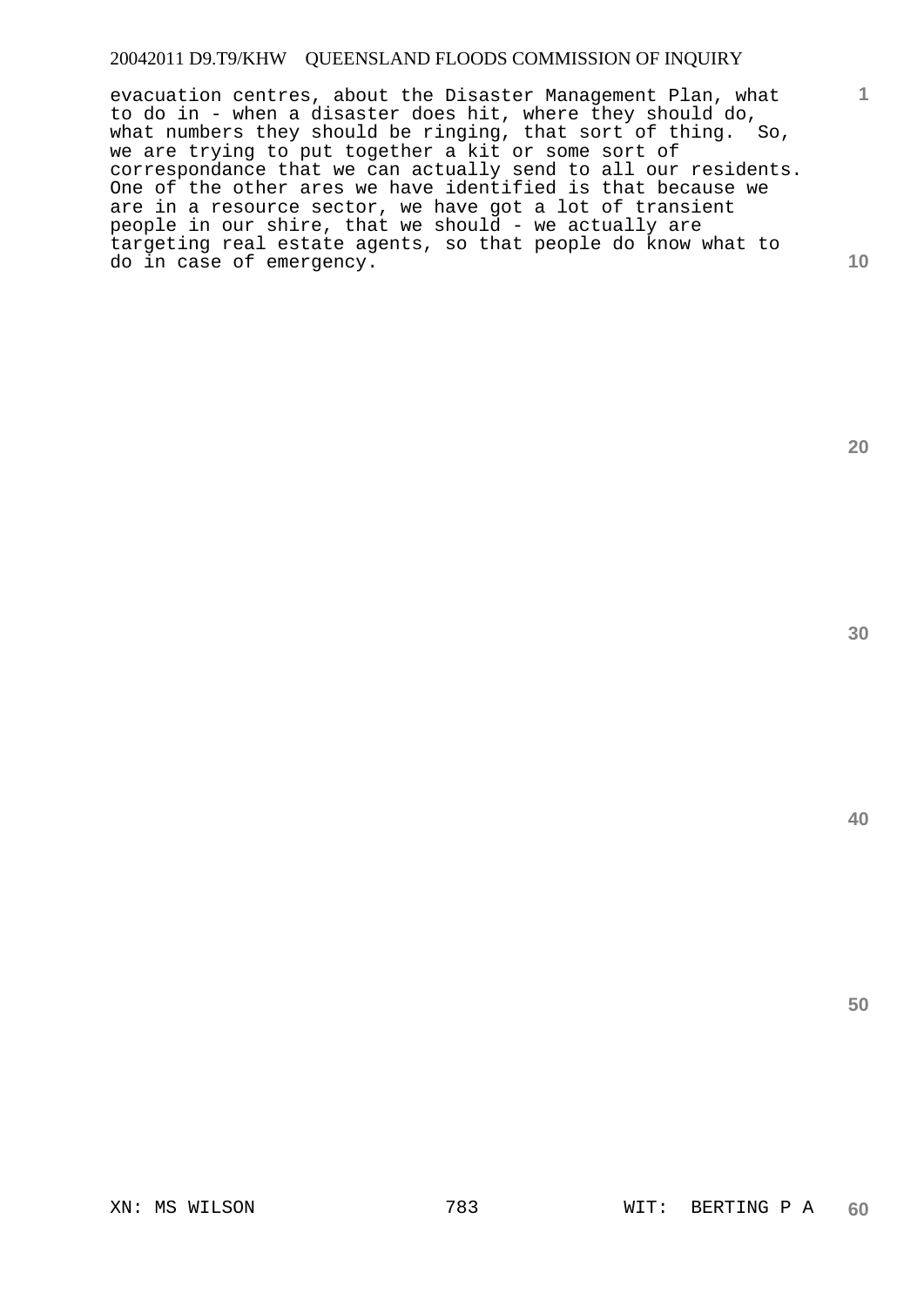Real estate agents?-- That's right, because a lot of people are renting.

So they may come in for, say, two or three months?-- That's correct.

And they don't know what to do in an emergency. So is it my understanding that if you rent a house, then the real estate agent will also give you this package as well?-- That's correct.

Do you have designated evacuation centres or just possible evacuation centres?-- We have actually designated evacuation centres in our principal towns.

What does the term "principal towns" mean?-- Okay, Dalby, Chinchilla and Miles.

What about for other towns?-- That's an area that we were caught out in this - this event.

Okay?-- We've identified that we didn't have that adequately covered and that first come to light with the evacuation of Warra when we had actually struggled with trying to find where we would actually put the people, we actually were able to actually move them back to Chinchilla.

What is the council going to do to ensure that that is rectified?-- Well, that's one of the first things we need to identify because we need to identify whether we have suitable evacuation centres as well. In this particular event our designated evacuation centre was the South School on this side of the creek and on the other side of the creek, we have because the town gets cut in half. The other side of the creek we have the showgrounds. Now, being school holidays, it worked very, very well but now, having lived through the event, I believe that in the future in the middle of a school year it would be very difficult to utilise school facilities, having to have people co-exist with schools. So it is something that we need to identify as a council to see if we can find better facilities for our evacuation centres in this town. In Chinchilla and Miles we have - actually have the community centres which are set up quite well for - for that purpose.

And the smaller towns, you said that that was something that didn't work well?-- Yep.

**50**  Are you going out there and trying to - or are you going out there and determining what facilities could be used as evacuation centres?-- We are.

Has that been done?-- It hasn't been done.

Now, in terms of looking at evacuation centres, some evacuation centres may be suitable for fire but not for flood and some may be suitable for flood and not for fire. Are

**20** 

**10** 

**30**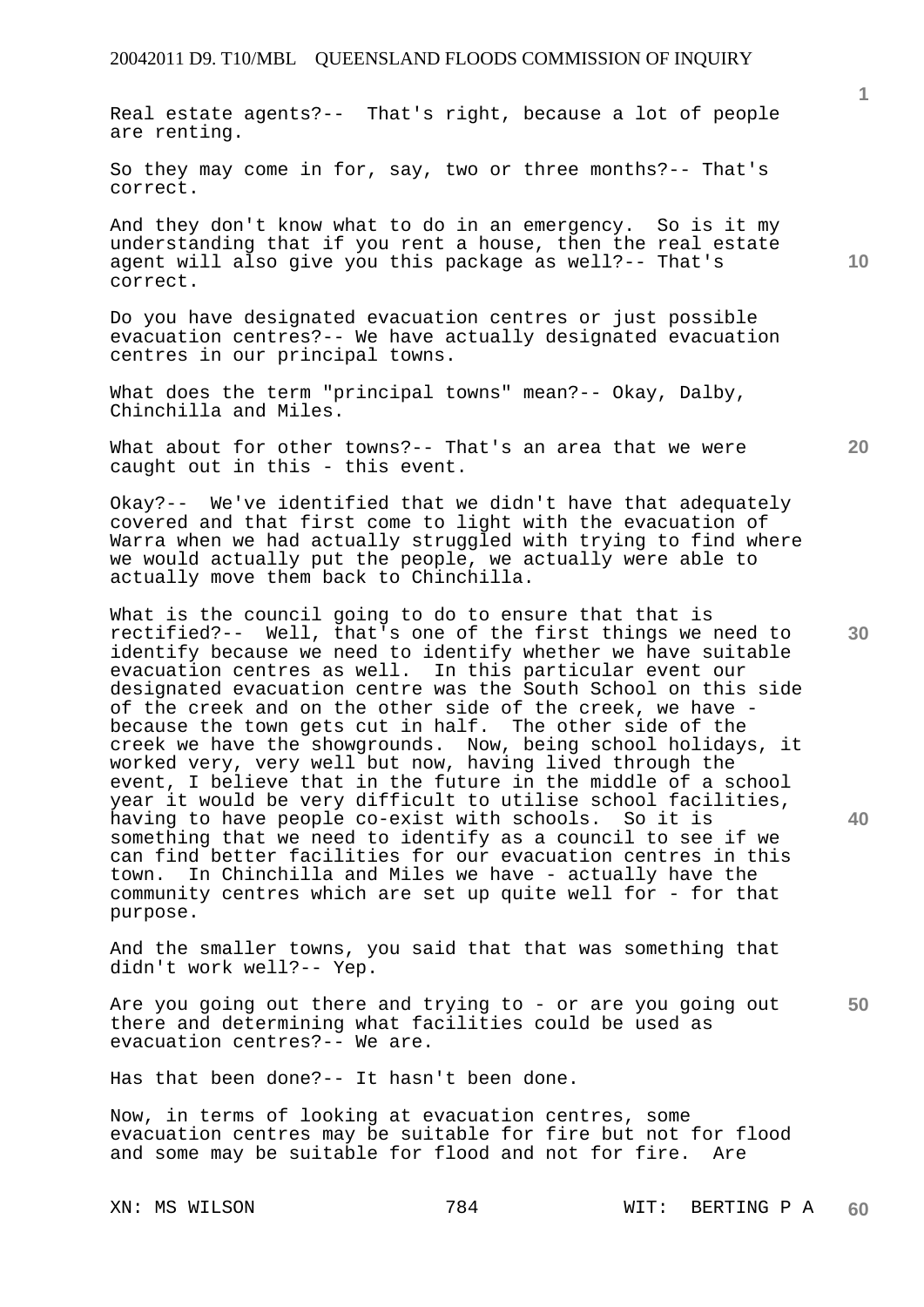those differences being taken into account?-- Not at this point, no.

Will those differences-----?-- But it is important because it - I can understand your point because in some areas in this town, and I can give you an example, our own works depot got cut off by the flood, so it was very difficult sometimes to get around even in this town with the flood waters. So it is something we need to identify.

Is it the case that the Western Downs Regional Council are going to establish evacuation centres in all of the towns in the region or is there a cutoff point where you can't do it?-- That would be very difficult for us. We have 23 small towns in our community so it would be very difficult to have one in every single town. That's why we would be looking for the principal towns or the bigger centres.

What happens to the smaller towns?-- I believe that we would have to be looking at evacuations like we did for Condamine.

So it's the case that the Western Downs Regional Council is not considering doing evacuation centres in Condamine, rather just evacuate the town again?-- Well, we haven't decided that. As I said, we have 23 towns. Some of those towns have only got four or five houses in them. We would have to make a judgment call on the size of the town and whether there is actually a facility that would be suitable.

**30**  Mr Berting, when are these decisions going to be made?-- We're just in the process now of having our debriefs and trying to gather all our information. So, again, in that six-week time period that I've identified, that's when we'll be trying to identify it.

At the end of that process you should be able to identify the evacuation centres that are going to be placed in each and every town?-- That's right.

**40**  And also a strategy for informing residents-----?-- That's correct.

-----of flood events?-- Because we want to have that in place ready to be able to inform the residents before next storm season.

Now, in relation to Dalby, the Dalby water supply was cut off and that was due to the Dalby Water Treatment Plant being completely flooded by the Condamine River on the 29th of December?-- I could clarify that. It wasn't completely flooded. There was a large portion of it was flooded. Most of the electrical system was flooded. The entire bore field, which is where we draw our water from, was actually flooded.

It was out of operation for four days?-- That's correct.

What warning did Dalby have that they would be flooded to the extent that the water treatment plant would be inoperable?--

XN: MS WILSON 785 WIT: BERTING P A **60** 

**10** 

**1**

**20**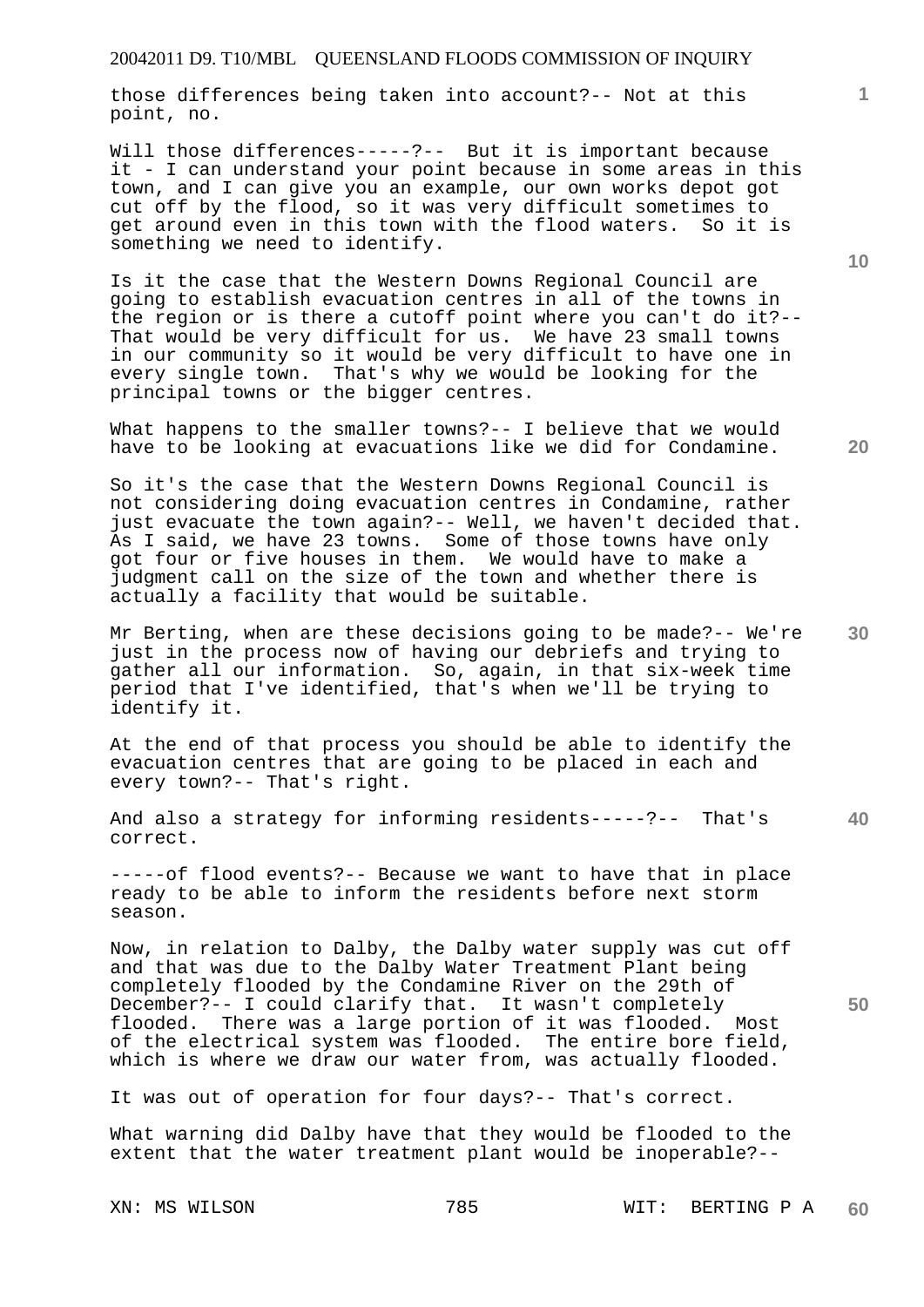We were monitoring the BOM website, constantly. We have a trigger point where we know it's going to actually inundate our plant. That trigger point is around 10.3 metres. What happened was that it was rising very quickly. It actually happened overnight and it wasn't till 6.30, I think, in the morning of about the 28th or 29th is when it actually inundated what we call the clear water storage, which is an area underneath the water treatment plant, and then went through - as it kept rising, actually went through some of the electrical equipment that we have in place there.

Even if you have warning, is there anything that can be done to ensure the water supply is continued and maintained?-- When the water gets to that height there is absolutely nothing we can do at this point.

So at that point in time, Dalby doesn't have water?-- I would suggest that it's - it doesn't - it is not able to produce water. We have over 13 megalitres of storage in the town and one of the things I make sure with my officers, that during this event, as it was building up, to make sure the storage areas were actually full, the reservoirs. At 13 megs we have got about three days' supply on normal usage. What we did in the middle of this crisis is we used the SMS alerts to get the message out to people to say, "We have got a crisis situation. We need you to cut back your water." We were able to get back to around two megs a day. So effectively, in my mind, we had roughly about six days' water supply if we could keep that level at two mega litres. This was also during a period when the cleanup was starting. So we sourced alternative water so that we weren't using treated water for that purpose.

Now, when was a decision made to bring in water?-- That was made around about the 28th or 29th. I spoke to the acting - Acting District Director Simon Chase and we analysed it together. I said, "Look, if we keep going out" - the scenario I was getting from my staff was it could take four days even to get into the water treatment plant and then another two days to fix it. We said at six days we will definitely be running out of water. A decision was made then to cart water in and, to his credit, Simon was able to get that water organised overnight and at 6 a.m. the next morning it was actually arriving in town.

Were you aware whether there was any involvement from the SDC in that decision making process?-- I believe Simon did escalate it to the SDC.

What about directly with the SDC down to the LDMG?-- Not to us, no.

Now, if I can take you to the Chinchilla water supply. Dirty water did cause issues with the plant there?-- In Chinchilla, yes, it - it was more - it was more a case of the actual pipes breaking more so than dirty water. What was happening there, obviously, because the pipes are under water in the middle of the flood, it was very difficult to actually identify where the breaks were occurring so that caused us some difficulties.

**10** 

**1**

**20** 

**30** 

**50**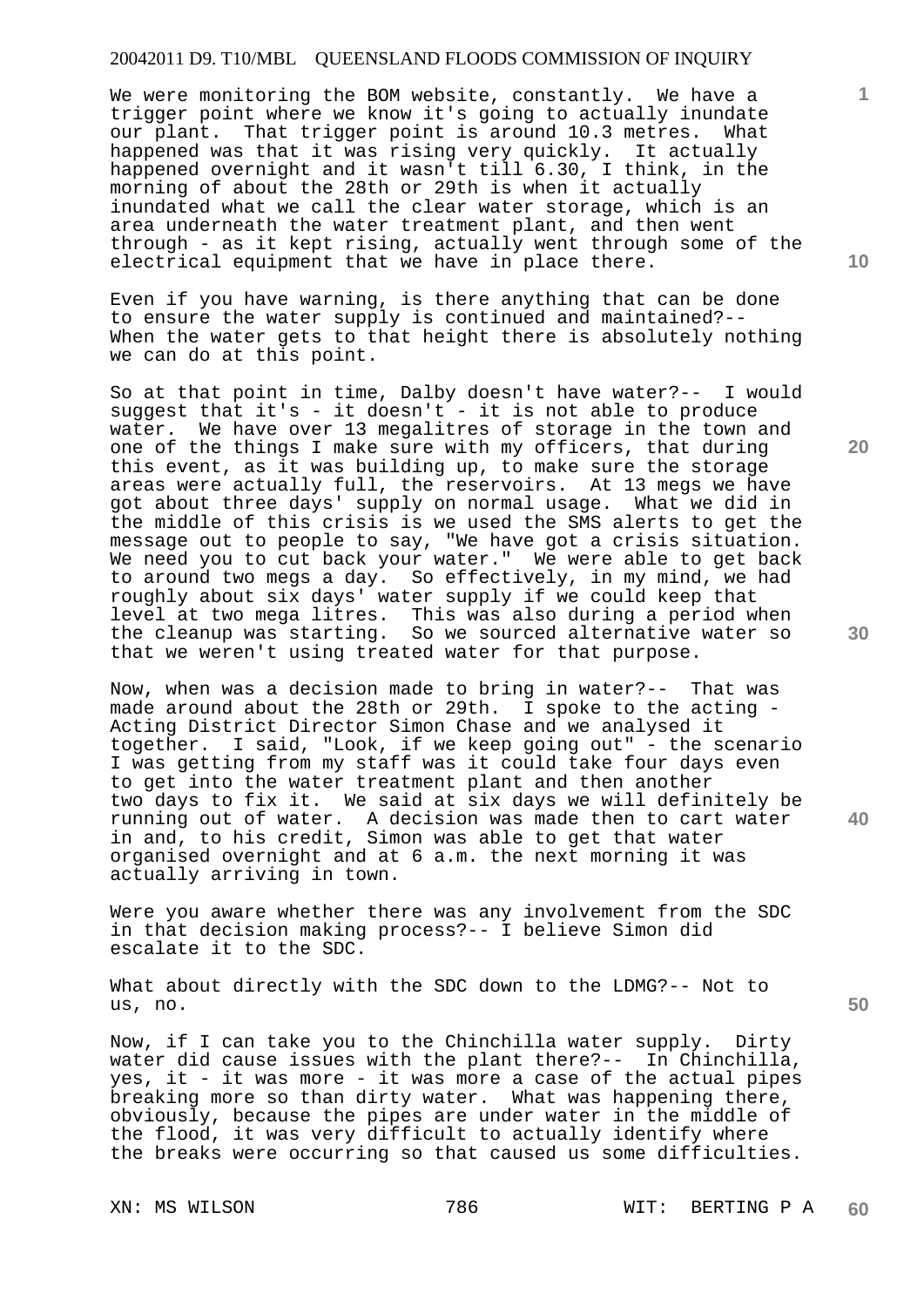And there was a boil water alert put on the water of Chinchilla?-- That's correct.

Now, that was because routine tests in treated water during the flood was found to have low chlorine and was positive with e. coli?-- Yes.

And once that occurs, immediately there is a boil water alert put on the water?-- That's correct.

I noted in the engineering report on the 1st of February 2011 it said that the removal of the boil water alert was clearly premature?-- That's correct.

Why was that?-- I understand that what had happened is that you have to get three clear tests to say that your chlorine residuals have increased. What had happened is that the actual three tests were taken by our - our local staff. Our senior staff who control the water supply and look after that were not confident that they were not taken from the right measuring points. There was pressure to put out the boil water alert to - to remove it, and we believe it was premature even though it proved to be correct, because we did get those three clear days, and the actual Queensland Health is the body that actually removes the boil water - or gives us authority to remove the boil water alert. Our engineering director was highlighting to council that in his opinion it was removed prematurely.

And that was only because one test was done and not three?-- That's correct.

How can the process be done better in the future that we can assure the residents that the boil water alert has been taken off properly?-- Yes, we will have - make sure that we - we reinforce with our staff the importance of the three tests before they actually remove the boil water alert and that will be documented through our standard work practices.

If I can take your attention to the Condamine and the flooding that occurred on the Condamine, especially the flooding that occurred on the 30th of December 2010. You're aware that electricity supply was cut for the town?-- I wasn't aware - I was aware that they were talking about cutting the power supply. Ergon actually sat in the Local Disaster Management Groups with us and also the district group meetings. There was some talk that when it got to a certain level, and I think that level was 13.5 metres, that power would have to be cut to the town. So at that point we were getting around there on about the night of the 29th, it was getting up into that into that range where power would have to be cut. Now, I understand that decision was made by Ergon to cut the power not by the council.

Indeed, the information was only provided to the LDMG after the power was cut?-- That's correct.

**40** 

**50** 

**20** 

**10**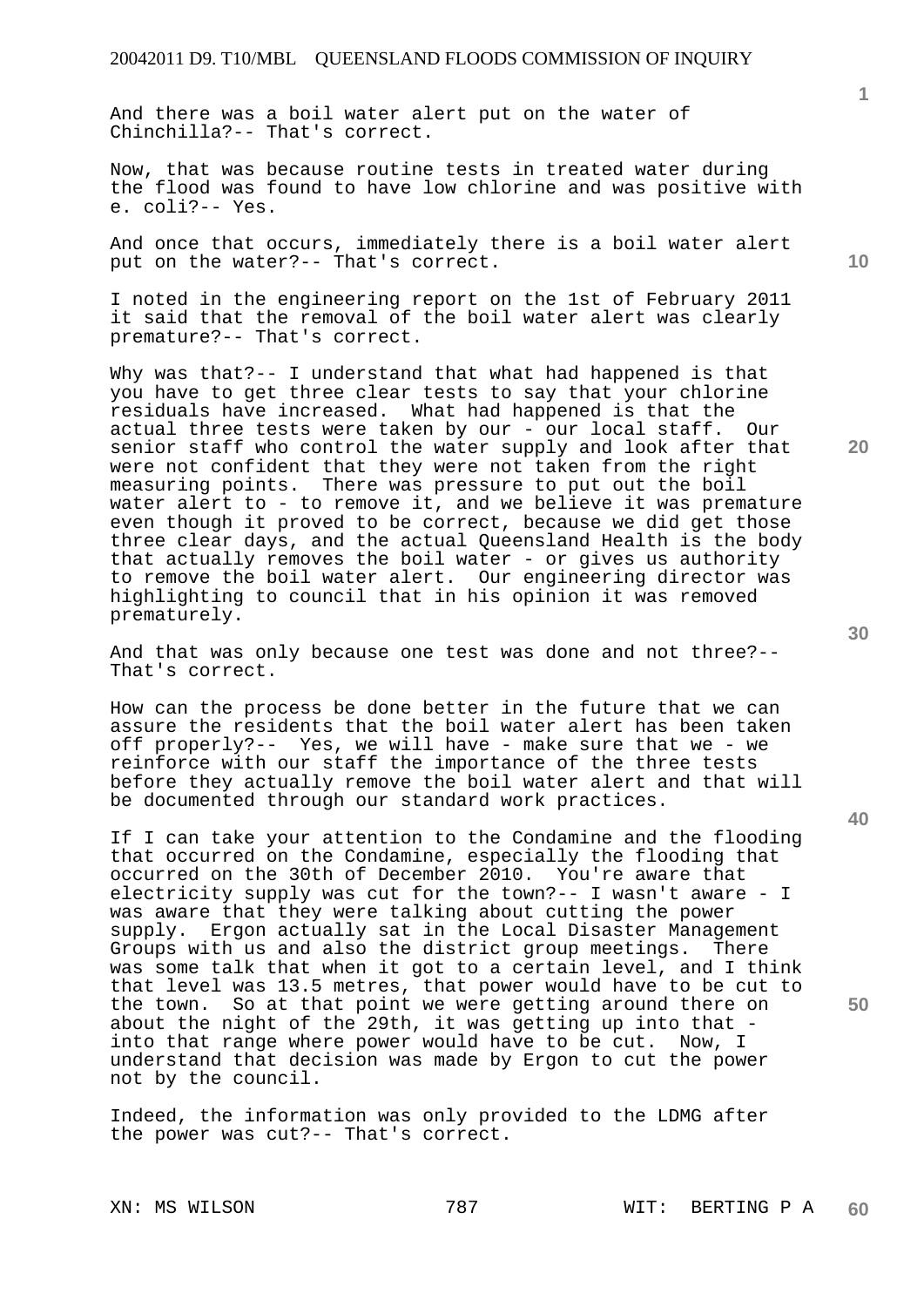Now, if the LDMG had that information, then they could provide that information to the residents and they could make appropriate responses to be able to safeguard food and things like that?-- That's correct.

But you couldn't make that decision because the electricity was cut without the LDMG's knowledge?-- That's correct.

And is there a process that is engaged when a supply of essential services is cut to a town where the LDMG is involved?-- Normally, we're only notified. We're not - we're not actually in charge of that particular - that essential service. We don't look after the Ergon, but we do look after the water and we knew that - and the reasons why we were having a lot of these discussions was because we knew our water supply would actually be compromised when the power went off.

When you're talking about the electricity being cut, you're only notified after the event. Is that the usual process?-- Look, sometimes we'll get prior warning and again, as I've been saying, "If it gets to a certain height, we'll have to cut the power off", is the message that we were getting. But measuring - that was the message that we got on the night of the 29th and early morning of the 30th, that the power would have to go off.

If you had got better warning about the power being cut off, would that have assisted in the water supply not being compromised?-- No, it wouldn't have. The water supply actually went under water by about a metre. So having the power, it wouldn't - wouldn't have helped us to keep the plant operating.

But it would have assisted in being able to inform the residents?-- Yes.

Now, in terms of the information being supplied to residents about a variety of issues, whether it is warning that a flood is coming or warning that essential services are being cut, what are the tools that Western Downs Regional Council use?-- Are we talking about Condamine specific or we talking about-----

No, I'm talking about this region?-- Okay.

Then we can break it down into towns?-- Okay. If I can turn to Dalby, we - we had door-knocking, we had bullhorn, which is a loud hailer going around, telling people that water was rising. In Warra we were able to contact a local resident down there to help us and assist us to go round and talk to the residents. In Chinchilla there is very detailed flood mapping and they have a history there of knowing at what height - at a certain height they go and tell certain residents that they need to either evacuate or move to higher ground. The particular area that's flooding in Chinchilla has a lot of businesses involved so it was very important to get messages to them. So, as I said, at six metres I go and tell

**20** 

**10** 

**1**

**30** 

**40**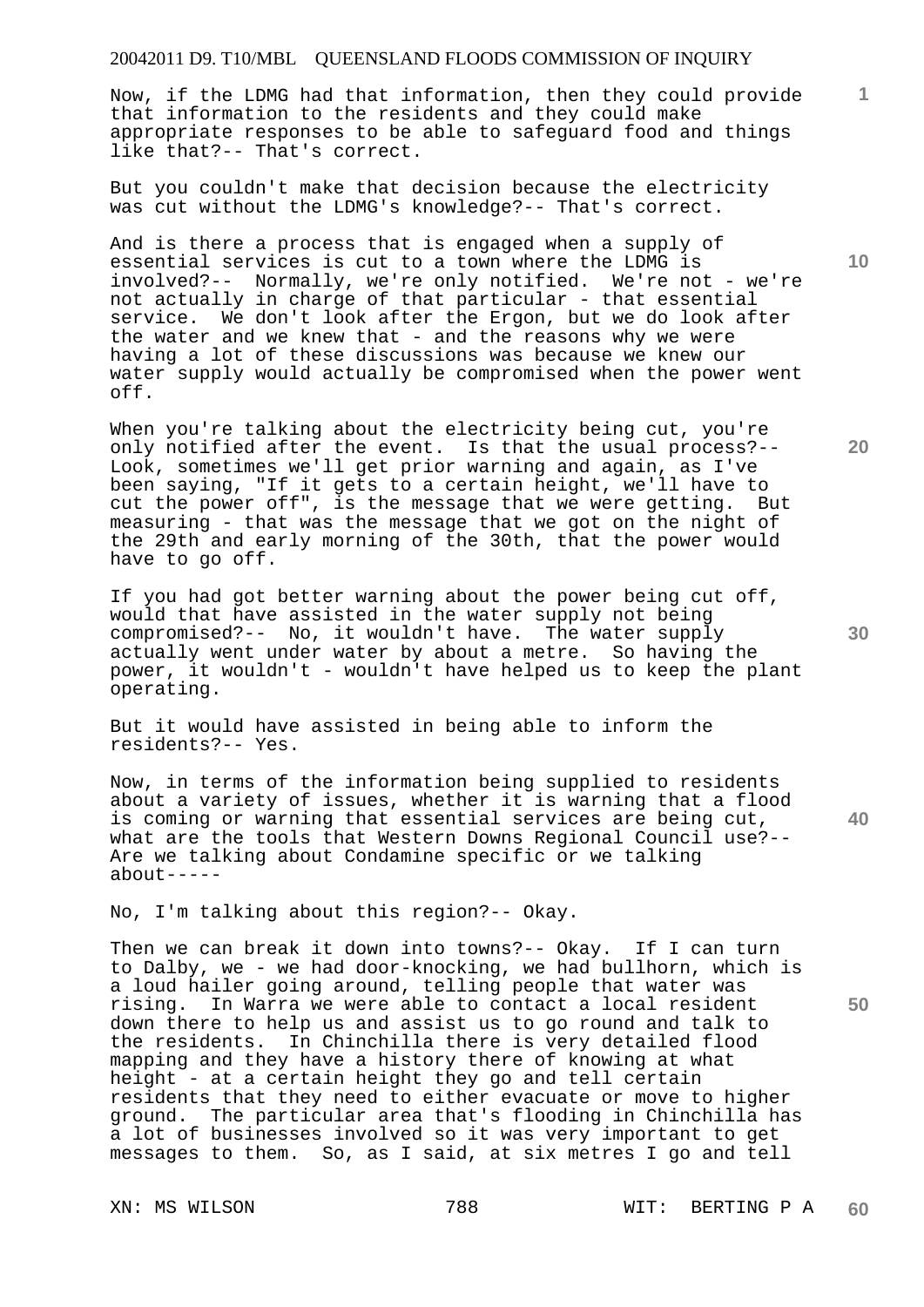certain people. At seven metres, the map gets wider and the people who are actually spoken to gets wider. So that was what was done there. Jandowae caught us by surprise. We had a flash flood there that lasted about six hours. So it was so quick and it was up and down that we didn't know. Great deal of difficulty talking to the residents there. And of course down in Condamine, it was very difficult with Condamine because of the - I guess the BOM - we were getting into unchartered territory. The BOM website was starting to show to us that we were going to have a record flood and we weren't aware what that peak was going to be though. That was the issue.

When do you determine to issue an SMS alert?-- The SMS alerts, if I can turn to Dalby, we normally - if we need to get an urgent message out, something that's caught us by surprise, we will get an urgent message out. The boil water was one. The water treatment plant going down was another. Again, they can only be used for emergencies. Because our people did so well the first night we wanted to send a message to say thank you very much. They said, "That's not what it's for." So it was more about that, telling people they need to move their cars the higher ground. So if we knew something that was happening that was catching us by surprise we could get the SMS alert out. And the SMS alerts, the way they were work, we were actually able to confine it to just a certain area so not everybody in the regional council would be getting the alert.

So MSM alert was sent to Condamine - is that the case - on the 30th of December?-- That would be correct.

Was that because things were just happening too quickly?-- That's right.

**40 50**  Now, when were you aware that the Condamine - there's a possibility the Condamine is going to be evacuated?-- On the 30th, the morning of the 30th, I was in regular contact with my LECC staff. So around about 11 a.m. every morning I would be dialling in to meetings that they were holding out there in Miles. I expressed my concerns to the local officer there. Looking at the BOM website, the history of some of the readings, we knew that the reading at - the last known reading that we knew before Condamine, which was the last electronic reader, was at the Chinchilla Weir and the reading there is normally - when it gets to Condamine the water is normally a metre higher. It was indicating it was around 14 metres. It was at that point that I rang my officer in Miles and said, "I'm very concerned. I think Condamine is in trouble. I really think we should be talking about evacuation." I was informed then that, "Actually, they're already down there having a meeting now talking about voluntary evacuation." I said, "Look, I think it is going to go past that. This is this is getting into record territory."

So was sending a SMS alert contemplated?-- Not at that stage. Why is that?-- I guess at the time everything, as we said, was

XN: MS WILSON 789 WIT: BERTING P A **60** 

**20** 

**10** 

**1**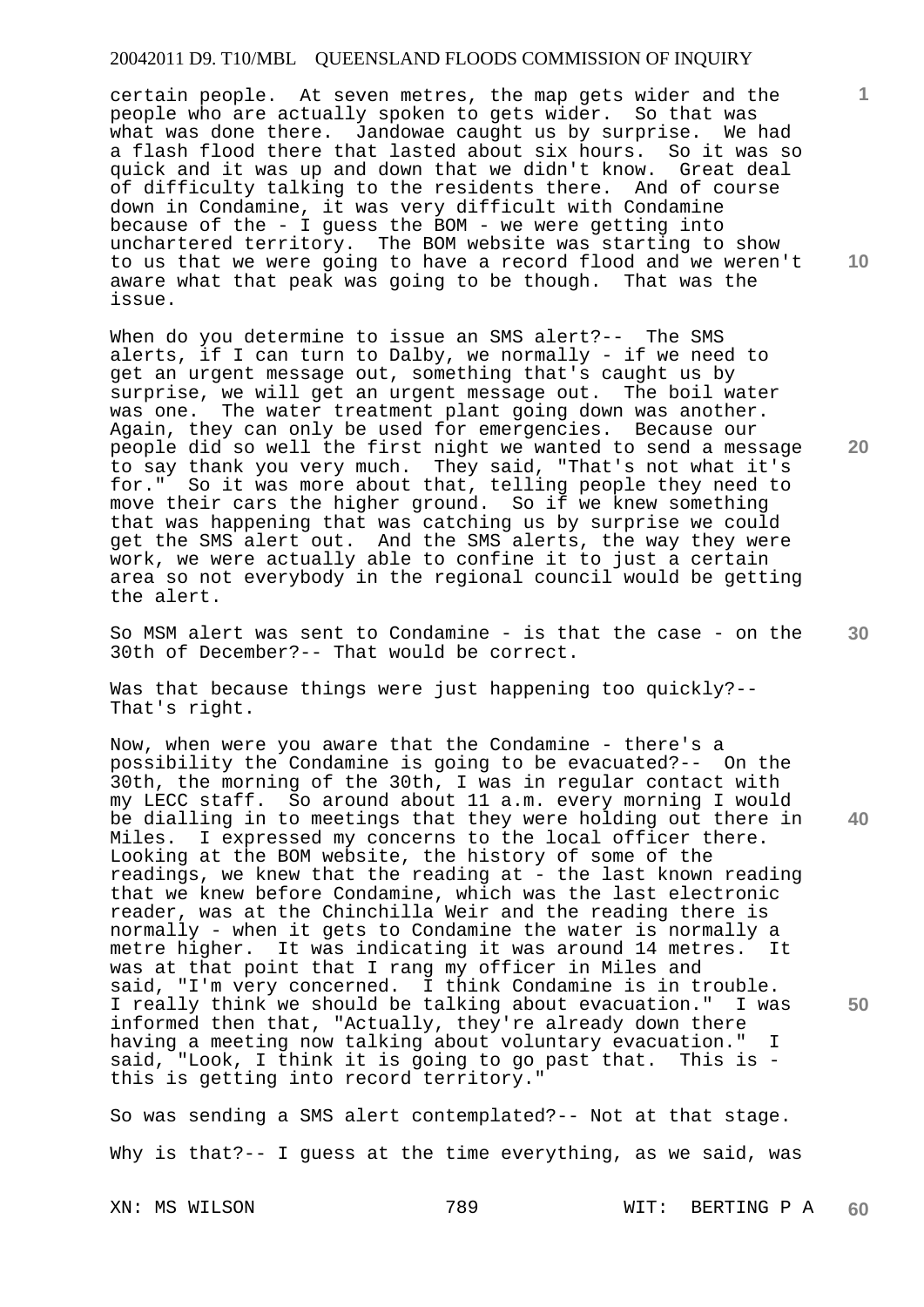just happening so quickly because we already knew people were down there talking to the residents and we already knew that we had - we already had Bill Power, a very experienced guy, and Glen Taylor, very experienced people, very cool-headed people who we knew we could rely on and we thought the message would probably get out very quickly.

In terms of the flood events that occurred in Condamine, would it have assisted the Western Downs Regional Council to have more river gauges so you could have better access to information?-- I believe for Condamine, yes. And, actually, that's one of our recommendations moving forward, not just in Condamine. We believe this needs to be addressed throughout our whole region.

Okay. And those-----?-- Especially for Charleys Creek - if I could address the Charleys Creek area, is another one. We had some real problems there. That's the Charleys Creek that flooded Chinchilla. We had some real concerns about automated readers in those catchments as well.

If can take you to those recommendations now at page 23, there are numerous recommendations issued as you stated there?-- Yes.

One of them looking is at the State Emergency Services Volunteer Concept Review?-- Yes.

Why do you say that?-- I believe that these people work as volunteers. I believe they need to - we need to review that process. We're finding that, in particular, if I could, Dalby, our numbers were very low. We've had recruitment drives but I believe we had inexperienced people in our SES in Dalby. I know that in areas like Condamine where you have got very experienced people, I've heard the same story from Bill Power about the amount of work that they have to do to keep up the volunteer status and whether it is actually worth it any longer, and it would be a real pity to lose those very experienced people. We believe the SES should be a paid service just like fire and rescue.

Would there be any overlap between these services that could be offered - that is, SES, fire and rescue and police?-- And I believe that's where we need to have a review about where they both fit into emergency services. Fire and rescue, the rescue part to us is where does it actually fit into when we're trying to get people out, who is supposed to be doing this? Fire and rescue or SES? SES are volunteers; you have got paid people here. Something has to be done about addressing that.

You also raised issue with the flood boats and the suitability of flood boats in various areas?-- That's correct.

And so that really needs to be evaluated about what resources are needed for which town?-- They have got to be fit for purpose and that's the issue we have. There is no point buying just a standard flood boat if it is not fit for purpose.

**10** 

**1**

**20** 

**30** 

**40**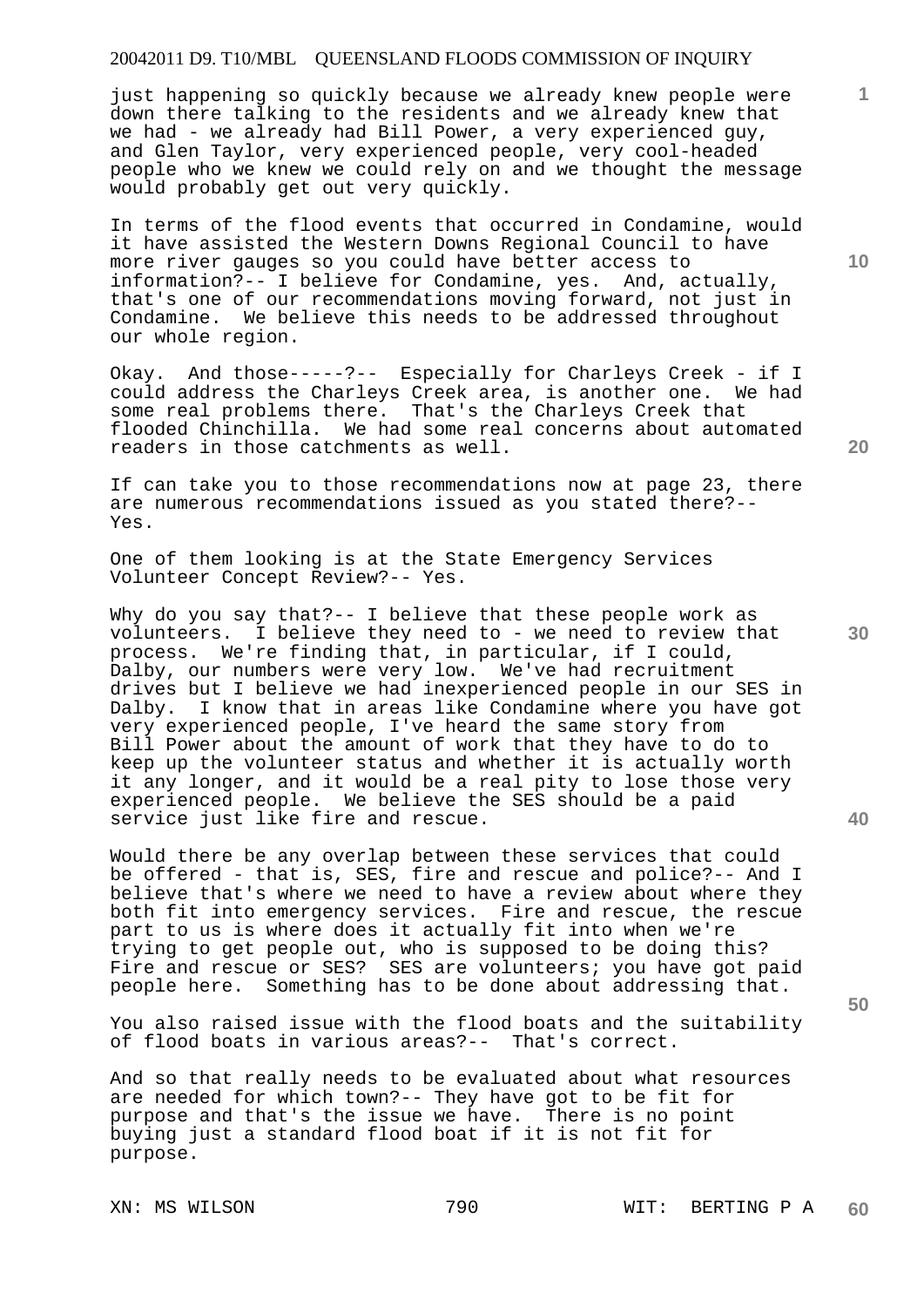For example, in Charleys Creek the flood boat was way too large?-- Way too big, and we had to utilise private citizens' boats.

So an evaluation needs to occur, do you say, in relation to SES resources across the region, the resources that they have and are they suitable?-- That's correct.

**10**  You say that it should go one step further and there should be a re-evaluation of how the SES fits into emergency disaster management?-- I do.

And to take it to the level that it should be a full-time, paid facility?-- That's correct. After the last event I'm convinced of that, actually. We've had seven floods here in Dalby since before Christmas. The little bridge down the road here has been inundated seven times. Throughout the whole course of that we've had our - we've had a newly appointed local controller. It has just become too much; he's resigned.

You also then, on that same topic, refer to, "Also consideration should be given to the joint role of council and EMQ have in managing SES"?-- Yes.

"Practical and legislative amendments could streamline the funding, resourcing, ownership and insurance issues that bounce between local government and Emergency Management Queensland"?-- Yes, I think we need to refine what we do so we're not duplicating our services. And in particular, in events like this, I think we really need to have, and I think it has been highlighted before by Doug, Doug Bougoure, who works for me, just some of the issues that we have had with resupply and things like that, we really need to finetune what we're doing in the middle of an emergency.

Have you given thought to particularising that?-- Not at this stage.

Can you give that some thought-----?-- I will be.

-----and send us a submission in relation to that?-- Yep.

About how you see - where the problems and how you see that that could lie?-- Yep.

"Communication methods for the response teams in the event of disasters should be reviewed"?-- Yes.

What are you talking about communication?-- What we're talking about there is that it's - and in Condamine was the classic example. We lost communication with Condamine at one stage when the power went off, the high tower went off. We were very fortunate to have satellite phones to be used. We believed that this needs to be addressed because communication has become a real key issue for us throughout the whole event, throughout the whole region. So we believe that that needs to be addressed.

**1**

**30** 

**20** 

**40**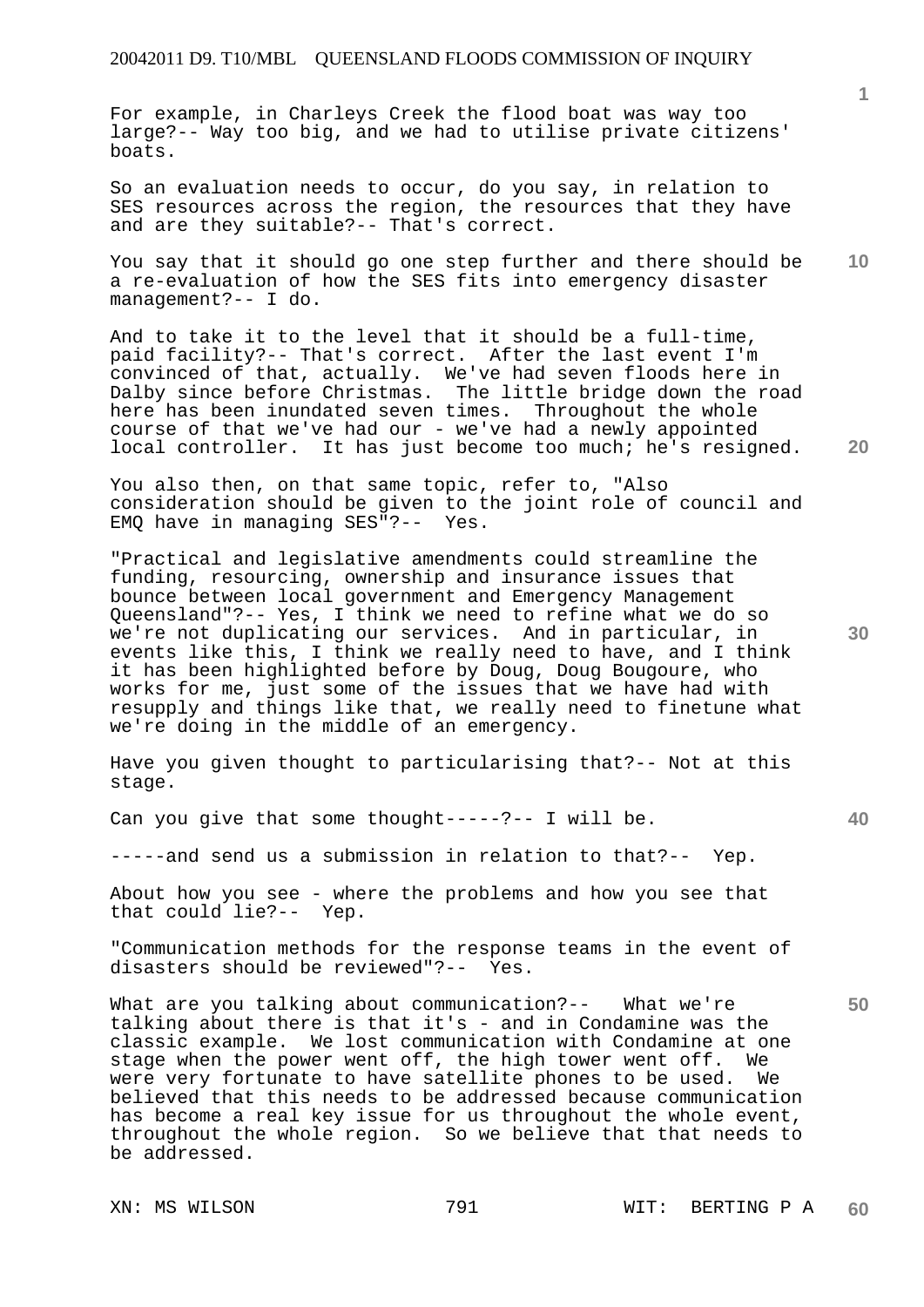And how can that be addressed?-- I believe through funding, is one of the issues. Mobile phone coverage needs to be needs to be improved. One of the issues - one of the issues we've already put up is that we believe the powerline that crosses the Condamine River at Condamine should be raised and we have always asked Powerlink and Ergon to consider that, because we felt if the powerline had have been raised, maybe the power could have been left on and it would have helped an awful lot in the town.

Then you're talking about, "The Local Authority has commissioned a report of the flood event and from this future mitigation strategies will be recommended and considered." Has that report been completed or nearly completed?-- No, that's only just - we've just let out a tender for that. People from Water Technologies are commencing that process for us.

A preliminary view you have, though, that more flood and rainfall monitoring devices needs to be installed?-- That's rainfall monitoring devices needs to be installed?-correct.

Have you particularised the waterways where they should be installed?-- We haven't identified - obviously we have identified the Condamine and Charleys Creek area but we were hoping that this report and this study would actually identify what would be the more suitable areas. We found in Dalby, but this done back in the '90s, work with BOM, that we have very, very reliable information. We know exactly when peaks are going to come and what they're going to be and I must say the BOM was pretty well spot on with all their predictions.

And that is through the cooperation that occurred with BOM back in the 1990s with the Dalby ALERT system?-- That's right.

That is that there's gauges that are automatically read that can come to the Western Downs Regional Council very quickly?-- That's correct. Yes.

Having that information provided you information that assisted the response to the Dalby floods quicker than other regions where you didn't have that information?-- That's correct.

And if we can just continue with those recommendations, I just want to take you to the last one: "The gathering of information and recording inundations of properties could be coordinated better by one lead agency"?-- That's right.

Tell me about that?-- Look, what we found is that there are a lot of different groups involved here. Obviously council is one, gathering information. Department of Communities are heavily involved in funding for people who have been affected by inundations. I believe that there's a lot of doubling-up. There's a lot of two, three, four surveys being carried out by different groups. We believe that there should be only one lead agency coordinating all of that and in our opinion, we believe it should be the local government.

**10** 

**1**

**20** 

**40**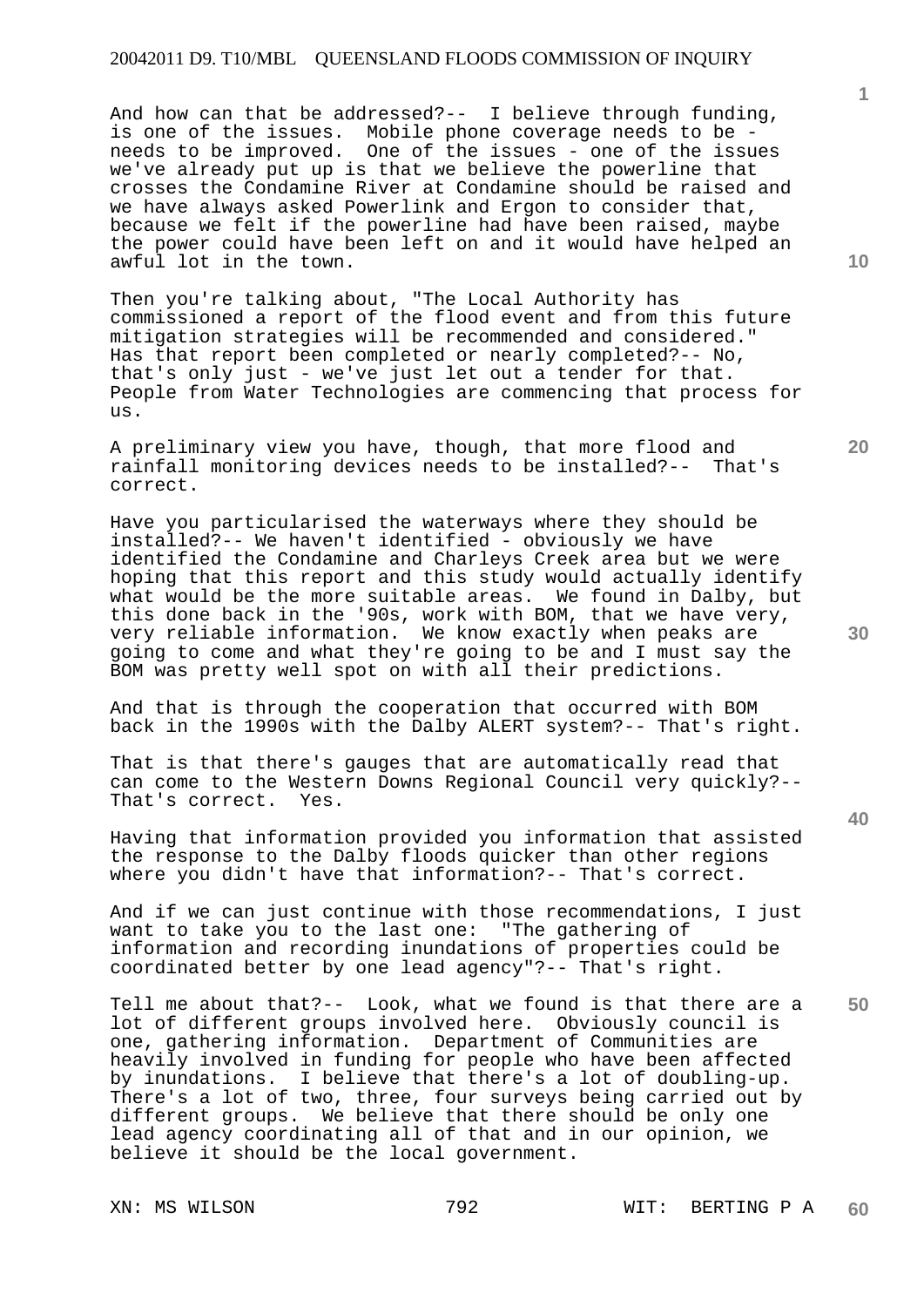Is this in the recovery or the response phase?-- It's in actually both, we say, but mainly recover and-----

In terms of response, can you give me an example where you say that the Local Disaster Management Group should be the lead agency in coordinating information?-- In gathering inundations, we believe that the council should be the - because we have access to GIS and mapping and I believe we actually have probably the better tools to use in that area than probably someone like, say, the Department of Communities, who would just come in and be here to help and assist. And don't get me wrong, they did a fantastic job, but I just believe in collecting the data that we need for properties and properties inundation it should be done by council because we have mapping systems that can be put in place. And we know then from BOM that this part of the town is going to be in trouble at this level, the next level, the next level. We would be able to coordinate and then better coordinate what's happening on the ground in our towns.

How many agencies are working in relation to that type of information at this moment?-- I'm actually not sure. I think there's only two that I'm aware of. I know the council - I know we are doing it.

Yes?-- And I believe that the Department of Communities, I think it's one of the critical factors for funding through the Premier's Appeal. You have to have this information, so that's why we're actually out there now trying to help ourselves by getting this information but being able to help our residents as well.

Thank you, Mr Berting. They're all the questions I have for you.

MS McLEOD: I have no questions.

MR MacSPORRAN: Nothing, thank you.

COMMISSIONER: Mr Ure.

MR URE: Just a couple of very brief matters, Madam Commissioner. Look, please, at this document. Is that a Western Downs Local Disaster Coordination Centre message report?-- That is correct.

I tender that document.

COMMISSIONER: I'm sorry, Mr Ure, what was it?

MR URE: It is the message report. Madam Commissioner, you will recall that there was a suggestion made that there was a response between phone calls made by a resident of in excess of two hours.

XN: MR URE 793 WIT: BERTING P A

**30** 

**20** 

**50**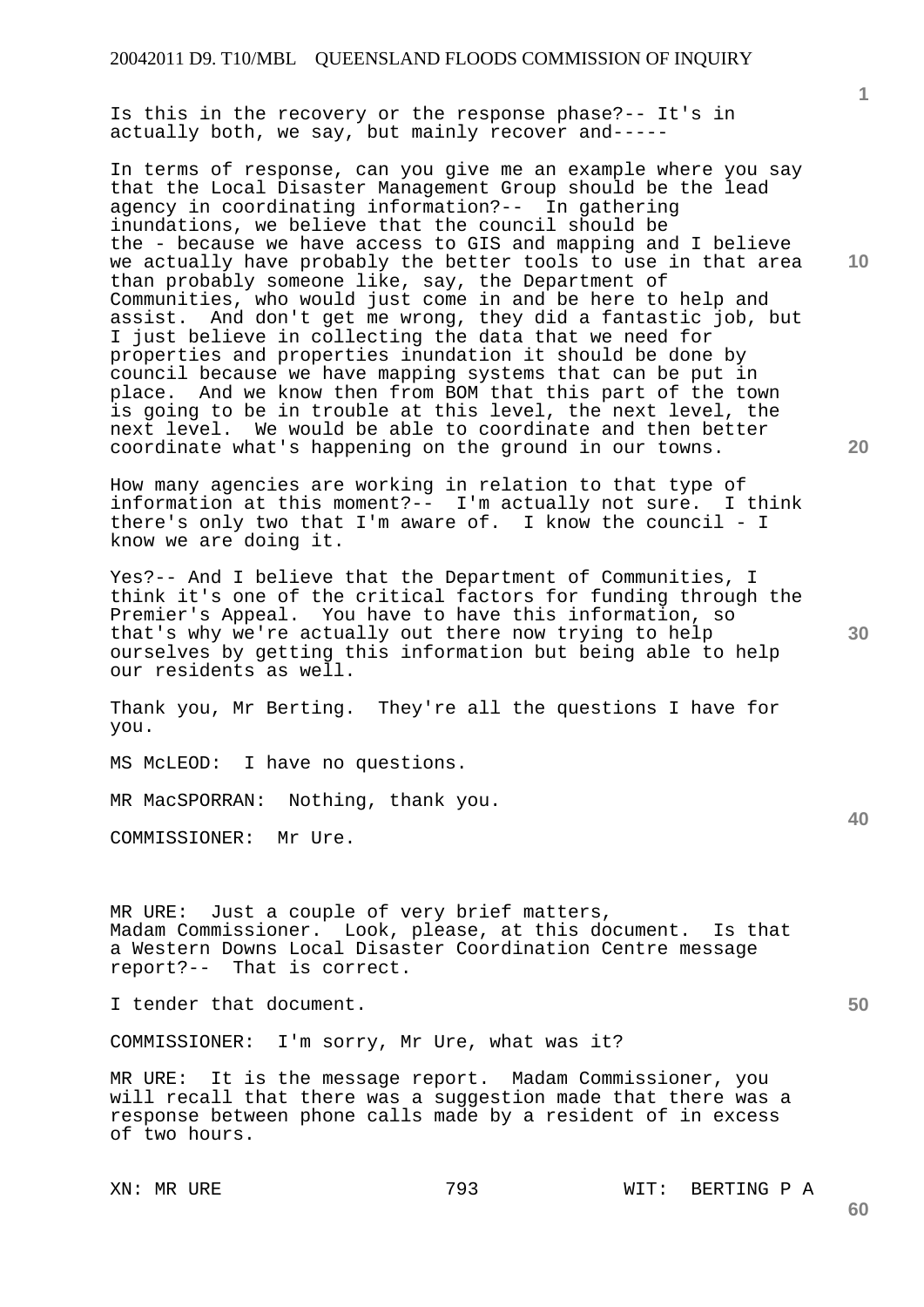| 1<br>COMMISSIONER: It relates specifically to that.<br>MR URE: Yes, it does.<br>COMMISSIONER: And the document is called?<br>MR URE: Local Disaster Coordination Centre message form of<br>$27/12/2010$ .<br>10<br>COMMISSIONER: Exhibit 134.<br>ADMITTED AND MARKED "EXHIBIT 134"<br>MR URE: Would you look, please, at this document, Mr Berting.<br>Is that a council spreadsheet showing the location of advisory<br>door-knocking and the commencement of the flood event?--<br>20<br>That's correct. That's the Chinchilla door-knocks, that's<br>right.<br>I tender that Madam Commissioner.<br>COMMISSIONER: Exhibit 135.<br>30<br>ADMITTED AND MARKED "EXHIBIT 135"<br>MR URE: Thank you.<br>MS WILSON: No re-examination, Madam Commissioner. Can the<br>witness be excused?<br>COMMISSIONER: Yes, thanks, Mr Berting, you're excused.<br>40<br>WITNESS EXCUSED<br>MS WILSON: I call the Mayor of the Western Downs Regional,<br>Councillor Raymond Brown.<br>50 | 20042011 D9. T10/MBL QUEENSLAND FLOODS COMMISSION OF INQUIRY |  |
|----------------------------------------------------------------------------------------------------------------------------------------------------------------------------------------------------------------------------------------------------------------------------------------------------------------------------------------------------------------------------------------------------------------------------------------------------------------------------------------------------------------------------------------------------------------------------------------------------------------------------------------------------------------------------------------------------------------------------------------------------------------------------------------------------------------------------------------------------------------------------------------------------------------------------------------------------------------------------|--------------------------------------------------------------|--|
|                                                                                                                                                                                                                                                                                                                                                                                                                                                                                                                                                                                                                                                                                                                                                                                                                                                                                                                                                                            |                                                              |  |
|                                                                                                                                                                                                                                                                                                                                                                                                                                                                                                                                                                                                                                                                                                                                                                                                                                                                                                                                                                            |                                                              |  |
|                                                                                                                                                                                                                                                                                                                                                                                                                                                                                                                                                                                                                                                                                                                                                                                                                                                                                                                                                                            |                                                              |  |
|                                                                                                                                                                                                                                                                                                                                                                                                                                                                                                                                                                                                                                                                                                                                                                                                                                                                                                                                                                            |                                                              |  |
|                                                                                                                                                                                                                                                                                                                                                                                                                                                                                                                                                                                                                                                                                                                                                                                                                                                                                                                                                                            |                                                              |  |
|                                                                                                                                                                                                                                                                                                                                                                                                                                                                                                                                                                                                                                                                                                                                                                                                                                                                                                                                                                            |                                                              |  |
|                                                                                                                                                                                                                                                                                                                                                                                                                                                                                                                                                                                                                                                                                                                                                                                                                                                                                                                                                                            |                                                              |  |
|                                                                                                                                                                                                                                                                                                                                                                                                                                                                                                                                                                                                                                                                                                                                                                                                                                                                                                                                                                            |                                                              |  |
|                                                                                                                                                                                                                                                                                                                                                                                                                                                                                                                                                                                                                                                                                                                                                                                                                                                                                                                                                                            |                                                              |  |
|                                                                                                                                                                                                                                                                                                                                                                                                                                                                                                                                                                                                                                                                                                                                                                                                                                                                                                                                                                            |                                                              |  |
|                                                                                                                                                                                                                                                                                                                                                                                                                                                                                                                                                                                                                                                                                                                                                                                                                                                                                                                                                                            |                                                              |  |
|                                                                                                                                                                                                                                                                                                                                                                                                                                                                                                                                                                                                                                                                                                                                                                                                                                                                                                                                                                            |                                                              |  |
|                                                                                                                                                                                                                                                                                                                                                                                                                                                                                                                                                                                                                                                                                                                                                                                                                                                                                                                                                                            |                                                              |  |
|                                                                                                                                                                                                                                                                                                                                                                                                                                                                                                                                                                                                                                                                                                                                                                                                                                                                                                                                                                            |                                                              |  |
|                                                                                                                                                                                                                                                                                                                                                                                                                                                                                                                                                                                                                                                                                                                                                                                                                                                                                                                                                                            |                                                              |  |
|                                                                                                                                                                                                                                                                                                                                                                                                                                                                                                                                                                                                                                                                                                                                                                                                                                                                                                                                                                            |                                                              |  |
|                                                                                                                                                                                                                                                                                                                                                                                                                                                                                                                                                                                                                                                                                                                                                                                                                                                                                                                                                                            |                                                              |  |
|                                                                                                                                                                                                                                                                                                                                                                                                                                                                                                                                                                                                                                                                                                                                                                                                                                                                                                                                                                            |                                                              |  |
|                                                                                                                                                                                                                                                                                                                                                                                                                                                                                                                                                                                                                                                                                                                                                                                                                                                                                                                                                                            |                                                              |  |
|                                                                                                                                                                                                                                                                                                                                                                                                                                                                                                                                                                                                                                                                                                                                                                                                                                                                                                                                                                            |                                                              |  |
|                                                                                                                                                                                                                                                                                                                                                                                                                                                                                                                                                                                                                                                                                                                                                                                                                                                                                                                                                                            |                                                              |  |
|                                                                                                                                                                                                                                                                                                                                                                                                                                                                                                                                                                                                                                                                                                                                                                                                                                                                                                                                                                            |                                                              |  |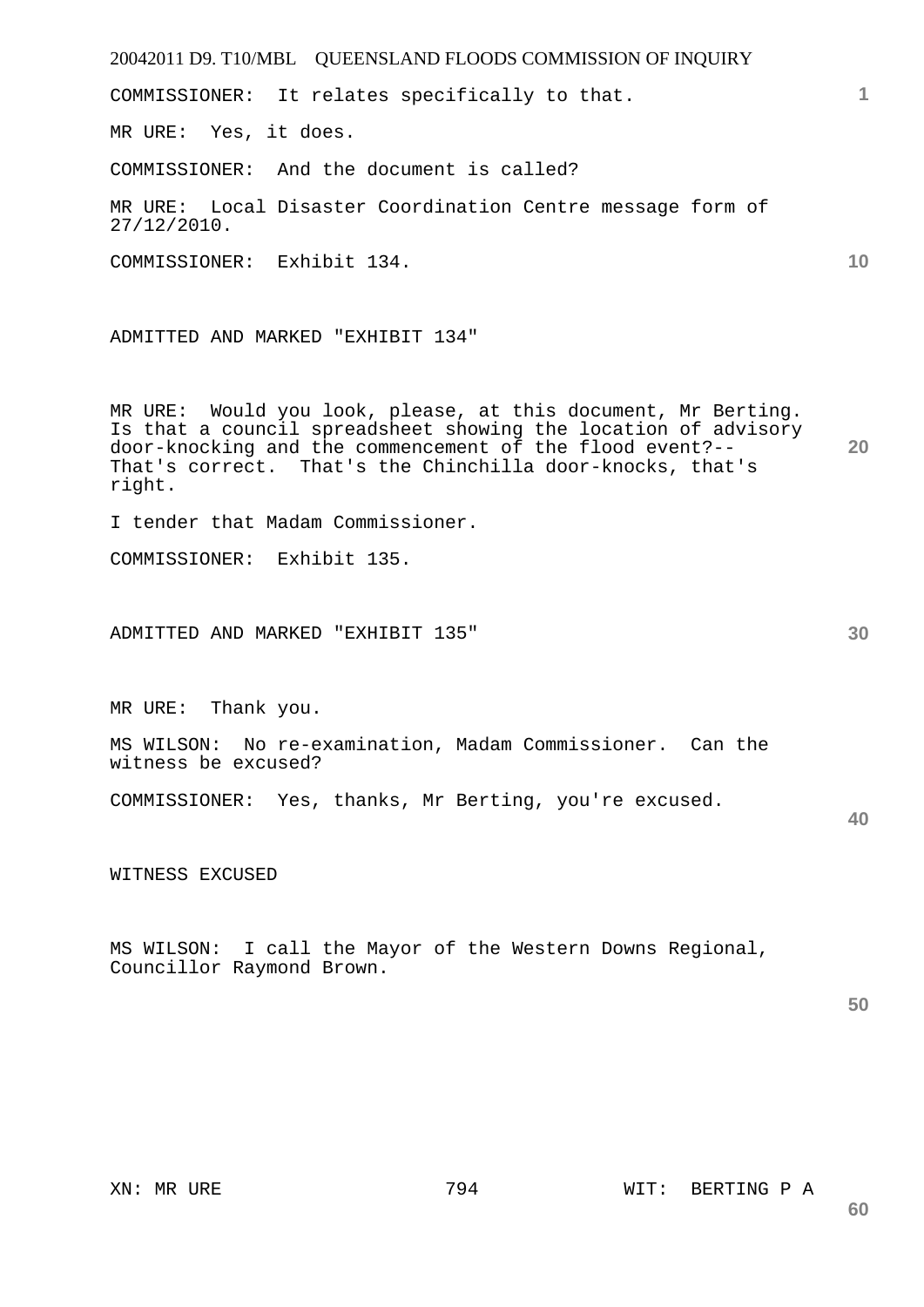RAYMOND CLAUDE BROWN, SWORN AND EXAMINED:

MS WILSON: Is your full name Raymond Claude Brown?-- Yes.

And you are the Mayor of the Western Downs Regional Council?-- Yes.

Now, you have provided a statement to the Commission of Inquiry in relation to the flood events of 2010/2011?-- Yes.

Attached to your statement is the submission that you also provided to the Commission of Inquiry that you made with your chief executive officer?-- Correct.

If you can have a look at this document, please. Madam Commissioner, I tender that statement.

COMMISSIONER: Exhibit 136.

ADMITTED AND MARKED "EXHIBIT 136"

MS WILSON: Now, mayor, I have asked a lot of the questions to your chief executive officer in relation to the submission that you both provided to the Floods Commission of Inquiry so if I could just address your attention to a couple of matters that arise in your statement?-- Mmm-hmm.

If I could take you to paragraph 4 of your statement and that talks about - it follows on from the discussion about SMS alerts and how they were used in this region. Now, it talks about that if the billing address of the intended recipient was not within the affected area, then that person would not have received the message. Then it says, "It is understood that EMQ and Telstra are continuing to investigate the ability to distribute these messages to all intended recipients in an affected area - that is, using the relevant tower signals. Council strongly supports this initiative"?-- Yes.

What involvement have you had with EMQ and Telstra in relation to this initiative of directing the SMSs to the area not by the billing address?-- Yes. In relation to setting out a mapping with the SMS - with the EMQ in relation to where the SMS should go, it is certainly a defined area but only relates to those residents who have actually registered their phone in that area. We certainly received phone calls from England and Germany, because it was a holiday period, as the town was flooding. So it certainly did affect it. Those people who have come in and moved from another area, which was mentioned before, have come into a region, their billing address is actually not there. So it is a tool but it is not the answer. Council at present are investing what we call an eNews where it is a tool where we will use as a council to distribute

**20** 

**1**

**10** 

**40**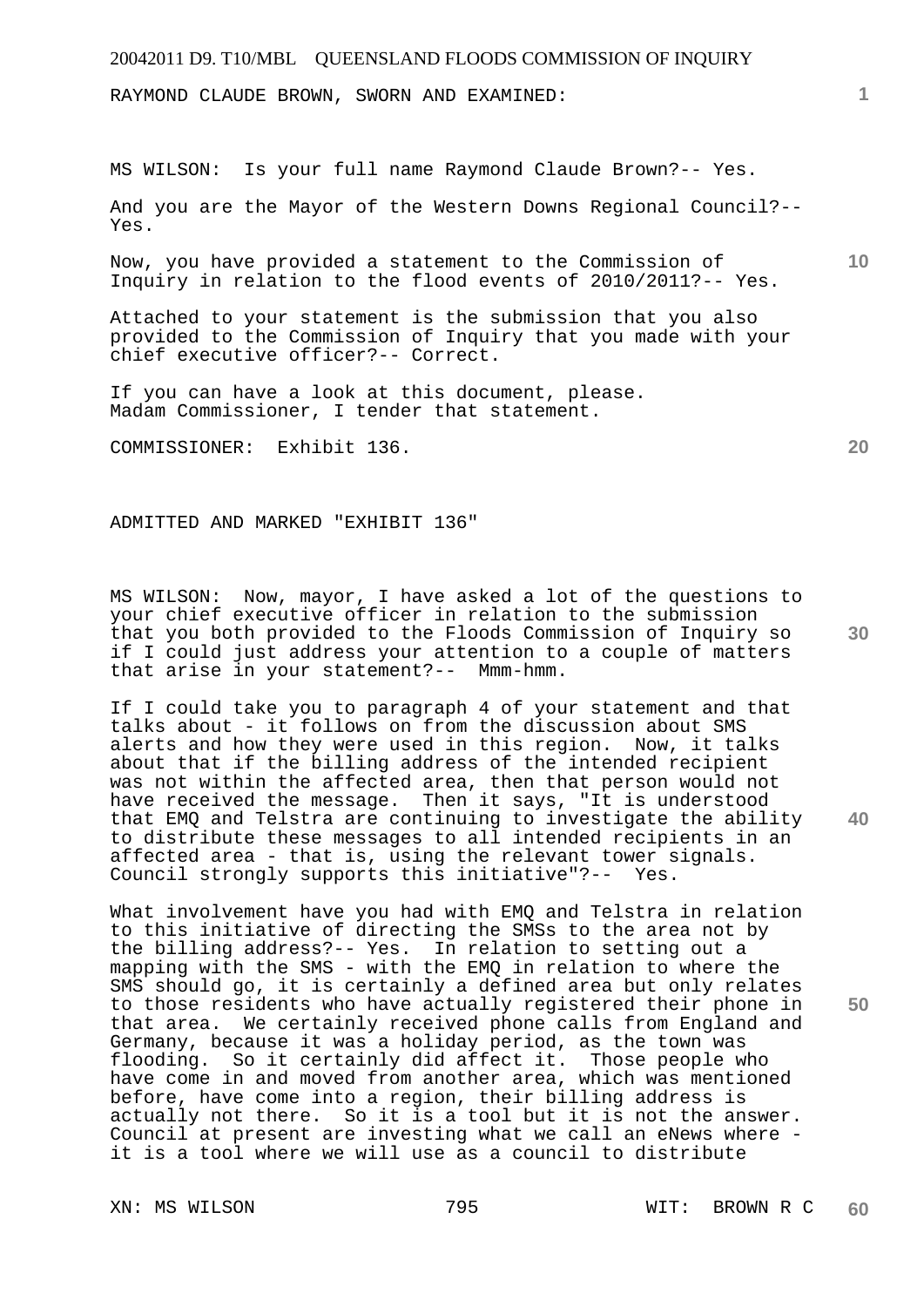information electronically, through texting SMSs, in relation to not only events in our council, rates and whatever, but for emergency services because we are restricted with 160 categories - characters, sorry.

**1**

**20**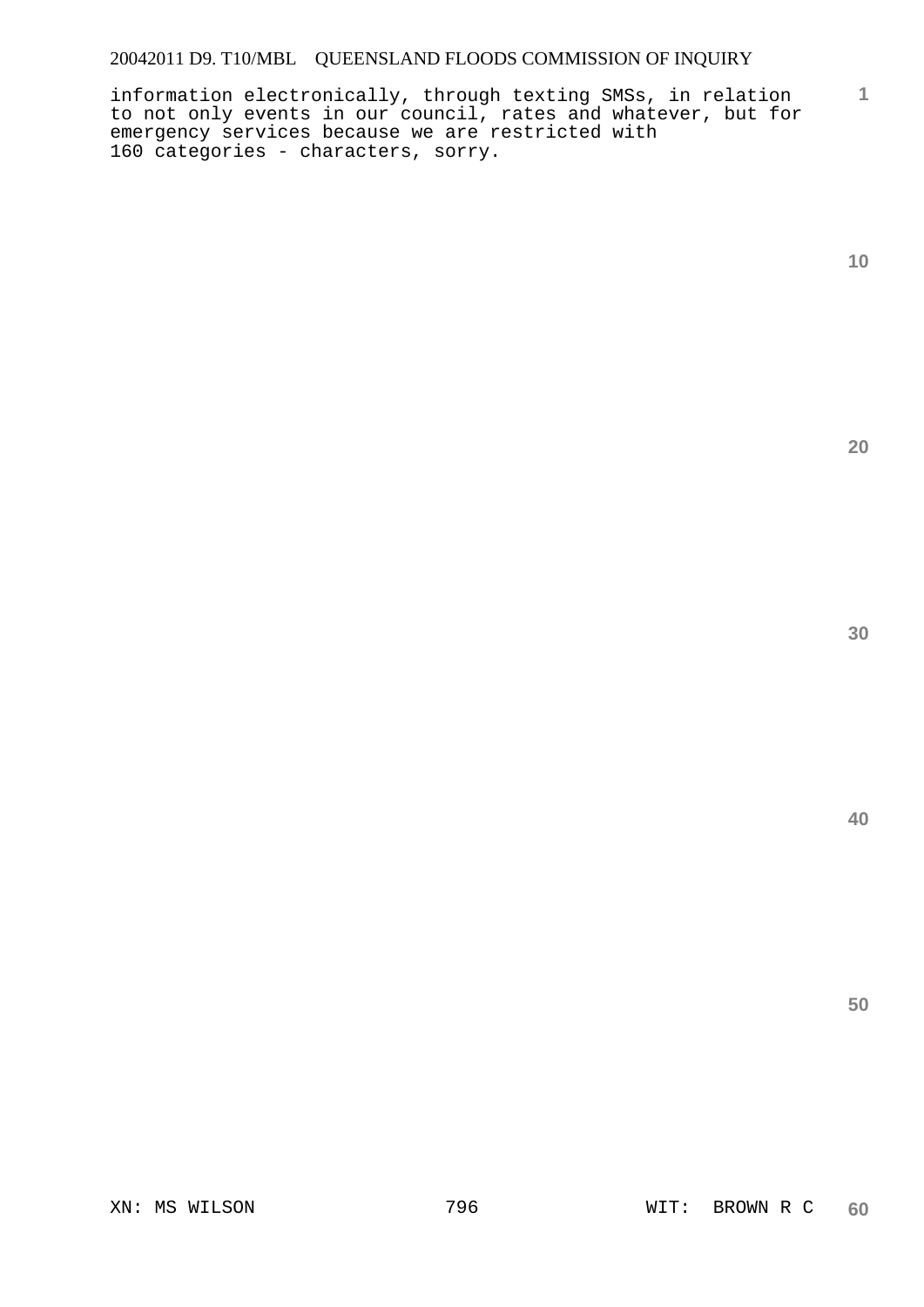Yes?-- That's required. So, this way we can pass on information quicker, without having to go through the process of using, so it is one tool we will use in many tools for the media.

Why is EMQ involved in this process?-- Well, I suppose we thought they were part of the process in relation to the release of this information, but it's obviously through our district disaster one, it's our police that actually are the ones that sign off on it.

So, do EMQ need to be a part of this process?-- Possibly not, but they can assist. It's like all stakeholders, SES are crucial to a lot of our businesses, as to lot of organisations. I think they should also be a party to it also.

And how do they assist in sending out the SMS messages?-- Obviously they're not a telco to do that.

No?-- But they can assist in what sort of information we need to put out in the public.

And did they assist in these flood events?-- I am unaware. I suppose that came through from the superintendent or inspector of police that issued a lot of these SMS alerts. They have the final say.

You say in paragraph 6 that, "Further advice and information on locations where automatic readings stations should be placed are currently being gathered from the Bureau of Meteorology." Are you working with the Bureau in relation to this?-- As mentioned by my CEO, we have employed a consultant to go in - Water Technology, I think it's called - in relation to where they should be across the region. We have an enormous wealth of knowledge from our public. I certainly - I can rattle through all the creeks if you want to know, I think that would probably not suit today's things, but we do have recollection of what tributaries flow into system. It is just electronic reader stations of water height, I actually want to move forward, I want electronic automatic rain gauges up in the headwaters of the tributaries of these creeks to give us a few more hours, because once the water's hit the gauge, you're in a flood. Let's get it early. If we know X millimetres have fallen in a catchment and we can see it trigger across the region, we know these creek systems are going to have a flow.

What is required to get that type of infrastructure?-- Well, I have already had discussions and, as Glen Taylor this morning mentioned - I happened to be with him when we were discussing with an energy company where they have telemetry systems that they're using with the coal seam gas industry. I wish to actually tap in on this. If they have got some wonderful, cheap - because all this comes down to resources we'd love to have a metring station every 100 metres down the river but it doesn't work that way. It's got to be practical. Early warning is the key tool in this whole flood event and in

**10** 

**1**

**30** 

**20** 

**40**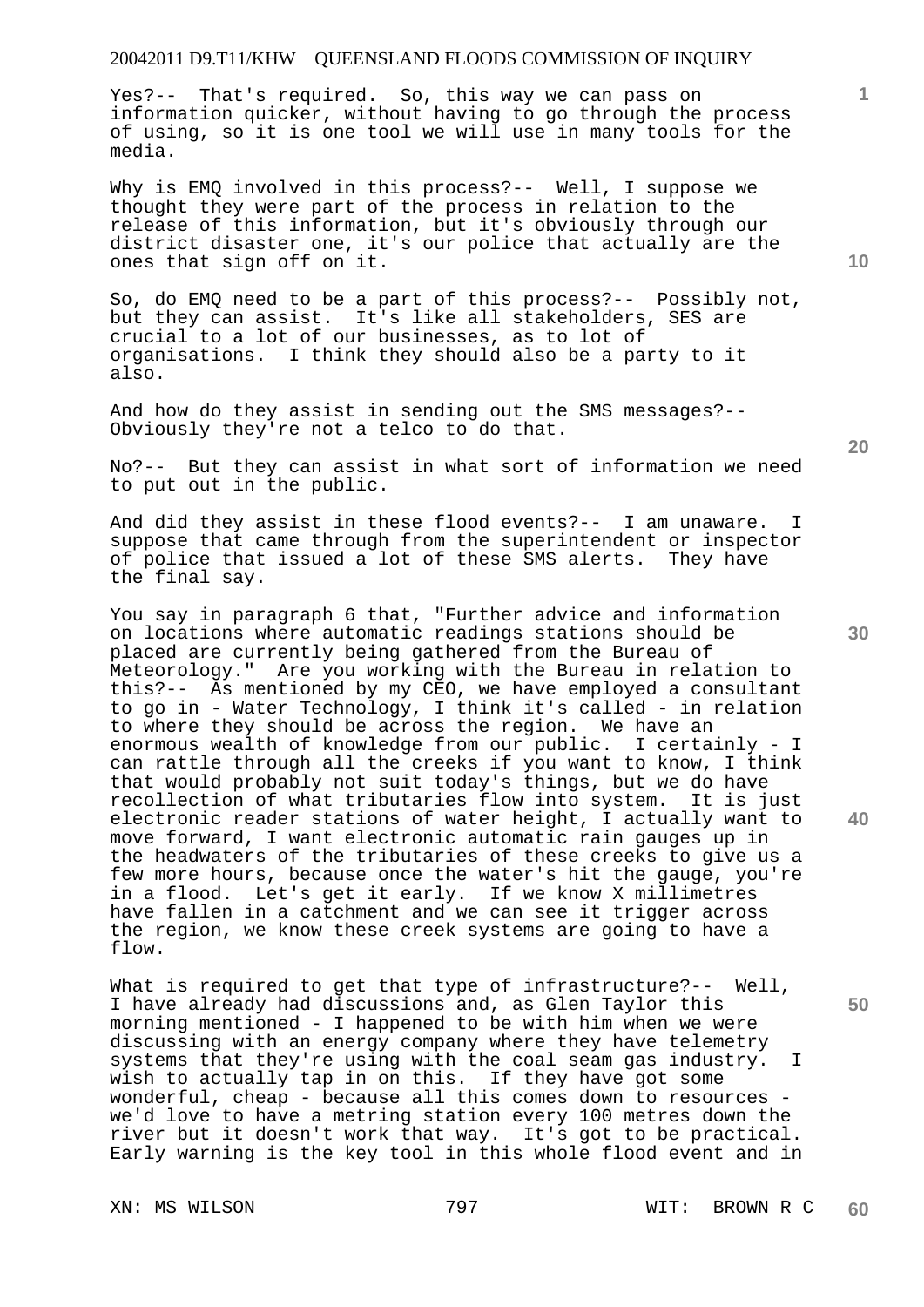our future flood events. If we can get some early warning systems in place and as many as possible, we have many tributaries flowing into the Condamine river network.

But early warning is one part of the equation in dealing with flood events, it's communicating those early warnings. What is the Western Downs Regional Council proposing to do to better communicate the warnings that are required in these flood events?-- And as I mentioned about the e-news, that's one step. You have got to remember that probably half my population here don't receive mobile phones either.

That's a real issue. How is Western Downs Regional Council going to deal with that?-- Working with government and particular mobile towers to see how we can actually get better utilisation across the region, if we need more of them and where they should be placed. Obviously the main mediums of the media, which is, you know, newspapers, TV, radio, they were fully utilised, websites. Not everyone uses a computer. Certainly telecommunications, as in phone, are crucial. When you do lose a tower, like Condamine, then your communications do suffer. We also had land holder across our rural sector that had their houses inundated and they're sitting on top of a roof where they don't have a mobile phone service and they're phone's sitting in water-----

So-----?-- -----you know.

What can be done for those people to give them warning?-- We're extremely lucky in our rural and regional - in Queensland, but particularly our area, everyone knows their neighbours very well. It was unfortunate this event occurred between a Christmas and a New Year period where there's a lot of people in transit. Now, some of these neighbours, they're neighbours were not home and, as mentioned earlier this morning, is we do rely on a lot of local knowledge upstream to let us know if there's been an event, a major rainfall. We can't rely on that forever. It's important we use technology and try and assist, still use our local knowledge, but actually add to it and see whether we can get some better systems in place.

On a people level, can the LECC assist in this?-- Certainly. They're at the coalface, they are right there where it's happening, but still, as you mentioned before, it's important to get information running both ways. It's okay from the top down, but we need it from the bottom also coming up. We also have got to make sure that information is dispersed through your community, where information heading back to the LECC areas are dispersed, if you have got coordinators going down there, making sure that information goes out. Throughout this event, I mean, we had eight towns that were having some form of inundation, so we had to rely on a lot of our local support and, I mean, you know, the CEO just mentioned about our SES. They're volunteers, they were driven off their feet for all these events, not one, two, and three flood events, you know. Our community rallied so well to deliver the outcomes that we had in our community.

**10** 

**1**

**30** 

**20** 

**40**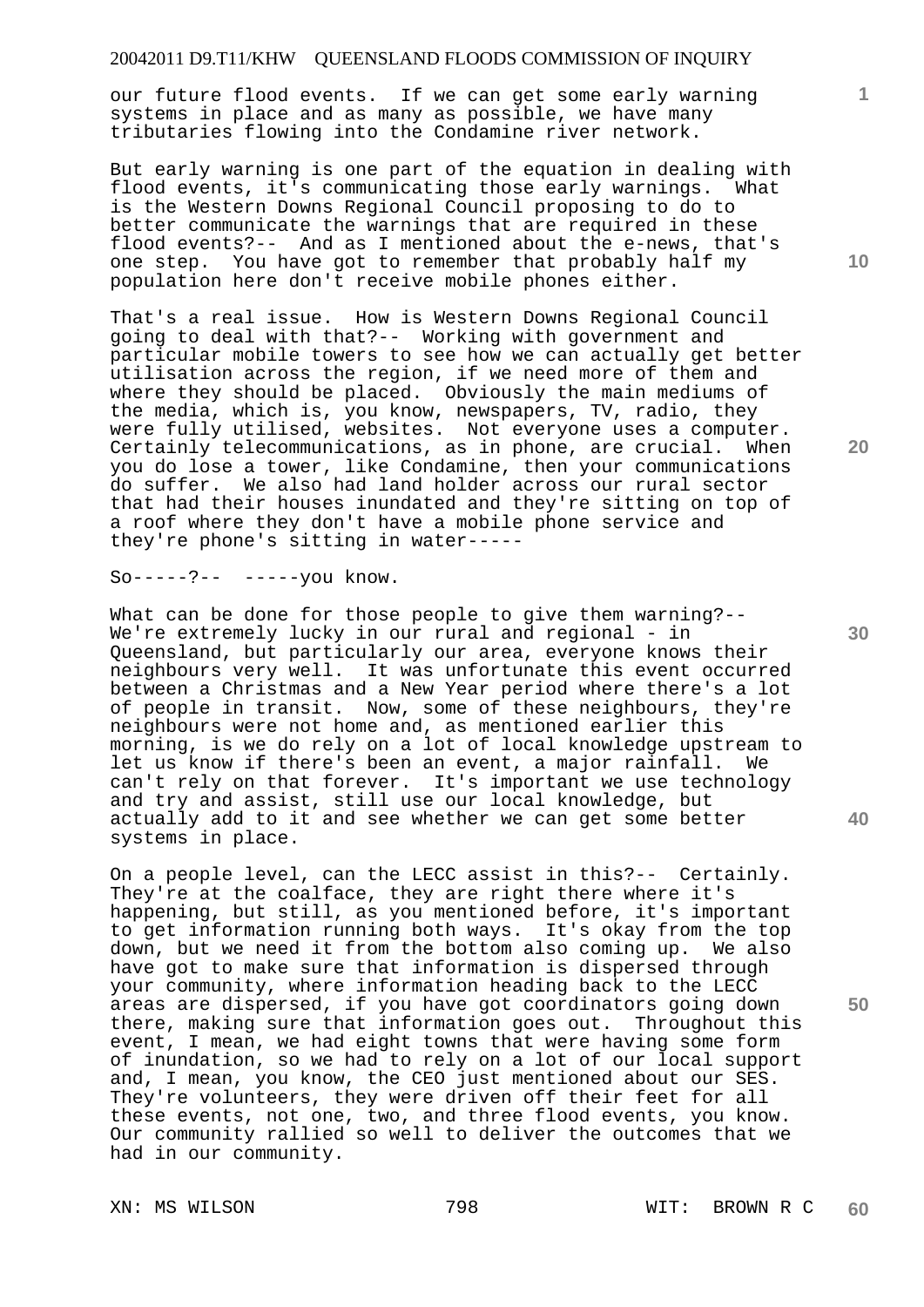So, from your observations did you see that the SES were struggling to cope?-- Look, I suppose it comes down to numbers. You have got - when you have small numbers, particularly like in relation to Condamine - I know what Bill Power and Glen Taylor and them fellows did, enormous amount of effort and no sleep. It was a tremendous effort. Right across all our SES my concern now is how do we recruit and retain SES staff? It was mentioned this morning the huge regulations that are put on these members as volunteers to meet certain standards. We know they have to be trained, but, you know, they can't afford two or three days a week to be away training. So, I'm in favour with the CEO in relation we need as a whole to look at how do we actually engage our SES - now, whether it's through the fireys and whatever and rescue, I don't know, but it's got to the stage that we need to - full employment, it's as simple as that.

Are you suggesting then that the SES become an arm of another emergency service?-- I think we have got to find a way of getting people involved. You have got to remember if we had a quick snapshot of the SES, you will find that the age is getting pretty high. We have got to stimulate the Y generation and get them moving, volunteering. How we are going to do that, everyone knows you have got to find some dollars to do that, and I think we have got to be smarter of how we actually involve it. We need it - as a community, we need this type of service. There will be another flood. We have got to be prepared for it.

Now, the Western Downs Regional Council provides funding to the SES?-- Yes.

Why do they do that?-- What a crucial part of infrastructure for our region. We are extremely proud. You know, as mentioned, we have got 23 towns across the region, a huge area, 38,000 square kilometres we look after. We have these events, whether it's fire, flood, whatever, if there's an accident the SES are there. They are part of our communities. It's extremely important. We're proud of it, quite happy to fund it. I know it's resources, but we're quite happy to assist in funding.

Do you have any direction how these funding is directed? Do you have any input in how this funding is directed?-- We don't have any input. We ask and, look, it's only in a matter in the last two weeks where we have asked them, I have been given - donated quite a large sum of money to go towards the SES, what do they need, things like which you have mentioned already. In relation to boats, Chinchilla's is a classic where they have got a very large boat, they actually want a smaller one. I have already got the prices right now for that boat. Now, it's working with the EMQ to say, "All right. What are - what do you need, what type of boat?" It's no good me saying it. I will find you the funds.

You work with EMQ in relation to that, you don't work with the local controllers?-- We have asked the SES - each local

**10** 

**1**

**20** 

**30** 

**40**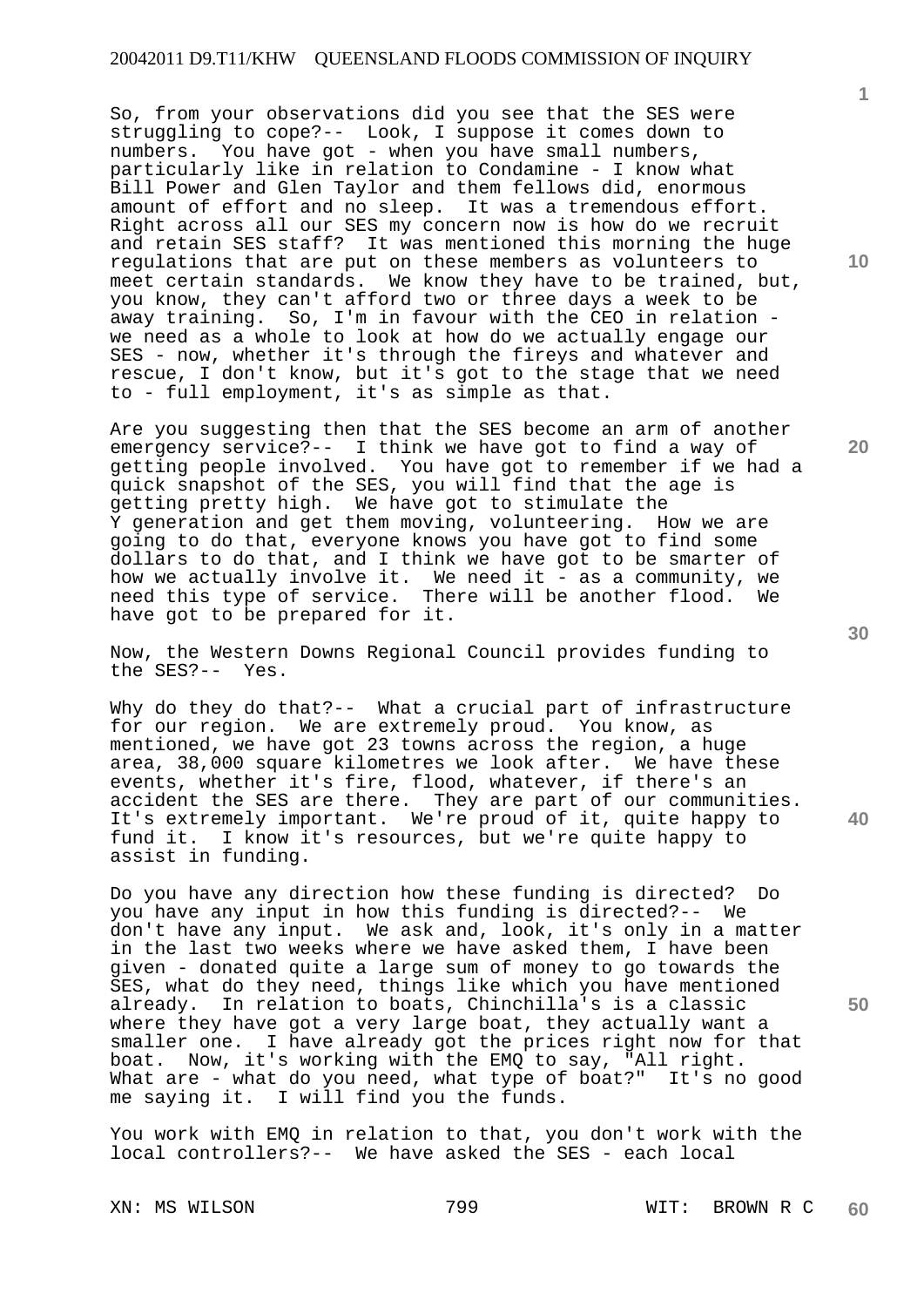control centre to give us what do they need, and then we will work - because there's certain regulations you must have in equipment, so we will work with EMQ to deliver it, but our main outcome is deliver the resource to our local SES areas.

When the Dalby Water Treatment Plant got inundated and Dalby was not operational for four days, can you tell me was it actioned immediately to bring water into Dalby or was that decision postponed until the damage was determined, the damage of the Water Treatment Plant was determined?-- I don't think anything was postponed. I mean, we need to get a valuation of actually what had occurred. You know, when we had one of our own staff members living in a house that had a rope hooked up between his house and the centre and had to use it to get across - water was getting in to his house - to make sure we could keep our water treatment plant on line, I mean, that's dedication for you from our own staff, tremendous dedication. We did everything we could to keep that on line. Now, once this occurred, obviously, as the CEO mentioned, we had a certain supply of water that would last so many days. to notify our town as quick can as we could, cut the consumption back, level 6 water restrictions went into place. The police officer Simon Chase went through the process of how we are going to deliver this. Look, at 6 o'clock the next morning we had a supply of water coming in. Certainly what hindered that was the resupply of being able to get those tankers in. It's easy to say, "Let's cart the water in." We had a road network that was in shatters. We were bringing water from Jandowae, Bell, Oakey. Once those roads were cut, it limited - and it was only Oakey where we were coming from at that stage. There was road restrictions in - sorry, load limits in place, so - and it was a very big task, and, I mean, it was absolute credit to be able to continue to supply a potable supply to a town of this size.

Did you have any direct involvement with the SDC?-- Yes.

And can you tell me about that?-- I was called in through the inspector of police, particularly in relation to January 10.

Yes?-- Because obviously across the State it was a significant day. The concerns with the State one is particularly resupply of water to the town, getting the water supply back on, and the concerns in relation to Condamine and with the involvement of the defence force.

What about in relation to the water supply?-- Yes, we were continual updating to the State Disaster one, including the Premier was involved in that too, informing of what processes were in place, what timeframes that we had, because we had to get our staff in there which were flooded in with the SES by boat to get there.

Okay. Just excuse me for one moment. Thank you, Mr Brown. They are the only questions.

MS McLEOD: No questions.

**10** 

**1**

**20** 

**30** 

**40**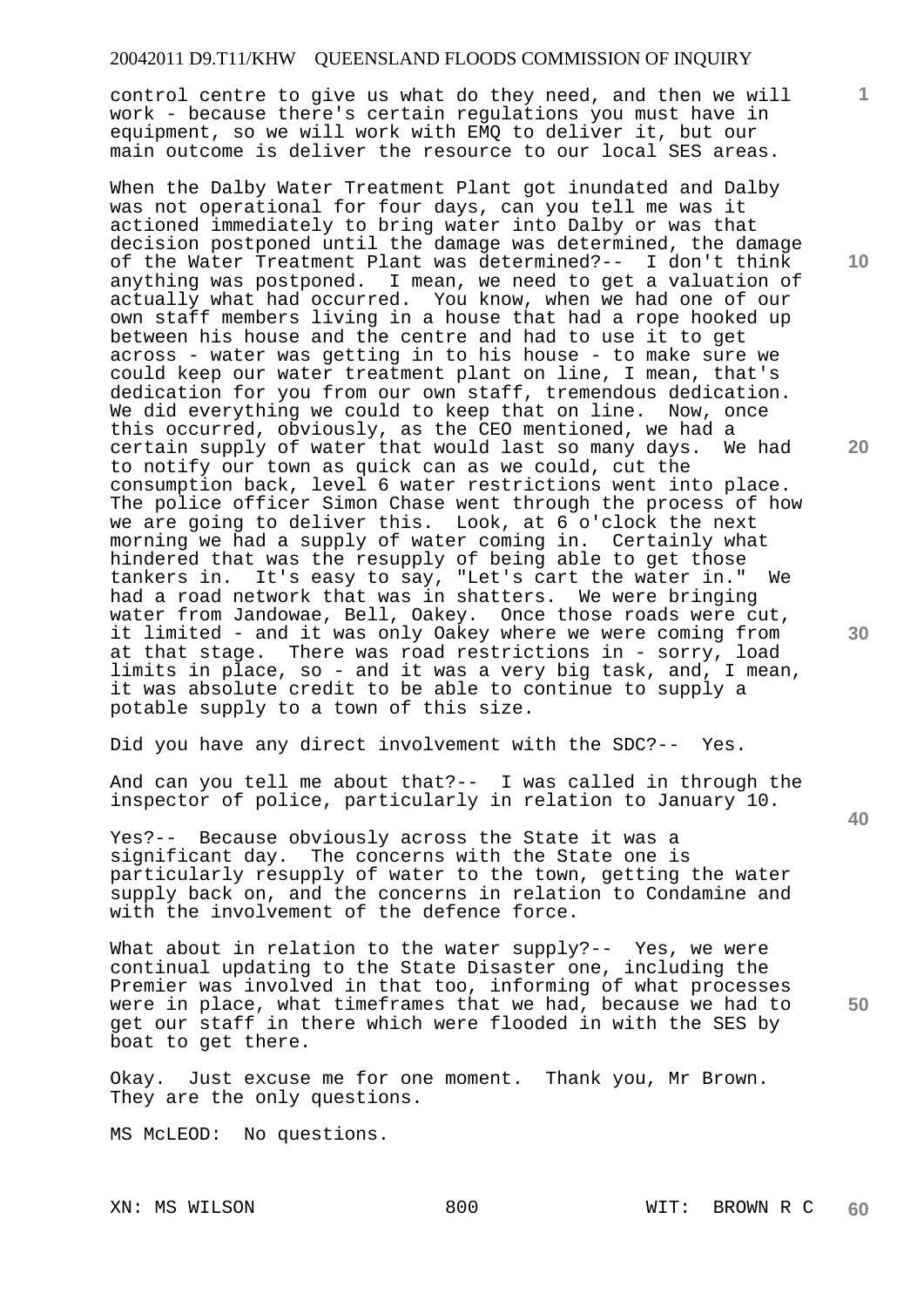MR MacSPORRAN: No questions.

MR URE: Thank you, Madam Commissioner. Just a couple of matters. Would you look, please, at this document? Is that what is colloquially called a screen dump of the council website?-- Yes.

And is the first page the homepage and the following pages are, in fact, example of what screens you will get when you toggle through the options which are available in the bottom right-hand corner?-- Yes.

I tender that.

COMMISSIONER: Is this current or was it later?

**20**  MR URE: This is a current screen dump; is that the case?-- Yes, this is an updated one.

But it shows the available options that were available options as at the date of the flood events with which the Commission is concerned?-- Yes.

I tender that.

COMMISSIONER: Exhibit 137.

ADMITTED AND MARKED "EXHIBIT 137"

**40**  MR URE: It's obvious from the evidence that's before the Commission, particularly of some of the police officers, that it is common knowledge that the media is an important tool for the Western Downs Regional Council to get warnings, alerts, and advices distributed to the public; is that the case?-- Yes.

You don't need to go to it, but on page 13 of 21 of Exhibit 118, which is Mr Kajewski's statement, there's a list of a number of media outlets and he says that it was indicated to him that you participated in over 1700 interviews and maintained written notes of these, including there's a number of outlets, both local, national and international which are listed. Are those statements true and correct?-- Yes.

What's the importance, in your view, of access to the media to the extent that you have had in promulgating the warnings that you wish to?-- Well, look, obviously the local media are a<br>key tool in dispersing information across the region. It is key tool in dispersing information across the region. not the only tool, but certainly in relation to local radio, I - every local radio that was present in our region, we stimulated - particularly from media releases or media alerts,

**30** 

**50** 

**1**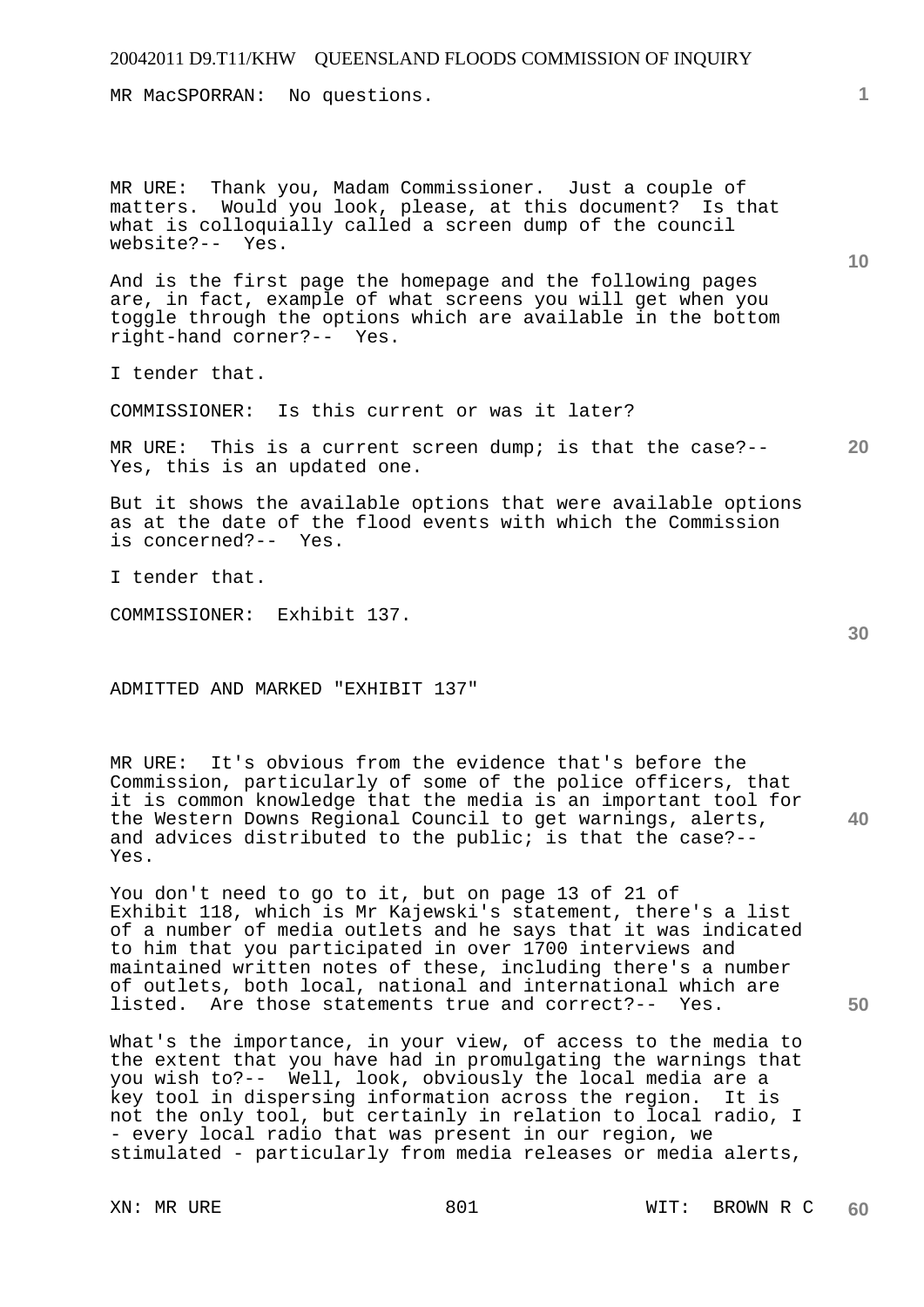they would make contact and we would follow up any additional information. Of particular note, for instance, is the ABC. All I had to do was give them five minutes' warning and I could go straight to air, and it was a tremendous service. Our local TV, same thing, tremendous. When it came to newspaper that was probably a bit different, because Chinchilla News itself was inundated, it was very hard to get those papers out, so - but certainly across our State, the State papers, I made particular point of also doing all interviews across the State, all interviews interstate, because it was a Christmas period where a lot of residents were transiting across the region, both - our people, south, north, wherever, and I even did the 2 a.m. interviews with New Zealand to assure the SES crews that were across from New Zealand I was trying to keep the snakes away from them. You know, we did everything we could to inform the public what was available. We were well aware not everybody listens to the ABC, doesn't listen to radio, doesn't watch TV, doesn't read papers, doesn't use the internet. We used every medium we could, including some people, some staff members of ours were utilising Facebook to get it across there. We were concerned because there was some significant wrong information going across Facebook and that does concern us. We are investigating now to find a secure site. We are well aware of Queensland Police Service's secure site, and I know it was utilised well. Also using the e-news, which I mentioned previously to Ms Wilson, it was in relation to how we can actually get a database of our own for our own residents, so we can keep them informed on a regular basis.

Exhibit 132 before the Commission is a bundle of media releases dating from the 20th of December 2010 to the 20th of January 2011. To which media were they distributed?-- These went across all mediums, both local, State, radio, newspapers, TV, 20th to the - what did you say, the 19th, did you? 20th of January. 20th of December to 20 January. Yes, they were they were media releases. These releases actually triggered interviews and obviously stimulated media reports that went with it.

And was it the format of the media releases that in the main they contained as well as the information you were seeking to put into the public domain - emergency numbers and contact numbers?-- Certainly coordination centres' numbers were put into place, evacuation centres, where they were located to go to, contacts, whether it was the SES, the 13 number, whatever information, a lot was even included with road closures also.

Finally, Exhibit 136 is your statement. Annexure 1 to that is the joint statement that you produced with Mr Berting. Can I ask you, please, to go to a couple of pages to correct some mistakes? At page 12 of that annexure 1, the joint statement, in the second last line, is the Condamine evacuation event nominated as having taken place on the 1st of January 2011?-- 30th of December.

That should be corrected to the 30th of December?-- Yes.

**10** 

**1**

**20** 

**30** 

**40**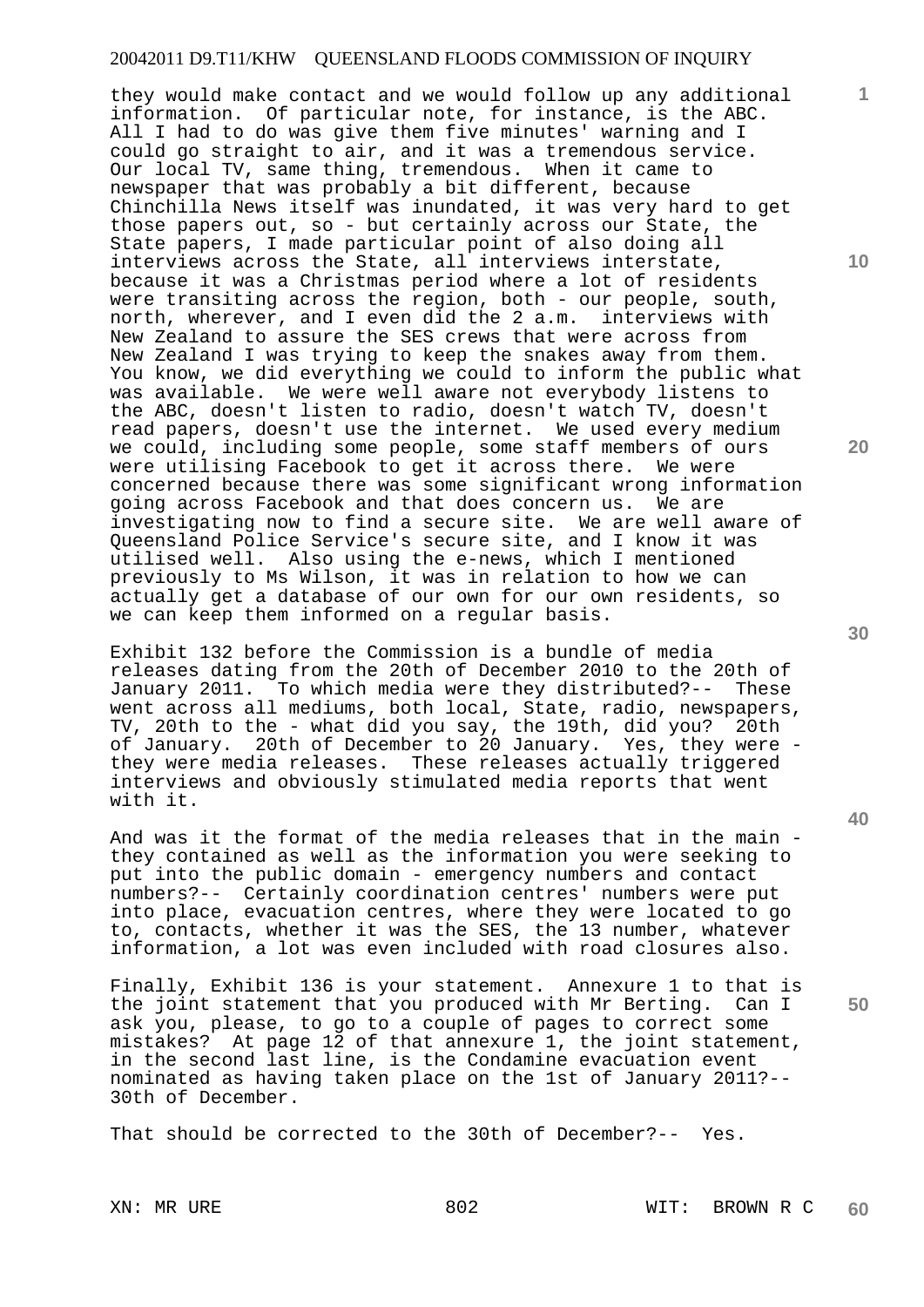And, rather more optimistically, on page 4 is the budget of the Western Downs Regional Council expressed to be \$100,000,000?-- I would love to say it would be lovely, but it is, in fact 185, million and also the next line below is public assets of 1.3 billion.

COMMISSIONER: Mr Ure, do you want to get the original corrected?

MR URE: Yes, thank you. Would you take this document, please, which is Exhibit 136, and would you correct and initial the two errors, please? Page 4, towards the top right, second line?-- Yep, yep.

Thank you, Counsellor Brown.

MS WILSON: I have no re-examination, Commission. May the witness be excused?

COMMISSIONER: Thanks, Mr Brown. You are excused.

WITNESS EXCUSED

**30**  MS WILSON: Madam Commissioner, I wish to tender a witness statement of John Thomas Fry. He's employed by Ergon Energy Corporation Limited. I understand that he's not required for cross-examination.

COMMISSIONER: That will be Exhibit 138.

ADMITTED AND MARKED "EXHIBIT 138"

MS WILSON: Also, Madam Commissioner, I have been supplied today with a copy of a report by BMTWBM, written by Neil Collins, and it's a technical report on the December 2010/January flooding within Western Downs Regional Council. I do not require Mr Collins for cross-examination. However, I understand the parties have only just received it. I wish to tender the document and perhaps if it can be dealt with in the same way, if tere are any issues then it can be addressed by written submission.

COMMISSIONER: Any difficulty about that?

MR URE: No, Madam Commissioner.

COMMISSIONER: Thank you. Exhibit 139.

**10** 

**20** 

**1**

**40**